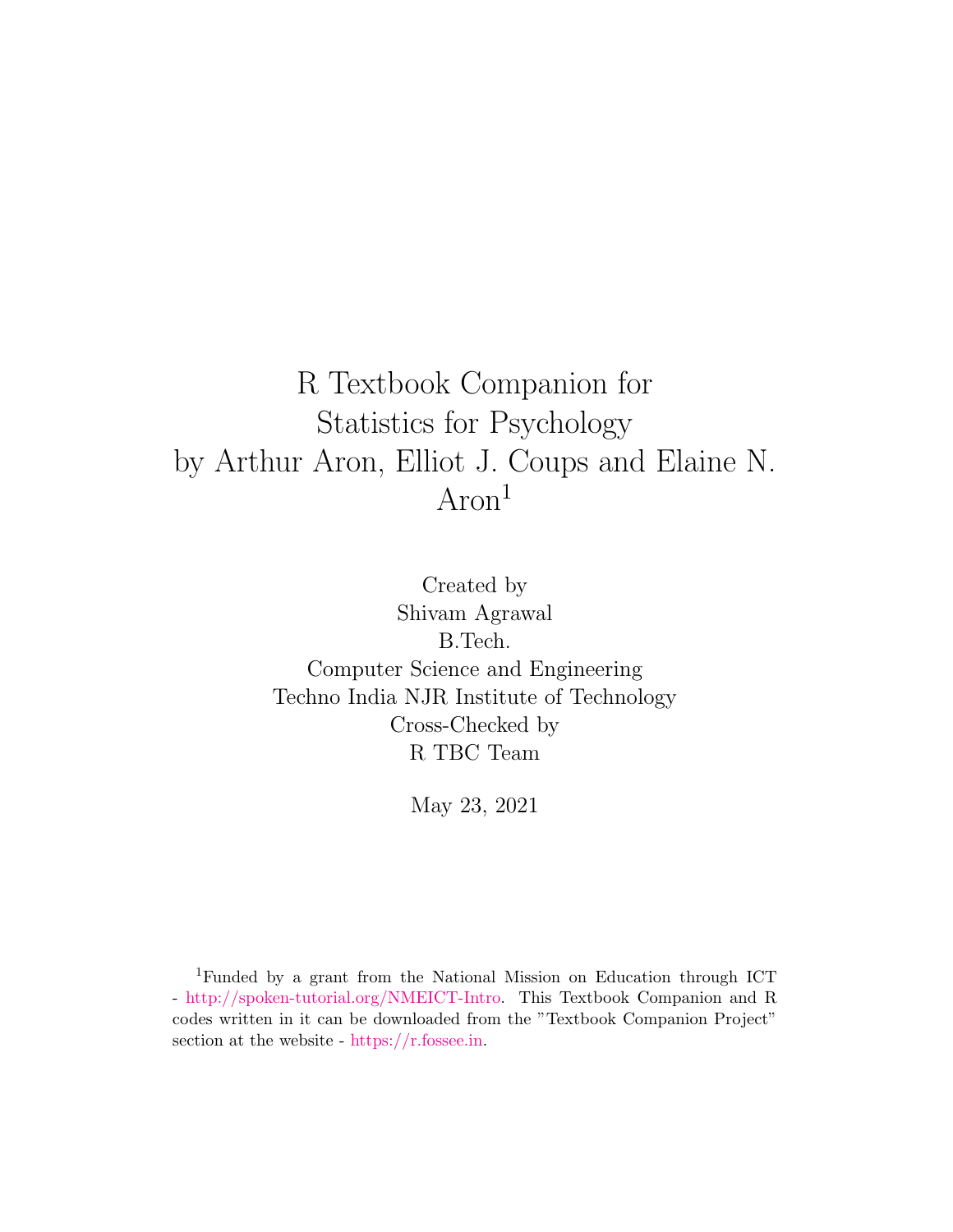## Book Description

Title: Statistics for Psychology Author: Arthur Aron, Elliot J. Coups and Elaine N. Aron Publisher: Pearson, USA Edition: 6 Year: 2013 ISBN: 9780205923922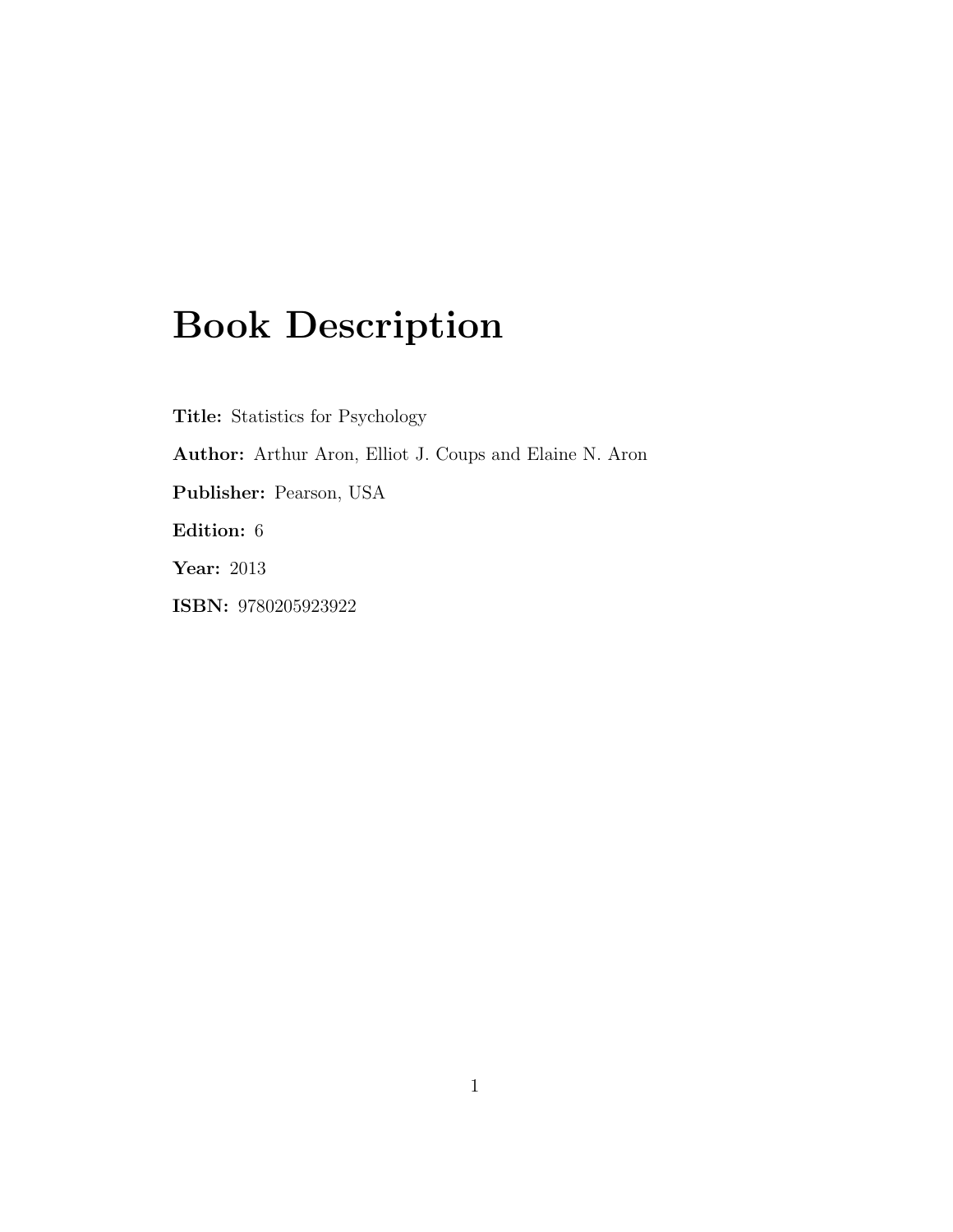R numbering policy used in this document and the relation to the above book.

Exa Example (Solved example)

Eqn Equation (Particular equation of the above book)

For example, Exa 3.51 means solved example 3.51 of this book. Sec 2.3 means an R code whose theory is explained in Section 2.3 of the book.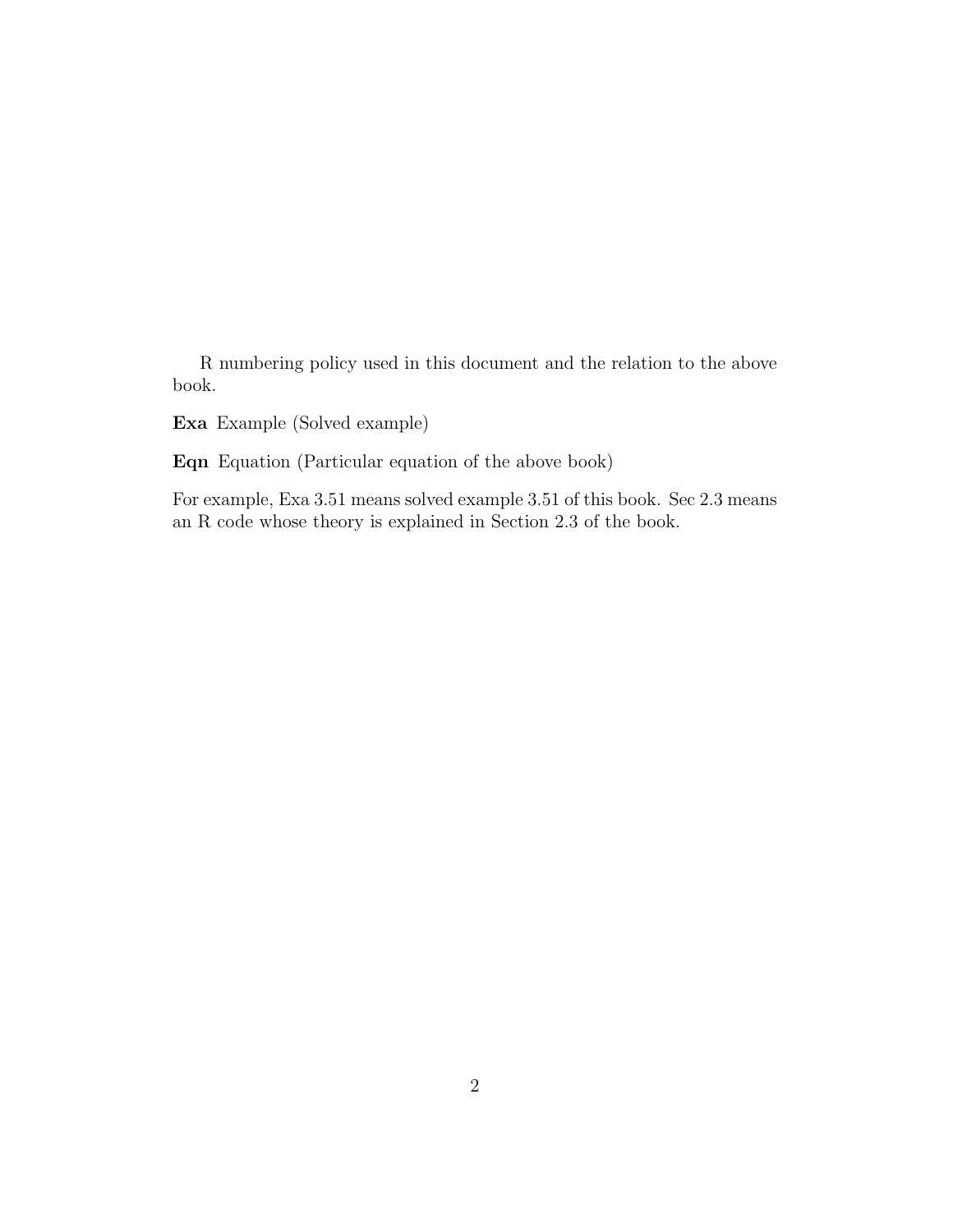## **Contents**

| <b>List of R Codes</b>  |                                                                       | $\overline{4}$ |
|-------------------------|-----------------------------------------------------------------------|----------------|
| $\mathbf{1}$            | Displaying the Order in a Group of Numbers Using Tables<br>and Graphs | $\overline{5}$ |
| $\bf{2}$                | <b>Central Tendency and Variability</b>                               | 13             |
| $\bf{3}$                | Some Key Ingredients for Inferential Statistics                       | 19             |
| $\overline{4}$          | Introduction to Hypothesis Testing                                    | $27\,$         |
| $\bf{5}$                | <b>Hypothesis Tests with Means of Samples</b>                         | 32             |
| 6                       | <b>Making Sense of Statistical Significance</b>                       | 41             |
| $\overline{\mathbf{7}}$ | <b>Introduction to t Tests</b>                                        | 47             |
| 8                       | The t Test for Independent Means                                      | 59             |
| 9                       | Introduction to the Analysis of Variance                              | 76             |
| <b>10</b>               | <b>Factorial Analysis of Variance</b>                                 | 107            |
|                         | 11 Correlation                                                        | 118            |
|                         | 12 Prediction                                                         | 128            |
|                         | 13 Chi Square Tests                                                   | 145            |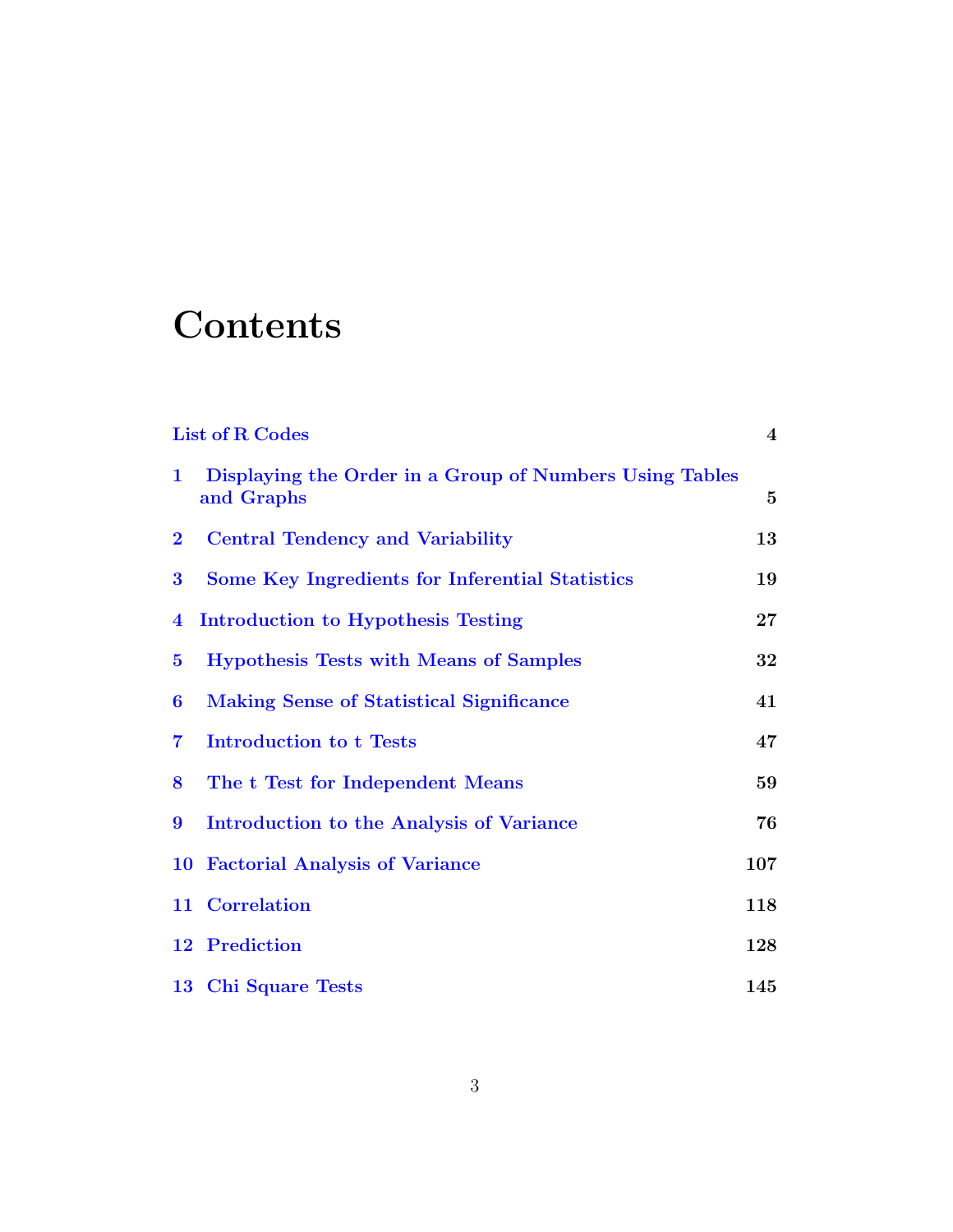[14 Strategies When Population Distributions Are Not Nor](#page-163-0) $\rm{mal}$  $\rm{mal}$  $\rm{mal}$  and the contract of  $\sim$  158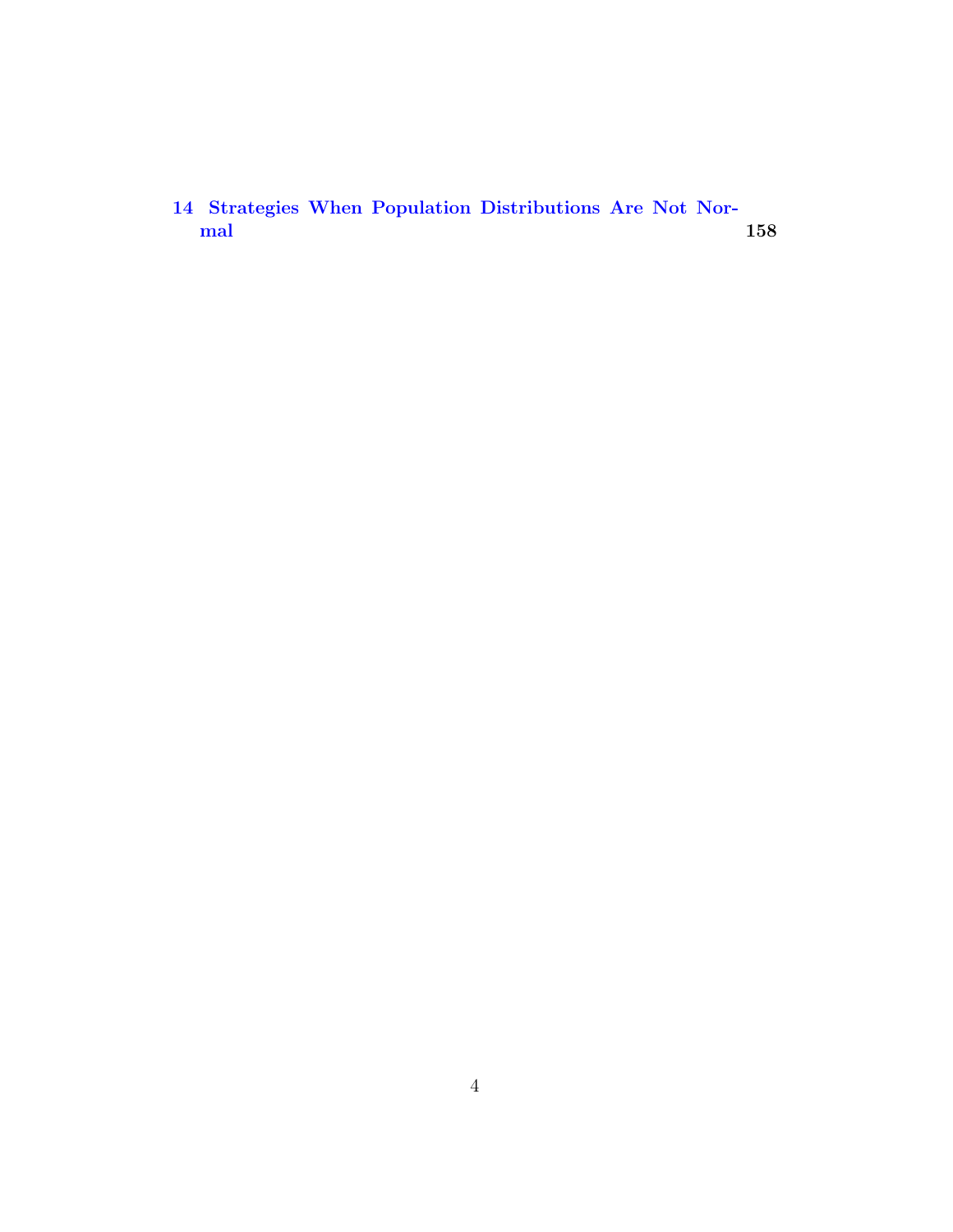# <span id="page-5-0"></span>List of R Codes

| Exa 1.1a | Frequency Tables an Example                           | 5              |
|----------|-------------------------------------------------------|----------------|
| Exa 1.1c | Frequency Tables Another Example                      | 6              |
| Exa 1.1d | Grouped Frequency Tables                              | 6              |
| Exa 1.1e | Grouped Frequency Tables Another Example              | $\overline{7}$ |
| Exa 1.2a | Histogram for Frequency Table                         | 8              |
| Exa 1.2b | Histogram for Grouped Frequency Table                 | 9              |
| Exa 1.2c | Histogram for Grouped Frequency Table Example 2 .     | 9              |
| Exa 1.2d | Histogram for Nominal Variables                       | 10             |
| Exa 1.2e |                                                       | 11             |
| Exa 1.4a | Worked Out Examples                                   | 12             |
| Exa 2.1a |                                                       | 13             |
| Exa 2.1b |                                                       | 13             |
| Exa 2.1c |                                                       | 14             |
| Exa 2.1d |                                                       | 15             |
| Exa 2.2a | Variance and Standard Deviation Example 1             | 16             |
| Exa 2.2b | Variance and Standard Deviation Example 2             | 16             |
| Exa 2.2c |                                                       | 17             |
| Exa 2.3a |                                                       | 17             |
| Exa 3.1a | Formula to change Raw Score to Z Score and Vice Versa | 19             |
| Exa 3.1b | Additional Example 1 to change Raw Score to Z Score   |                |
|          |                                                       | 20             |
| Exa 3.1c | Additional Example 2 to change Raw Score to Z Score   |                |
|          |                                                       | 20             |
| Exa 3.1d |                                                       | 21             |
| Exa 3.1e |                                                       | 22             |
| Exa 3.2a | Examples for finding Percentage from Z Scores and Raw |                |
|          | Scores using Normal Curve Table                       | 23             |
|          |                                                       |                |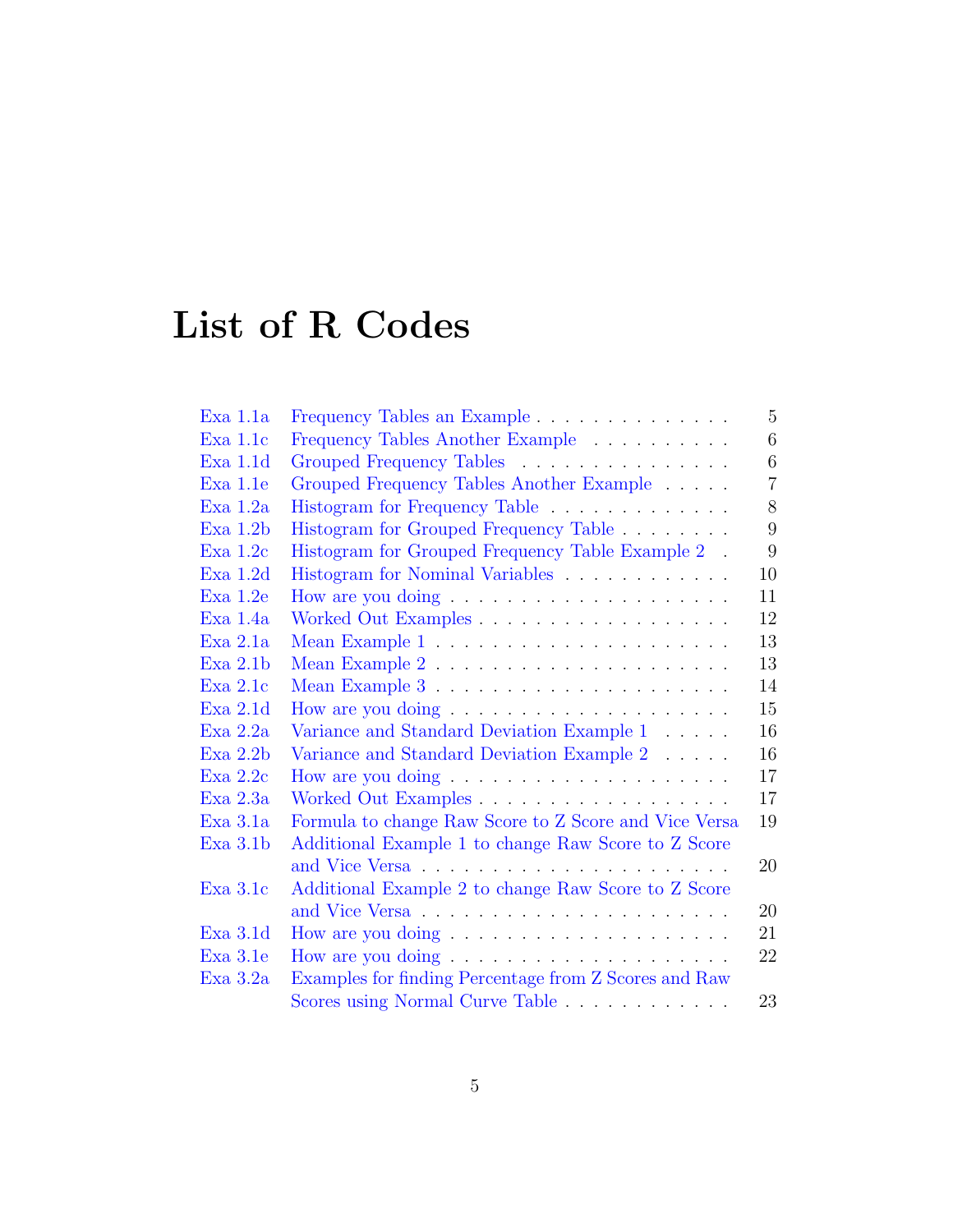| Exa 3.2b    | Examples for finding Z Scores and Raw Scores from Per-                 |    |
|-------------|------------------------------------------------------------------------|----|
|             | centage using Normal Curve Table                                       | 23 |
| Exa 3.3a    | Worked Out Examples 1                                                  | 24 |
| Exa 3.3b    | Worked Out Examples 2.                                                 | 25 |
| Exa 3.3c    | Worked Out Examples 3                                                  | 26 |
| Exa 4.1a    | The Hypothesis Testing Process                                         | 27 |
| Exa 4.1b    |                                                                        | 28 |
| Exa 4.1c    |                                                                        | 28 |
| Exa 4.2a    | Example of Hypothesis Testing with a Two Tailed Test                   | 29 |
| Exa 4.2b    | How are you doing $\dots \dots \dots \dots \dots \dots$                | 30 |
| Exa 4.3a    |                                                                        | 31 |
| Exa 5.1a    | Determining the Characteristics of a Distribution of Means             | 32 |
| Exa 5.1b    | Example of Determining the Characteristics of a Distri-                |    |
|             |                                                                        | 32 |
| Exa 5.1c    | How are you doing $\dots \dots \dots \dots \dots \dots$                | 33 |
| Exa 5.2a    | Hypothesis testing with a distribution of means The Z                  |    |
|             | $Test \ldots \ldots \ldots \ldots \ldots \ldots \ldots \ldots \ldots$  | 34 |
| Exa 5.2b    | Example 1 for Hypothesis testing with a distribution of                |    |
|             |                                                                        | 34 |
| Exa 5.2c    | Example 2 for Hypothesis testing with a distribution of                |    |
|             | means The $Z$ Test $\ldots \ldots \ldots \ldots \ldots \ldots \ldots$  | 35 |
| Exa 5.2d    | How are you doing $\dots \dots \dots \dots \dots \dots$                | 36 |
| Exa 5.3a    | Confidence interval $\ldots \ldots \ldots \ldots \ldots \ldots \ldots$ | 36 |
| Exa 5.3b    |                                                                        | 37 |
| Exa 5.4a    |                                                                        | 38 |
| Exa 5.4b    | Worked out examples $2 \ldots \ldots \ldots \ldots \ldots$             | 38 |
| Exa 5.4c    | Worked out examples 3                                                  | 39 |
| Exa 6.1a    |                                                                        | 41 |
| Exa 6.1b    |                                                                        | 42 |
| Exa 6.2a    | Determining power from predicted effect size                           | 42 |
| Exa 6.2b    |                                                                        | 43 |
| Exa 6.3a    | Advanced topic Figuring Statistical Power                              | 43 |
| Exa 6.3b    |                                                                        | 44 |
| Exa 6.4a    | Worked out examples 1                                                  | 44 |
| Exa $6.4b$  |                                                                        | 45 |
| $Exa\ 6.4c$ |                                                                        | 45 |
| Exa 7.1a    | Basic Principle of the t Test Estimating the Population                |    |
|             | Variance from the Sample Scores                                        | 47 |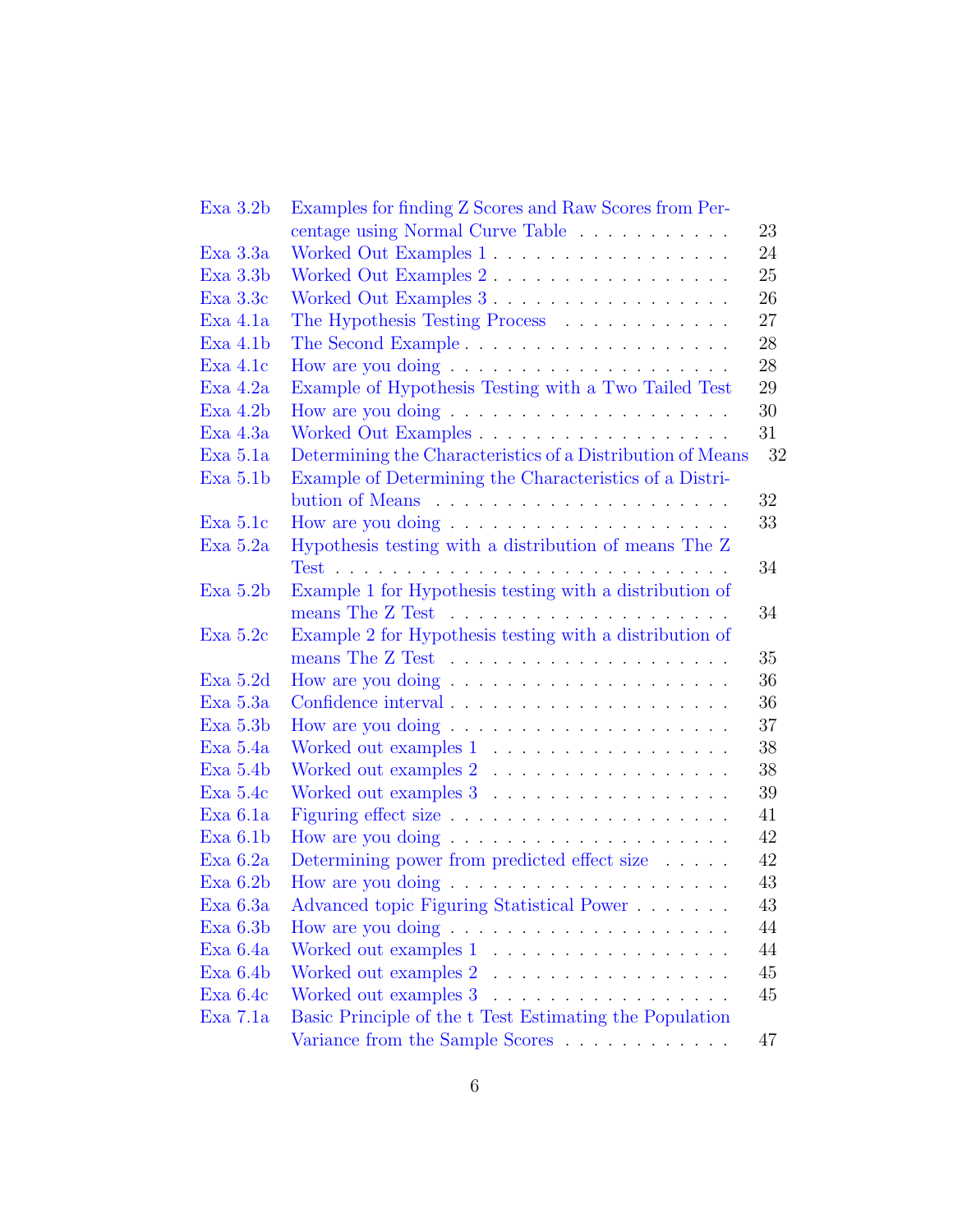| Exa 7.1b   | The Standard Deviation of the Distribution of Means.<br>47                                                                                                                                                                           |
|------------|--------------------------------------------------------------------------------------------------------------------------------------------------------------------------------------------------------------------------------------|
| Exa 7.1c   | The Sample means score on the comparison distribution                                                                                                                                                                                |
|            | 48<br>the t score in the second service in the second service in the second service in the second service in the service in the service in the service in the service in the service in the service in the service in the service in |
| Exa 7.1d   | Another example of a t test for a single sample<br>48                                                                                                                                                                                |
| Exa 7.1e   | 49<br>How are you doing $\dots \dots \dots \dots \dots \dots$                                                                                                                                                                        |
| Exa 7.2a   | 51<br>Example of a t test for dependent means                                                                                                                                                                                        |
| Exa 7.2b   | 52<br>A second example of a t test for dependent means.                                                                                                                                                                              |
| Exa 7.2c   | 53                                                                                                                                                                                                                                   |
| Exa 7.3a   | Effect size for the $t$ test for dependent means<br>$\hfill\ldots\ldots$<br>55                                                                                                                                                       |
| Exa 7.3b   | 55                                                                                                                                                                                                                                   |
| Exa 7.4a   | 56<br>Worked out examples 1                                                                                                                                                                                                          |
| Exa 7.4b   | 57<br>Worked out examples $2 \ldots \ldots \ldots \ldots \ldots$                                                                                                                                                                     |
| Exa 8.1a   | 59                                                                                                                                                                                                                                   |
| Exa 8.1b   | Figuring the variance of each of the two distributions of                                                                                                                                                                            |
|            | 60                                                                                                                                                                                                                                   |
| Exa 8.1c   | The variance and standard deviation of the distribution                                                                                                                                                                              |
|            | of differences between means<br>60                                                                                                                                                                                                   |
| Exa 8.1d   | The t score for the difference between the two actual                                                                                                                                                                                |
|            | 61                                                                                                                                                                                                                                   |
| Exa 8.1e   | 61                                                                                                                                                                                                                                   |
| Exa 8.2a   | 63<br>Example of a T test for independent means                                                                                                                                                                                      |
| Exa 8.2b   | 65<br>A second example of a T test for independent means.                                                                                                                                                                            |
| Exa 8.2c   | 67                                                                                                                                                                                                                                   |
| Exa 8.3a   | Effect size for the $t$ test for independent means $\ldots$ .<br>69                                                                                                                                                                  |
| Exa 8.4a   | 70                                                                                                                                                                                                                                   |
| Exa 8.5a   | 71<br>Worked out examples 1                                                                                                                                                                                                          |
| Exa 8.5b   | 72<br>Worked out examples $2 \ldots \ldots \ldots \ldots \ldots$                                                                                                                                                                     |
| Exa 8.5c   | 74<br>Worked out examples 3                                                                                                                                                                                                          |
| Exa 9.1a   | 76<br>Carrying out an Analysis of Variance                                                                                                                                                                                           |
| $Exa$ 9.1b | 80                                                                                                                                                                                                                                   |
| Exa 9.1c   | 82                                                                                                                                                                                                                                   |
| Exa 9.1d   | 84                                                                                                                                                                                                                                   |
| Exa 9.2a   | Planned contrast an example<br>86                                                                                                                                                                                                    |
| Exa 9.2b   | 87<br>Planned contrast a second example                                                                                                                                                                                              |
| Exa 9.2c   | 89                                                                                                                                                                                                                                   |
| Exa 9.3a   | 91                                                                                                                                                                                                                                   |
| Exa 9.4a   | Effect size for the analysis of variance<br>92                                                                                                                                                                                       |
| Exa 9.4b   | 94                                                                                                                                                                                                                                   |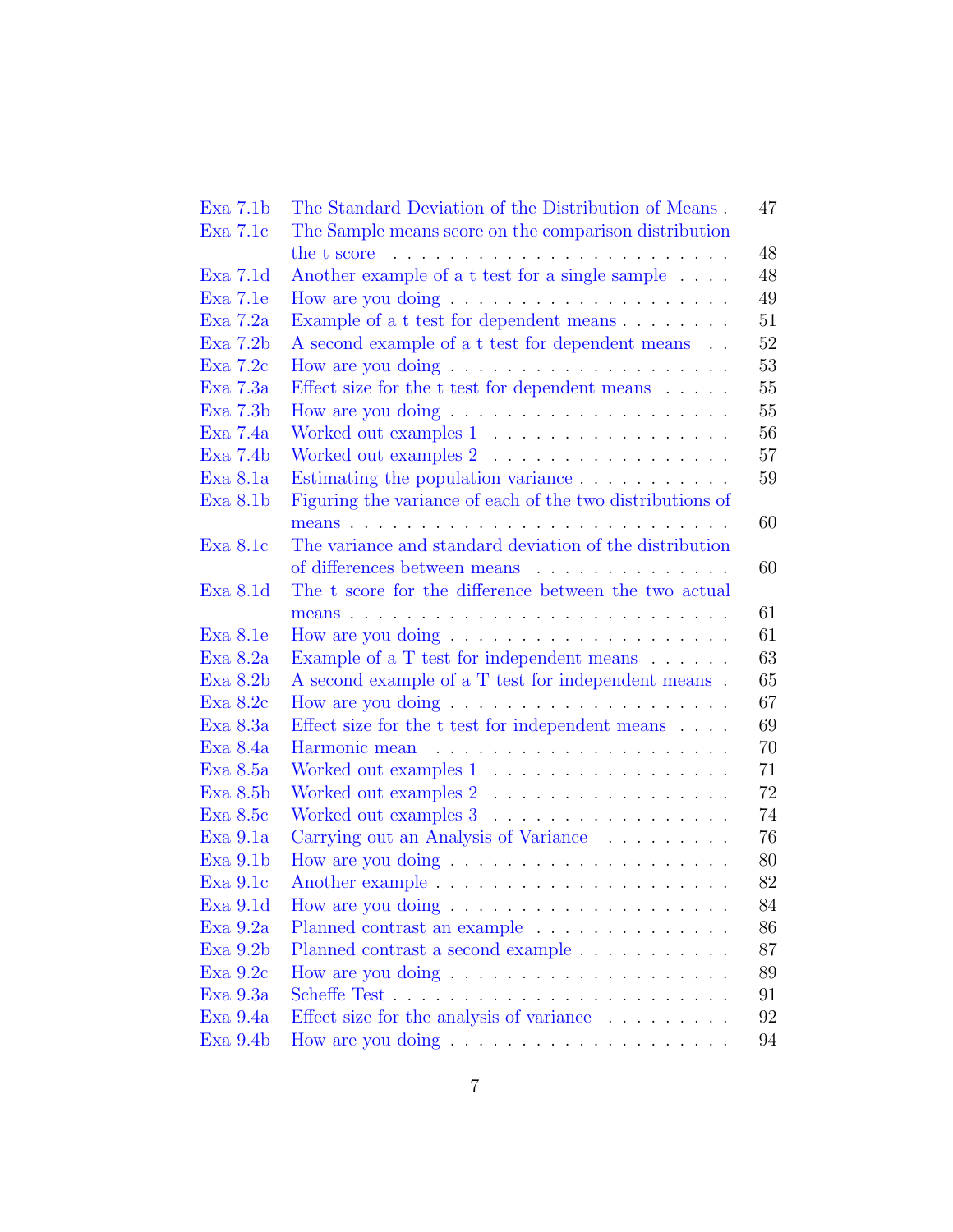| Exa 9.5a      | Advanced Topic The Structural Model in the Analysis                                                                                                                                                                            |     |
|---------------|--------------------------------------------------------------------------------------------------------------------------------------------------------------------------------------------------------------------------------|-----|
|               | of Variance an example<br>.                                                                                                                                                                                                    | 95  |
| Exa 9.6a      | Worked out examples 1<br>.                                                                                                                                                                                                     | 97  |
| $Exa$ 9.6 $b$ | Worked out examples 2<br>.                                                                                                                                                                                                     | 99  |
| Exa 9.6c      | Worked out examples 3<br>.                                                                                                                                                                                                     | 101 |
| Exa 9.6d      | Worked out examples 4<br>.                                                                                                                                                                                                     | 102 |
| Exa 9.6e      | Worked out examples 5<br>.                                                                                                                                                                                                     | 103 |
| Exa 9.6f      | Worked out examples 6                                                                                                                                                                                                          | 104 |
| Exa 10.1a     | Table for a Two way Analysis of Variance                                                                                                                                                                                       | 107 |
| Exa 10.1b     |                                                                                                                                                                                                                                | 110 |
| Exa 10.2a     | Advanced Topic Effect Size in the Factorial Analysis of                                                                                                                                                                        |     |
|               | Variance                                                                                                                                                                                                                       | 112 |
| Exa 10.2b     |                                                                                                                                                                                                                                | 114 |
| Exa 10.3a     | worked out examples 1                                                                                                                                                                                                          | 114 |
| Exa 11.1a     | Graphing Correlations The Scatter Diagram An example                                                                                                                                                                           | 118 |
| Exa 11.1b     |                                                                                                                                                                                                                                | 119 |
| Exa 11.2a     | Figuring the correlation coefficient an example                                                                                                                                                                                | 120 |
| Exa 11.2b     | Figuring the correlation coefficient a second example.                                                                                                                                                                         | 121 |
| Exa 11.2c     |                                                                                                                                                                                                                                | 122 |
| Exa 11.3a     | Significance of a correlation coefficient                                                                                                                                                                                      | 122 |
| Exa 11.3b     | Significance of a correlation coefficient an example                                                                                                                                                                           | 123 |
| Exa 11.3c     | How are you doing $\dots \dots \dots \dots \dots \dots$                                                                                                                                                                        | 124 |
| Exa 11.4a     | Worked out examples 1                                                                                                                                                                                                          | 125 |
| Exa 11.4b     | Worked out examples 2                                                                                                                                                                                                          | 125 |
| Exa 11.4c     |                                                                                                                                                                                                                                | 126 |
| Exa 12.1a     | The linear prediction rule an example entitled in the set of the set of the set of the set of the set of the set of the set of the set of the set of the set of the set of the set of the set of the set of the set of the set | 128 |
| Exa 12.1b     |                                                                                                                                                                                                                                | 129 |
|               | Exa 12.2a Another example of drawing the regression line                                                                                                                                                                       | 130 |
| Exa 12.3a     | Finding the best linear prediction rule                                                                                                                                                                                        | 131 |
|               | Exa 12.3b The least squared error principle                                                                                                                                                                                    | 132 |
|               | Exa 12.3c Finding a and b for the least squares linear prediction                                                                                                                                                              |     |
|               | rule                                                                                                                                                                                                                           | 133 |
| Exa 12.3d     |                                                                                                                                                                                                                                | 134 |
| Exa 12.4a     | The standardized regression coefficient                                                                                                                                                                                        | 136 |
| Exa 12.4b     |                                                                                                                                                                                                                                | 136 |
| Exa 12.5a     |                                                                                                                                                                                                                                | 137 |
| Exa 12.5b     |                                                                                                                                                                                                                                | 137 |
|               | Exa 12.6a Proportionate reduction in error                                                                                                                                                                                     | 138 |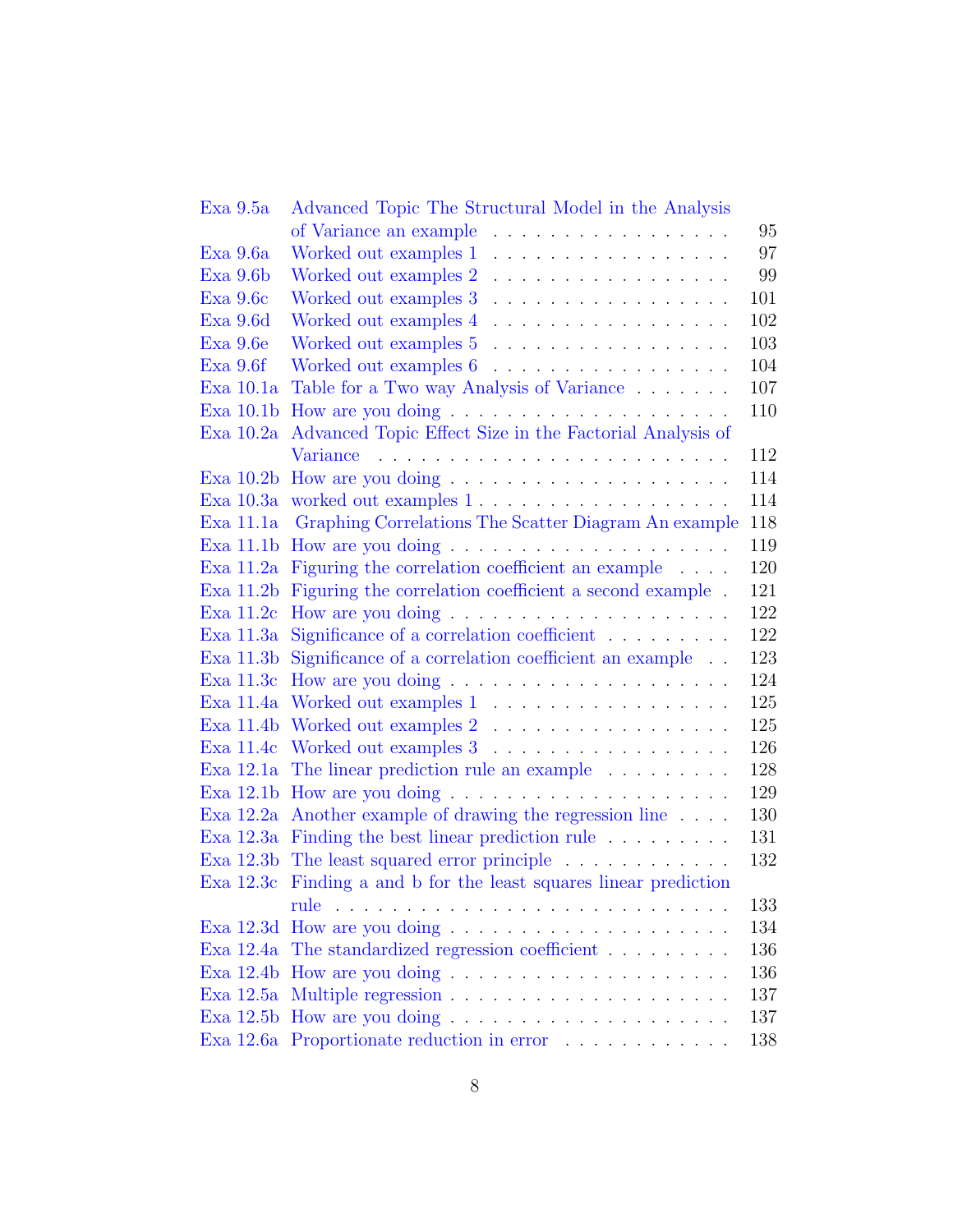|           | Exa 12.6b How are you doing $\ldots \ldots \ldots \ldots \ldots \ldots \ldots$ | 139 |
|-----------|--------------------------------------------------------------------------------|-----|
|           |                                                                                | 140 |
|           |                                                                                | 142 |
|           |                                                                                | 143 |
|           | Exa 12.7d Worked out examples 5                                                | 143 |
|           | Exa 12.7e Worked out examples $6 \ldots \ldots \ldots \ldots \ldots$           | 144 |
|           |                                                                                | 145 |
|           | Exa 13.1b The chi square statistic and the chi square test for good-           |     |
|           |                                                                                | 145 |
| Exa 13.1c |                                                                                | 146 |
|           |                                                                                | 147 |
|           | Exa $13.2a$ The chi square test for independence $\dots \dots \dots$           | 148 |
|           |                                                                                | 150 |
|           |                                                                                | 151 |
|           | Exa 13.3a Effect Size for Chi Square Tests for Independence                    | 153 |
|           |                                                                                | 153 |
|           | Exa 13.4a Worked out examples 1                                                | 154 |
|           | Exa 13.4b Worked out examples 2                                                | 155 |
|           | Exa 13.4c Worked out examples 3 and 4                                          | 157 |
|           | Exa $14.1a$ An example of a data transformation $\ldots \ldots \ldots$         | 158 |
|           | Exa $14.2a$ An example of a rank order test $\dots \dots \dots$                | 160 |
|           | Exa 14.2b Using parametric tests with rank transformed data                    | 161 |
|           |                                                                                | 162 |
|           | Exa 14.3a Worked out examples 1 and $2 \ldots \ldots \ldots \ldots$            | 162 |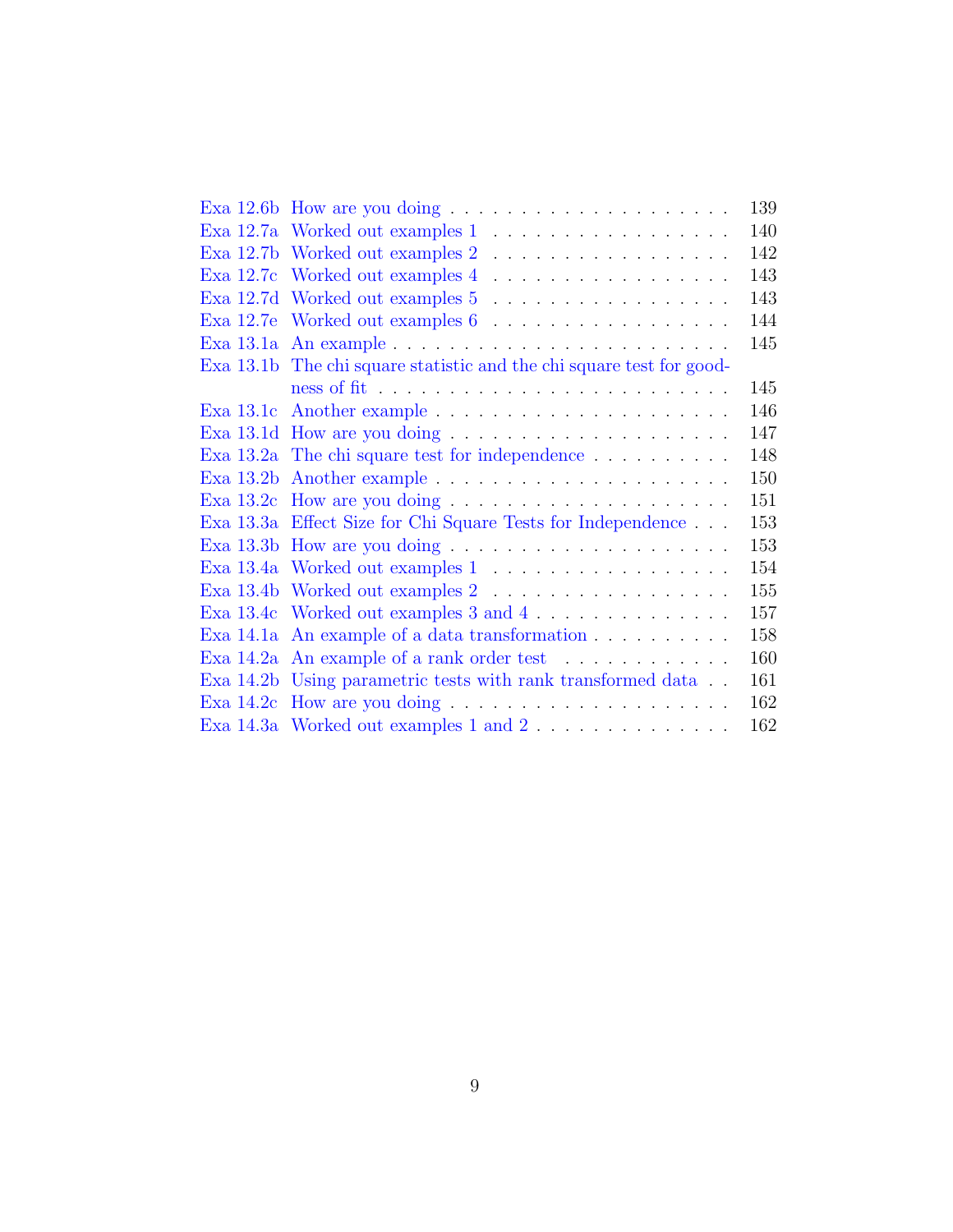#### <span id="page-10-0"></span>Chapter 1

# Displaying the Order in a Group of Numbers Using Tables and Graphs

<span id="page-10-1"></span>R code Exa 1.1a Frequency Tables an Example

```
1 \# \text{Page no. : 7}2
3 \text{ stress\_rating} \leftarrow c(8, 7, 4, 10, 8, 6, 8, 9, 9, 7, 3,7, 6, 5, 0, 9, 10, 7, 7, 3, 6, 7, 5, 2, 1, 6, 7,
       10, 8, 8)4
5 frequency _ table <- data . frame ( table ( stress _ rating ) )
6
7 percent <- round ((prop.table (frequency_table $ Freq) *
       100) , 1)
8
9 frequency_table <- cbind (frequency_table, percent)
10
11 View (frequency_table)
```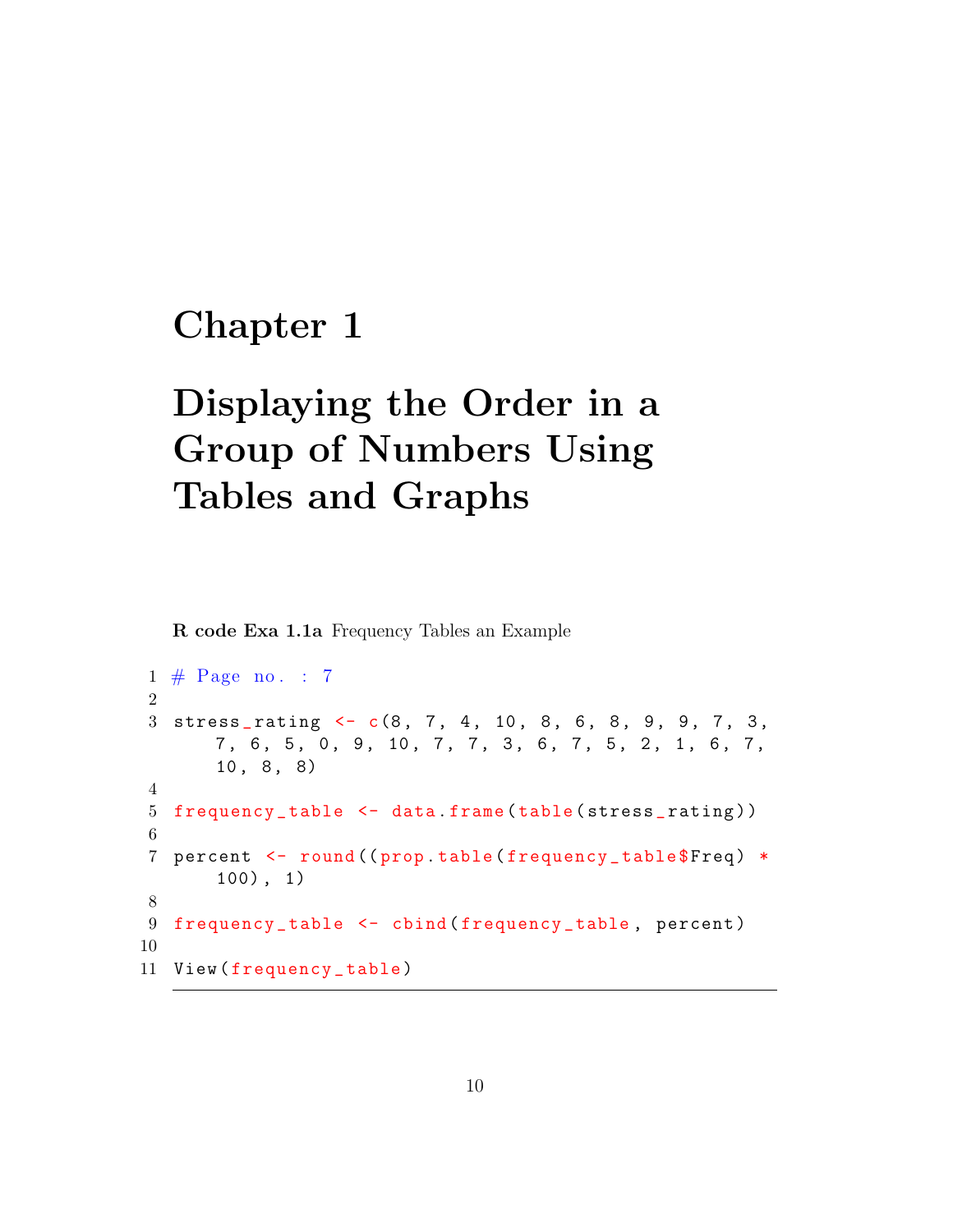R code Exa 1.1c Frequency Tables Another Example

```
1 \# \text{Page no. : } 8 - 92
3 social interaction \leq c(48, 15, 33, 3, 21, 19, 17,16 , 44 , 25 , 30 , 3, 5 , 9 , 35 , 32 , 26 , 13 , 14 ,
4 14, 47, 47, 18, 11, 5, 19,
                            24, 17, 6, 25, 8, 18, 29,
                             1, 18, 22, 3, 22,
5 29, 2, 6, 10, 29, 10, 29,
                            21 , 38 , 41 , 16 , 17 , 8 ,
                            40, 8, 10, 18, 7, 4, 4,
6 8, 11, 3, 23, 10, 19, 21,
                            13, 12, 10, 4, 17, 11,
                            21, 9, 8, 7, 5, 3, 22,
7 14, 25, 4, 11, 10, 18, 1,
                            28 , 27 , 19 , 24 , 35 , 9 ,
                            30 , 8 , 26)
8
9 breaks \leq - seq(0, 49, by = 1)
10
11 social.interaction <- cut (social_interaction, breaks
     , right = F)
12
13 frequency_table <- data.frame(table(social.
     interaction ) )
14
15 View ( frequency _ table )
```
#### <span id="page-11-0"></span>R code Exa 1.1d Grouped Frequency Tables

 $1 \# \text{Page no. : } 9$ 2  $3 \text{ stress\_rating} \leftarrow c(8, 7, 4, 10, 8, 6, 8, 9, 9, 7, 3,$ 7, 6, 5, 0, 9, 10, 7, 7, 3, 6, 7, 5, 2, 1, 6, 7,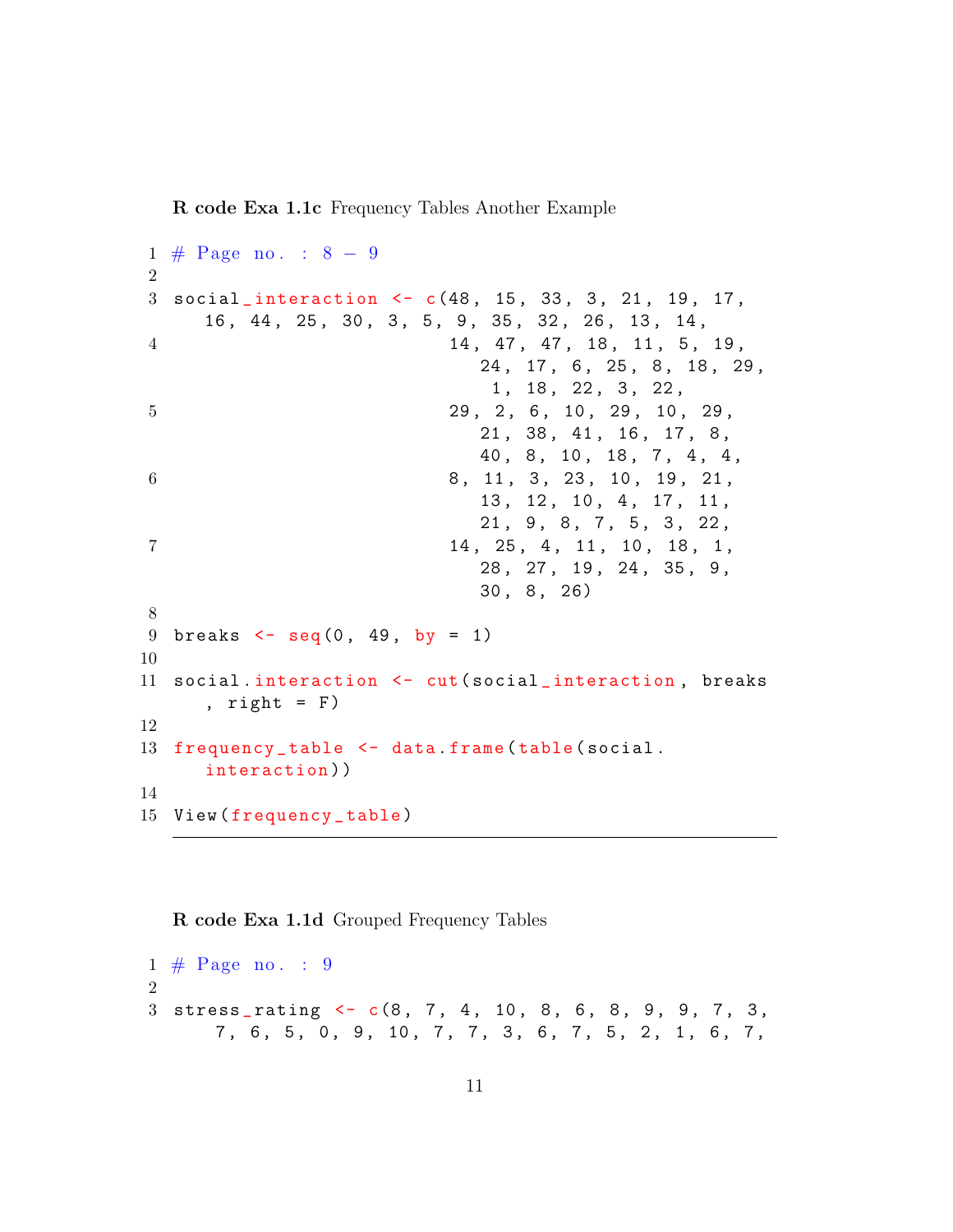```
10 , 8 , 8)
4
5 breaks \leq seq (-1, 11, by = 2)6
7 stress.rating <- cut (stress_rating, breaks, right =
      T )
8
9 grouped_frequency_table <- data.frame(table(stress.
      rating ) )
10
11 percent <- round (( prop . table ( grouped _ frequency _ table
      $Freq) * 100), 1)12
13 grouped_frequency_table <- cbind (grouped_frequency_
      table, percent)
14
15 View ( grouped _ frequency _ table )
```
<span id="page-12-0"></span>R code Exa 1.1e Grouped Frequency Tables Another Example

```
1 \# \text{Page no. : } 10\mathcal{D}_{\mathcal{L}}3 social_interaction <- c(48, 15, 33, 3, 21, 19, 17,
    16 , 44 , 25 , 30 , 3, 5 , 9 , 35 , 32 , 26 , 13 , 14 ,
4 14, 47, 47, 18, 11, 5, 19,
                            24 , 17 , 6 , 25 , 8 , 18 , 29 ,
                            1, 18, 22, 3, 22,
5 29, 2, 6, 10, 29, 10, 29,
                            21 , 38 , 41 , 16 , 17 , 8 ,
                            40, 8, 10, 18, 7, 4, 4,
6 8, 11, 3, 23, 10, 19, 21,
                            13 , 12 , 10 , 4 , 17 , 11 ,
                            21, 9, 8, 7, 5, 3, 22,
7 14, 25, 4, 11, 10, 18, 1,
                            28 , 27 , 19 , 24 , 35 , 9 ,
```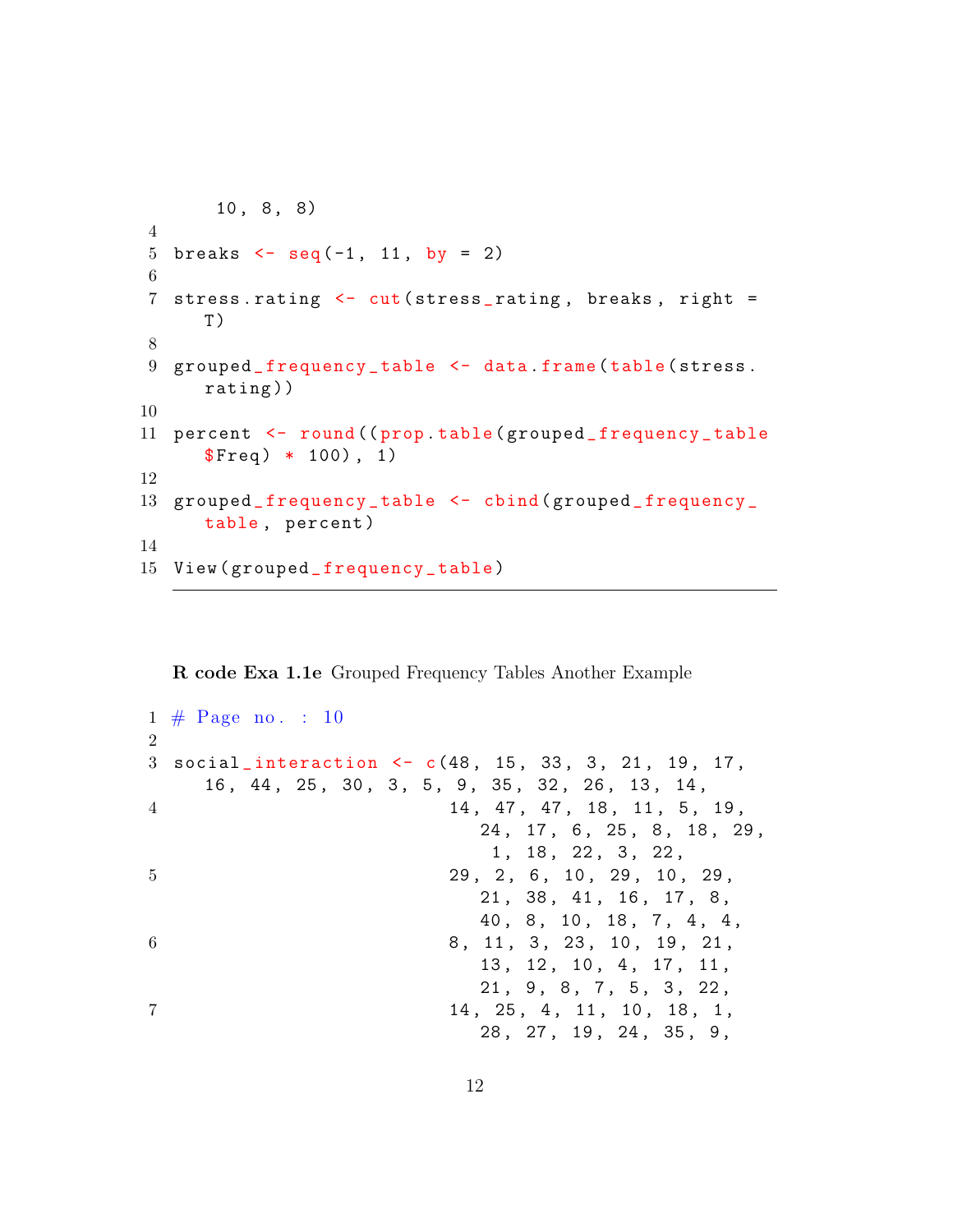```
8
9 breaks \leq - seq (0, 50, by = 5)10
11 social.interaction <- cut (social_interaction, breaks
      , right = F)
12
13 grouped_frequency_table <- data.frame(table(social.
      interaction ) )
14
15 percent <- round (( prop . table ( grouped _ frequency _ table
      $Freq) * 100), 1)16
17 grouped_frequency_table <- cbind (grouped_frequency_
      table, percent)
18
19 View ( grouped _ frequency _ table )
```
30 , 8 , 26)

<span id="page-13-0"></span>R code Exa 1.2a Histogram for Frequency Table

```
1 \# \text{Page no. : } 11\mathfrak{D}3 stress_rating <- c(8, 7, 4, 10, 8, 6, 8, 9, 9, 7, 3,
       7, 6, 5, 0, 9, 10, 7, 7, 3, 6, 7, 5, 2, 1, 6, 7,
       10, 8, 8)4
5 frequency_table <- data.frame(table(stress_rating))
6
7 library ( ggplot2 )
8
9 ggplot (data = frequency_table, aes (x = stress\_rating), y = Freq() +10 geom_bar(stat = "identity", fill = "violet") +11 labs (title = "Histogram for frequency table", x =" Stress Rating", y = "Frequency") +
```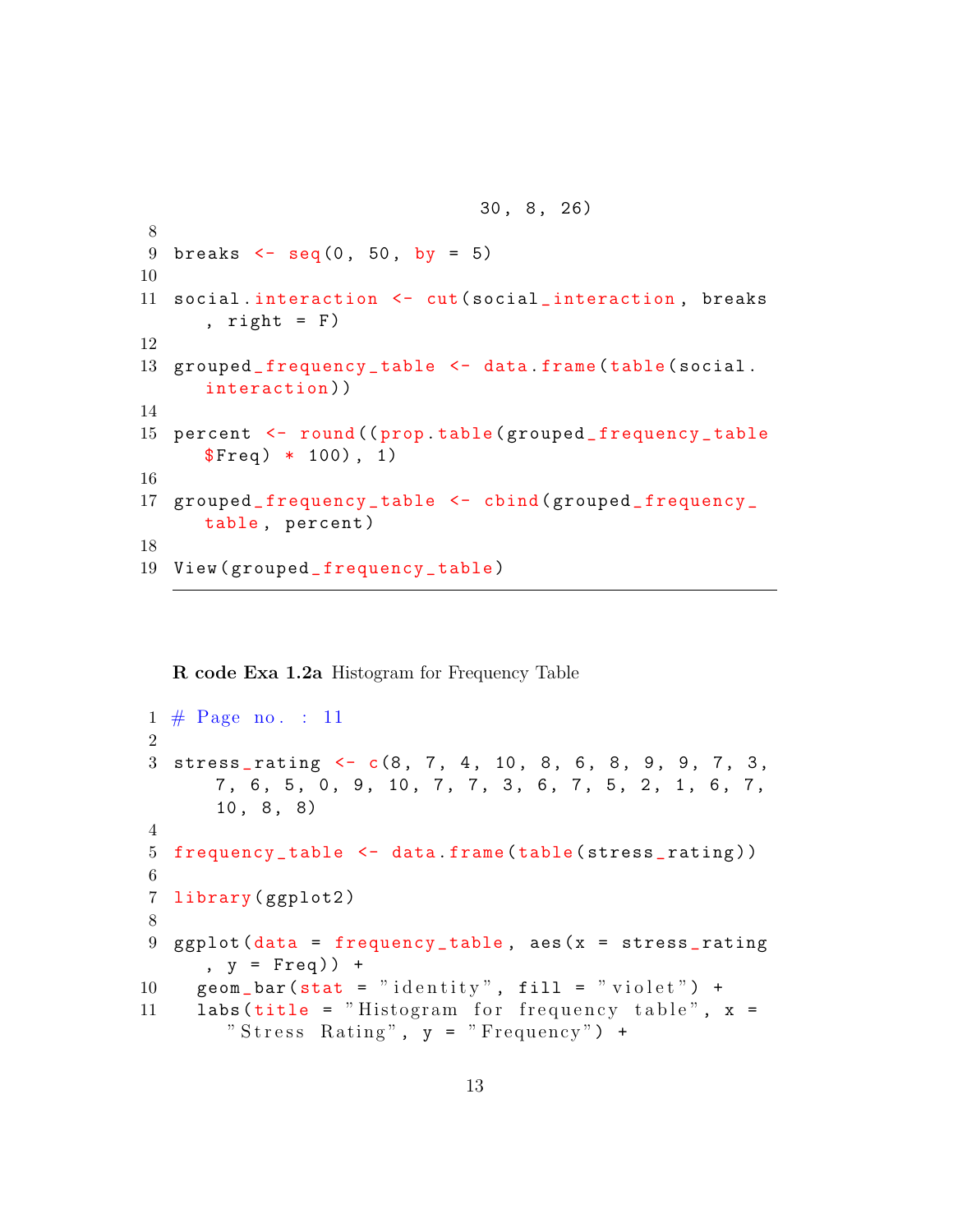<span id="page-14-0"></span>R code Exa 1.2b Histogram for Grouped Frequency Table

```
1 \# \text{Page no. : } 112
3 stress_rating \lt - c(8, 7, 4, 10, 8, 6, 8, 9, 9, 7, 3,7, 6, 5, 0, 9, 10, 7, 7, 3, 6, 7, 5, 2, 1, 6, 7,
       10, 8, 8)4
5 frequency_table <- data.frame(table(stress_rating))
6
7 View ( frequency _ table )
8
9 library (ggplot2)
10
11 ggplot (data = frequency_table, aes(x = stress\_rating), y = Freq() +12 geom_bar(stat = "identity", fill = "violet") +
13 labs (title = "Histogram for grouped frequency
        table", x = "Stress Rating", y = "Frequency") +
14 theme bw()
```
<span id="page-14-1"></span>R code Exa 1.2c Histogram for Grouped Frequency Table Example 2

```
1 \# \text{Page no. : } 122
3 social interaction \leftarrow c(48, 15, 33, 3, 21, 19, 17,16 , 44 , 25 , 30 , 3, 5 , 9 , 35 , 32 , 26 , 13 , 14 ,
4 14, 47, 47, 18, 11, 5, 19,
                              24, 17, 6, 25, 8, 18, 29,
                               1, 18, 22, 3, 22,
```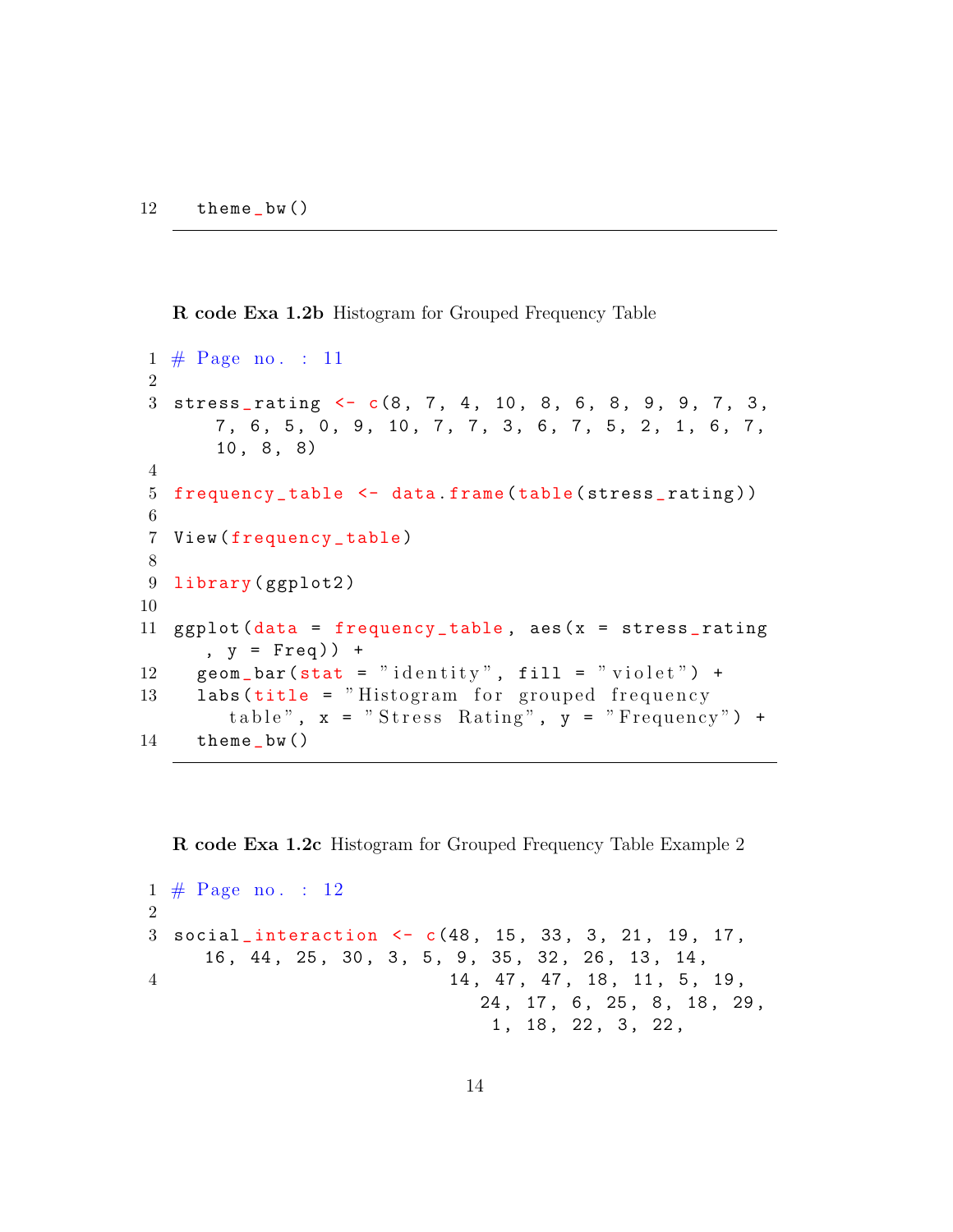```
5 29, 2, 6, 10, 29, 10, 29,
                             21 , 38 , 41 , 16 , 17 , 8 ,
                             40, 8, 10, 18, 7, 4, 4,
6 8, 11, 3, 23, 10, 19, 21,
                             13 , 12 , 10 , 4 , 17 , 11 ,
                             21, 9, 8, 7, 5, 3, 22,
7 14, 25, 4, 11, 10, 18, 1,
                             28 , 27 , 19 , 24 , 35 , 9 ,
                             30 , 8 , 26)
8
9 breaks \leq - seq(0, 50, by = 5)
10
11 mid_values \leq seq (0+5/2, 50-5/2, 5)12
13 social.interaction <- cut (social_interaction, breaks
     , right = F)
14
15 grouped_frequency_table <- data.frame(table(social.
     interaction ) )
16 grouped _ frequency _ table $ social _ interacton _mid <- mid
     _ values
17
18 View (grouped_frequency_table)
19
20 library ( ggplot2 )
21
22 ggplot (data = grouped\_frequency_table, aes(x =factor (social_intereston\_mid), y = Freq) +
23 geom_bar(stat = "identity", fill = "violet") +
24 labs (title = "Histogram for grouped frequency
       table", x = "Social Interaction Mid Values",
25 \qquad y = "Frequency") +26 theme _bw ()
```
<span id="page-15-0"></span>R code Exa 1.2d Histogram for Nominal Variables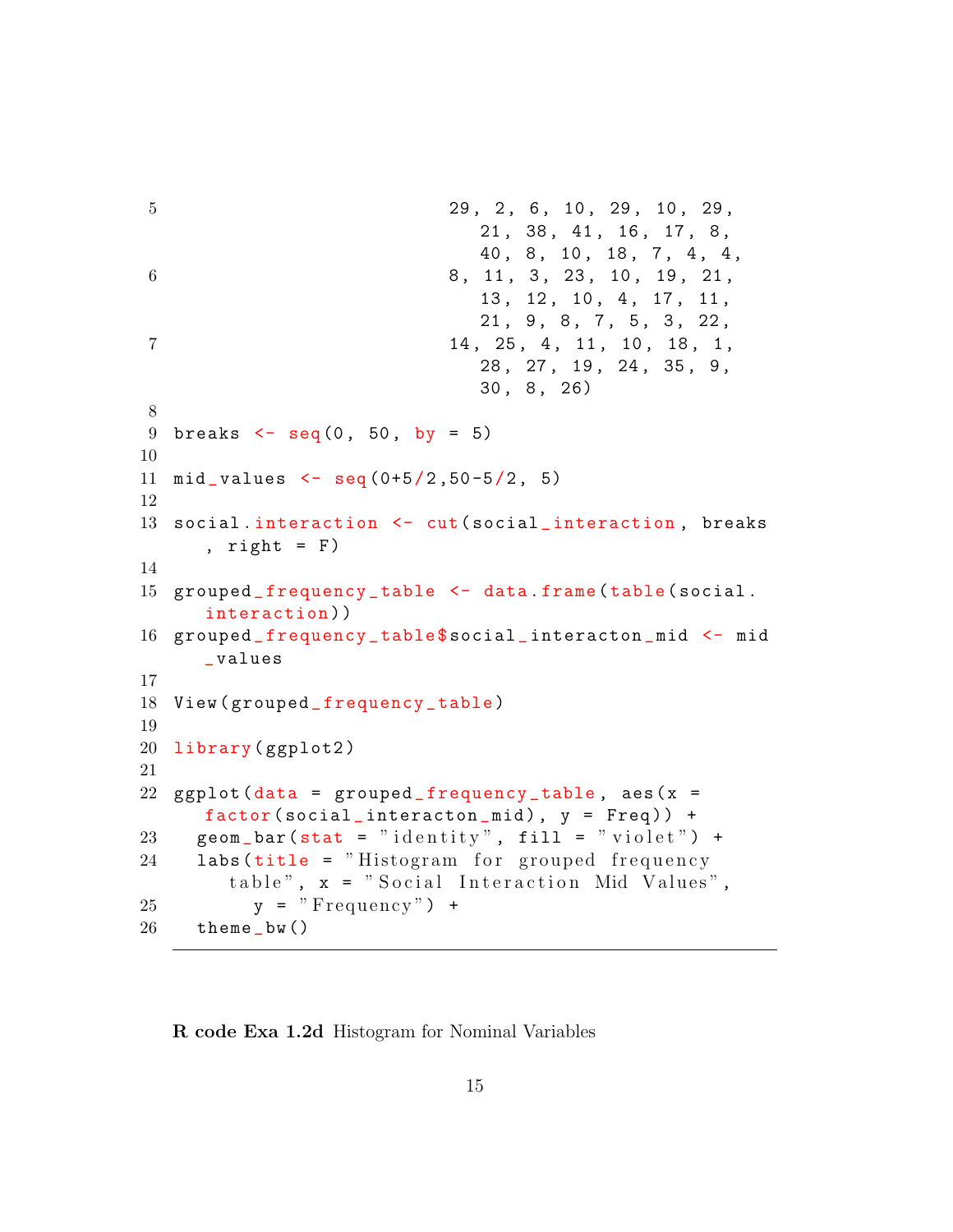```
1 \# \text{Page no. : } 142
3 closest_person <- c("Family member", "Nonromantic
      friend", "Romantic friend", "Other")
4
5 frequency <- c(33, 76, 92, 7)
6
7 frequency _ table <- data . frame ( closest _ person ,
      frequency )
8
9 library (ggplot2)
10
11 ggplot (data = frequency_table, aes (x = c \cdot \text{loss} tperson , y = frequency ) ) +
12 geom_bar(stat = "identity", fill = "violet") +13 labs (\text{title} = "Histogram for nominal variables", x
        = " Closest Person", y = "Frequency") +
14 theme_bw()
```
#### <span id="page-16-0"></span>R code Exa 1.2e How are you doing

```
1 \# \text{Page no. : } 152
3 value \leftarrow c(1, 2, 3, 4, 5)4
5 frequency <-c(3, 4, 8, 5, 2)6
7 frequency _ table <- data . frame ( value , frequency )
8
9 library (ggplot2)
10
11 ggplot (data = frequency_table, aes (x = value, y =frequency ) ) +
12 geom_bar(stat = "identity", fill = "violet") +
13 labs (title = "Histogram", x = "Value", y = "
```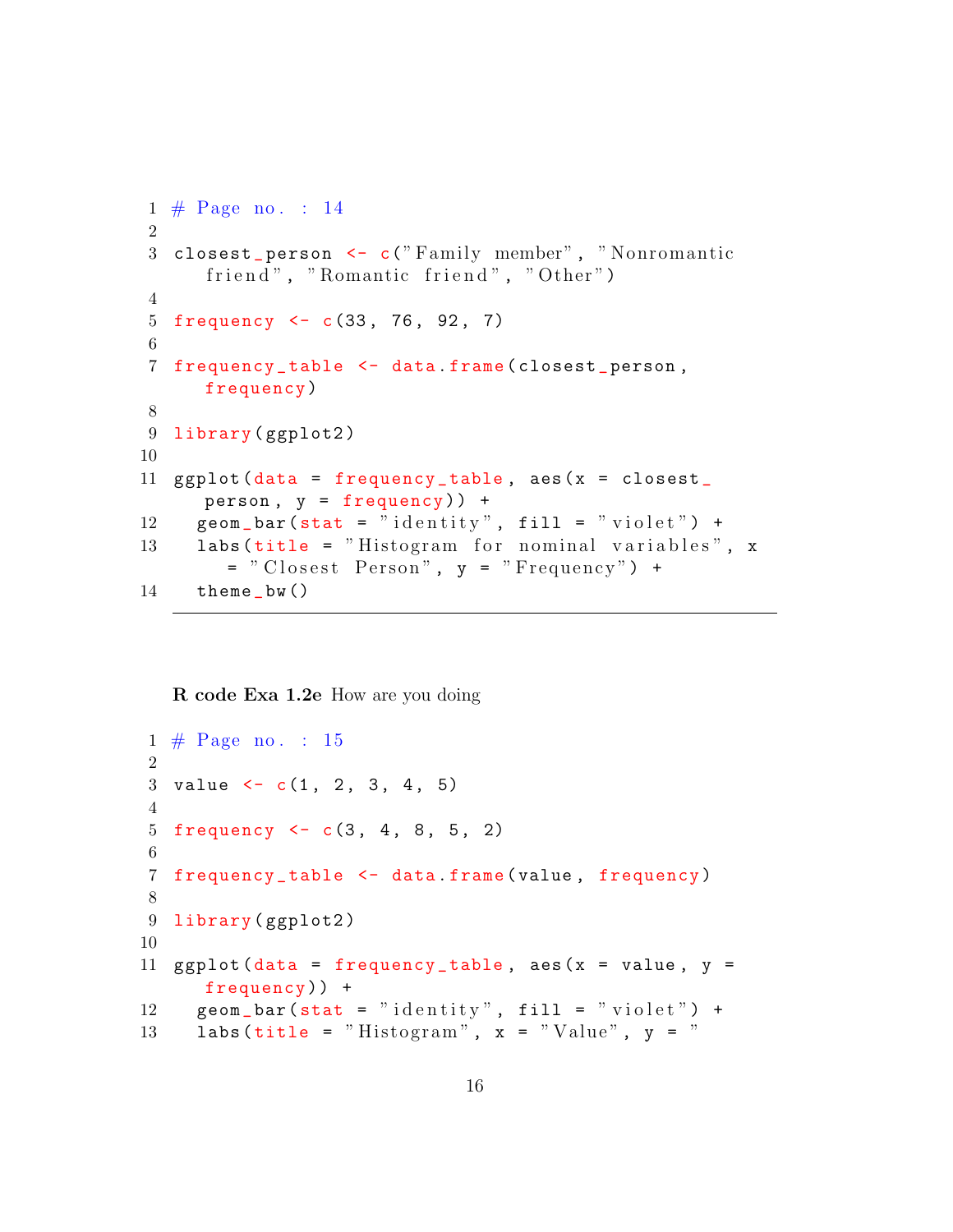```
F requency" )+14 theme_bw()
```
<span id="page-17-0"></span>R code Exa 1.4a Worked Out Examples

```
1 \# \text{Page no. : } 252
3 Interest \leftarrow c(2, 4, 5, 5, 1, 3, 6, 3, 6, 6)4
5 frequency _ table <- data . frame ( table ( Interest ) )
6
7 Percent <- round ((prop.table (frequency_table$Freq) *
       100) , 0)
8
9 frequency_table <- cbind (frequency_table, Percent)
10
11 View (frequency_table)
12
13 library (ggplot2)
14
15 ggplot (data = frequency_table, aes (x = Interest, y =Freq) +
16 geom_bar(stat = "identity", fill = "violet") +
17 labs (title = "Histogram", x = "Interest", y = "Frequency")
```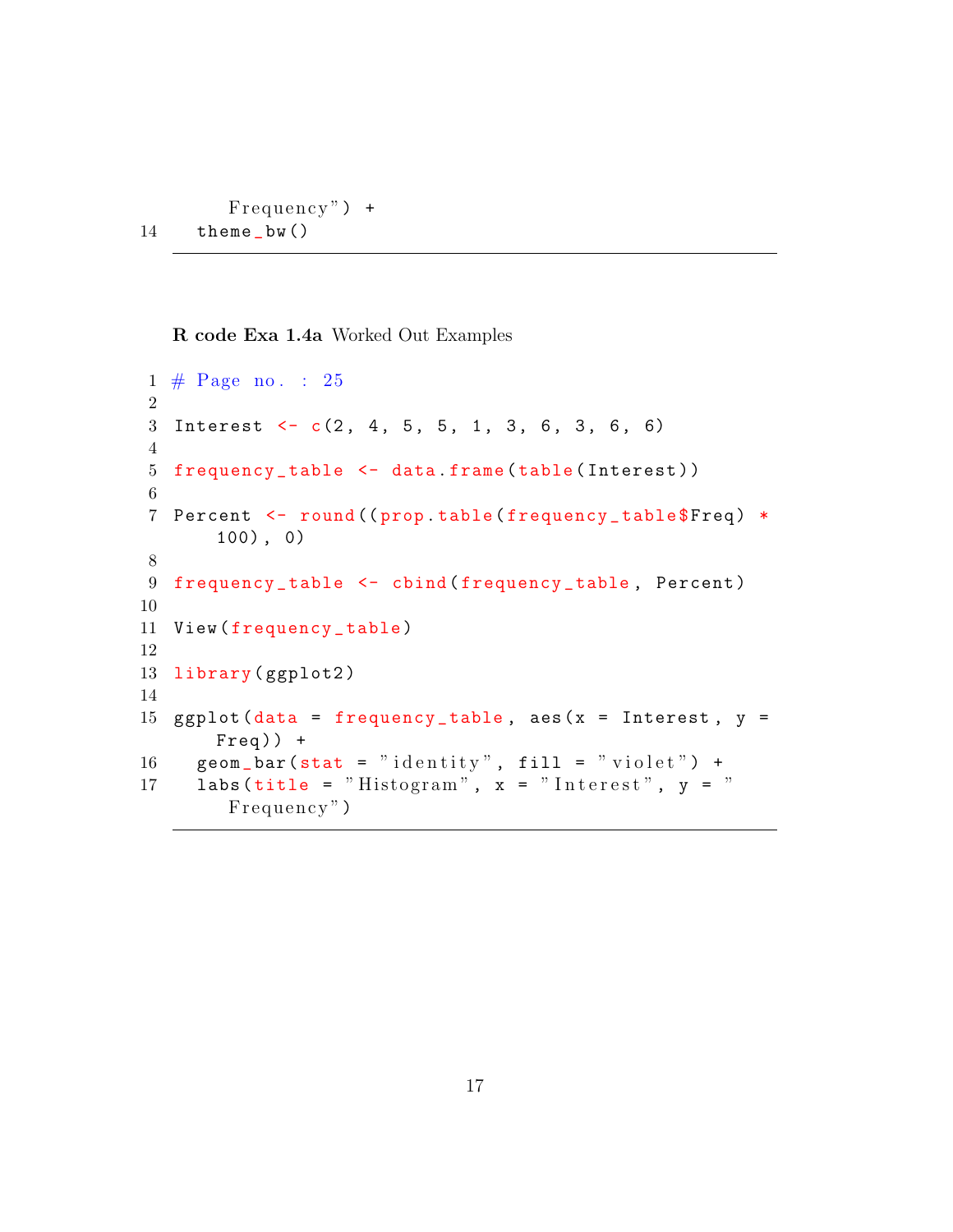#### <span id="page-18-0"></span>Chapter 2

## Central Tendency and Variability

<span id="page-18-1"></span>R code Exa 2.1a Mean Example 1

1 # Page no . : 36 − 37 2  $3 \times \leftarrow c(7, 8, 8, 7, 3, 1, 6, 9, 3, 8)$ 4 5 value  $\leq$  mean  $(x)$ 6 7 cat ("Mean of x is", value)

<span id="page-18-2"></span>R code Exa 2.1b Mean Example 2

 $1 \# \text{Page no. : } 37$ 2  $3 \times \leftarrow c(8, 7, 4, 10, 8, 6, 8, 9, 9, 7, 3, 7, 6, 5, 0,$ 9, 10, 7, 7, 3, 6, 7, 5, 2, 1, 6, 7, 10, 8, 8) 4 5 value  $\leq$  mean  $(x)$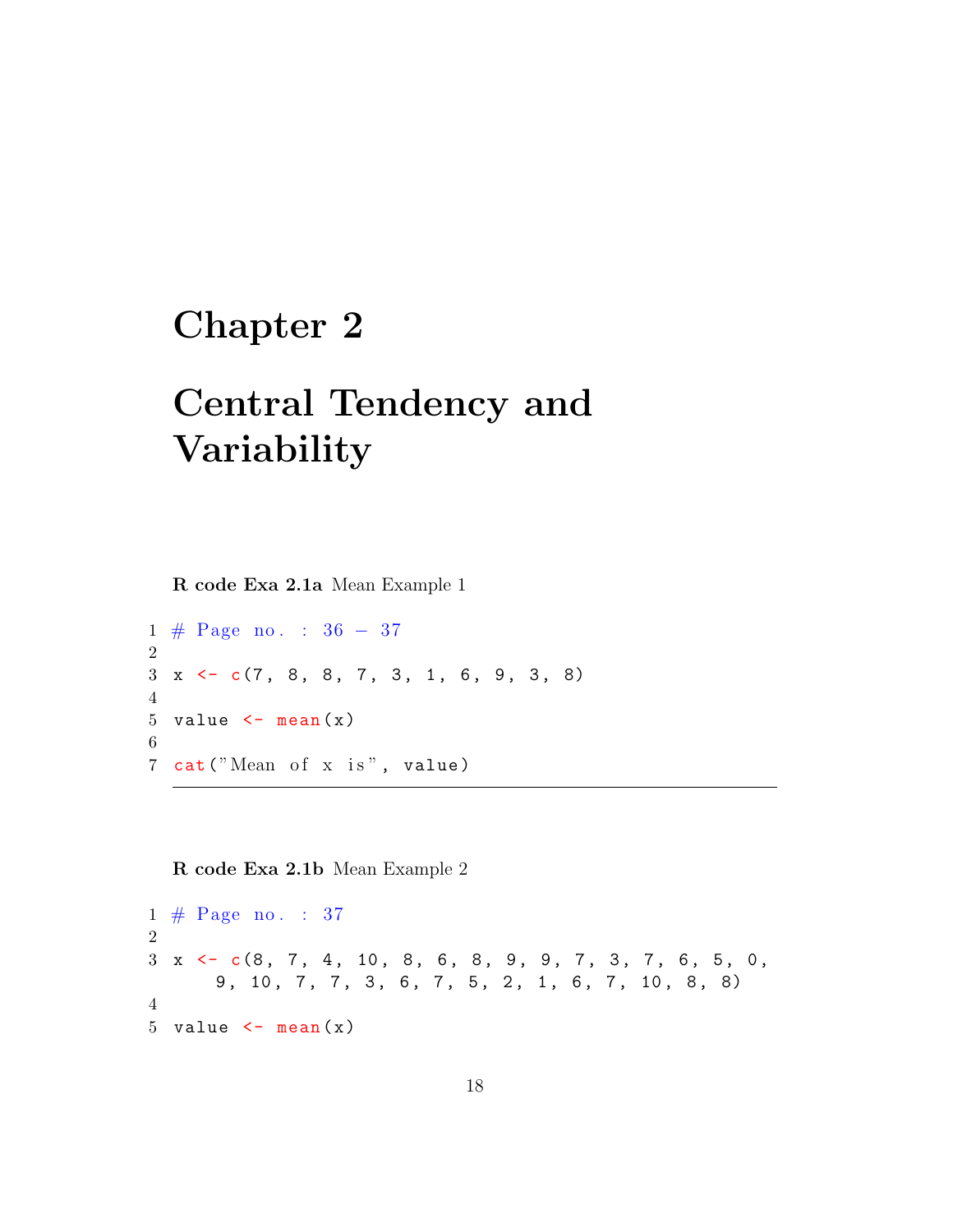```
6
7 cat ("Mean of x is", round (value, 2))
8
9 library (ggplot2)
10
11 ggplot (data = data frame(x), aes(x = x)) +12 geom_bar(stat = "count", fill = "violet") +
13 geom_vline (xintercept = mean (x), col = "red", lwd
        = 0.8) +
14 labs (title = "Histogram with mean value", x ="
        Stress Rating", y = "Frequency") +
15 theme _bw ()
```
<span id="page-19-0"></span>R code Exa 2.1c Mean Example 3

```
1 \# \text{Page no. : } 382
3 \times \leftarrow c(48, 15, 33, 3, 21, 19, 17, 16, 44, 25, 30, 3,5 , 9 , 35 , 32 , 26 , 13 , 14 , 14 , 47 , 47 , 18 ,
4 11, 5, 19, 24, 17, 6, 25, 8, 18, 29, 1, 18,
             22, 3, 22, 29, 2, 6, 10, 29, 10, 29, 21,
             38 ,
5 41, 16, 17, 8, 40, 8, 10, 18, 7, 4, 4, 8, 11,
              3 , 23 , 10 , 19 , 21 , 13 , 12 , 10 , 4 , 17 , 11 ,
6 21, 9, 8, 7, 5, 3, 22, 14, 25, 4, 11, 10, 18,
              1 , 28 , 27 , 19 , 24 , 35 , 9 , 30 , 8 , 26)
7
8 value \leq mean (x)9
10 cat("Mean of x is", round(value, 2))11
12 library ( ggplot2 )
13
14 ggplot (data = data frame(table(x)), aes(x = x, y =Freq) +
```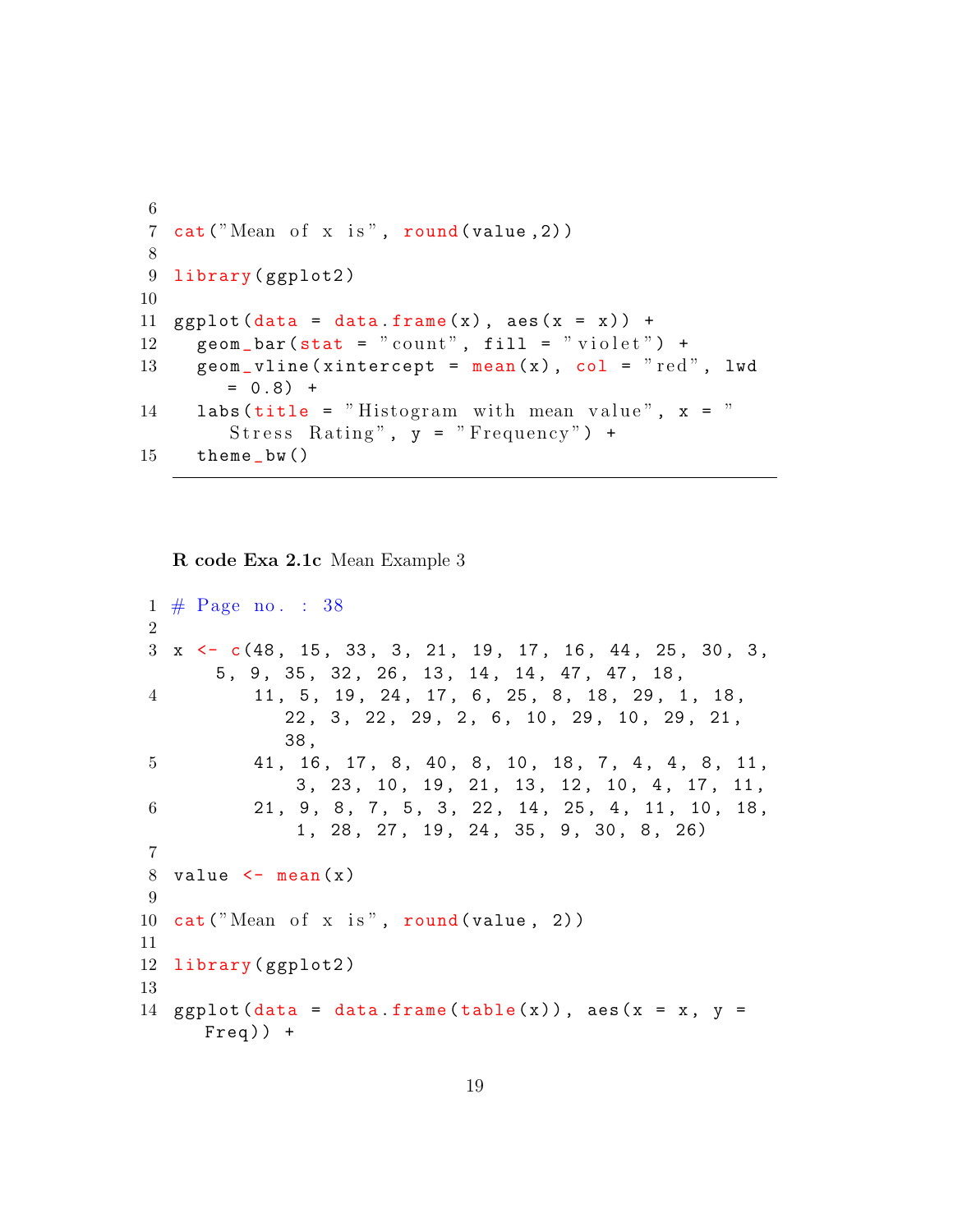```
15 geom_bar(stat = "identity", fill = "violet") +16 geom_vline (xintercept = mean(x), col = "red", lwd
       = 0.8) +
17 labs (title = "Histogram with mean value", x ="
       Social Interaction", y = "Frequency") +
18 theme _bw ()
```
<span id="page-20-0"></span>R code Exa 2.1d How are you doing

```
1 \# \text{Page no. : } 43\mathfrak{D}3 scores lt- c(2, 3, 3, 6, 6)4
5 value <- mean ( scores )
 6
7 cat ("Mean value of scores is", value)
8
9 scores lt- c(5, 3, 2, 13, 2)10
11 value <- mean (scores)
12
13 cat ("\hbarMean value of scores is", value)
14
15 mode \leftarrow function (v)16 {
17 \times < unique (v)18 \times \left[ \text{which.max}(\text{tabulate}(\text{match}(v, x))) \right]19 }
20
21 value \leq mode (scores)
22
23 cat ("\nabla) and \partial of scores is", value)
24
25 value \leq median (scores)
26
```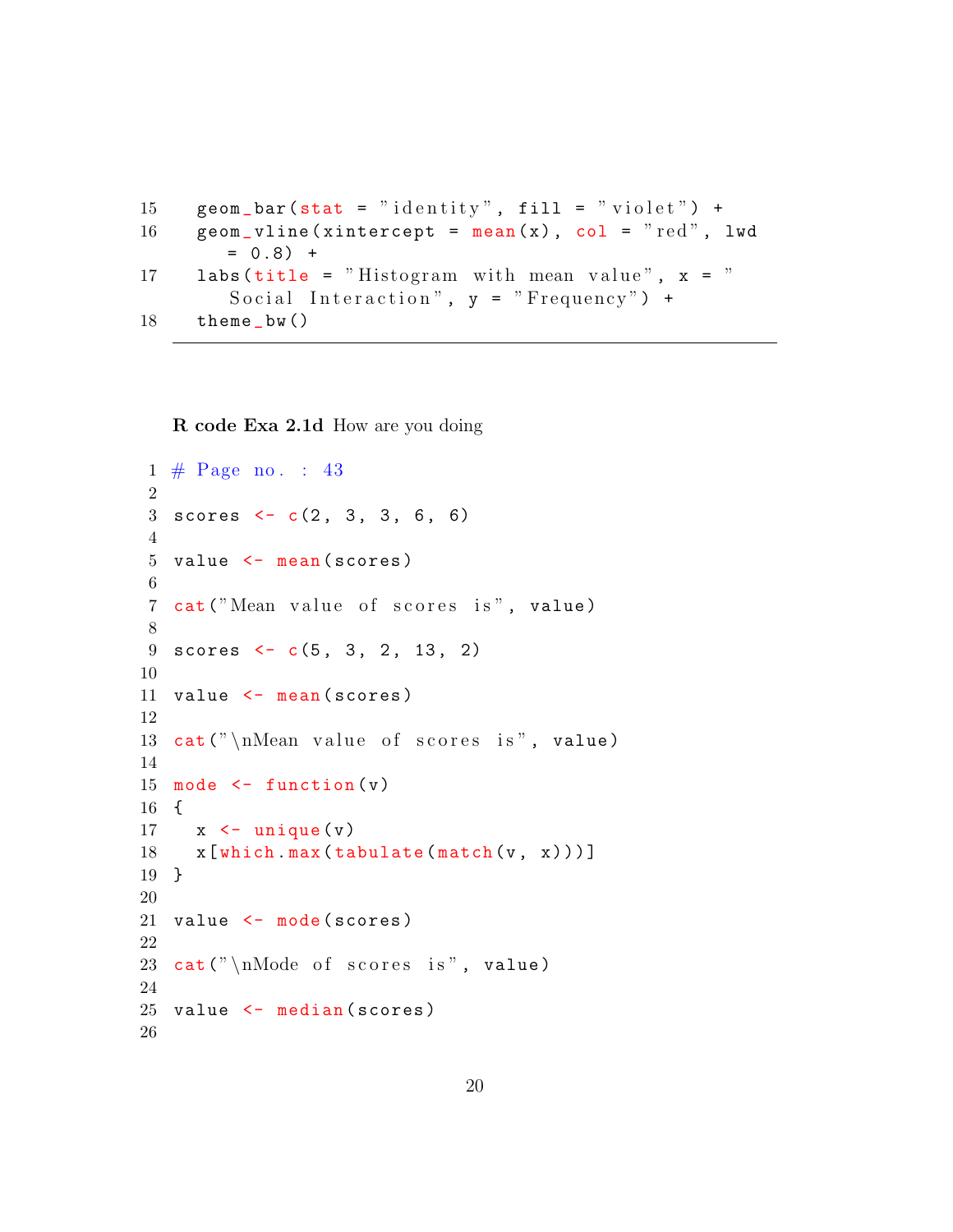<span id="page-21-0"></span>R code Exa 2.2a Variance and Standard Deviation Example 1

```
1 \# \text{Page no. : } 482
3 scores \leftarrow c(7, 8, 8, 7, 3, 1, 6, 9, 3, 8)4
5 library (rafalib)
6
7 variance <- popvar ( scores )
8
9 standard_deviation <- popsd (scores)
10
11 cat ("Variance is", round (variance, 2), "and Standard
       Deviation is", round(standard\_deviation, 2))
```
#### <span id="page-21-1"></span>R code Exa 2.2b Variance and Standard Deviation Example 2

```
1 \# \text{Page no. : } 49\Omega3 interactions <- c(48, 15, 33, 3, 21, 19, 17, 16, 44,
     25 , 30 , 3 , 5 , 9 , 35 , 32 , 26 , 13 , 14 ,
4 14, 47, 47, 18, 11, 5, 19, 24, 17,
                       6, 25, 8, 18, 29, 1, 18, 22,
                      3 , 22 ,
5 29, 2, 6, 10, 29, 10, 29, 21, 38,
                      41, 16, 17, 8, 40, 8, 10, 18,
                      7 , 4 , 4 ,
6 8, 11, 3, 23, 10, 19, 21, 13, 12,
                      10, 4, 17, 11, 21, 9, 8, 7, 5,
                      3 , 22 ,
```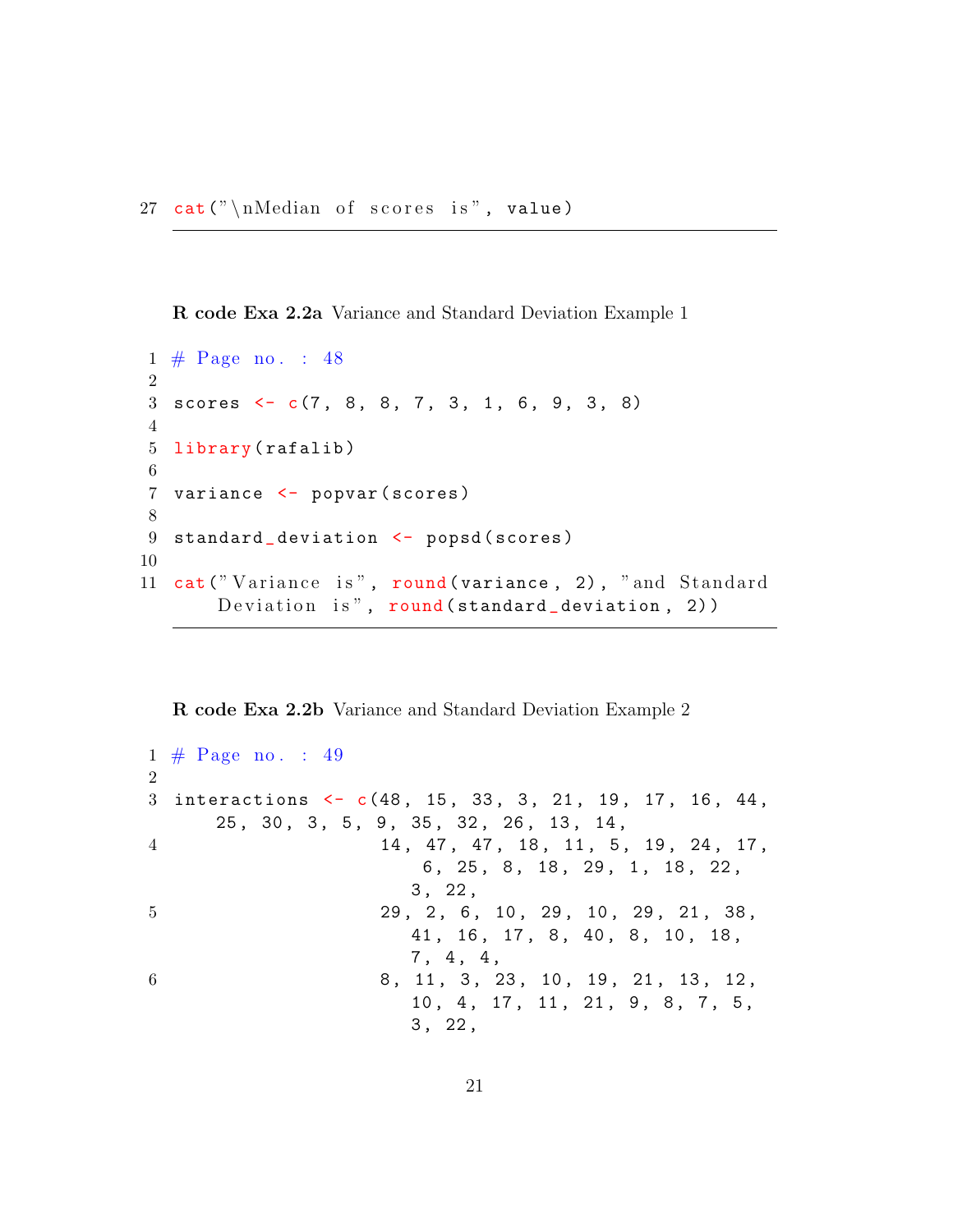```
7 14, 25, 4, 11, 10, 18, 1, 28, 27,
                        19 , 24 , 35 , 9 , 30 , 8 , 26)
8
9 library (rafalib)
10
11 variance <- popvar (interactions)
12
13 standard_deviation <- popsd (interactions)
14
15 cat ("Variance is", round (variance, 2), "and Standard
      Deviation is", round (standard_deviation, 2))
```
<span id="page-22-0"></span>R code Exa 2.2c How are you doing

```
1 \# \text{Page no. : } 51 - 522
3 scores \leftarrow c(2, 4, 3, 7)4
5 library (rafalib)
6
7 variance <- popvar ( scores )
8
9 standard_deviation <- popsd (scores)
10
11 cat ("Variance is", round (variance, 2), "and Standard
       Deviation is", round (standard_deviation, 2))
```

```
R code Exa 2.3a Worked Out Examples
```
 $1 \# \text{Page no.} : 58 - 60$ 2  $3$  scores  $\leftarrow$  c(8, 6, 6, 9, 6, 5, 6, 2) 4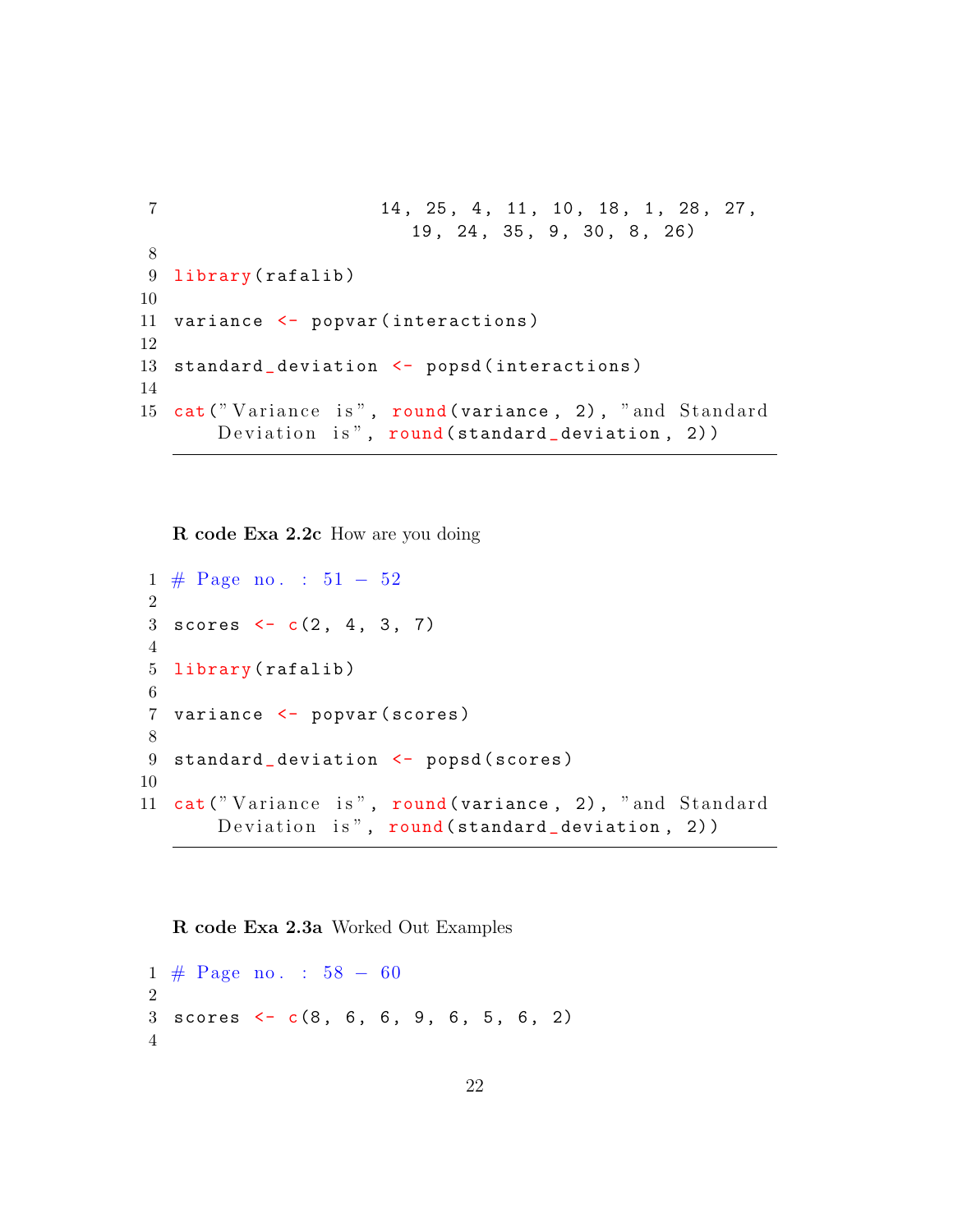```
5 value \leq mean (scores)
6
7 cat ("Mean is", value)
8
9 scores lt- c(1, 7, 4, 2, 3, 6, 2, 9, 7)10
11 value \leq median (scores)
12
13 cat (" \nMedian is", value)14
15 scores \leq c(8, 6, 6, 9, 6, 5, 6, 2)16
17 value \leftarrow sum ((scores - mean (scores)) ** 2)
18
19 cat ("\sum_{i=1}^{n} of Squares is", value)
20
21 library (rafalib)
22
23 variance <- popvar (scores)
24
25 cat (" \n\times x ariance is", variance)
26
27 standard_deviation <- popsd (scores)
28
29 cat (" \n\lambda x] cat (" \n\lambda x] and \lambda x deviation is", round (standard
       deviation, 2))
```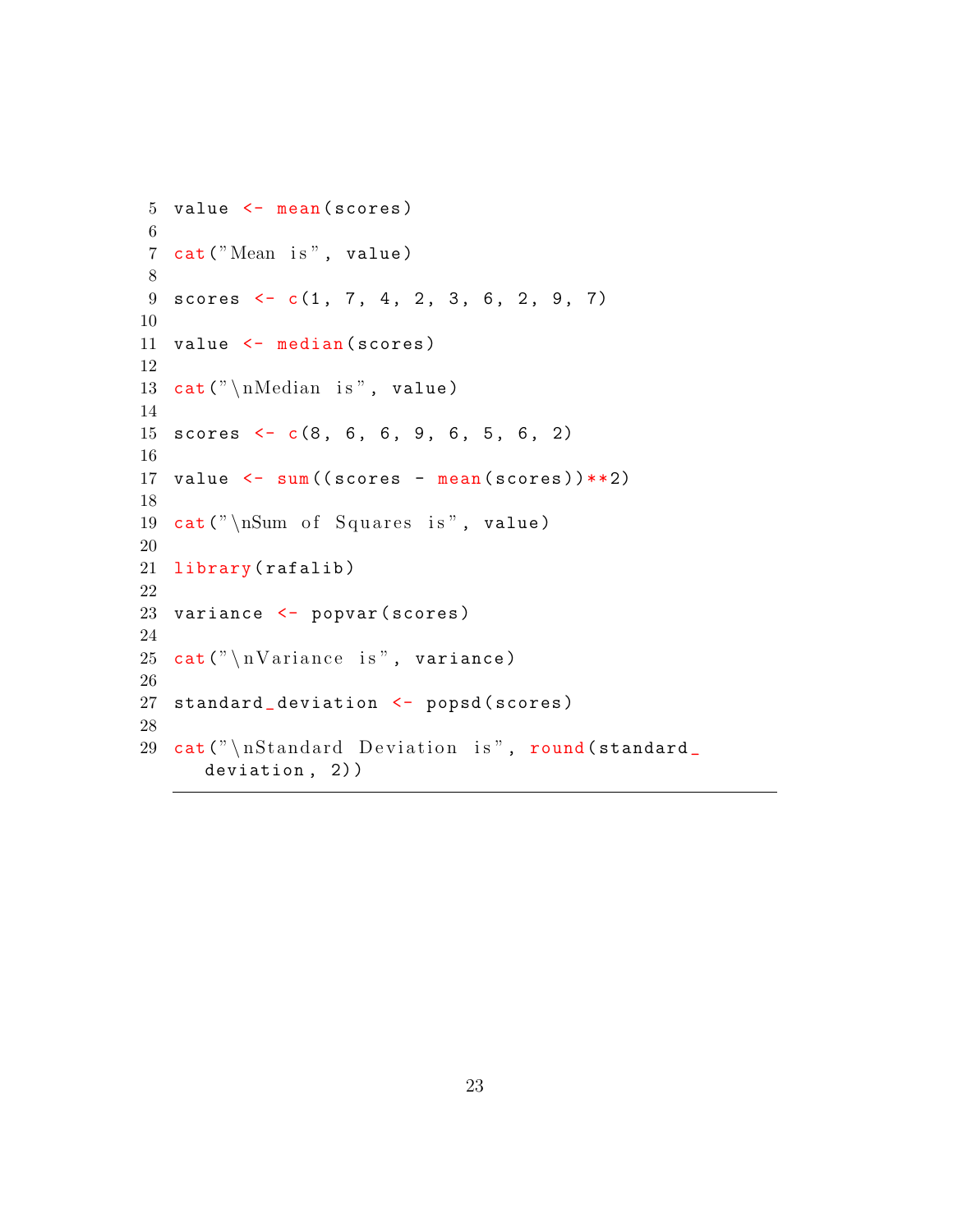## <span id="page-24-0"></span>Chapter 3

## Some Key Ingredients for Inferential Statistics

<span id="page-24-1"></span>R code Exa 3.1a Formula to change Raw Score to Z Score and Vice Versa

```
1 \# \text{Page no. : } 712
3 \times < -84 m <- 12
5 sd \leftarrow 4
 6
7 \times - (x - m) / sd8
9 cat ("Z Score is", Z)
10
11 Z \leftarrow 1.5
12 sd \leftarrow 413 \text{ m} \leftarrow 1214
15 X <- (Z * sd) + m16
17 cat (" \nRaw Score is", X)
```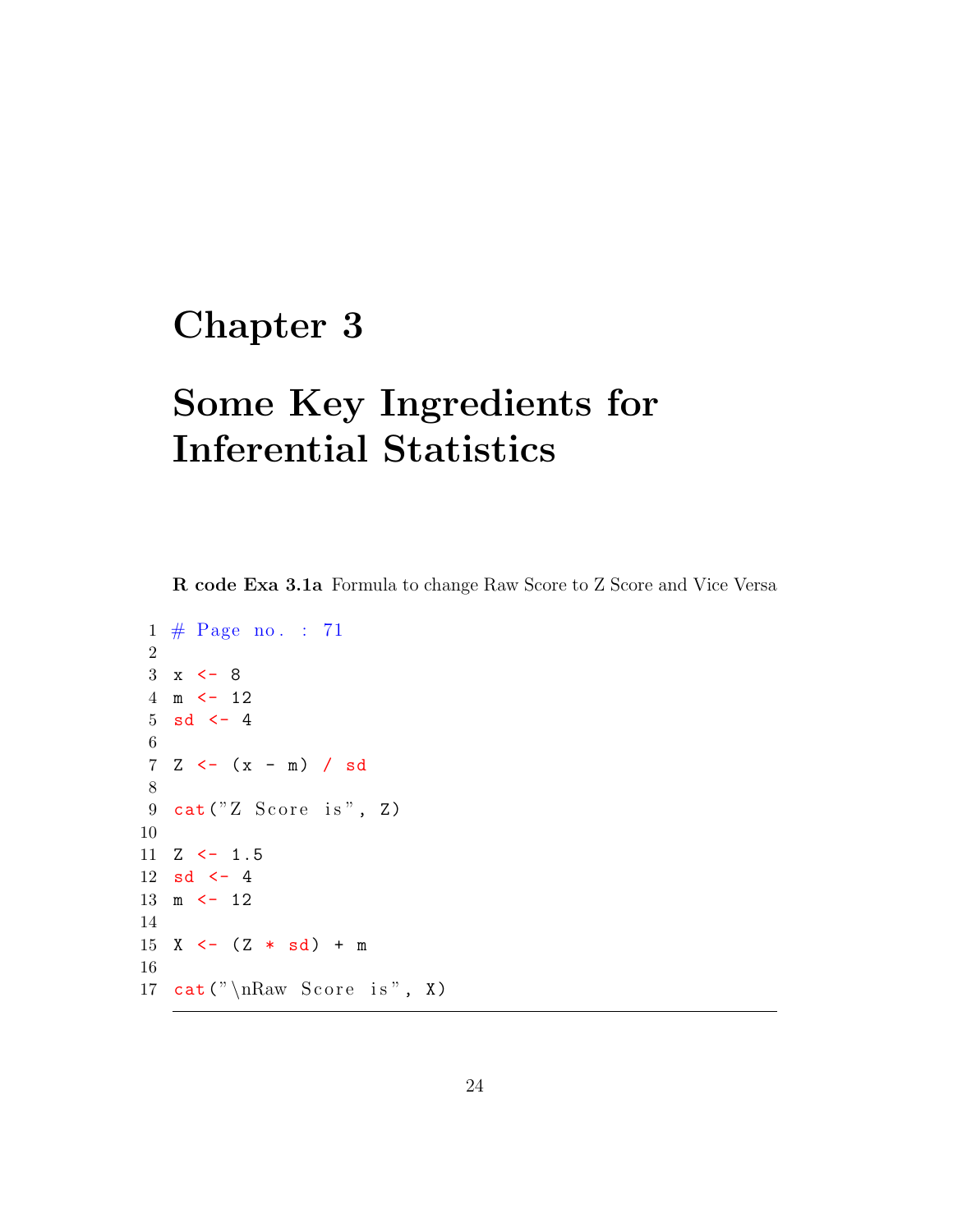<span id="page-25-0"></span>R code Exa 3.1b Additional Example 1 to change Raw Score to Z Score and Vice Versa

```
1 \# \text{Page no. : } 722
3 \text{ m} \leftarrow 3.404 sd \leftarrow 1.47
5 \times < -66
7 \, Z \leftarrow (x - m) / sd8
9 cat ("Z Score is", round (Z, 2))
10
11 \, Z \leftarrow -1.6312
13 X <- (Z * sd) + m14
15 cat (" \nRaw Score is", round(X, 2))
```
<span id="page-25-1"></span>R code Exa 3.1c Additional Example 2 to change Raw Score to Z Score and Vice Versa

```
1 # Page no . : 72 − 73
 2
3 \text{ m} \leftarrow 6.434 sd \leftarrow 2.56
 5 \times < -106
 7 \, Z \leftarrow (x - m) / sd8
9 cat ("Z Score is", round (Z, 2))
10
```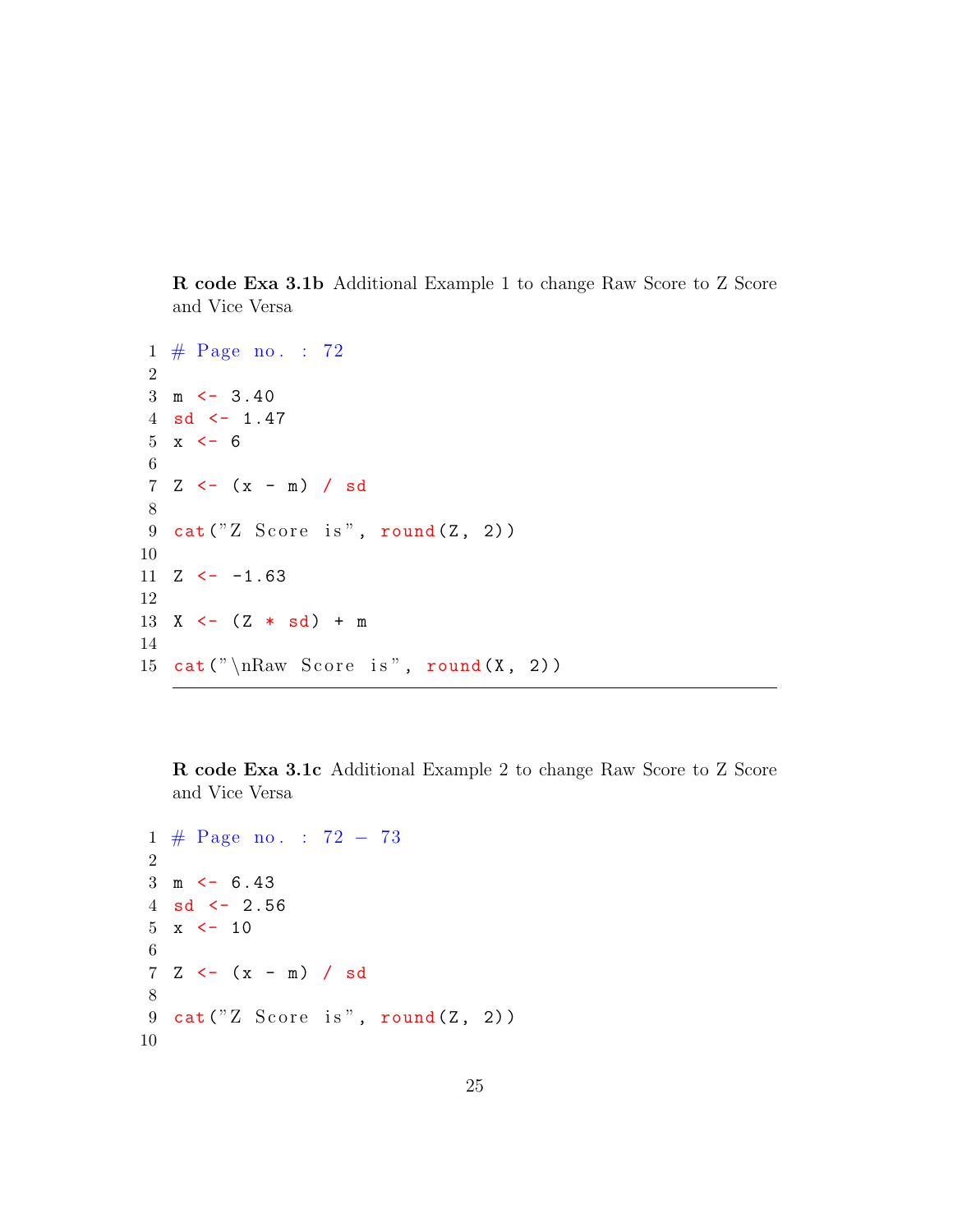$11 \, Z \leftarrow -1.73$  X <-  $(Z * sd) + m$  15 cat  $("\nRaw Score is", round(X, 2))$ 

<span id="page-26-0"></span>R code Exa 3.1d How are you doing

```
1 \# \text{Page no. : } 732
 3 \text{ m} \leftarrow 20
4 sd \leftarrow 5
 5
6 \times 1 \leftarrow 307
8 z1 <- (x1 - m) / sd
9
10 cat("Z Score is", round(z1, 2))11
12 x2 <- 15
13
14 z2 \leftarrow (x2 - m) / sd
15
16 cat ("\n\angle nZ Score is", round (z2, 2))
17
18 x3 <- 20
19
20 \text{ z3} \leftarrow (x3 - m) / sd21
22 cat ("\n\angle nZ Score is", round (z3, 2))
23
24 \times 4 \leftarrow 22.525
26 z4 <- (x4 - m) / sd
27
```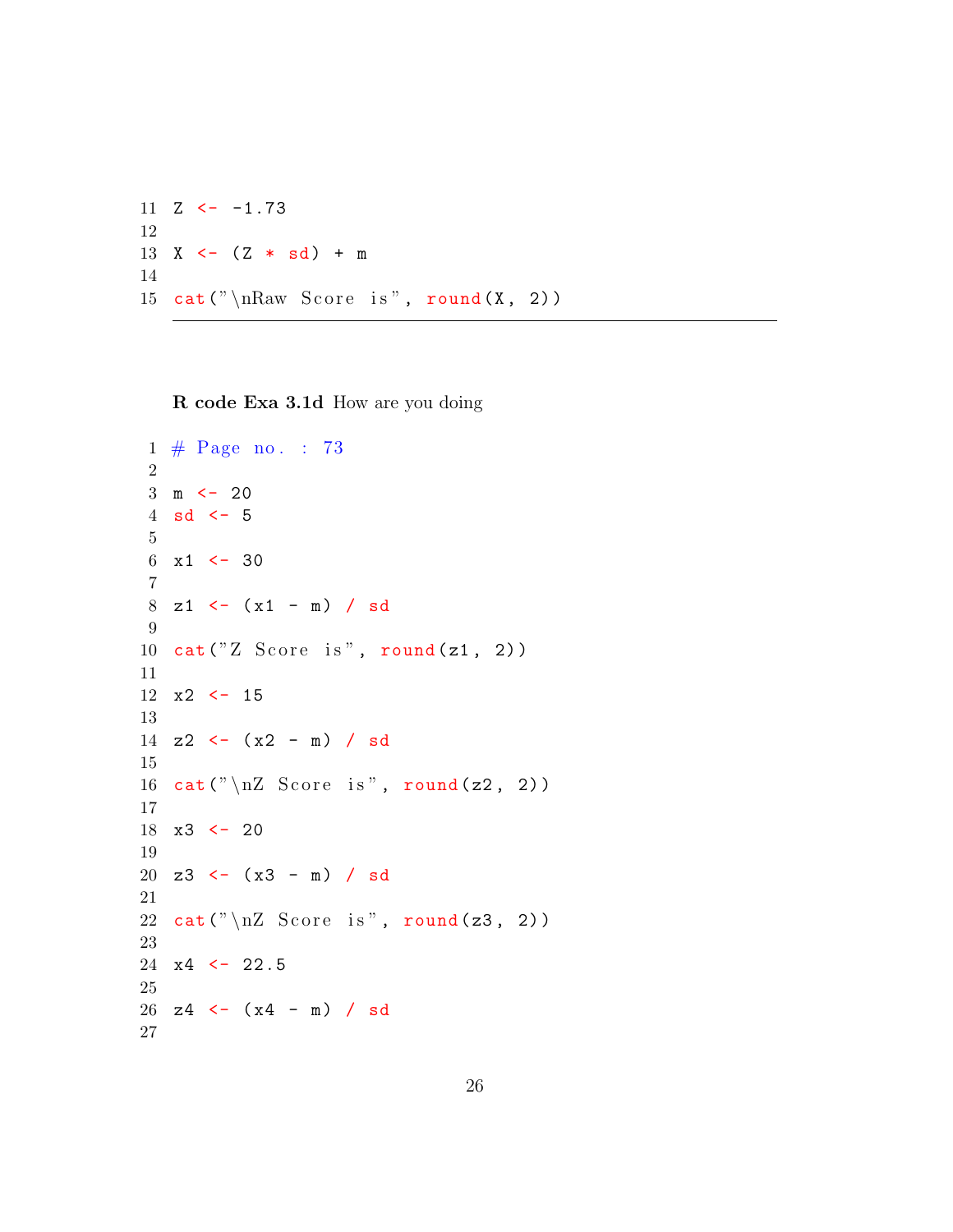<span id="page-27-0"></span>R code Exa 3.1e How are you doing

```
1 \# \text{Page no. : } 732
 3 \text{ m} \leftarrow 104 sd \leftarrow 2
 5
 6 z1 \leftarrow 2
 7
 8 \times 1 \leftarrow (z1 * sd) + m9
10 cat("Raw Score is", round(x1, 2))11
12 z2 \leftarrow 0.5
13
14 \times 2 \leftarrow (z2 * sd) + m15
16 cat ("nRaw Score is", round (x2, 2))
17
18 z3 \leftarrow 019
20 \times 3 \leftarrow (z3 * sd) + m21
22 cat ("nRaw Score is", round (x3, 2))
23
24 z4 <- -3
25
26 \text{ x4} \leftarrow (\text{z4} \cdot \text{sd}) + \text{m}27
28 cat ("nRaw Score is", round (x4, 2))
```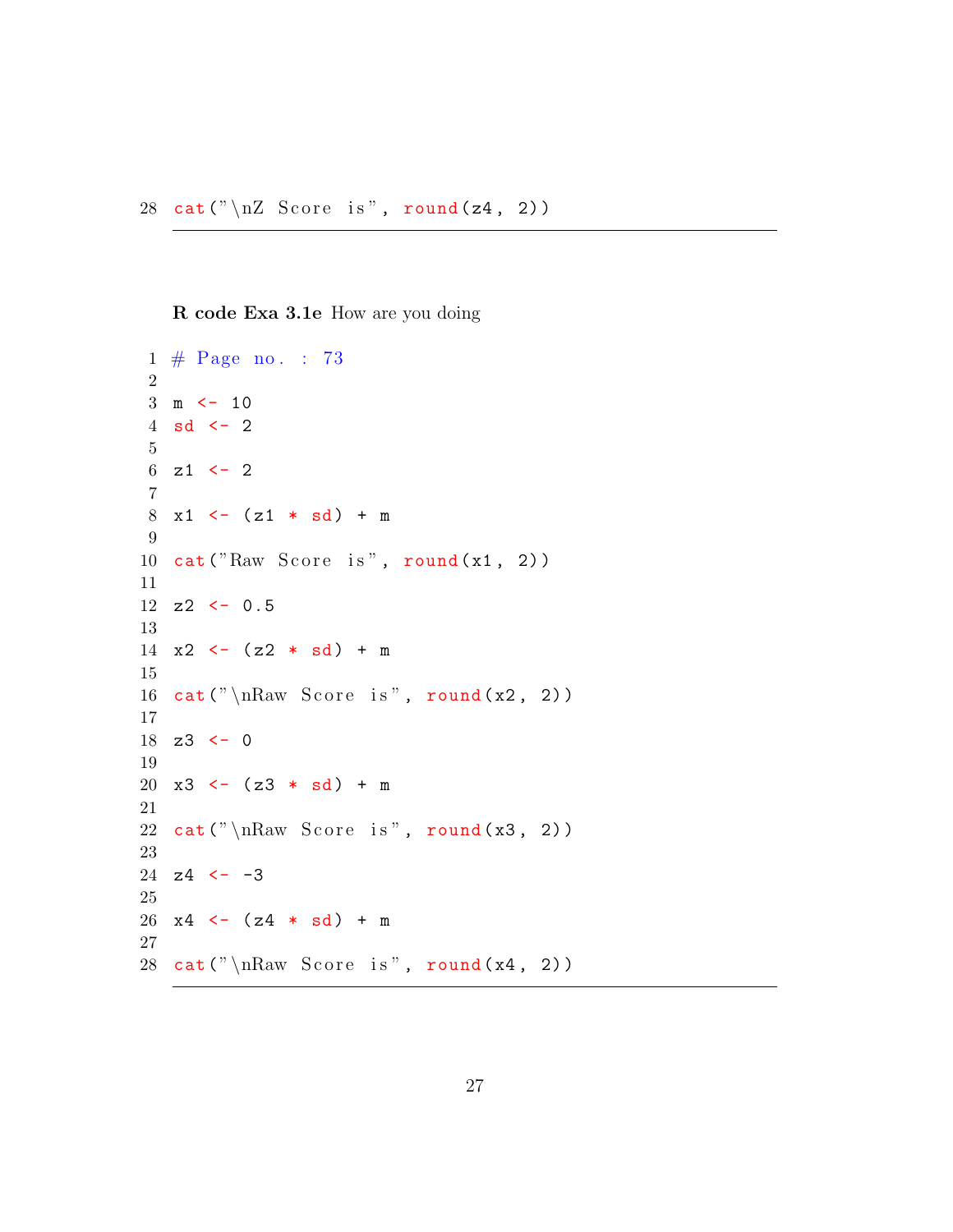R code Exa 3.2a Examples for finding Percentage from Z Scores and Raw Scores using Normal Curve Table

```
1 # Page no . : 79 − 81
2
3 \text{ m} \leftarrow 100
4 sd <-155
6 IQ1 \leftarrow 125
7
8 Z1 <- (IQ1 - m) / sd
9
10 cat("Z Score is", round(Z1, 2))11
12 percent \leq pnorm (Z1, lower tail = F) * 100
13
14 cat ("\nPercentage of IQ level is", round (percent, 2)
      )
15
16 IQ2 <- 95
17
18 Z2 <- (IQ2 - m) / sd
19
20 cat ("\n\angle nZ Score is", round (Z2, 2))
21
22 percent \leq pnorm (Z2, lower tail = F) * 100
23
24 cat ("\nPercentage of IQ level is", round (percent, 2)
      )
```
<span id="page-28-0"></span>R code Exa 3.2b Examples for finding Z Scores and Raw Scores from Percentage using Normal Curve Table

```
1 # Page no . : 81 − 84
2
```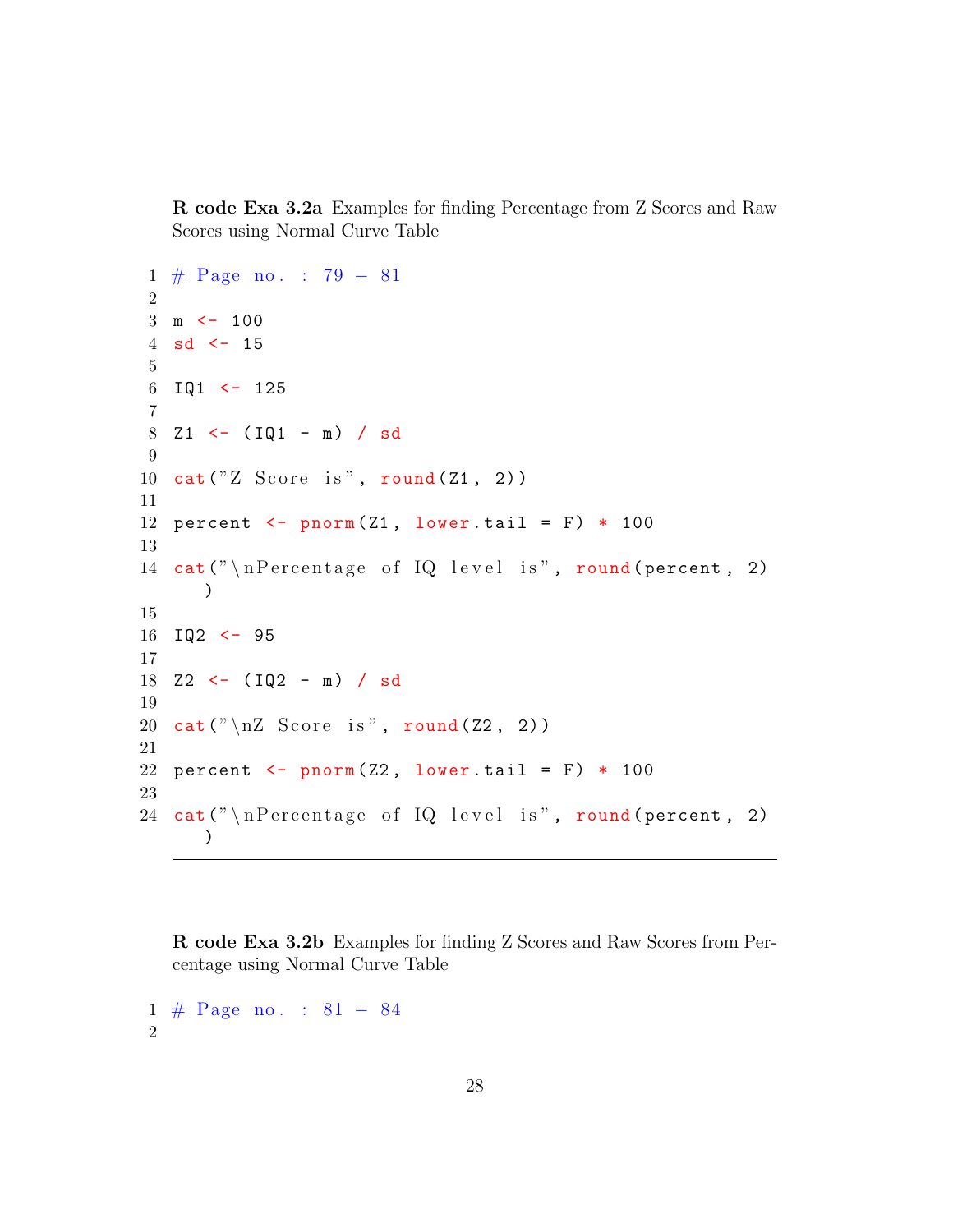```
3 \text{ m} \leftarrow 100
 4 sd <-155
6 percent <- 0.05
 7
8 Z1 \leftarrow qnorm (percent, lower . tail = F)
9
10 cat("Z Score is", round(Z1, 2))11
12 IQ1 \leftarrow (sd * Z1) + m
13
14 cat ("nRaw Score is", round (IQ1, 2))
15
16 percent <- 0.55
17
18 Z2 \leq qnorm (percent, lower tail = F)
19
20 cat ("\n\angle nZ Score is", round (Z2, 2))
21
22 \text{ I} \mathbb{Q}2 \leftarrow (\text{sd} * 22) + \text{m}23
24 cat ("\nRaw Score is", round(IQ2, 2))25
26 percent <- 0.95
27
28 Z3 <- qnorm(0.975, lower.tail = T)29
30 cat ("\n\angle nZ Score is", round (23, 2))
31
32 IQ3 \leftarrow (sd * Z3) + m
33
34 cat ("\nRaw Score is", round(IQ3, 2))
```
<span id="page-29-0"></span>R code Exa 3.3a Worked Out Examples 1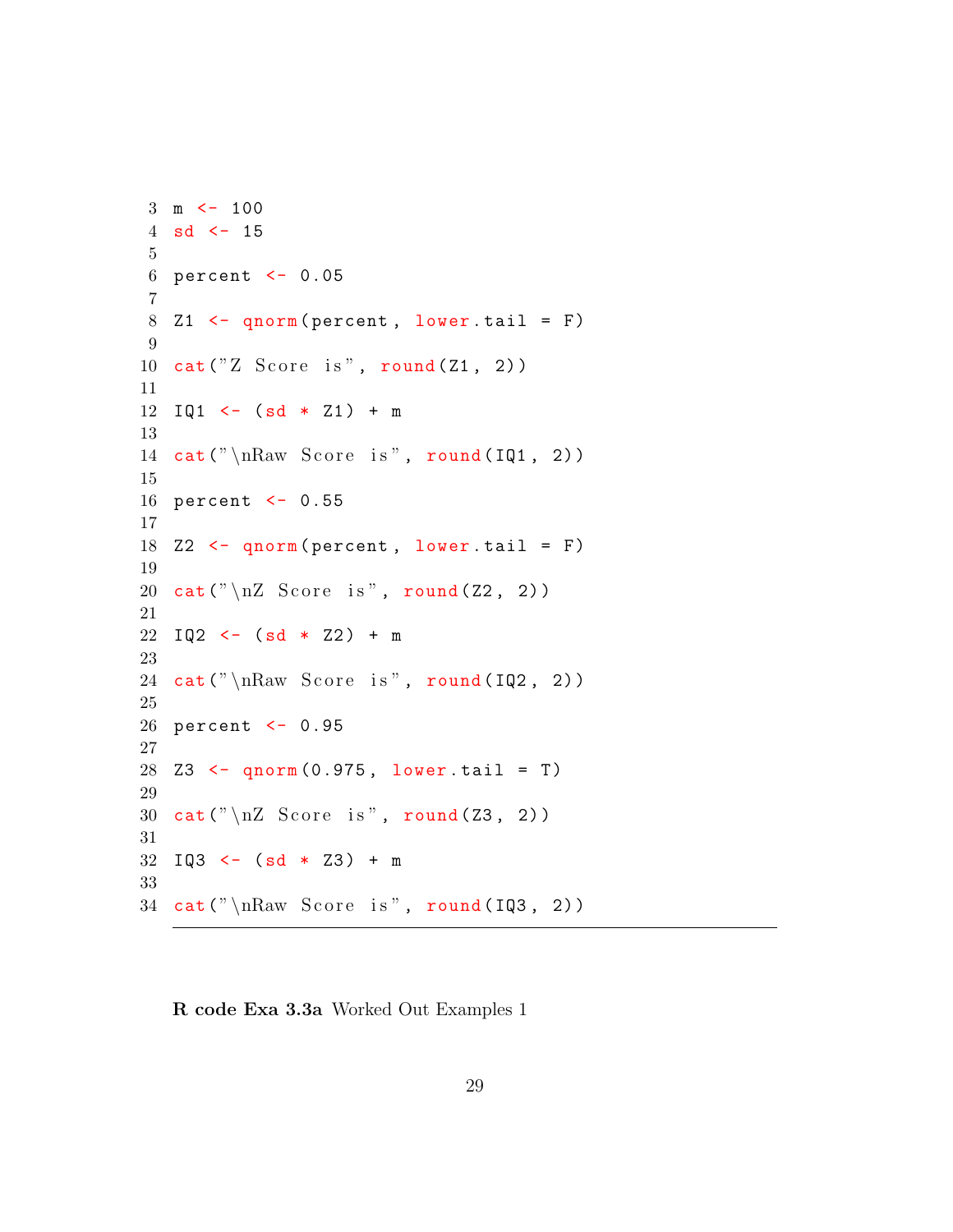```
1 \# \text{Page no. : } 1002
3 \text{ m} <- 80
4 sd <-205 \times < -656
7 \, Z \leftarrow (x - m) / sd8
9 cat ("Z Score is", Z)
10
11 m <- 200
12 sd <- 50
13 z \leftarrow 1.26
14
15 X \leftarrow (z * sd) + m
16
17 cat (" \nRaw Score is", X)
```
<span id="page-30-0"></span>R code Exa 3.3b Worked Out Examples 2

```
1 # Page no . : 100 − 102
2
3 \text{ m} <- 20
4 sd \leftarrow 3
5 \times < -246
7 \, Z \leftarrow (x - m) / sd8
9 cat ("Z Score is", round(Z,2))10
11 percent \leq pnorm (Z, lower.tail = F) * 10012
13 cat ("\nPercentage of people have scores above 24 is"
       , round ( percent , 2) )
14
```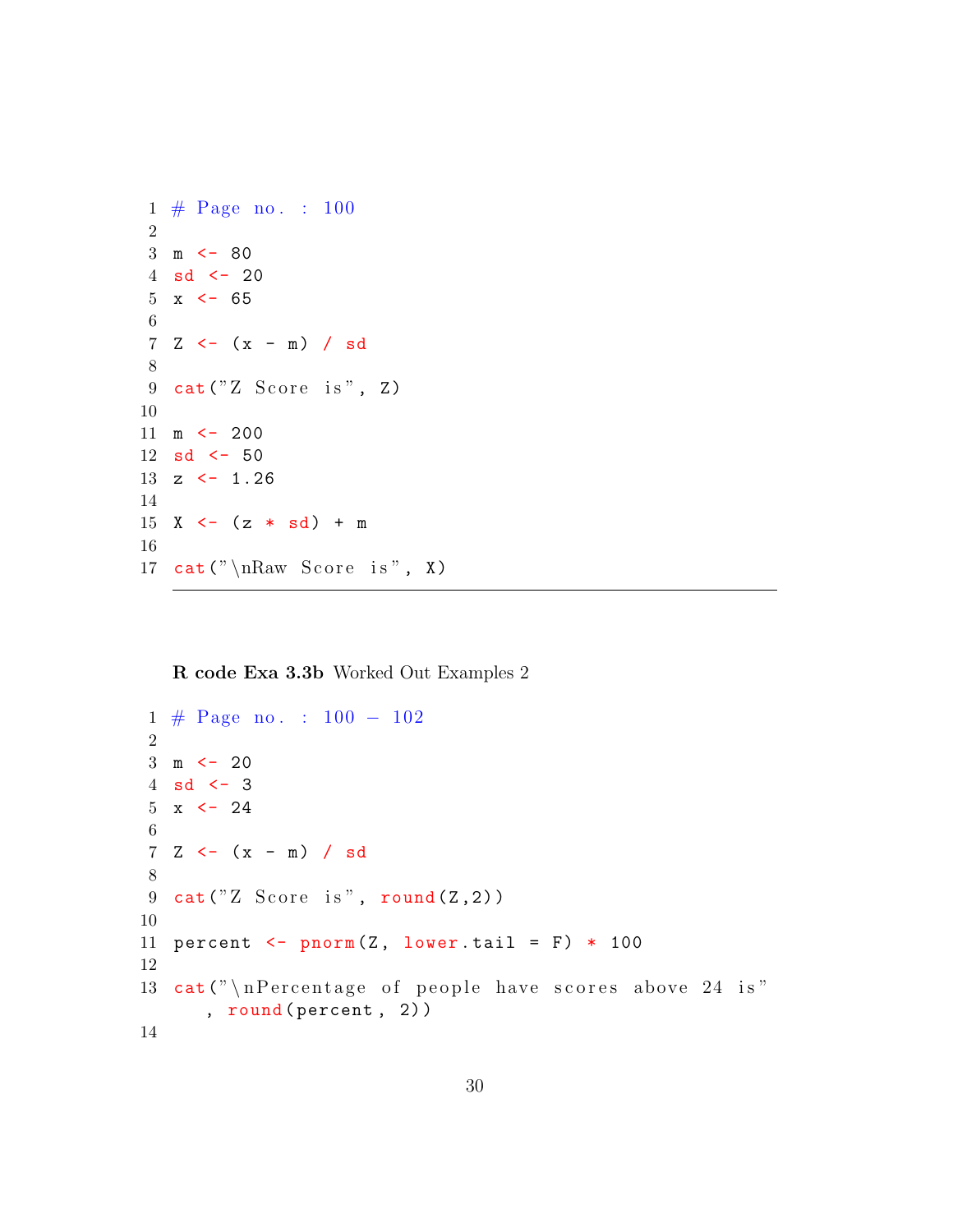```
15 m \le - 20
16 sd \leftarrow 3
17 percent <- 0.75
18
19 Z \leq qnorm (percent, lower . tail = F)
20
21 cat ("\n\angle nZ Score is", round (Z, 2))
22
23 X <- (sd * Z) + m
24
25 cat ("nRaw Score is", round (X, 2))
```
<span id="page-31-0"></span>R code Exa 3.3c Worked Out Examples 3

```
1 # Page no . : 102 − 103
2
3 apple <- 20
4 strawberry <- 20
5 cherry \leftarrow 5
6 grape <- 5
7
8 total <- apple + strawberry + cherry + grape
9
10 case <- cherry + grape
11
12 probability <- case / total
13
14 cat ("The required probability is", probability)
```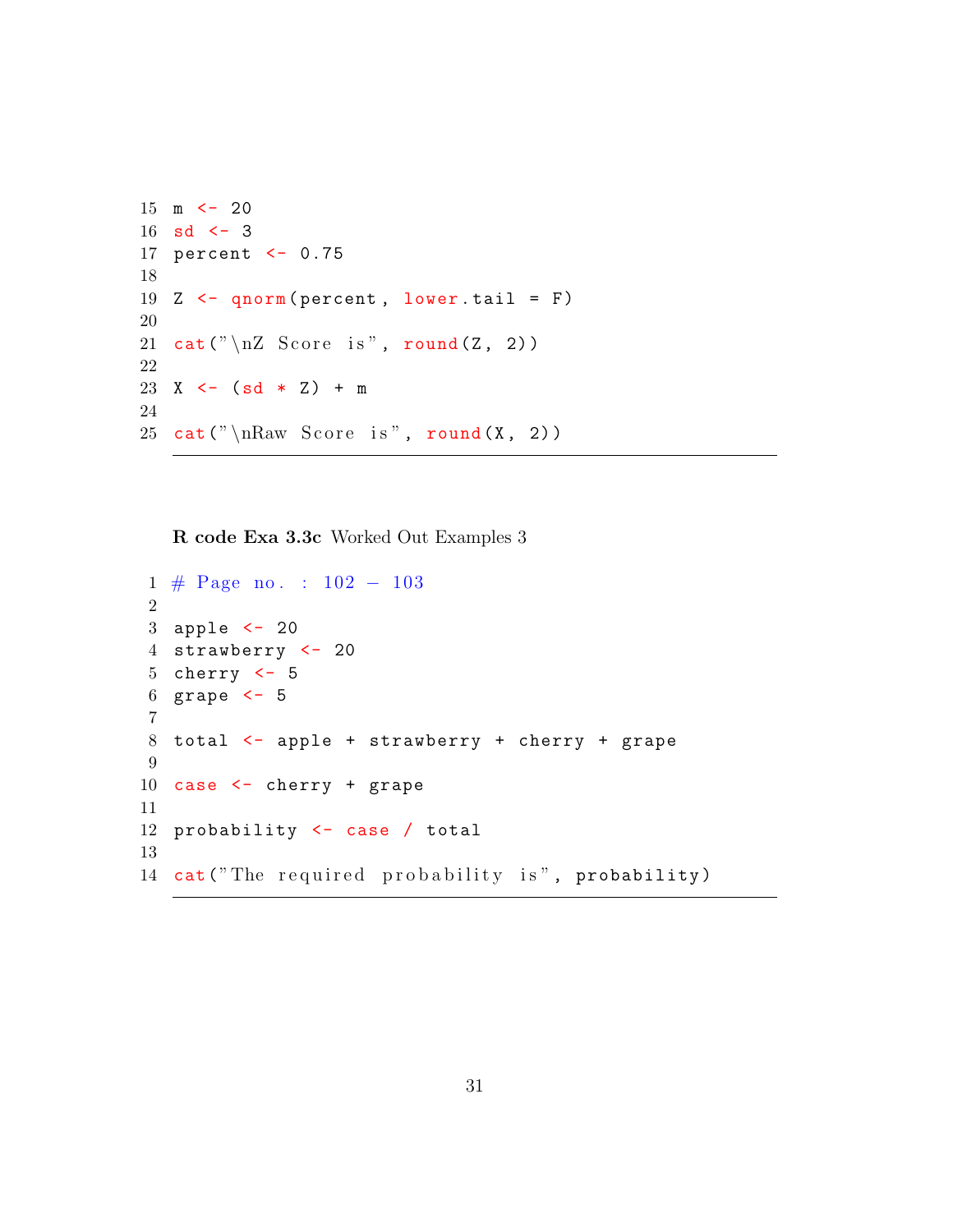## <span id="page-32-0"></span>Chapter 4

## Introduction to Hypothesis Testing

<span id="page-32-1"></span>R code Exa 4.1a The Hypothesis Testing Process

```
1 # Page no . : 111 − 115
2
3 \text{ m} \leftarrow 144 sd \leftarrow 3
5 \times < -66 alpha <- 0.01
7
8 cutoff <- qnorm ( alpha )
9 cutoff \le round (cutoff, 2)
10
11 z \leftarrow (x - m) / sd
12
13 cat ("nCutoff Sample Z Score is ", cutoff)
14 cat ("\nActual Sample Z Score is", round (z, 2))
15
16 if (z < cutoff)
17 {
18 cat ("\text{W}\text{e} reject null hypothesis.")
19 } else {
```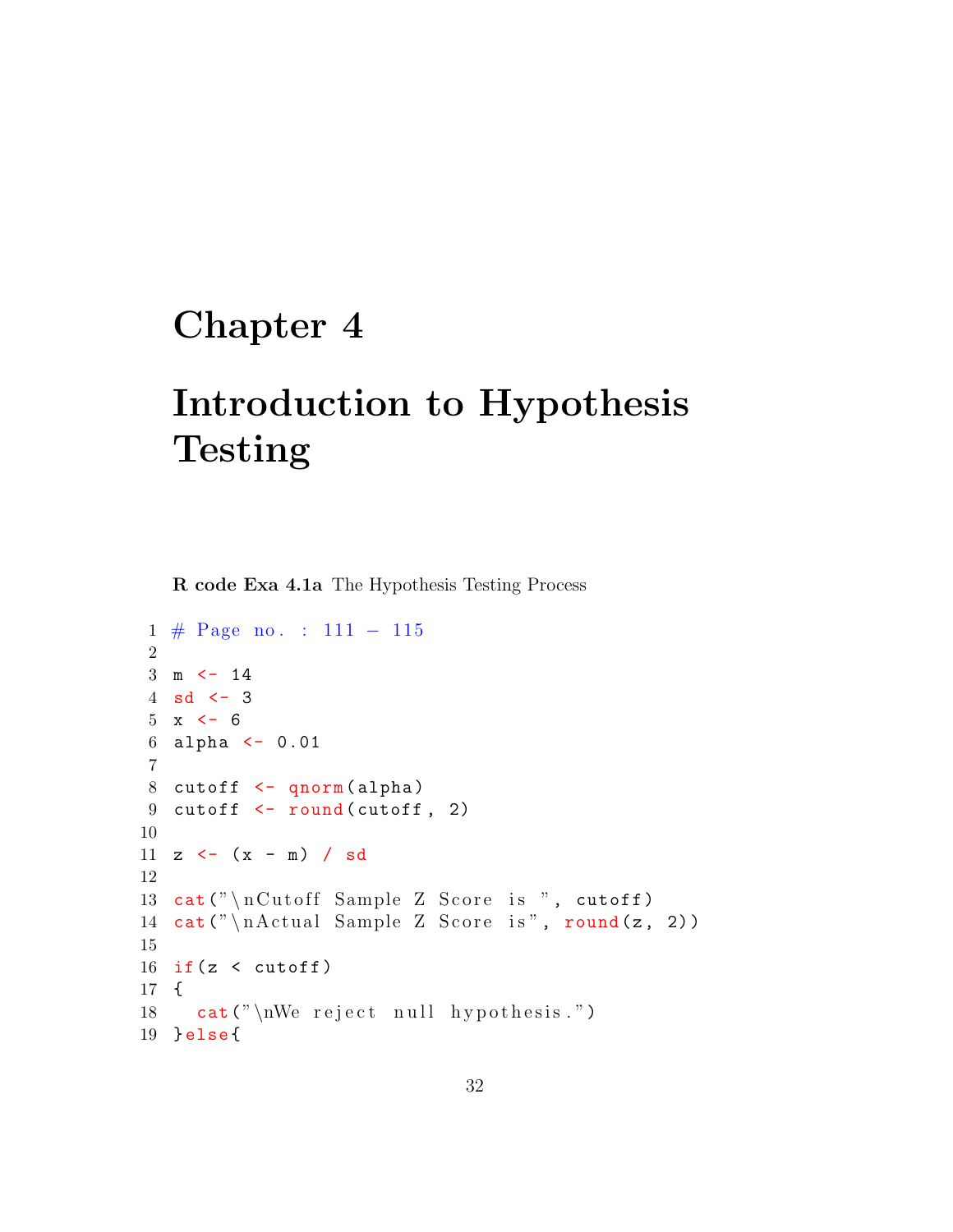```
20 cat ("\nWe cannot reject null hypothesis.")
21 }
```
<span id="page-33-0"></span>R code Exa 4.1b The Second Example

```
1 # Page no . : 116 − 118
\mathcal{D}_{\mathcal{L}}3 \text{ m} \leftarrow 70
4 sd <-105 \times < -806 alpha <- 0.05
7
8 cutoff \leq qnorm (1 - \alpha)9 cutoff \le round (cutoff, 2)
10
11 z \leftarrow (x - m) / sd
12
13 if (z > cutoff)14 {
15 cat ("We reject null hypothesis.")
16 } else {
17 cat ("We cannot reject null hypothesis.")
18 }
```
<span id="page-33-1"></span>R code Exa 4.1c How are you doing

```
1 # Page no . : 119 − 120
2
3 \text{ m} \leq -304 sd <-45 \times < -406 alpha <- 0.05
7
```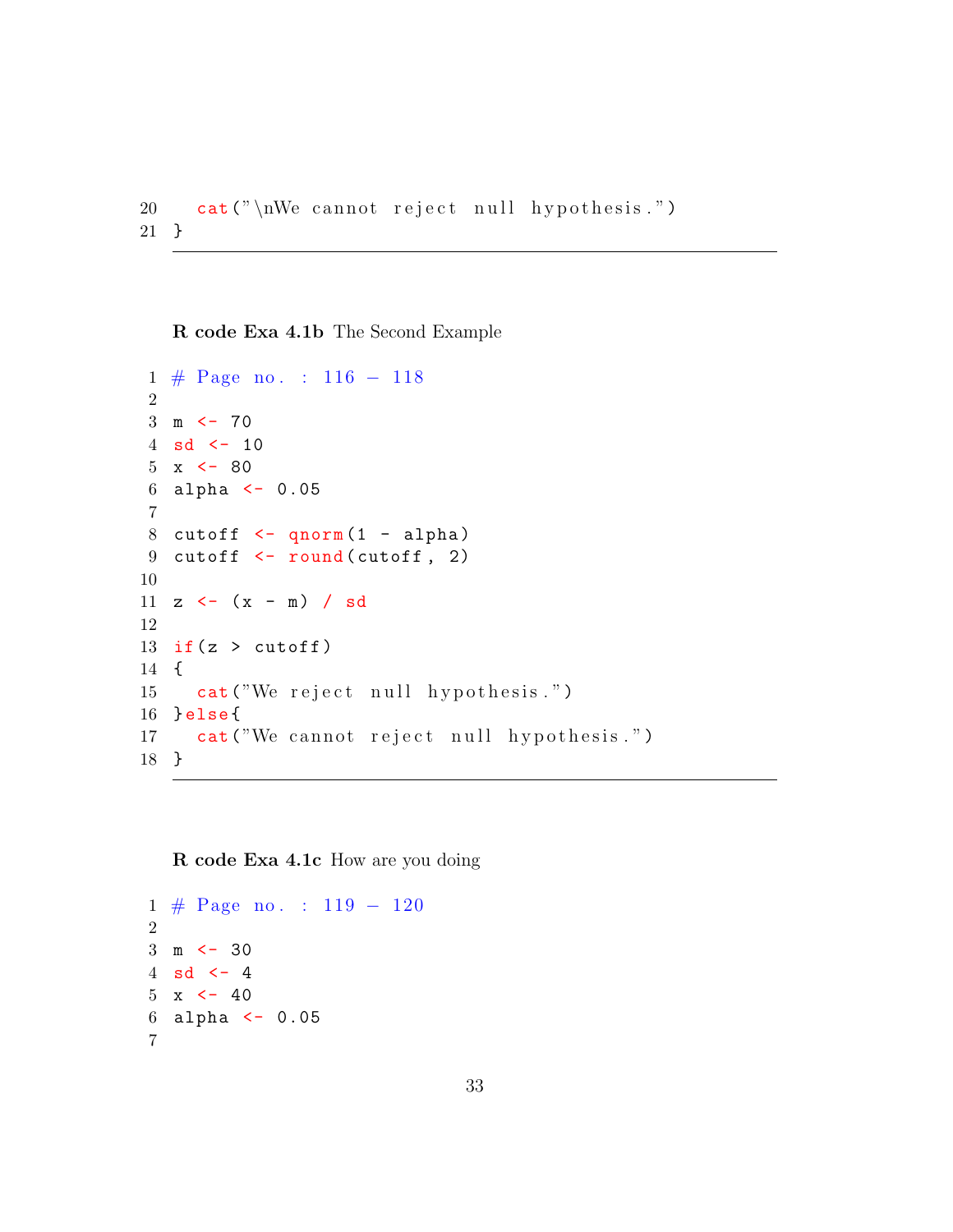```
8 cutoff \leq qnorm(1 - \alpha)9 cutoff \le round (cutoff, 2)
10
11 z \leftarrow (x - m) / sd
12
13 cat ("Cutoff Sample Z Score is ", cutoff)
14 cat ("\nActual Sample Z Score is", z)
15
16 if (z > cutoff)17 {
18 cat (" \n\we\ reject\ null\ hypothesis." )19 } else {
20 cat ("\nWe cannot reject null hypothesis.")
21 }
```
<span id="page-34-0"></span>R code Exa 4.2a Example of Hypothesis Testing with a Two Tailed Test

```
1 # Page no . : 123 − 124
 2
3 \text{ m} \leftarrow 69.54 sd \leftarrow 14.1
5 \times \leftarrow 416 alpha <- 0.05
7
8 cutoff1 \leftarrow qnorm (0.025)9 cutoff1\leftarrow round (cutoff1, 2)
10
11 cutoff2 <- qnorm (0.975)
12 cutoff2 <- round(cutoff2, 2)13
14 z \leftarrow (x - m) / sd
15
16 cat ("Cutoff Z scores are", cutoff1, "and", cutoff2)
17 cat (" \n \hat{Z} score is", round(z, 2))18
```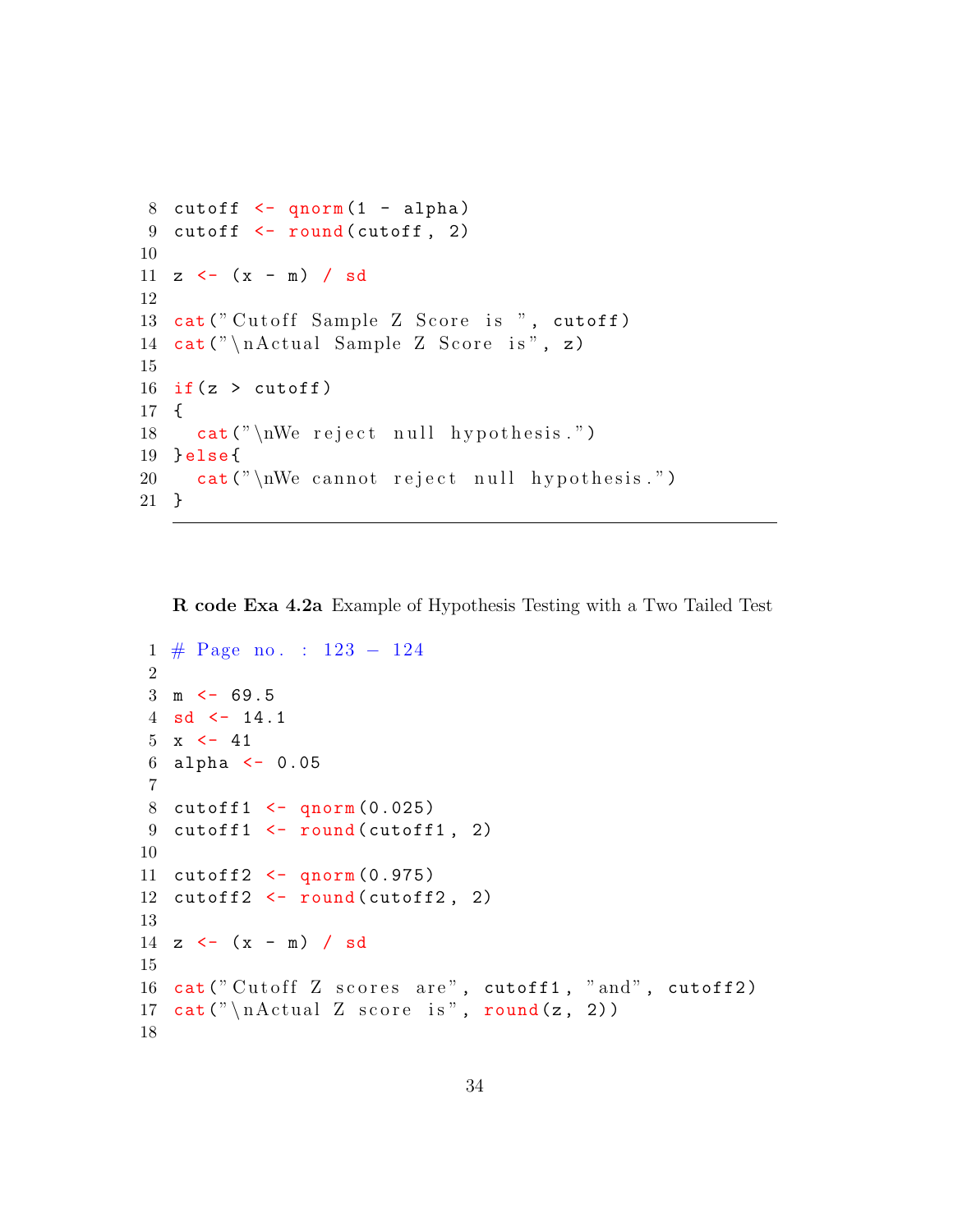```
19 if(z > cutoff1 & z < cutoff2)
20 {
21 cat ("\nWe cannot reject null hypothesis.")
22 } else {
23 cat ("\nWe can reject null hypothesis.")
24 }
```
<span id="page-35-0"></span>R code Exa 4.2b How are you doing

```
1 \# \text{Page no. : } 1252
3 \text{ m} \leftarrow 500
4 sd <-405 \times < -4006 alpha <- 0.01
7
8 cutoff1 \leftarrow qnorm (0.005)9 cutoff1 <- round (cutoff1, 2)
10
11 cutoff2 <- qnorm (0.995)
12 cutoff2 <- round(cutoff2, 2)13
14 z \leftarrow (x - m) / sd
15
16 cat ("Cutoff Z scores are", cutoff1, "and", cutoff2)
17 cat (" \n \hat{Z} score is", round(z, 2))18
19 if(z > cutoff1 & z < cutoff2)
20 {
21 cat ("\nWe cannot reject null hypothesis.")
22 } else {
23 cat ("\text{W} can reject null hypothesis..")
24 }
```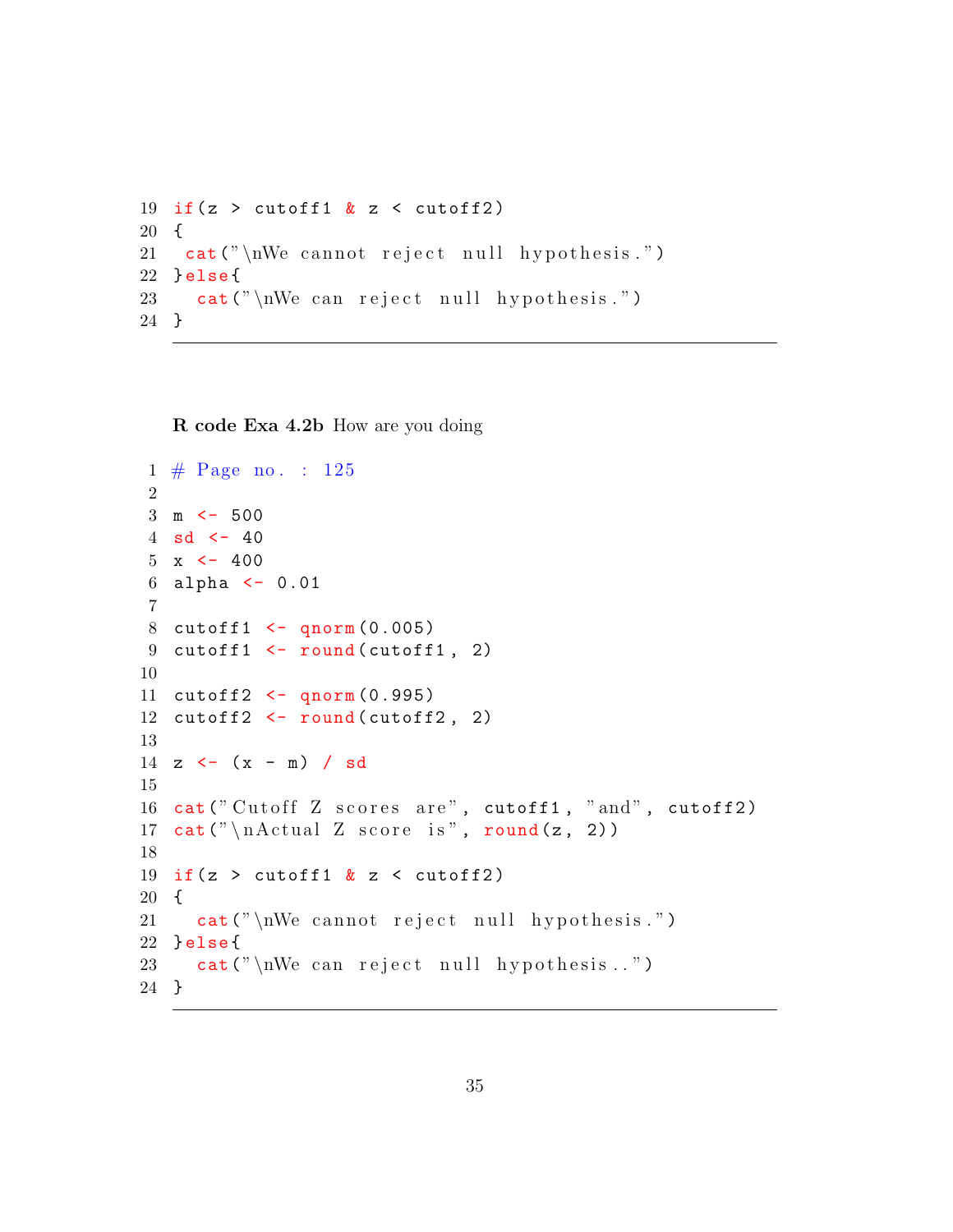R code Exa 4.3a Worked Out Examples

```
1 # Page no . : 131 − 132
\mathfrak{D}3 \text{ m} \leftarrow 19
4 sd \leftarrow 4
5 \times < -276 alpha <- 0.05
7
8 cutoff1 <- qnorm (0.025)
9 cutoff1 <- round (cutoff1, 2)
10
11 cutoff2 <- qnorm (0.975)
12 cutoff2 \leftarrow round(cutoff2, 2)13
14 z \leftarrow (x - m) / sd
15
16 cat ("Cutoff Z scores are", cutoff1, "and", cutoff2)
17 cat (" \n \alpha L Z score is", round(z, 2))18
19 if (z > cutoff1 \& z < cutoff2)20 {
21 cat ("\nWe cannot reject null hypothesis.")
22 } else {
23 cat ("\nWe can reject null hypothesis.")
24 }
```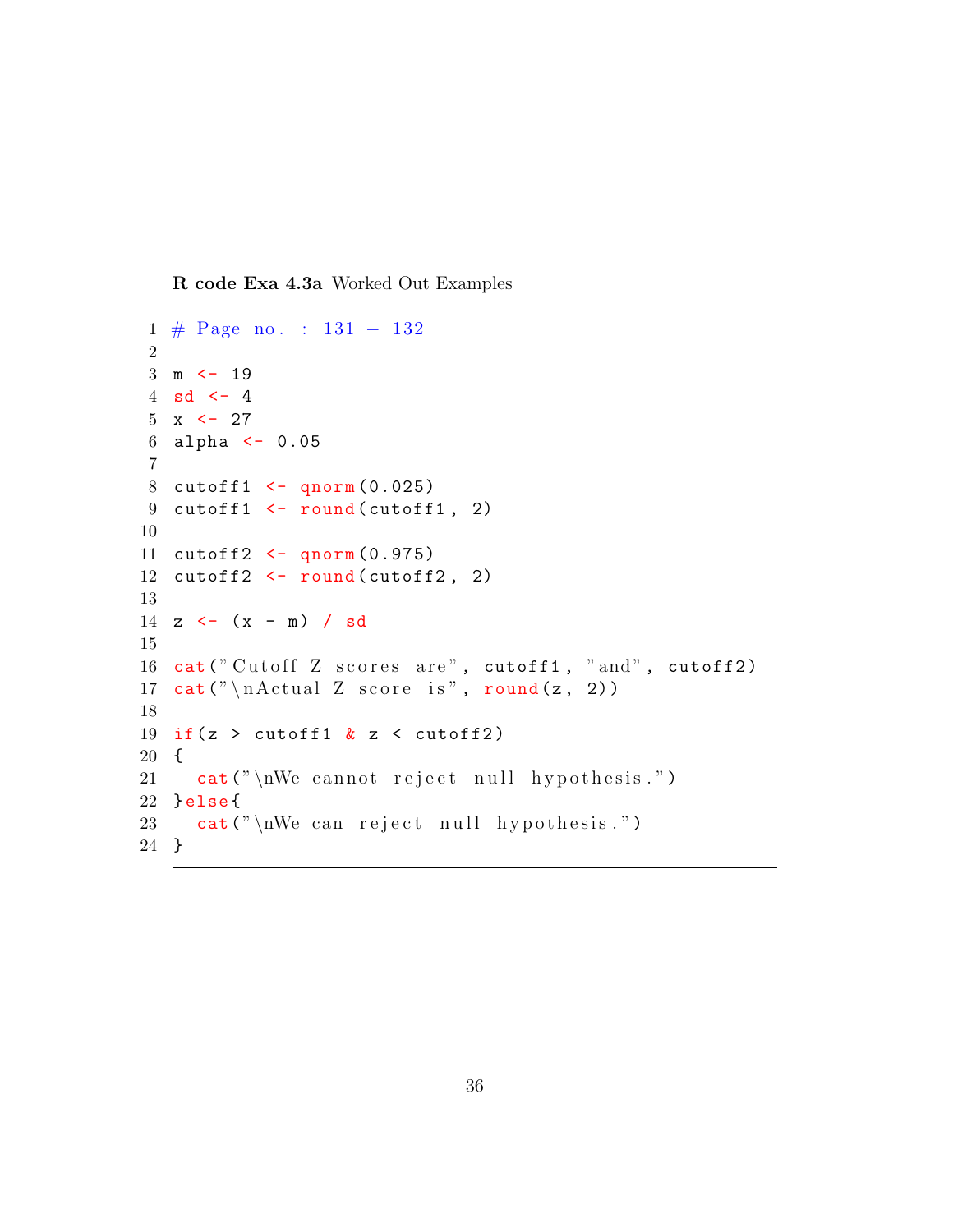### Chapter 5

# Hypothesis Tests with Means of Samples

R code Exa 5.1a Determining the Characteristics of a Distribution of Means

```
1 \# \text{Page no. : } 1442
 3 grade <- 6.67
 4 \text{ N} \leftarrow 25
 6 ans \leftarrow grade / N
 7
8 cat ("Answer is", round (ans, 2))
 9
10 pv \leftarrow 400
11 \text{ N} \leftarrow 2512
13 ans <- pv / N
14
15 cat (" \n \lambda nswer is", round (ans, 2))
```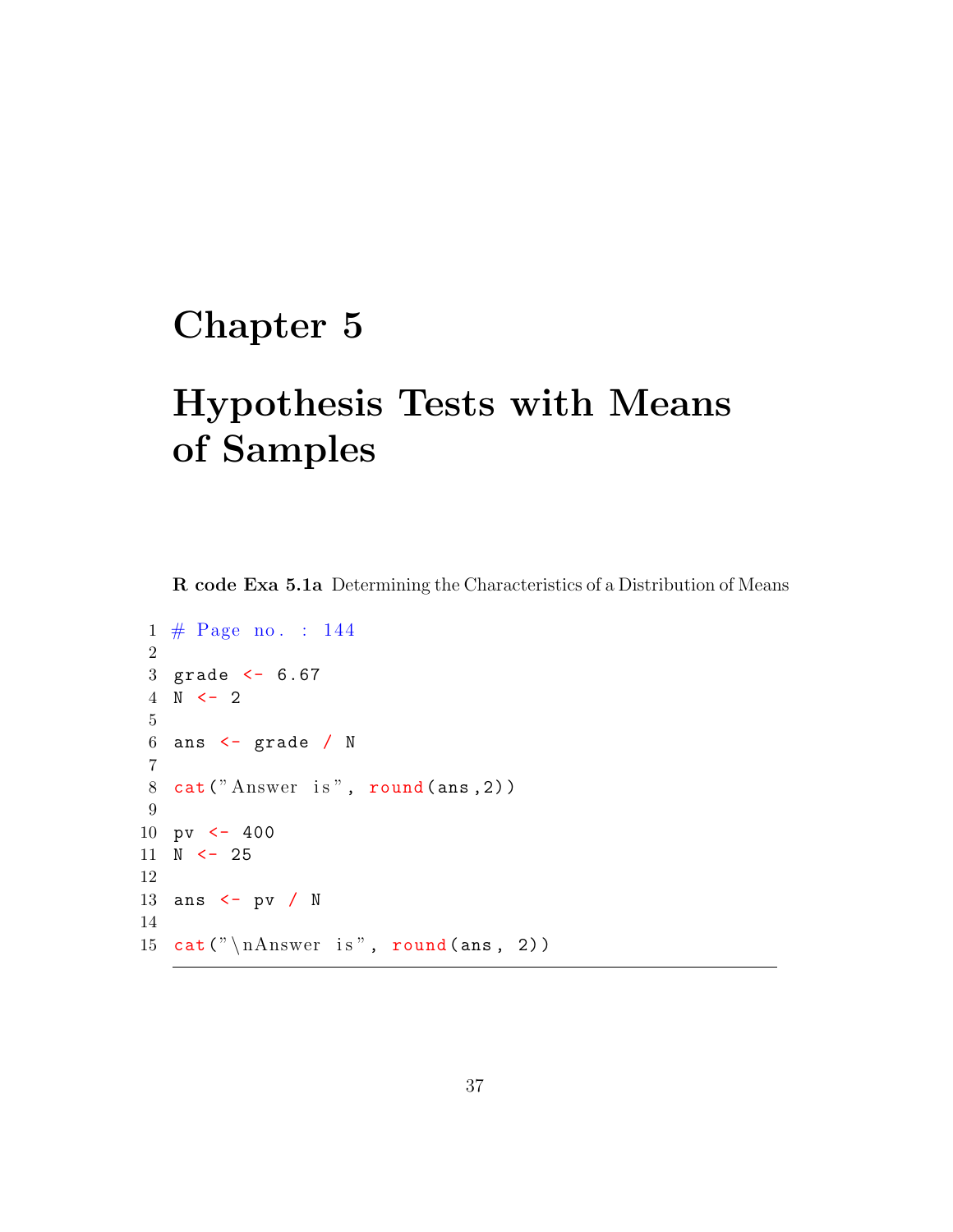R code Exa 5.1b Example of Determining the Characteristics of a Distribution of Means

```
1 # Page no . : 146 − 147
2
3 mean <- 200
4 sd <-485 N < - 646
7 var <- sd ** 2
8 ans <- var / N
9
10 cat ("Answer is", ans)
11
12 sd2 \leftarrow sqrt{\text{sqrt}}13
14 cat (\sqrt[n]{n} haswer is ", sd2)
```
R code Exa 5.1c How are you doing

```
1 \# \text{Page no. : } 1482
 3 mean <- 60
4 sd \lt - 10
5 N < -46
7 var <- sd ** 2
8 ans <- var / N
9
10 cat ("Answer is", ans)
11
12 var2 <- sqrt(ans)
13
14 cat (" \nh\text{-} n\text{-} n\text{-} s", \text{var2})
```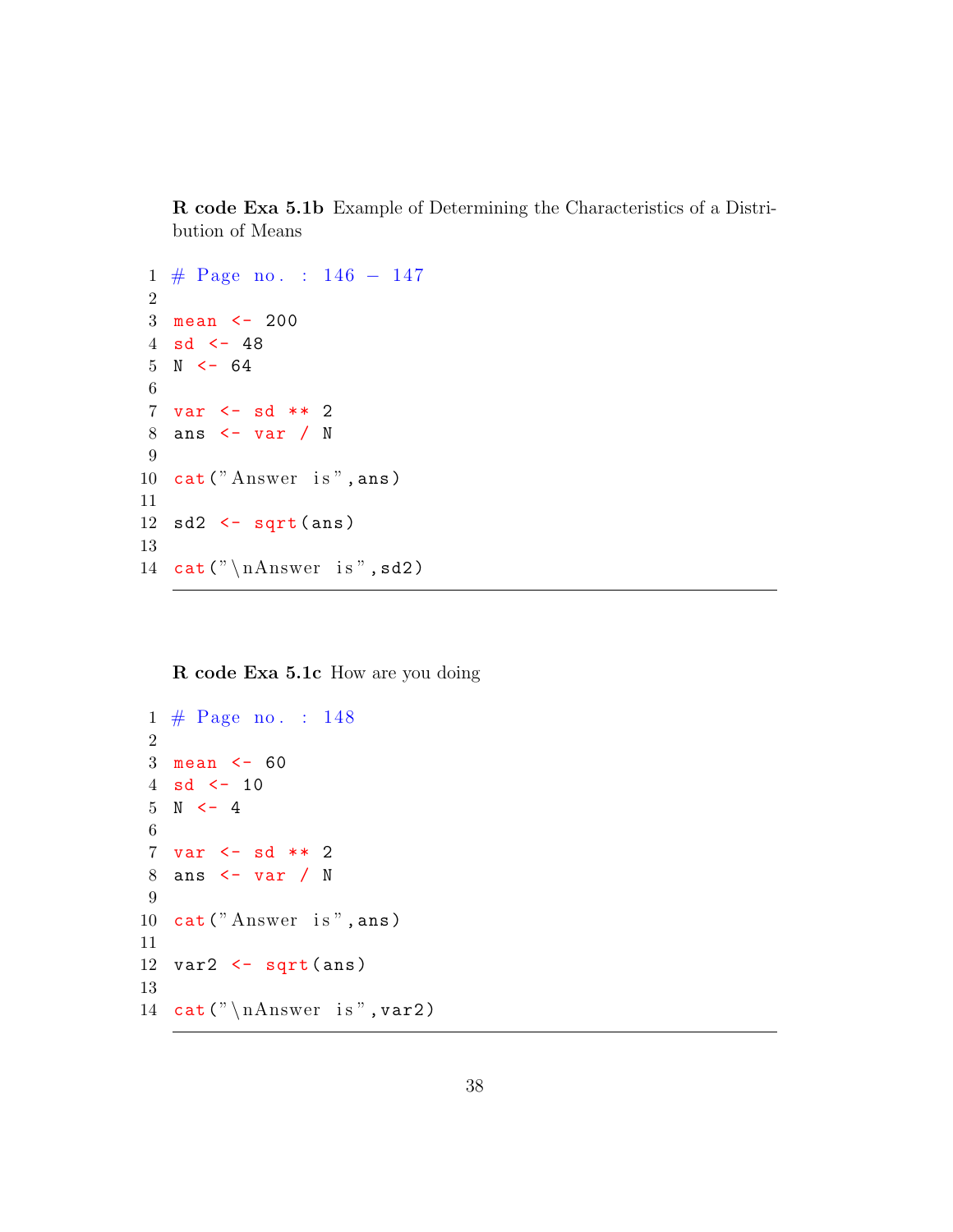R code Exa 5.2a Hypothesis testing with a distribution of means The Z Test

```
1 # Page no . : 148 − 149
2
3 mean <- 18
4 d_ mean <- 10
5 sd \leftarrow 4
6
7 z <- ( mean - d_ mean ) / sd
8
9 cat ("Z score is", z)
```
R code Exa 5.2b Example 1 for Hypothesis testing with a distribution of means The Z Test

```
1 # Page no . : 150 − 152
2
3 n < - 644 mean <- 220
5 d_ mean <- 200
6 sd <-487 var <- sd ** 2
8 d_ var <- var / n
9 \ d<sub>-</sub>sd \leftarrow sqrt(d<sub>-</sub>var)
10 alpha <- 0.05
11 zval \leq qnorm (alpha, lower . tail = F)
12
13 z \leftarrow (mean - d_mean) / d_sd
14
15 cat("The value of z-score is", z)16
```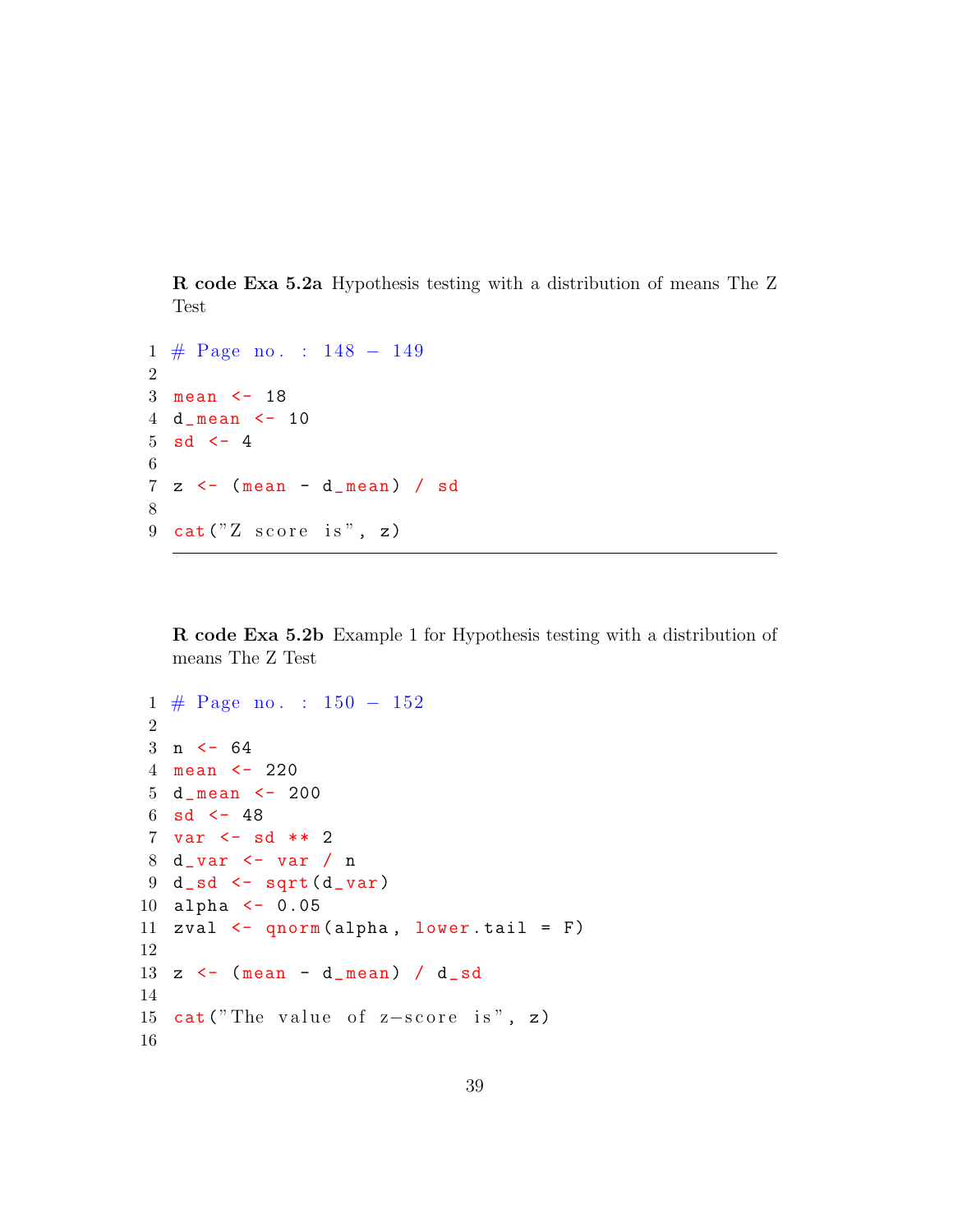```
17 if (z > zval)18 {
19 cat (" \n\rightharpoonup \n\rightharpoonup \n\rightharpoonup \n\rightharpoonup \nightharpoonup \nightharpoonup \nightharpoonup \nightharpoonup \nightharpoonup \nightharpoonup \nightharpoonup \nightharpoonup \nightharpoonup \nightharpoonup \nightharpoonup \nightharpoonup \nightharpoonup \nightharpoonup \nightharpoonup \nightharpoonup \nightharpoonup \nightharpoonup \nightharpoonup \nightharpoonup \nightharpoonup \nightharpoonup \nightharpoonup \nightharpoonup \nightharpoonup \nightharpoonup \nightharpoonup \nightharpoonup \nightharpoonup \nightharpoonup \nighthar20 } else
21 {
22 cat ("\text{W} cannot reject null hypothesis")
23 }
```
R code Exa 5.2c Example 2 for Hypothesis testing with a distribution of means The Z Test

```
1 # Page no . : 152 − 154
2
3 \text{ n} < -254 mean <- 48
5 d_ mean <- 53
6 sd \leftarrow 7
7 var <- sd ** 2
8 d_ var <- var / n
9 d_s d \leftarrow sqrt(d_var)10 alpha <- 0.01
11
12 zval \leq qnorm (1 - \alpha)13 zval \leftarrow round (c(zval, -zval), 2)14
15 z \leftarrow (mean - d_mean) / d_sd
16
17 cat("The value of z-score is", z)18
19 if (z > zval[1] || z < zval[2])20 {
21 cat (" \n\neq\n" n Reject null hypothesis")
22 } else
23 {
24 cat ("\nWe cannot reject null hypothesis")
```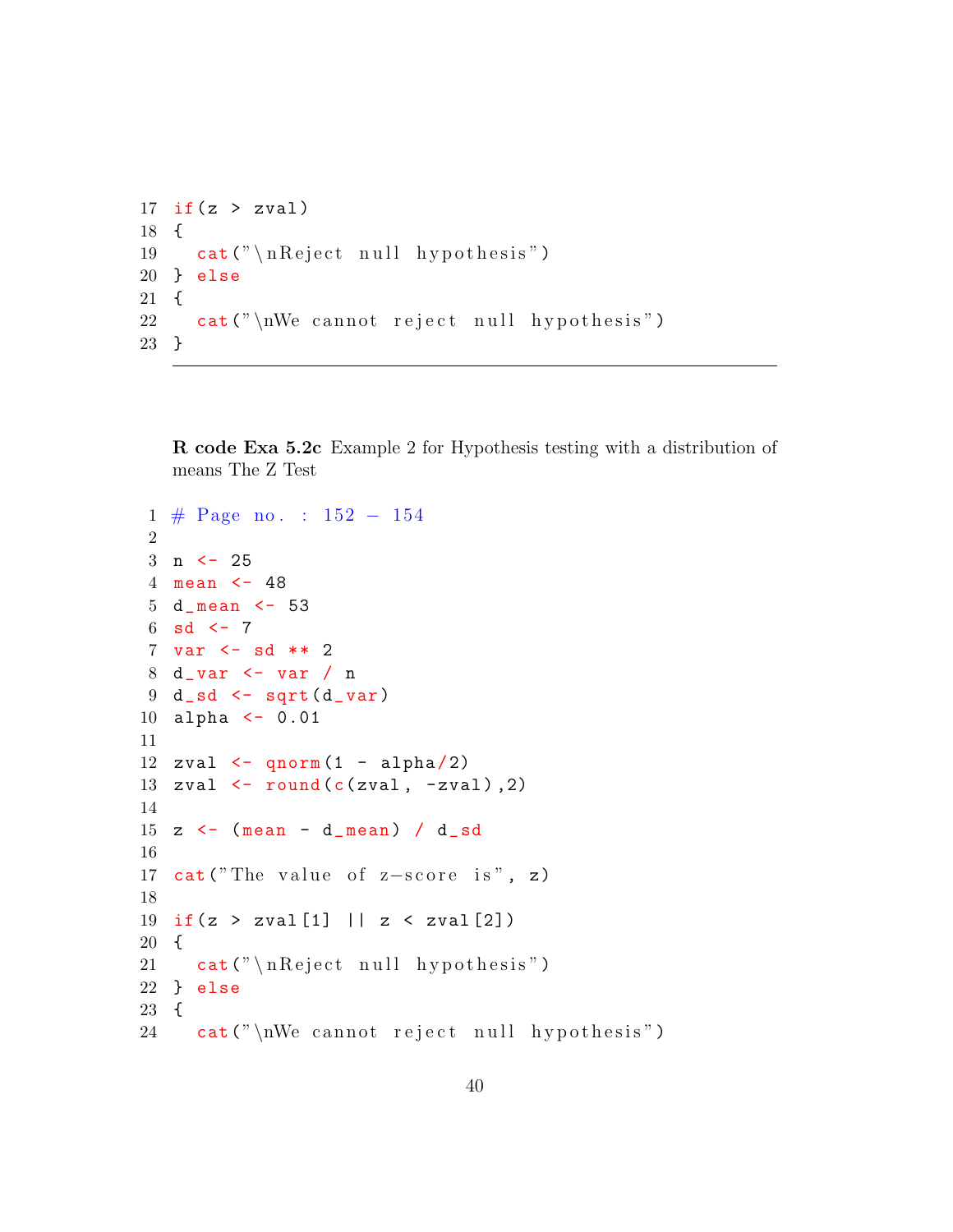}

R code Exa 5.2d How are you doing

```
1 # Page no . : 154 − 155
2
3 n <- 36
4 mean <- 70
5 d_ mean <- 75
6 sd <-127 var <- sd ** 2
8 d_ var <- var / n
9 \ d<sub>-</sub>sd \leftarrow sqrt(d-var)
10 alpha <- 0.05
11
12 zval \leq qnorm (1 - \alpha)13 zval \leftarrow round (c(zval, -zval), 2)14
15 z \leftarrow (mean - d_mean) / d_sd
16
17 cat("The value of z-score is", z)18
19 if (z > zval[1] || z < zval[2])20 {
21 cat (" \n\rangle n Reject null hypothesis")
22 } else
23 {
24 cat ("\text{N} cannot reject null hypothesis")
25 }
```
R code Exa 5.3a Confidence interval

 $1 \# \text{Page no. : } 161$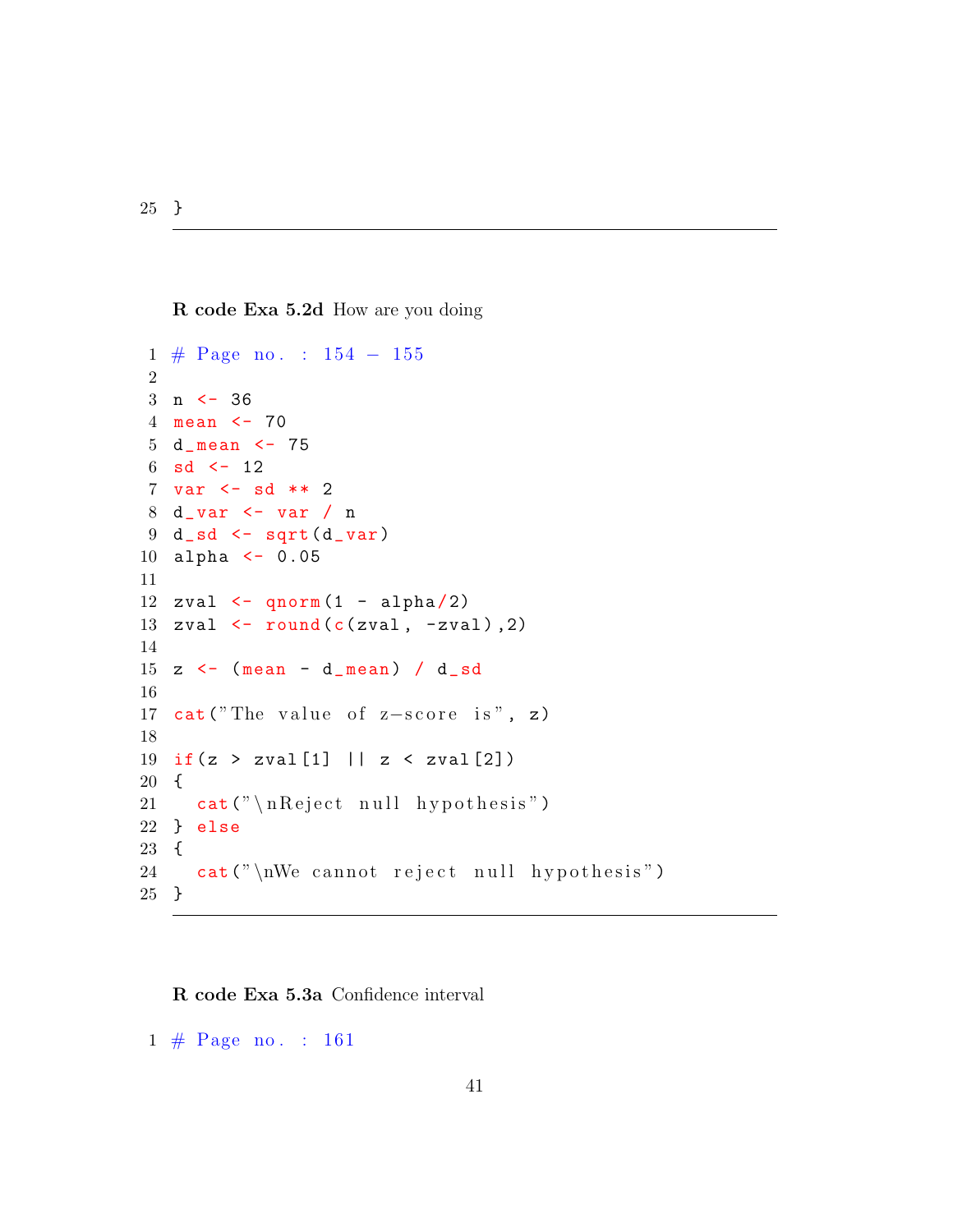```
2
3 c_i <- 0.995
4 n <- 25
5 d_ mean <- 53
6 mean <- 48
7 sd \leftarrow 7
8 var <- sd ** 2
9
10 se \leq sqrt (var/n)
11
12 cat ("Standard error is", se)
13
14 r_s \leftarrow \text{round}(q \text{norm}(c_i), 2)
15
16 x \leq se * r_s
17
18 y \le - mean + c(-x, x)19
20 cat ("\nThe margin of error is given by", x)
21 cat ("\nThe 99% confidence interval is given by", y)
```
R code Exa 5.3b How are you doing

```
1 \# \text{Page no. : } 1632
3 n <- 36
4 mean <- 70
5 d_ mean <- 75
6 sd <-127 var <- sd ** 2
8 c_i <- 0.975
9
10 se \leq sqrt (var/n)
11
12 cat ("Standard error is", se)
```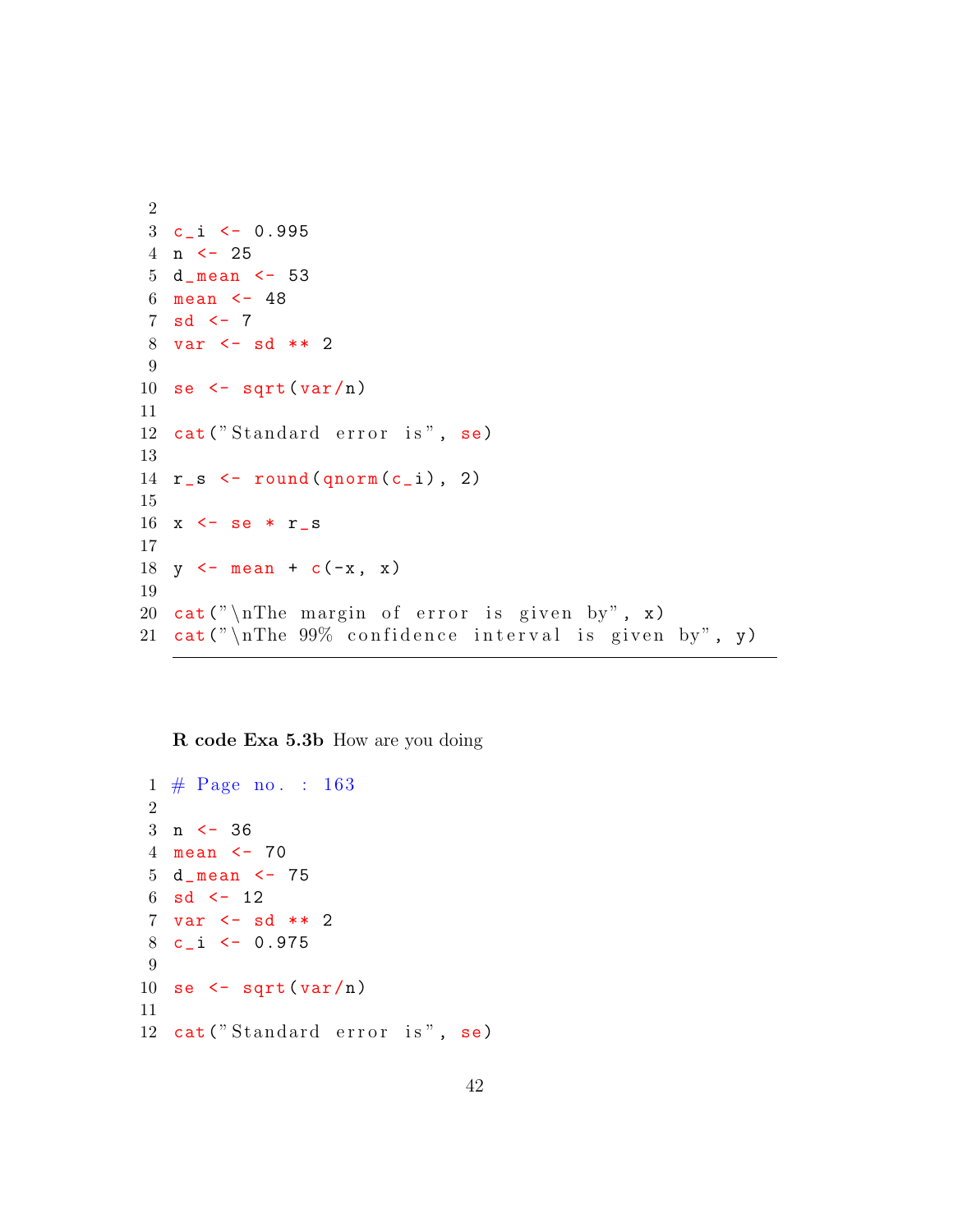```
13
14 r_s \leftarrow \text{round}(\text{qnorm}(c_i), 2)15
16 x \leftarrow se * r_s
17
18 y \leftarrow \text{mean} + c(-x, x)19
20 cat ("\nThe margin of error is given by", x)
21 cat ("\nThe 99% confidence interval is given by", y)
```

```
R code Exa 5.4a Worked out examples 1
```

```
1 \# \text{Page no. : } 1672
3 sd <-134 var <- sd ** 2
5 n \leq -206
7 d_s d \leq s dr t (var/n)8
9 cat ("Standard deviation for distribution of means is
     ", round (d_s, 2)
```
R code Exa 5.4b Worked out examples 2

```
1 # Page no . : 167 − 168
2
3 n <- 75
4 mean <- 16
5 d_ mean <- 15
6 sd \lt 5
7 var <- sd ** 2
8 d_ var <- var / n
```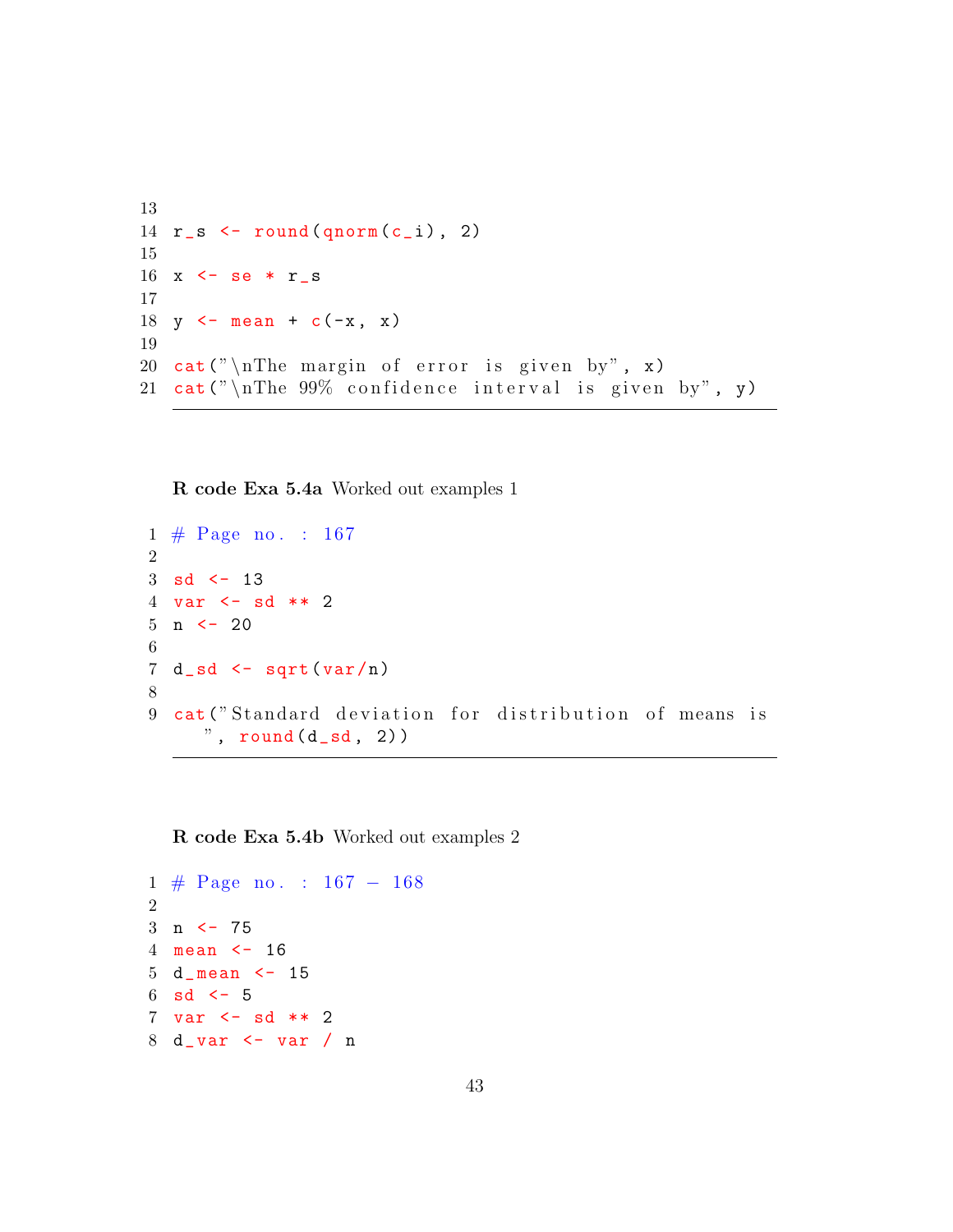```
9 \ d sd \leftarrow sqrt(d var)
10 alpha <- 0.05
11
12 zval \leq qnorm (1 - \alpha)13 zval \leftarrow round (c(zval, -zval), 2)14
15 z \leftarrow (mean - d_mean) / d_sd
16
17 cat("Z Score is", z)18
19 if (z > zval[1] || z < zval[2])20 {
21 cat ("\n\alpha\ reject null hypothesis")
22 } else
23 {
24 cat ("\nCannot reject null hypothesis")
25 }
```
R code Exa 5.4c Worked out examples 3

```
1 \# \text{Page no. : } 169\mathfrak{D}3 n <- 75
4 mean <- 16
5 d_ mean <- 15
6 sd \leftarrow 5
7 var <- sd ** 2
8 d_ var <- var / n
9 \ d<sub>-</sub>sd \leftarrow sqrt(d<sub>-</sub>var)
10 c_i <- 0.995
11
12 se \leftarrow d_sd
13
14 cat ("Standard error is", se)
15
```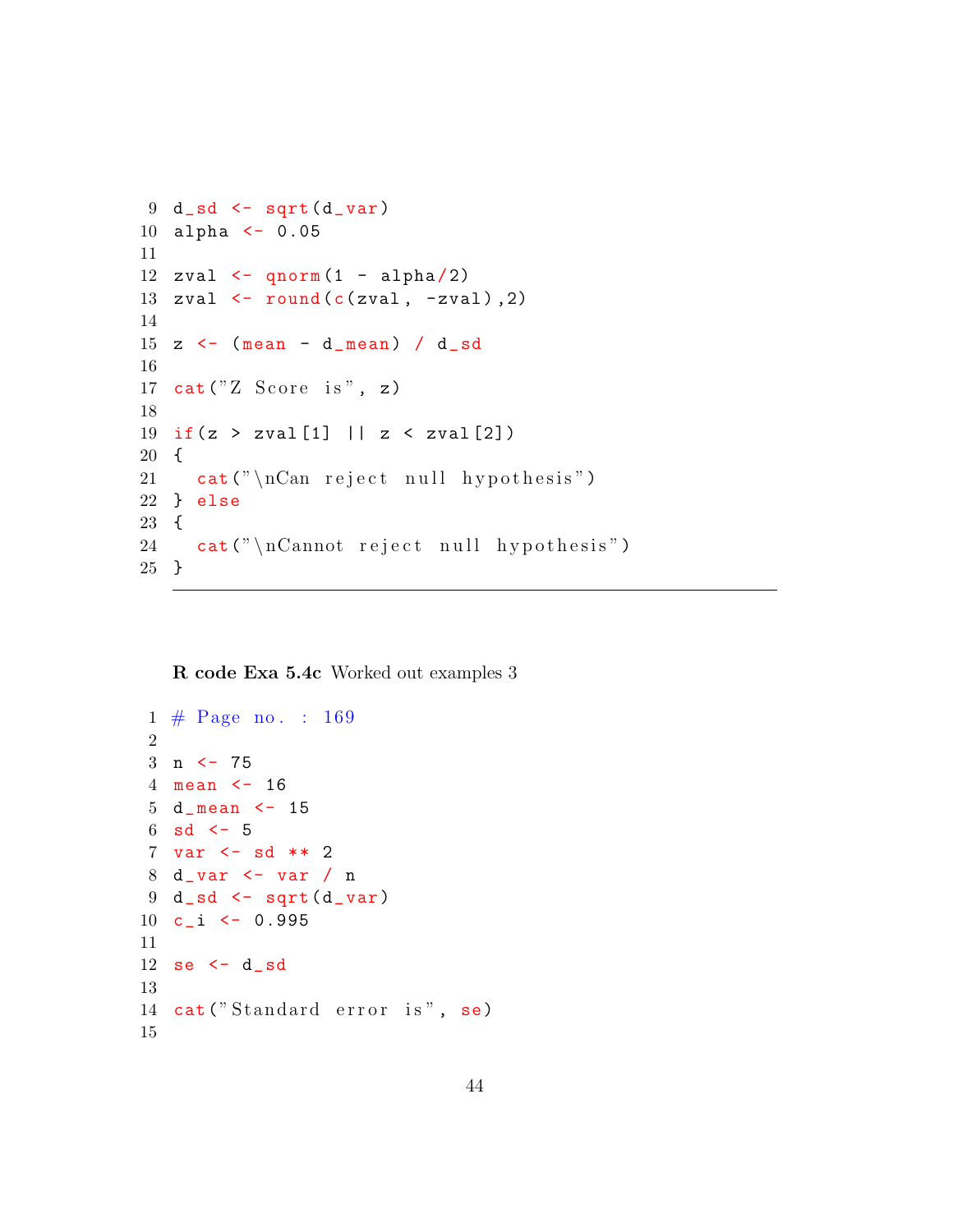```
16 r_s \leftarrow \text{round}(q \text{norm}(c_i), 2)
17
18 x \leftarrow se * r\_s19
20 y \leftarrow mean + c(-x, x)21
22 cat ("\nThe margin of error is given by", x)
23 cat ("\nabla n The 99% confidence interval is given by", y)
```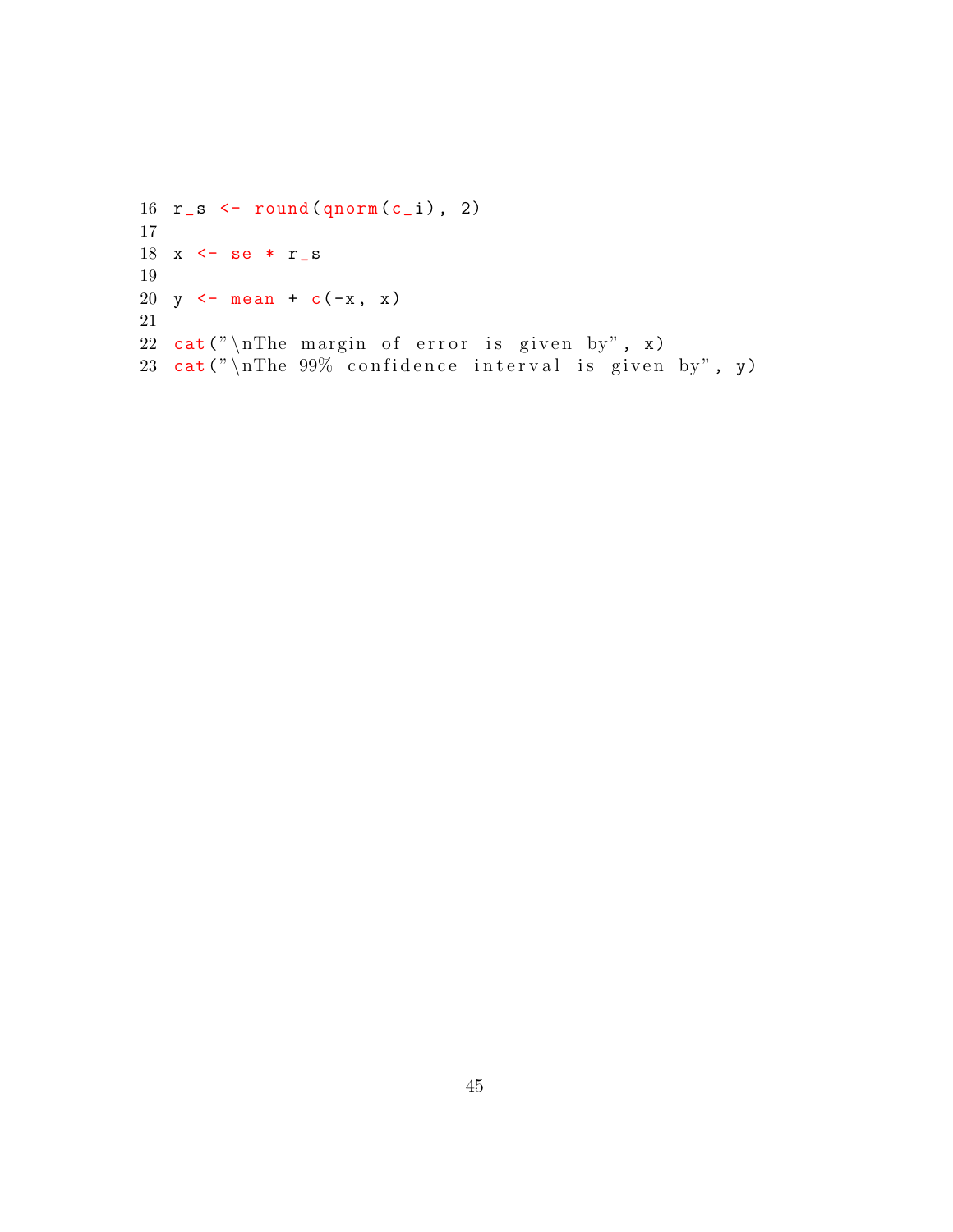## Chapter 6

# Making Sense of Statistical **Significance**

R code Exa 6.1a Figuring effect size

```
1 # Page no . : 184 − 185
2
3 m1 <- 220
4 m2 <- 200
5 sd <-486
7 \text{ d1 } < - \text{ (m1 - m2) } / sd
8
9 cat ("Estimated effect size is", round (d1, 2))
10
11 m1 <- 210
12
13 d2 \leftarrow (m1 - m2) / sd
14
15 cat (" \n\mathcal{E} stimated effect size is", round (d2, 2))
16
17 m1 <- 170
18
19 d3 <- (m1 - m2) / sd
```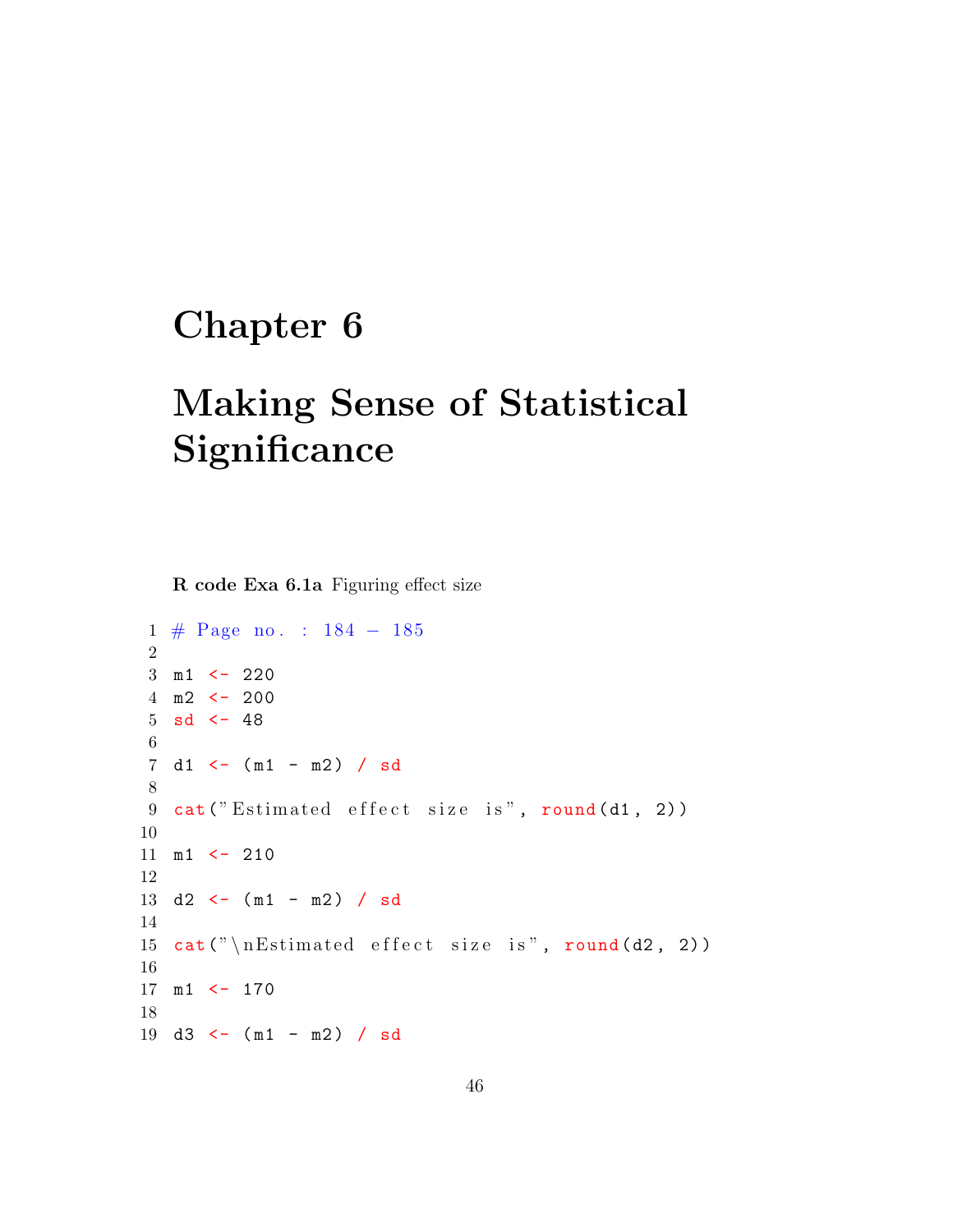R code Exa 6.1b How are you doing

```
1 # Page no . : 188 − 189
2
3 m1 <- 540
4 \, \text{m2} \leftarrow 5005 sd \leftarrow 100
6
7 \text{ d1 } < - \text{ (m1 - m2) } / sd
8
9 cat ("Estimated effect size is", round (d1, 2))
```
#### R code Exa 6.2a Determining power from predicted effect size

```
1 # Page no . : 197
 2
 3 \text{ m2} <- 200
 4 d \leftarrow .20
 5 sd <-486
 7 \text{ m} < - \text{ m2 } + (\text{d} * \text{ sd})8
9 cat ("Predicted value is", round (m, 2))
10
11 d \leftarrow .5012
13 \text{ m} \leftarrow \text{m2} + (\text{d} * \text{sd})14
15 cat (" \n\rightharpoonup n \nPredicted value is", round(m, 2))
```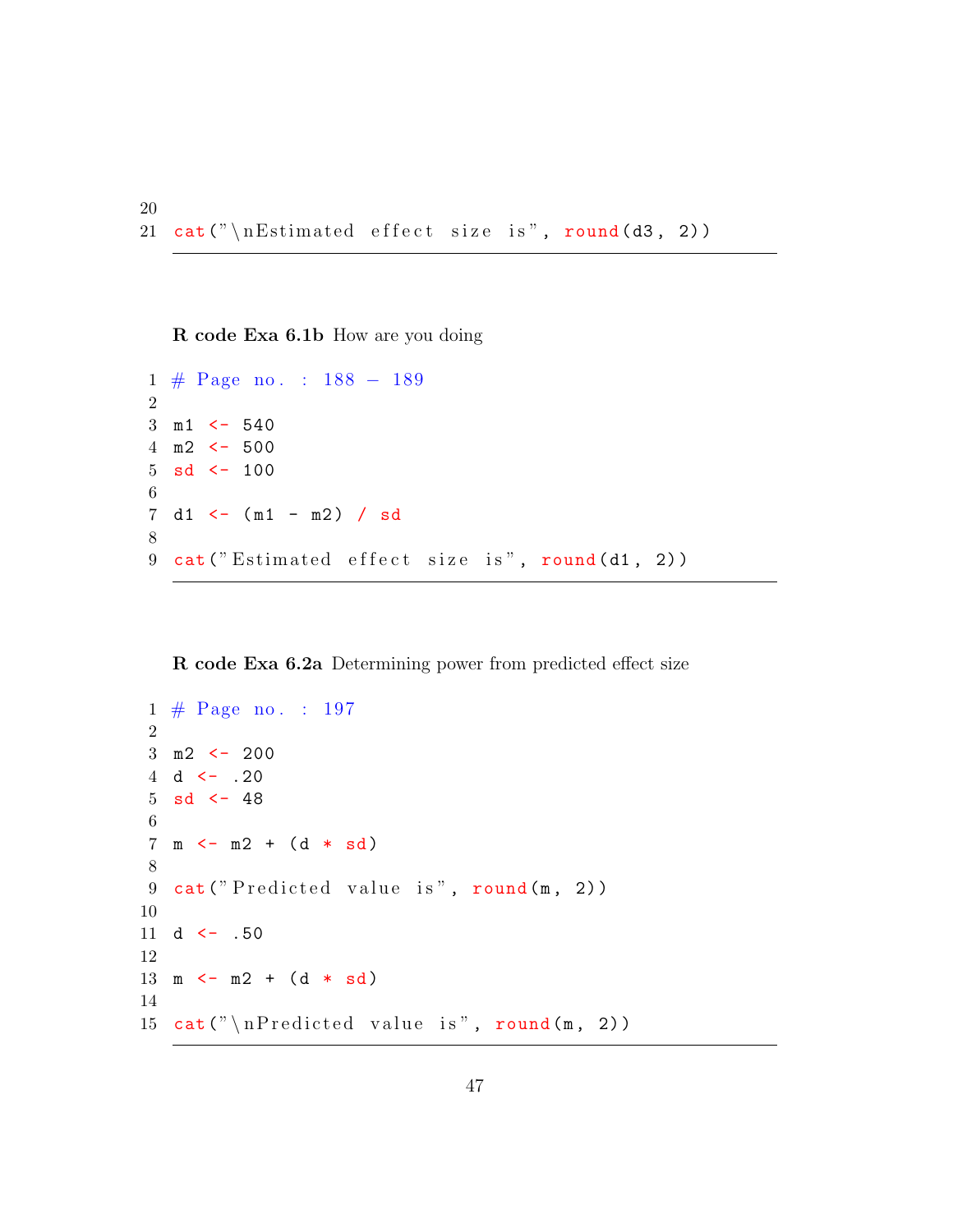R code Exa 6.2b How are you doing

```
1 \# \text{Page no. : } 2042
3 m2 <- 500
4 d \leftarrow .80
5 sd <-1006
7 \text{ m} < - \text{ m2 } + (d * sd)8
9 cat ("Predicted value is", round (m, 2))
```
R code Exa 6.3a Advanced topic Figuring Statistical Power

```
1 # Page no . : 214 − 215
 \mathfrak{D}3 \text{ m} <- 200
4 sd <-485 var <- sd ** 2
6 n \leq -647
8 d_s d <- sqrt(var/n)9
10 m2 <- 208
11
12 alpha <- 0.05
13 zval \leq qnorm (alpha, lower . tail = F)
14
15 r_s \leftarrow round ((zval * d<sub>-</sub>sd) + m, 2)
16
17 z \leftarrow (r_s - m2) / d_s18
```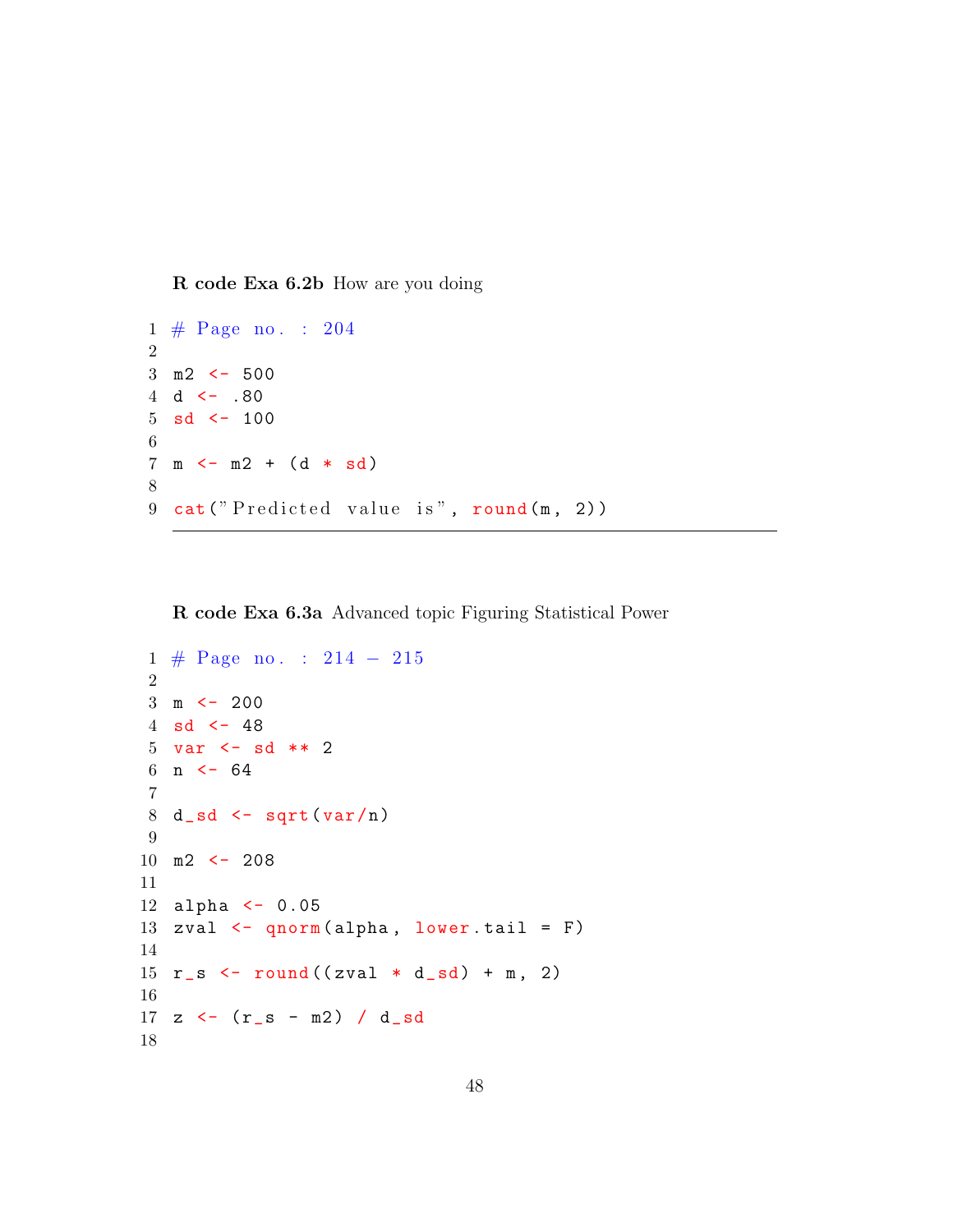R code Exa 6.3b How are you doing

```
1 # Page no . : 216 − 217
2
3 \text{ m} <- 500
4 sd <-1005 var <- sd ** 2
6 n \leq -607
8 d_s d <- sqrt(var/n)9
10 m2 <- 540
11
12 alpha <- 0.05
13 zval \leq qnorm (alpha, lower . tail = F)
14
15 r_s <- round ((zval * d_sd) + m, 2)
16
17 z \leftarrow (r_s - m2) / d_s18
19 cat("Z is", round(z, 2))
```
R code Exa 6.4a Worked out examples 1

```
1 \# \text{Page no. : } 2182
3 \text{ m1} <- 37
4 \, \text{m2} \, \text{<-} \, 405 sd <-106
7 \text{ d1 } \leftarrow (\text{m1 - m2}) / \text{sd}
```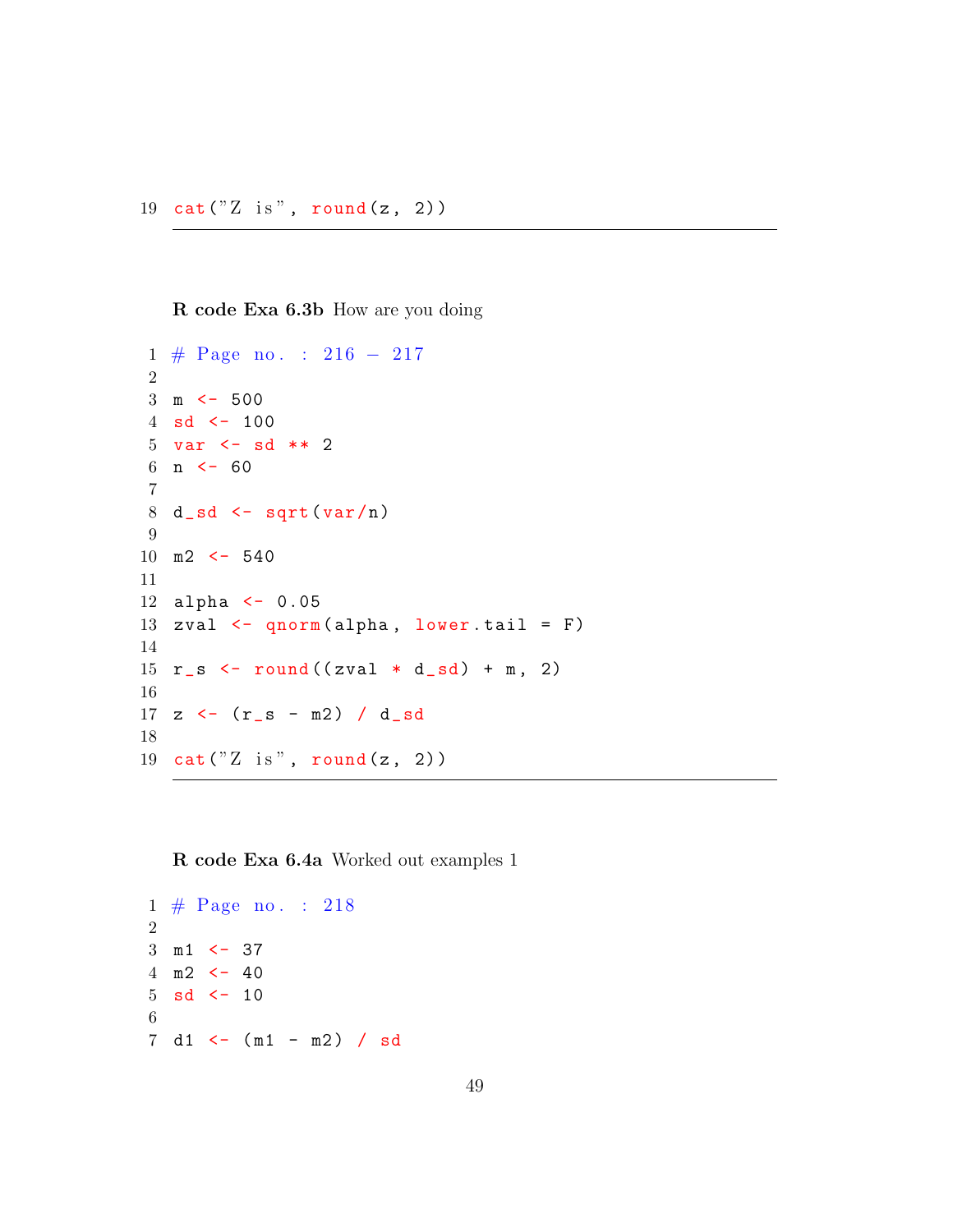R code Exa 6.4b Worked out examples 2

8

```
1 # Page no . : 218 − 219
\mathfrak{D}3 \text{ m2} <- 40
4 d \leftarrow -0.205 sd <-106
7 \text{ m} \leftarrow \text{ m2 } + (\text{d} * \text{ sd})8
9 cat ("Predicted effect size is", round (m, 2))
```
#### R code Exa 6.4c Worked out examples 3

```
1 \# \text{Page no. : } 2192
3 \text{ m} \leftarrow 404 sd <-105 var <- sd ** 2
6 n \leq -257
8 d_s d <- sqrt(var/n)9
10 m2 <- 49
11
12 alpha \leq -0.0113 zval \leq qnorm (alpha, lower tail = F)
14
15 r_s <- round ((zval * d_sd) + m, 2)
16
```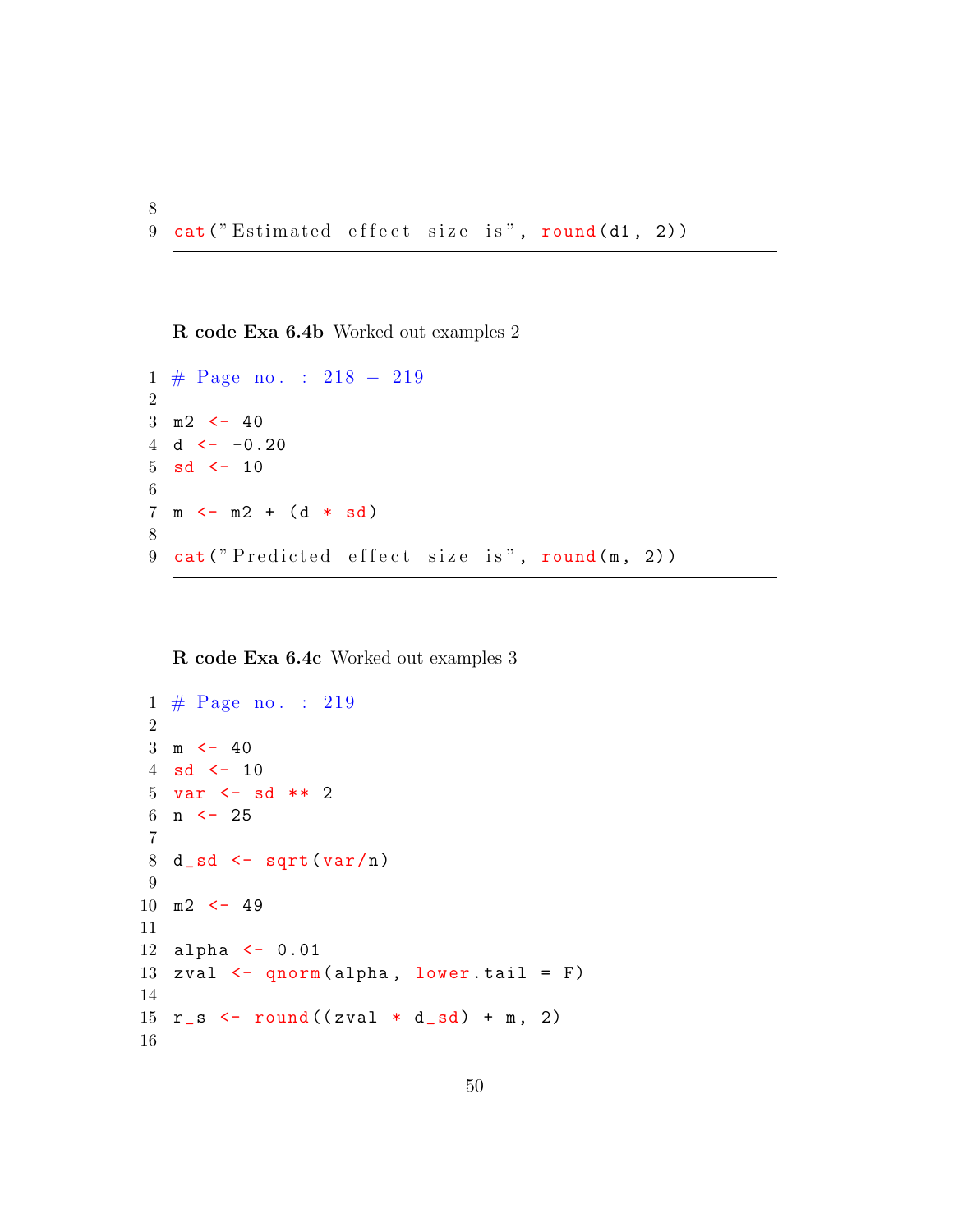17 z  $\leftarrow$  ( $r_s - m2$ ) / d\_sd 18 19  $cat("Z is", round(z, 2))$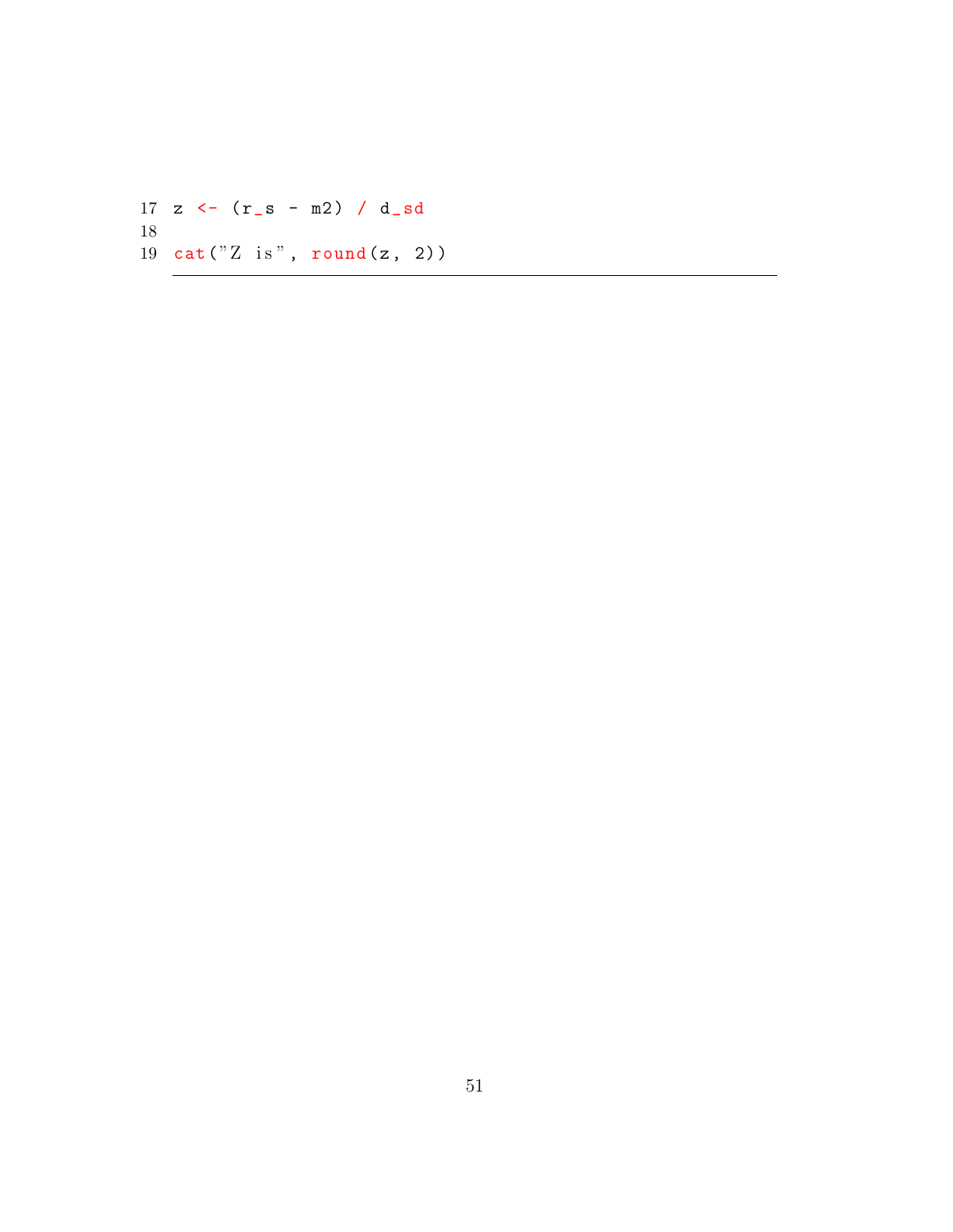### Chapter 7

### Introduction to t Tests

R code Exa 7.1a Basic Principle of the t Test Estimating the Population Variance from the Sample Scores

```
1 # Page no . : 229 − 230
2
3 n < - 164 ss <- 694
5
6 var \leftarrow (ss)/(n - 1)
7
8 cat ("Estimated population variance is", round (var,
     2) )
```
R code Exa 7.1b The Standard Deviation of the Distribution of Means

```
1 \# \text{Page no. : } 2312
3 s < - 164 var <- 46.27
5
```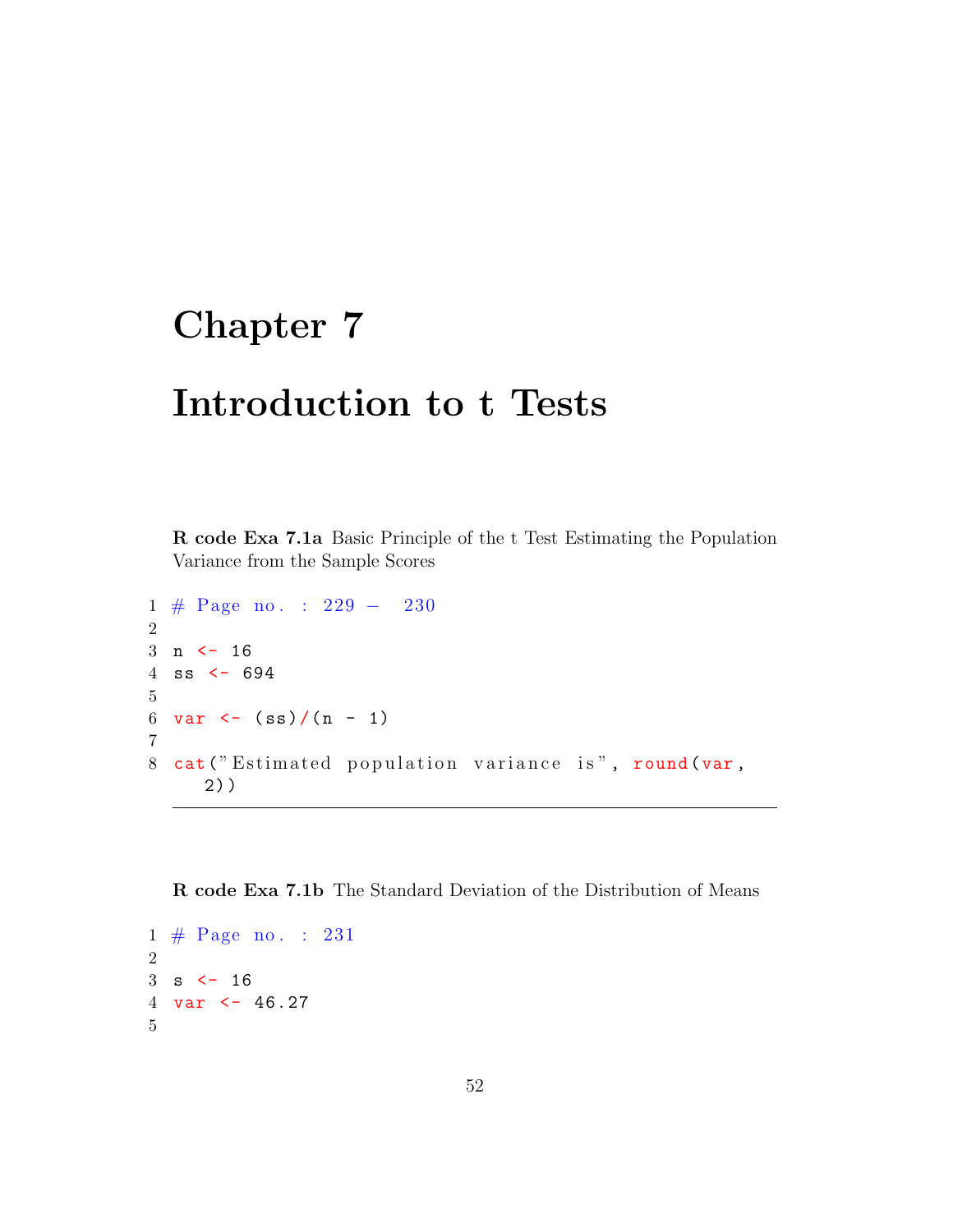```
6 d_ var <- var / s
   7
  8 cat ("Variance is", round (d_{var}, 2))
  9
10 d_s = s + s + d_s11
12 cat (" \n\times \mathbb{S} \cdot \mathbb{S} \cdot \mathbb{S} \cdot \mathbb{S} \cdot \mathbb{S} \cdot \mathbb{S} \cdot \mathbb{S} \cdot \mathbb{S} \cdot \mathbb{S} \cdot \mathbb{S} \cdot \mathbb{S} \cdot \mathbb{S} \cdot \mathbb{S} \cdot \mathbb{S} \cdot \mathbb{S} \cdot \mathbb{S} \cdot \mathbb{S} \cdot \mathbb{S} \cdot \mathbb{S} \cdot \mathbb{S} \cdot \mathbb{S} \cdot \mathbb{S} \cdot \mathbb{S} \cdot \mathbb{S} \cdot \mathbb{S} \cdot \mathbb{S} \cdot
```
R code Exa 7.1c The Sample means score on the comparison distribution the t score

```
1 # Page no . : 234
2
3 m1 <- 21
4 \text{ m2} \leftarrow 17
5 sd \leq -1.706
7 \t - (- \t m1 - m2) / sd8
9 cat ("The t score is", round (t, 2))
```
R code Exa 7.1d Another example of a t test for a single sample

```
1 # Page no . : 235 − 236
2
3 rating \leftarrow c(5, 3, 6, 2, 7, 6, 7, 4, 2, 5)
4 n <- 10
5
6 mean \leq mean (rating)
7
8 diff <- rating - mean
9
10 sq\_diff <- diff ** 2
```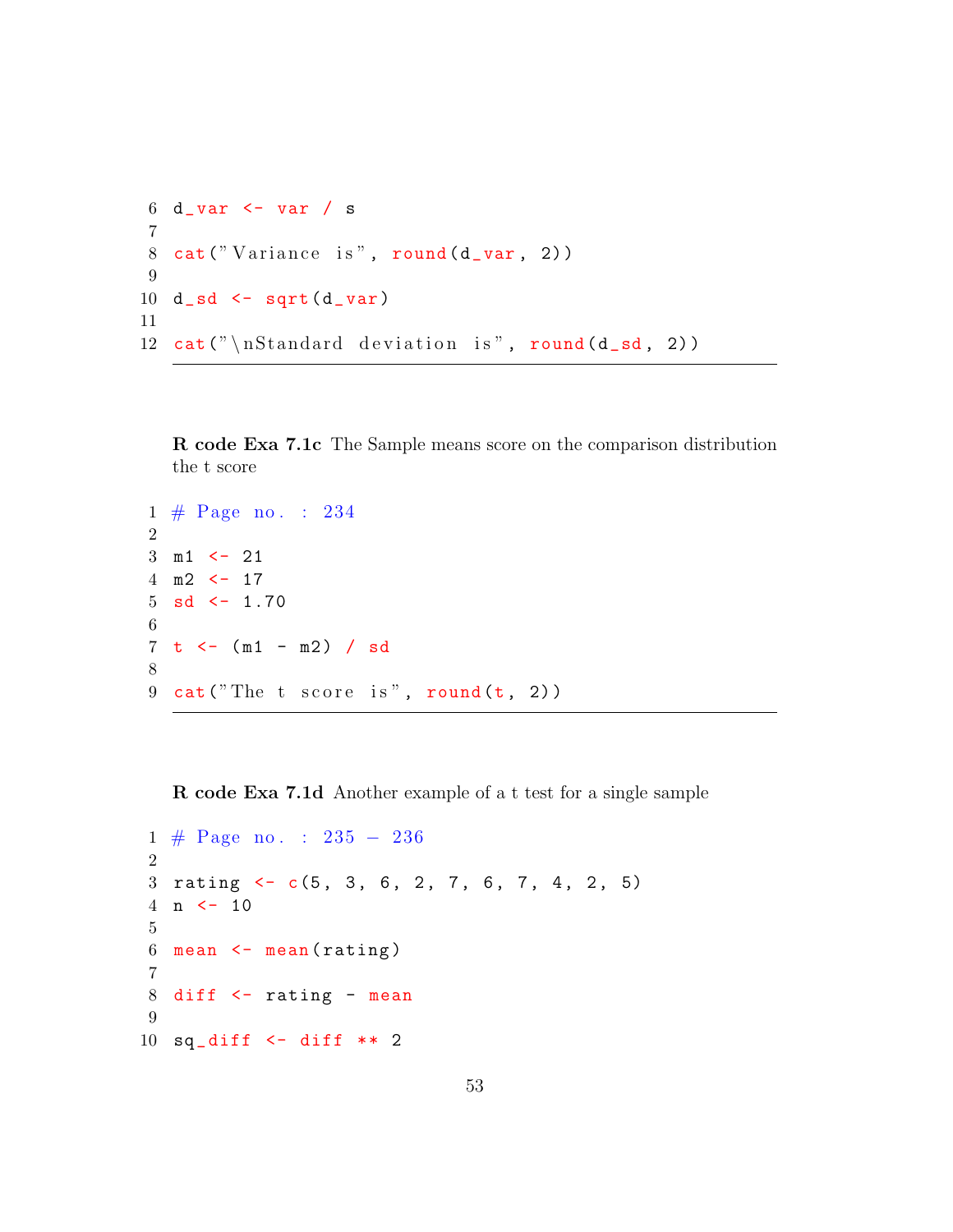```
11
12 data_frame <- data.frame(rating, diff, sq_diff)
13
14 View (data_frame)
15
16 df \leftarrow n - 1
17
18 mu <- 4
19
20 var <- sum ( data _ frame $sq_ diff ) / df
21
22 d_ var <- var / n
23
24 d<sub>-</sub>sd <- sqrt(d<sub>-var)</sub>
25
26 alpha <- 0.01
27
28 tval \le round (qt(1 - alpha/2, df), 2)29 tval \leftarrow c(tval, -tval)
30
31 t \leftarrow (mean - mu) / d_sd
32
33 cat (" \n\alpha\) of t is", t)
34
35 if (t > tval[1] || t < tval[2])36 {
37 cat ("\n Reject null hypothesis")
38 } else
39 {
40 cat(" \nCannot reject null hypothesis")41 }
```
R code Exa 7.1e How are you doing

# Page no . : 238 − 240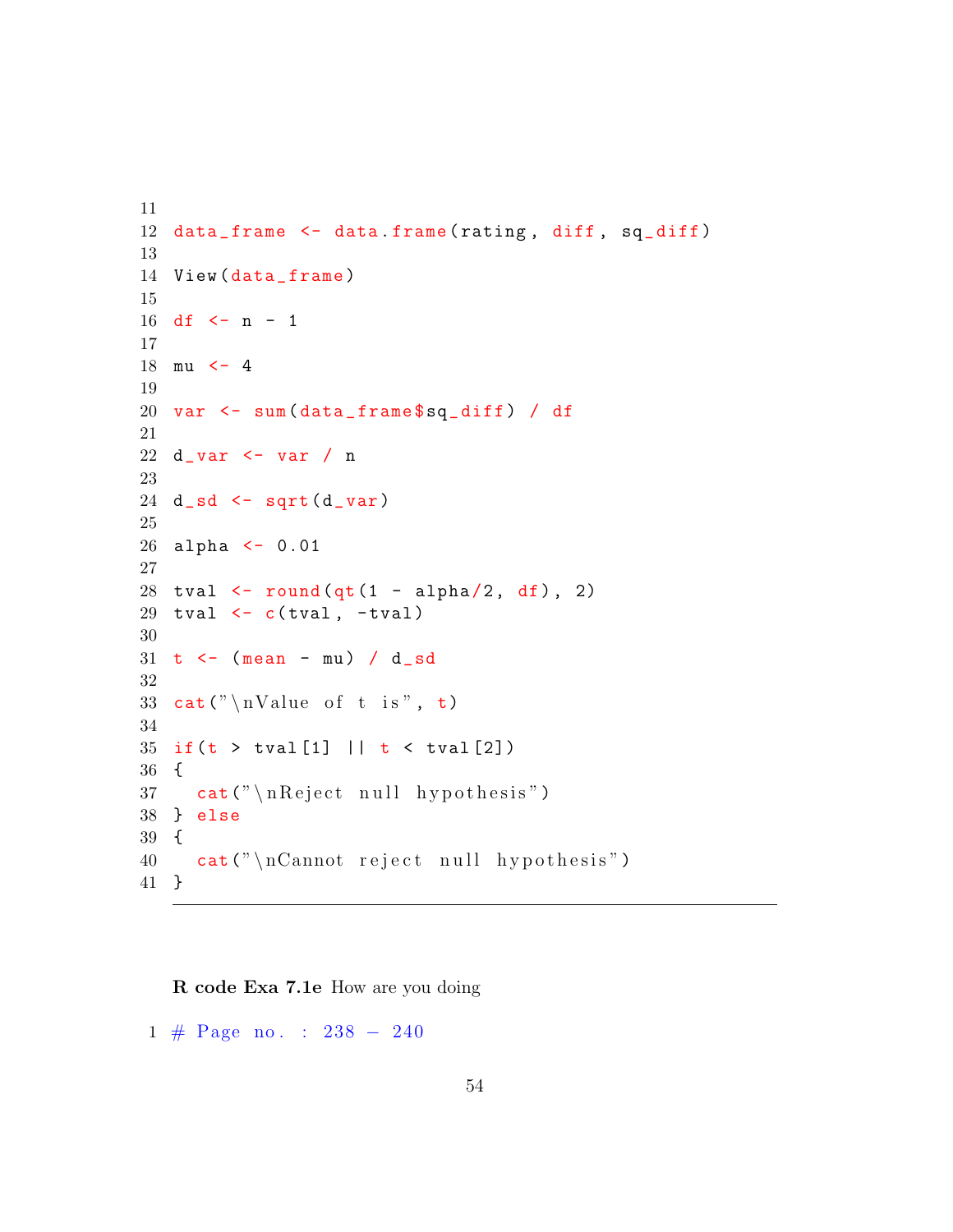```
2
3 n \leftarrow 4
4 df \leftarrow n - 1
5
6 \text{ m1} <- 23
7
8 scores <- c(20, 22, 22, 20)
9
10 mean <- mean (scores)
11
12 diff <- scores - mean
13
14 sq\_diff <- diff ** 2
15
16 alpha <- 0.05
17
18 var \leq sum \frac{sq\_diff}{} / df
19
20 d_ var <- var / n
21
22 d_s = s d_s - s q r t ( d_v u)23
24 tval \leftarrow round (qt (alpha, df, lower . tail = T), 2)
25
26 t <- (mean - m1) / d_sd
27
28 cat("Value of t is", t)29
30 if (t < tva1)31 {
32 cat ("\n R eject null hypothesis")
33 } else
34 {
35 cat ("\nCannot reject null hypothesis")
36 }
```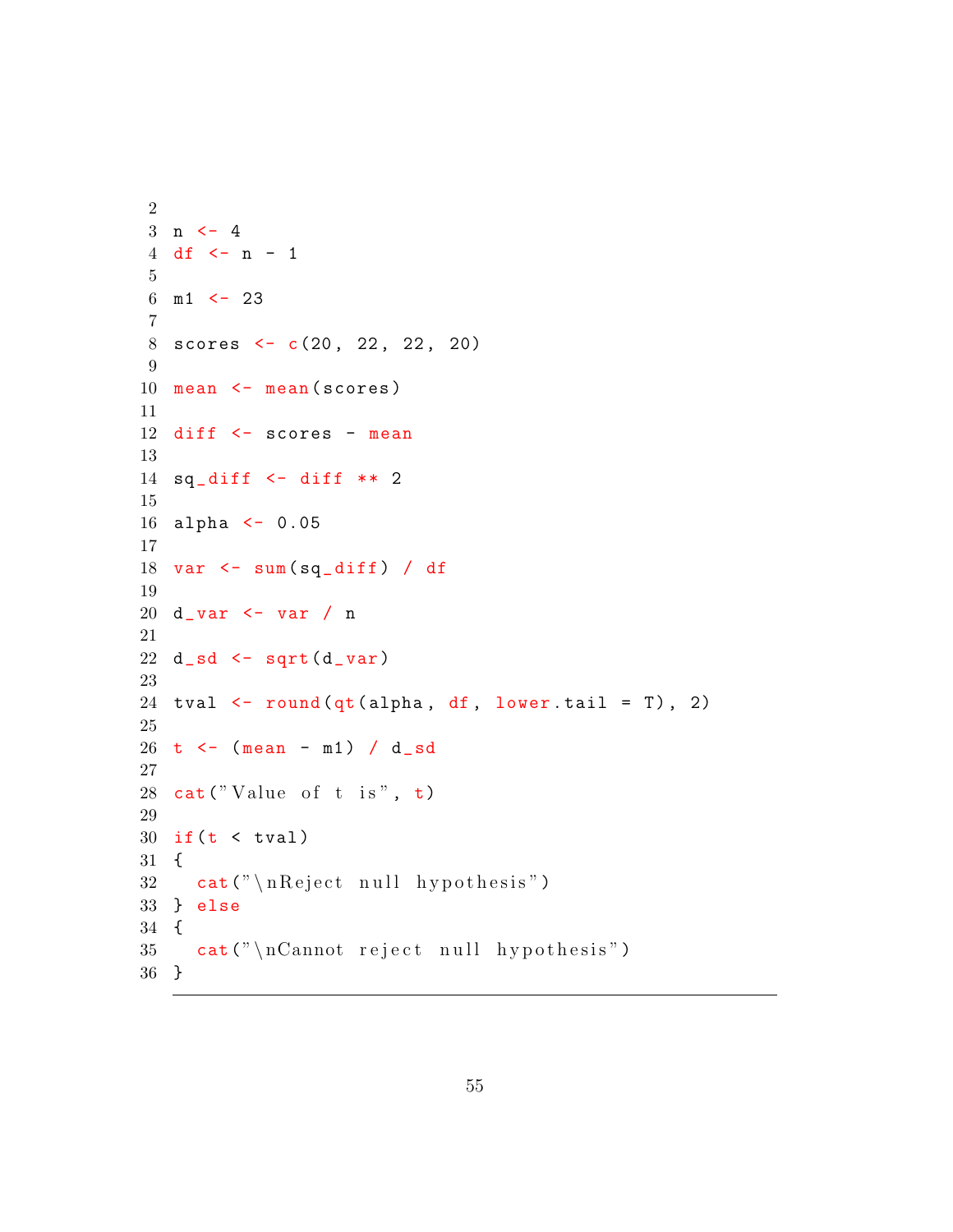R code Exa 7.2a Example of a t test for dependent means

```
1 # Page no . : 241 − 242
 2
3 Husband <- LETTERS [1:19]
4
5 n \leq -196
7 \text{ df} \leq -n - 18
9 before <- c(126, 133, 126, 115, 108, 109, 124, 98,
      95 , 120 , 118 , 126 , 121 , 116 , 94 , 105 , 123 , 125 ,
      128)
10 after \leftarrow c(115, 125, 96, 115, 119, 82, 93, 109, 72,
      104 , 107 , 118 , 102 , 115 , 83 , 87 , 121 , 100 , 118)
11
12 diff <- after - before
13 mean \leq mean \text{(diff)}14
15 deviation \le round (diff - mean, 2)
16
17 sq\_dev <- round (deviation ** 2, 2)
18
19 data_frame <- data.frame (Husband, before, after,
      diff, deviation, sq_dev)
20
21 View (data_frame)
22
23 mu \leftarrow 0
24
25 var <- sum ( data _ frame $sq_ dev ) / df
26
27 d_ var <- var / n
28
```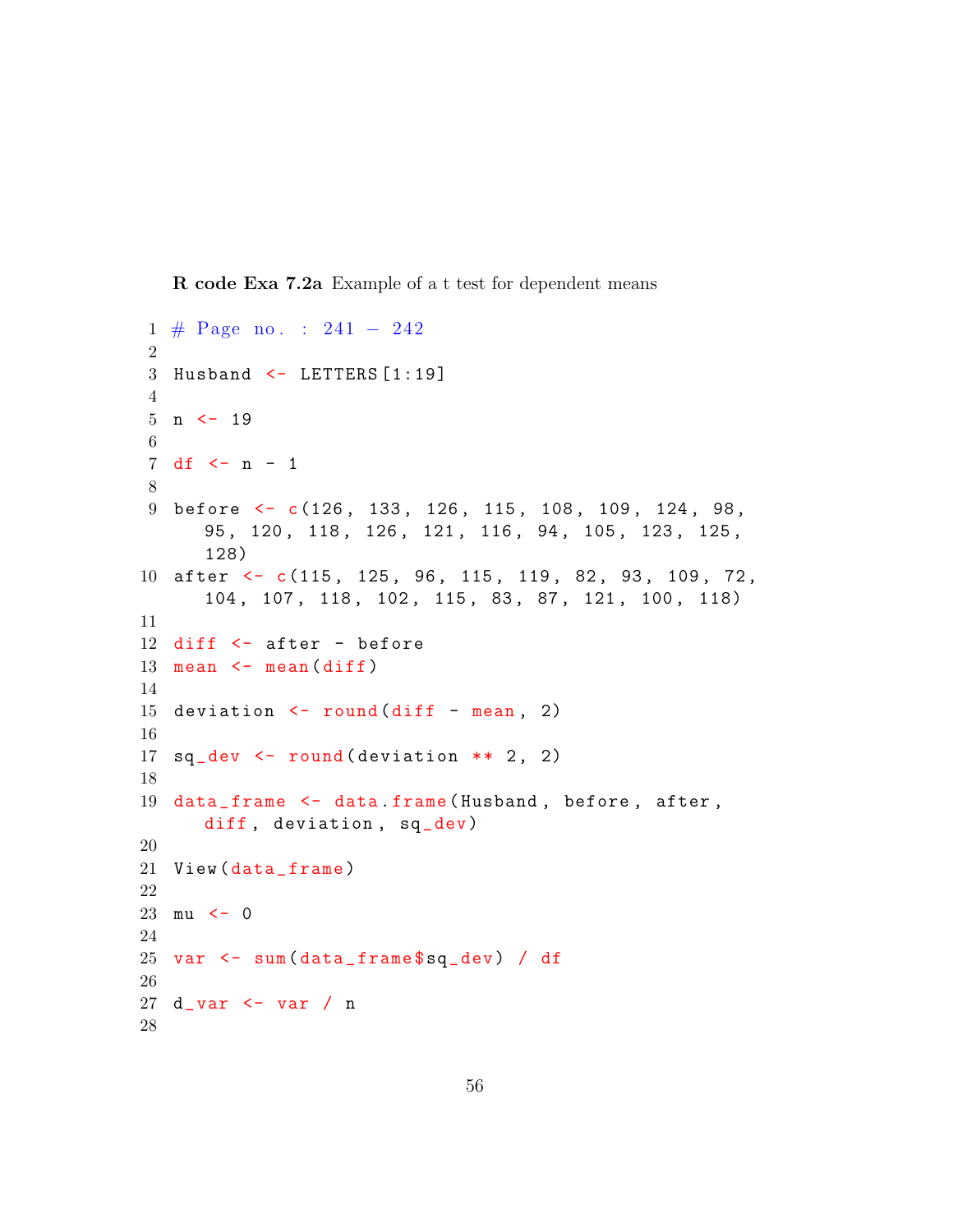```
29 d<sub>-</sub>sd \leftarrow sqrt(d<sub>-</sub>var)
30
31 alpha <- 0.05
32
33 tval \le round \left( qt(1 - alpha/2, df), 2 \right)34 tval \leftarrow c(tval, -tval)
35
36 t \leftarrow (mean - mu) / d_sd
37
38 cat ("\nValue of t is", t)
39
40 if (t > tval[1] || t < tval[2])41 {
42 cat (" \n\rangle n Reject null hypothesis")
43 } else
44 {
45 cat (" \n\rceilcannot reject null hypothesis")
46 }
```
R code Exa 7.2b A second example of a t test for dependent means

```
1 # Page no . : 245 − 246
2
3 student <-c(1:10)4
5 n \leq -106
7 \text{ df} \le -n - 18
9 b_p <- c (1487.8 , 1329.4 , 1407.9 , 1236.1 , 1299.8 ,
      1447.2 , 1354.1 , 1204.6 , 1322.3 , 1388.5)
10 c_p <- c (1487.2 , 1328.1 , 1405.9 , 1234.0 , 1298.2 ,
      1444.7 , 1354.3 , 1203.7 , 1320.8 , 1386.8)
11
12 diff \leftarrow b_p - c_p
```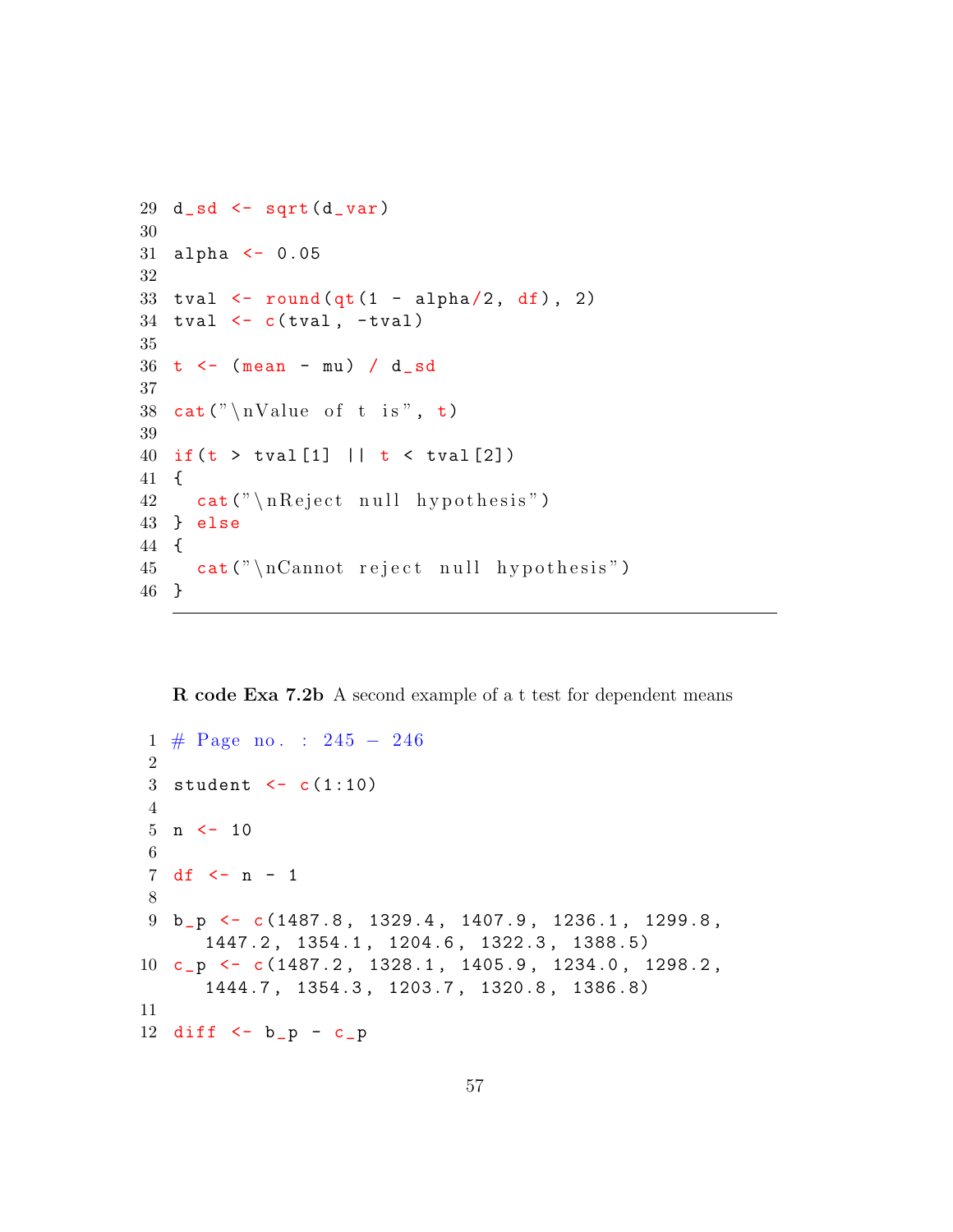```
13 mean \leq mean \text{(diff)}14
15 deviation \le round (diff - mean, 2)
16
17 sq\_dev \leftarrow round(devision ** 2, 2)18
19 data_frame <- data.frame(student, b_p, c_p, diff,
       deviation, sq_dev)
20
21 View (data_frame)
22
23 mu \leftarrow 0
24
25 var <- sum ( data _ frame $sq_ dev ) / df
26
27 d_ var <- var / n
28
29 d<sub>-</sub>sd \leftarrow sqrt(d<sub>-</sub>var)
30
31 alpha <- 0.05
32
33 tval \leftarrow round (qt (alpha, df, lower . tail = F), 2)
34
35 t \leftarrow (mean - mu) / d_sd
36
37 cat ("\nValue of t is", t)
38
39 if (t > tva1)40 {
41 cat (" \n\{n \} \neq " null \nhypothesis")42 } else
43 {
44 cat ("\nCannot reject null hypothesis")
45 }
```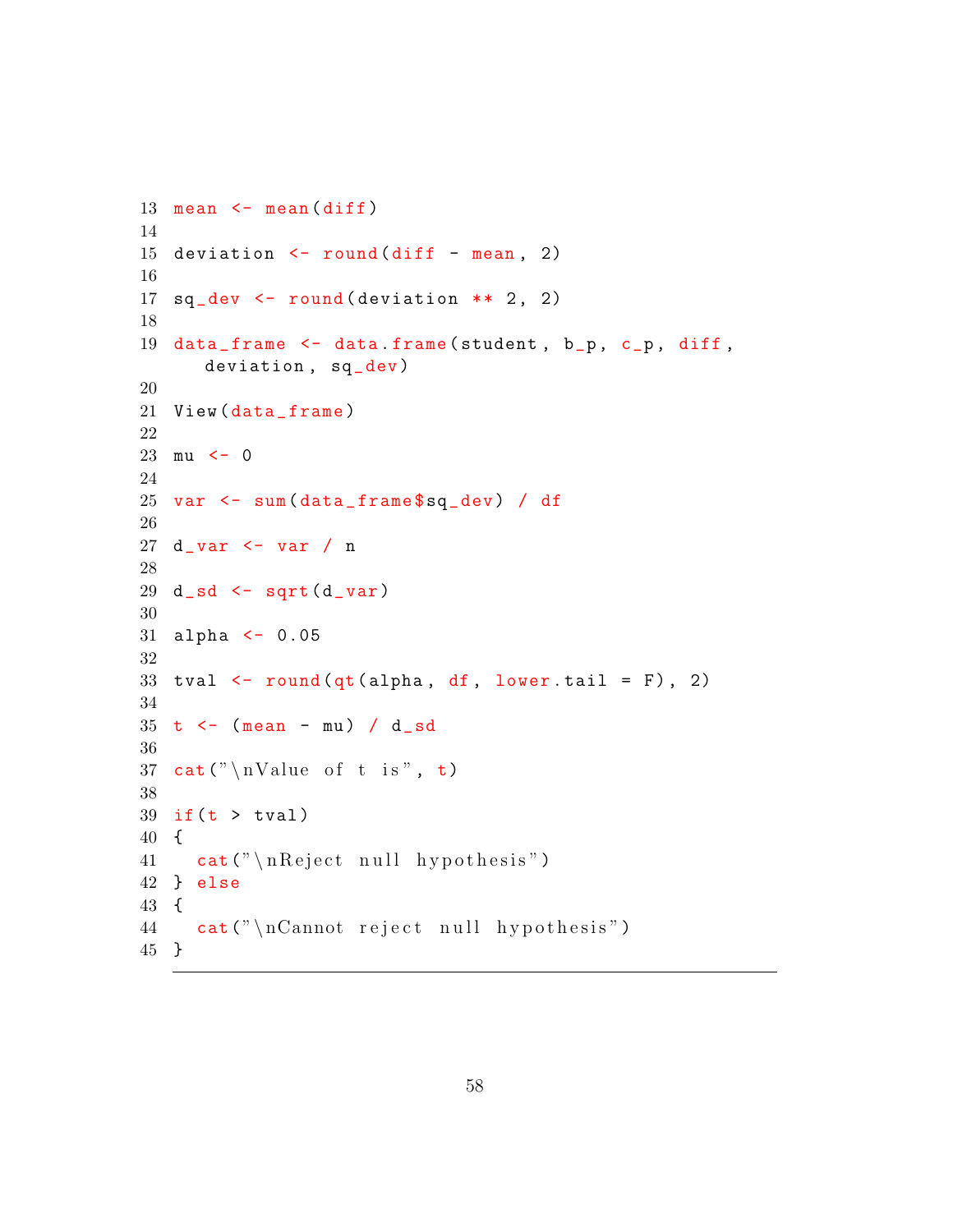R code Exa 7.2c How are you doing

```
1 # Page no . : 249 − 250
2
3 person <-c(1:5)4 n <- 5
5 df <- n - 1
6
7 before <- c(20 , 30 , 20 , 40 , 30)
8 after <- c(30, 50, 10, 30, 40)
9
10 diff <- after - before
11 mean \leq mean \text{(diff)}12
13 deviation \le round (diff - mean, 2)
14
15 sq\_dev \leftarrow round(deviation ** 2, 2)16
17 data_frame <- data.frame(person, before, after, diff
       , deviation, sq_dev)
18
19 View (data_frame)
20
21 mu \leftarrow 0
22
23 var <- sum ( data _ frame $sq_ dev ) / df
24
25 d_ var <- var / n
26
27 d sd \leftarrow sqrt(d var)
28
29 alpha <- 0.05
30
31 tval \leftarrow round (qt (1 - alpha/2, df), 2)
32 tval \leftarrow c(tval, \leftarrow tval)
33
34 t \leftarrow (mean - mu) / d_sd
35
```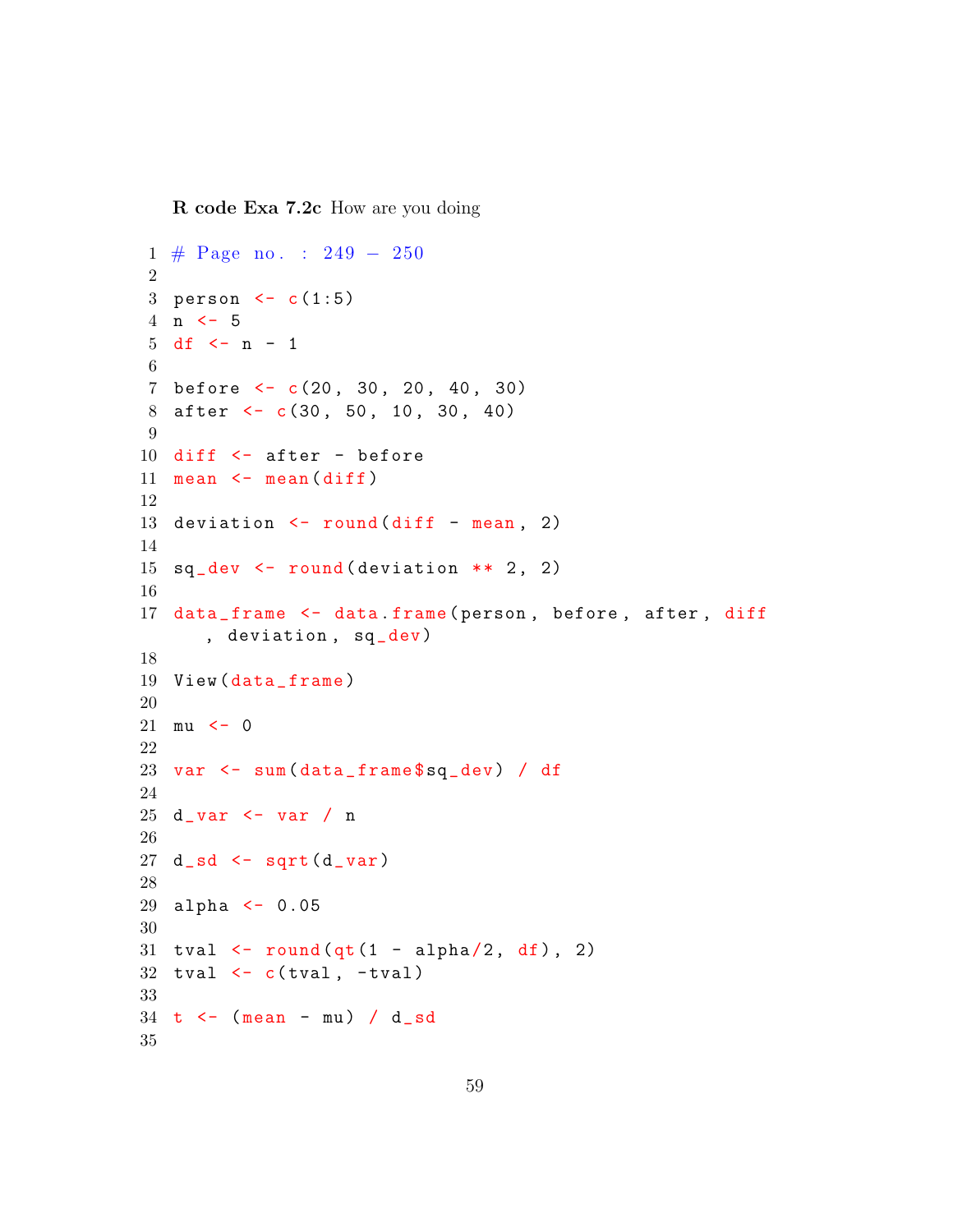```
36 cat (" \n\alpha\) of t is", t)
37
38 if (t > tval[1] || t < tval[2])39 {
40 cat (" \n\rightharpoonup \nR \neq 0 hypothesis")
41 } else
42 {
43 cat (" \n\rceilcannot reject null hypothesis")
44 }
```
R code Exa 7.3a Effect size for the t test for dependent means

```
1 \# \text{Page no. : } 2522
3 \text{ mu1} <-44 mu2 <- 0
5 sd \leftarrow 8
 6
7 d <- (mu1 - mu2) / sd
8
9 cat("Effect size is", d)10
11 \text{ m}_d < -12.0512 var <- 153.49
13 sd \leftarrow round (sqrt (var), 2)
14
15 d \leftarrow round ((m_d - mu2) / sd, 2)
16
17 cat (" \n\mathcal{E} ffect size is", d)
```
R code Exa 7.3b How are you doing

1 # Page no . : 254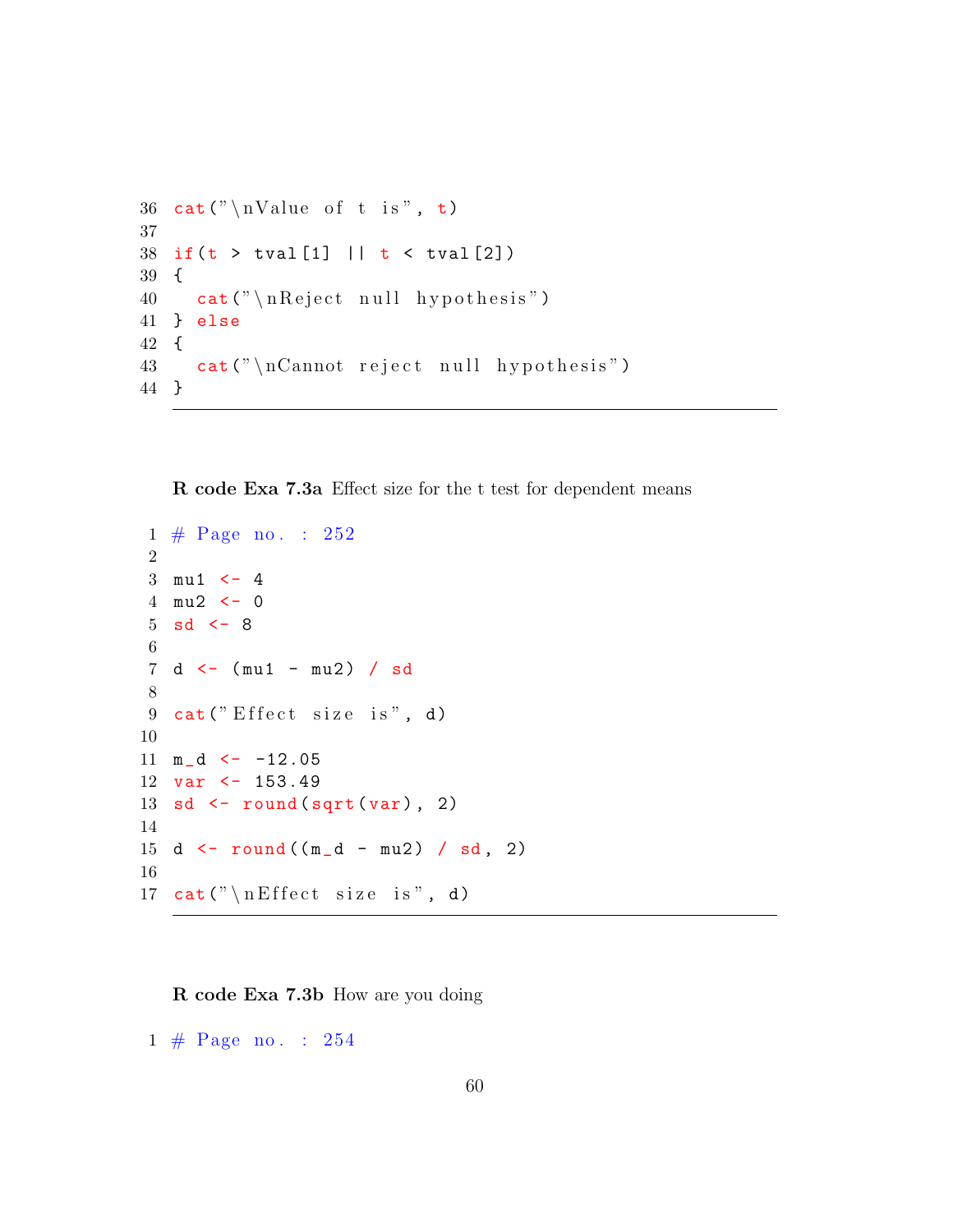```
2
3 \text{ mu1} \leftarrow 404 mu2 <- 0
5 sd \leq -806 alpha <- 0.05
7
8 d \le round ((mu1 - mu2) / sd, 2)
9
10 cat("Effect size is", d)
```
R code Exa 7.4a Worked out examples 1

```
1 # Page no . : 259
2
3 scores \leftarrow c(14, 8, 6, 5, 13, 10, 10, 6)
4 n <- length ( scores )
5 df \leq n - 1
6 mean <-67 alpha <- 0.05
8
9 m \leftarrow mean (scores)
10
11 diff <- scores - m
12
13 sq\_diff <- diff ** 2
14
15 var \leq sum \frac{sq\_diff}{} / df
16
17 d_ var <- var / n
18
19 d_s = s d_s - s qrt (d_var)20
21 tval \le round (qt(1 - alpha/2, df), 2)22 tval \leftarrow c(tval, \leftarrowtval)
23
```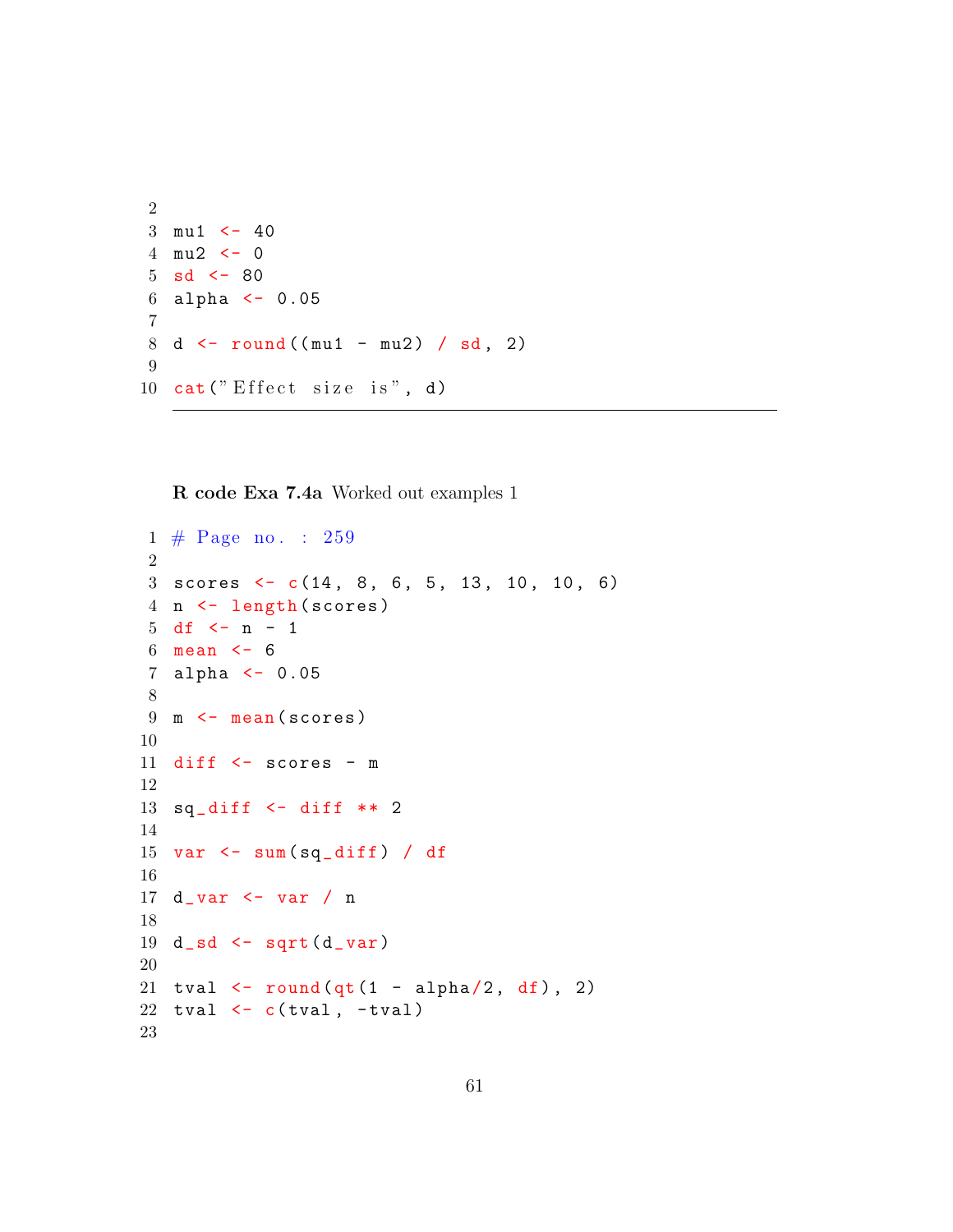```
24 t \leftarrow (m - mean) / d_sd
25
26 cat ("Value of t is", t)
27
28 if (t > tval[1] || t < tval[2])29 {
30 cat (" \n\rangle_{\text{nReject null hypothesis}}")31 } else
32 {
33 cat (" \n\rceilcannot reject null hypothesis")
34 }
```
R code Exa 7.4b Worked out examples 2

```
1 # Page no . : 259 − 261
2
3 participant \leq c(1:10)
4 n \leq -105 df <- n - 1
6
7 before <- c (10.4 , 12.6 , 11.2 , 10.9 , 14.3 , 13.2 , 9.7 ,
       11.5 , 10.8 , 13.1)
8 after <- c(10.8, 12.1, 12.1, 11.4, 13.9, 13.5, 10.9,
       11.5 , 10.4 , 12.5)
9
10 diff <- after - before
11 mean \leq mean \text{(diff)}12
13 deviation \le round (diff - mean, 2)
14
15 sq\_dev <- round (deviation ** 2, 2)
16
17 data_frame <- data.frame(participant, before, after,
       diff, deviation, sq_dev)
18
```
62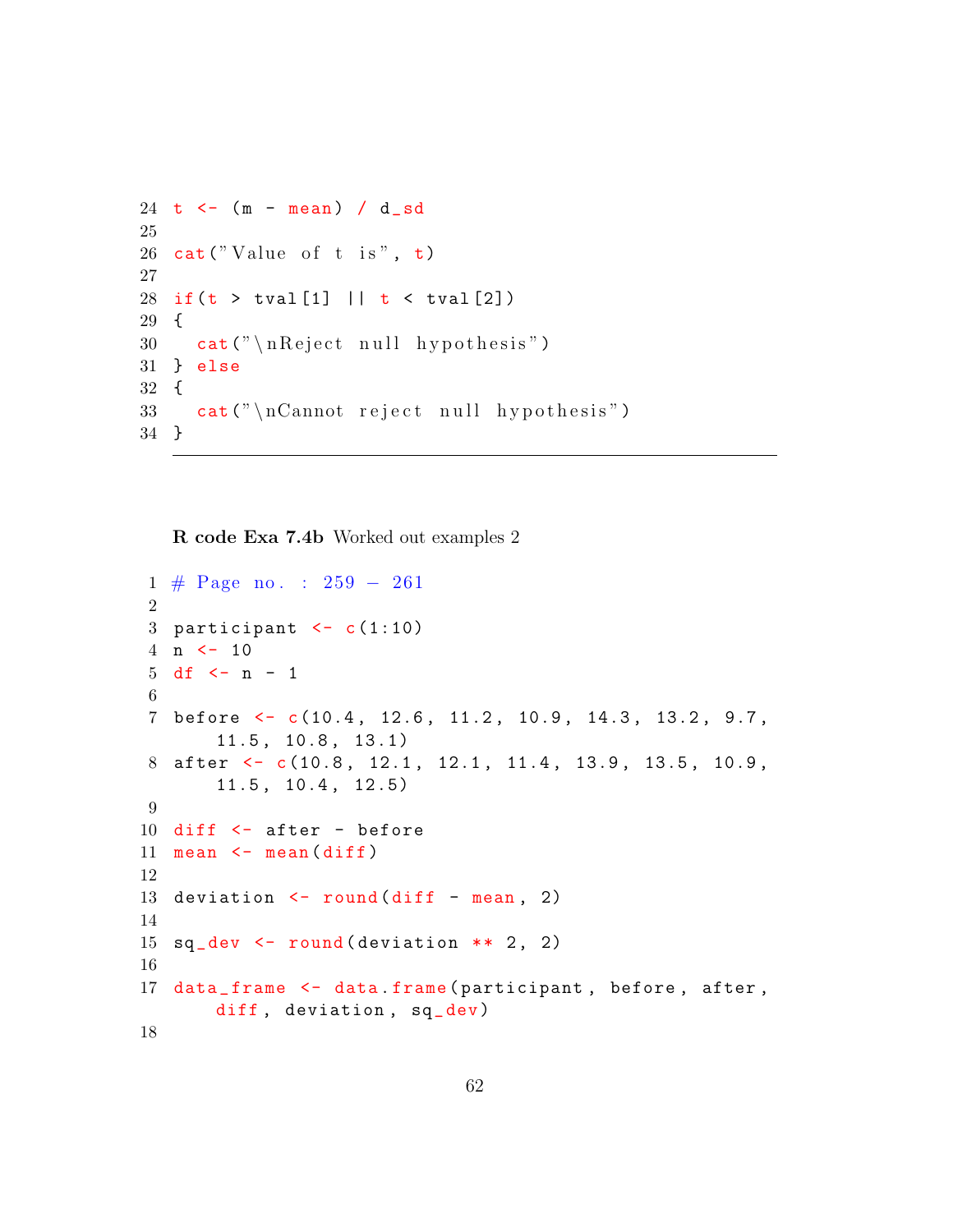```
19 View (data_frame)
20
21 mu <-022
23 var <- sum ( data _ frame $sq_ dev ) / df
24
25 d_ var <- var / n
26
27 d_s = s - sqrt(d_s = var)28
29 alpha <- 0.05
30
31 tval \le round (qt(1 - alpha/2, df), 2)32 tval \leftarrow c(tval, \leftarrowtval)
33
34 t \leftarrow (mean - mu) / d_sd
35
36 cat ("\nValue of t is", t)
37
38 if (t > tval[1] || t < tval[2])39 {
40 cat("\n\leq cct) n Reject null hypothesis")
41 } else
42 {
43 cat ("\nCannot reject null hypothesis")
44 }
```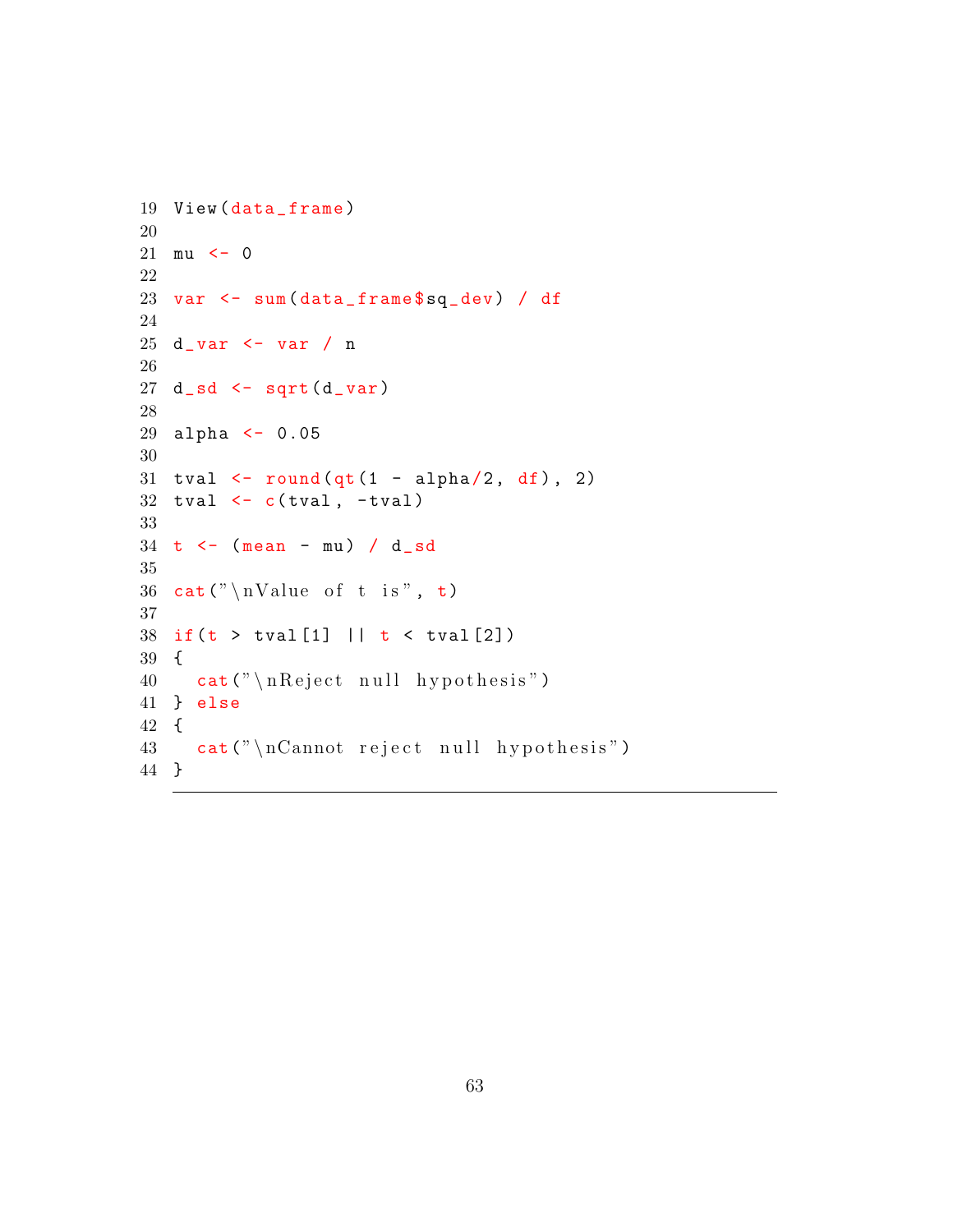### Chapter 8

## The t Test for Independent Means

R code Exa 8.1a Estimating the population variance

```
1 \#\text{ Page no. : } 278− 279
2
3 \# Estimating the population variance
4
5 n1 \leftarrow 11 # Group 1 participants
6 df1 \leftarrow n1 - 1 # Degree of freedom for group 1
7 var1 \leftarrow 60 \# Variance
8
9 n2 \leftarrow 31 # Group 2 participants
10 df2 \leftarrow n2 - 1 # Degree of freedom for group 2
11 var2 \leftarrow 80 \# Variance
12
13 df \leftarrow df1 + df2 \# Total degrees of freedom
14
15 p_var <- ((df1 / df) * var1) + ((df2 / df) * var2)# Pooled variance
16
17 cat ("Pooled variance is", p_var)
```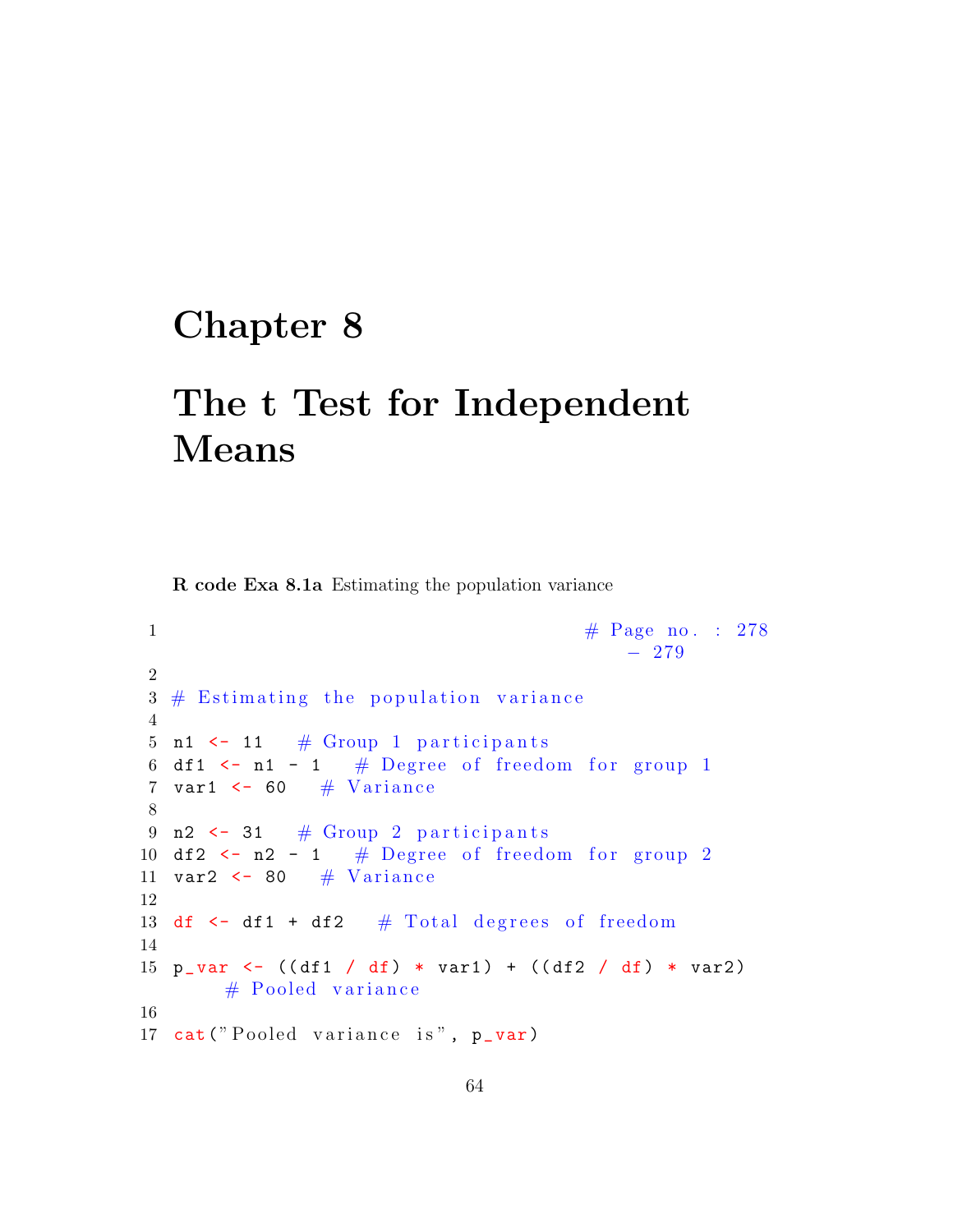R code Exa 8.1b Figuring the variance of each of the two distributions of means

```
1 \#\text{ Page no. : } 279 -280
2
3 \# Figuring the variance of each of the two
      distributions of means
4
5 n1 \leftarrow 11 \# Group 1 participants
6 n2 \leftarrow 31 # Group 2 participants
7 p_var \leq 75 # Pooled variance
8
9 var1 \leftarrow p_var / n1 \# Variance for group 1
10
11 cat ("Variance for group 1 is", round (var1, 2))
12
13 var2 \leftarrow p_var / n2 # Variance for group 1
14
15 cat ("Variance for group 2 is", round (var2, 2))
```
R code Exa 8.1c The variance and standard deviation of the distribution of differences between means

```
1 \# \text{ Page no. :}280
2
3 \# The variance and standard deviation of the
    distribution of differences between means
4
5 var1 \leq 6.82 # Variance of the distribution of
    means of group 1
```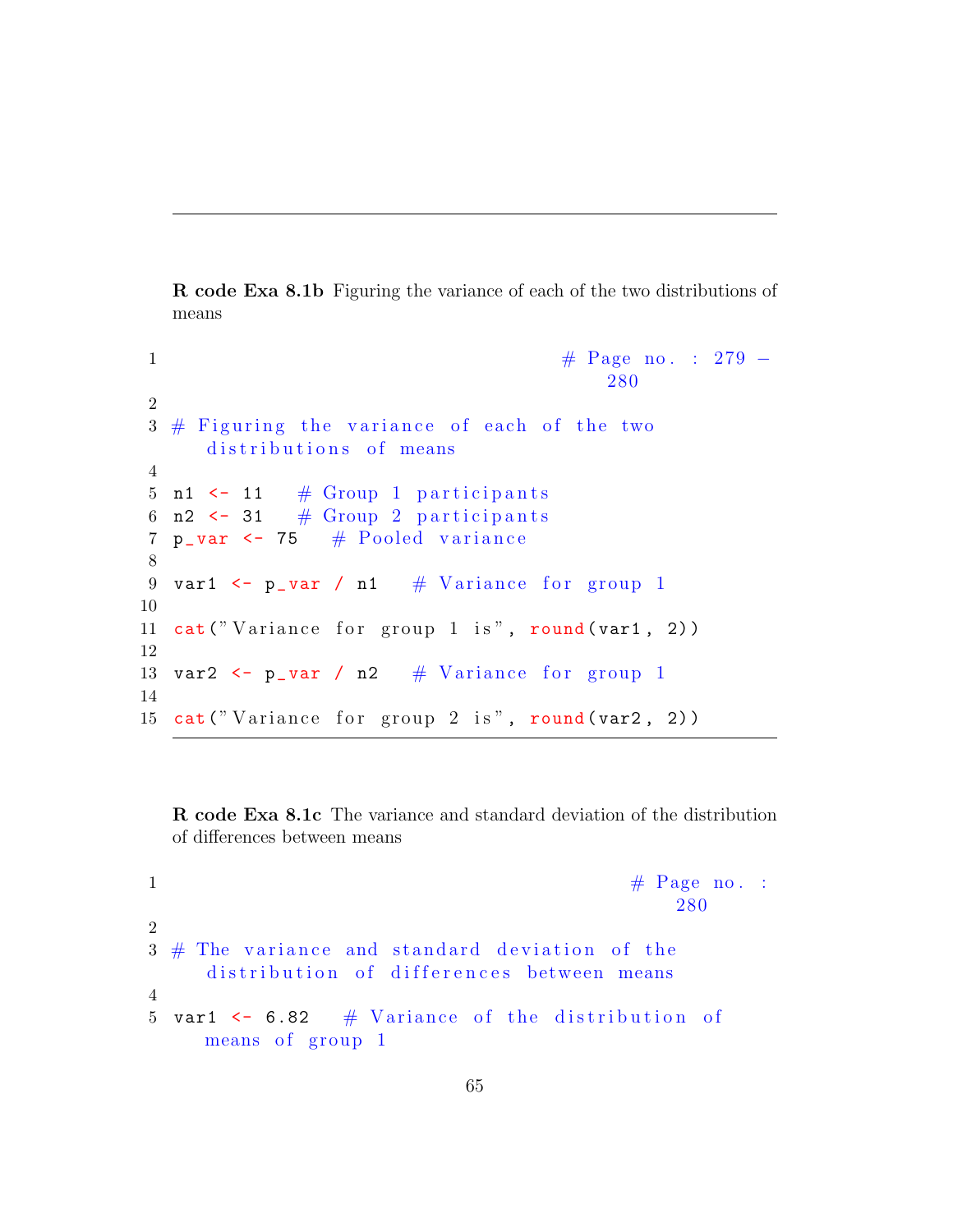```
6 var2 \leftarrow 2.42 # Variance of the distribution of
      means of group 2
7
8 diff _var <- var1 + var2 \# Variance difference
9
10 cat ("Variance difference is", diff_var)
11
12 diff sd \leftarrow sqrt(diff\_var) # Standard deviation
      difference
13
14 cat ("Standard deviation difference is", round (diff
     sd, 2)
```
R code Exa 8.1d The t score for the difference between the two actual means

```
1 \#\text{ Page no. : } 281− 282
2
3 \# The t score for the difference between the two
     actual means
4
5 \text{ m1} \leftarrow 198 # Mean of the first sample
6 m2 \leftarrow 190 \# Mean of the second sample
7
8 diff sd < -3.04 # Standard deviation difference
9
10 t \leftarrow (m1 - m2) / diff sd # t score
11
12 cat("t score is", round(t, 2))
```
R code Exa 8.1e How are you doing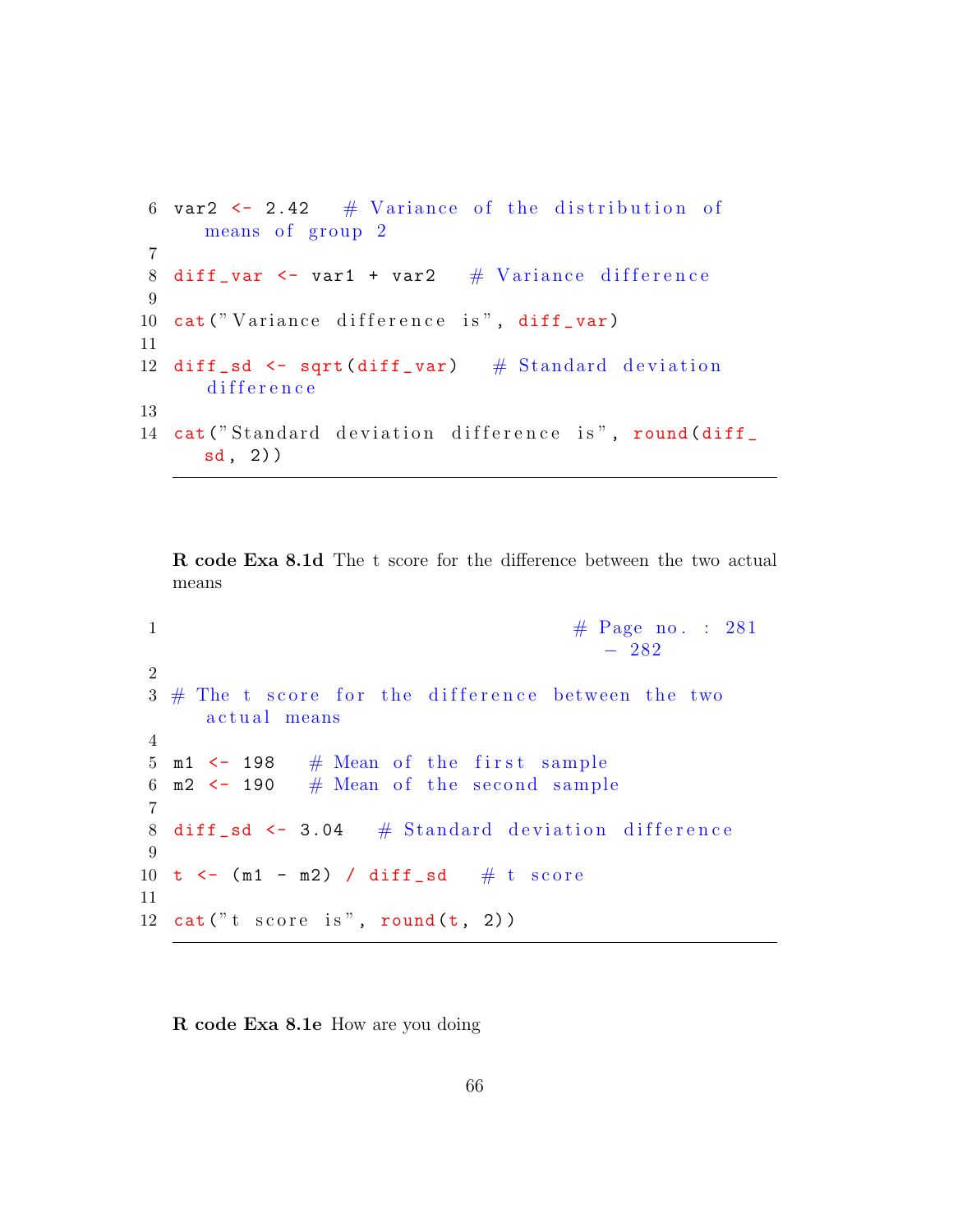```
1 \# \text{ Page no. : } 282− 283
2
3 \# How are you doing?
4
5 \# 5th Question (a) part
6
7 n1 \leftarrow 21 \# Sample 1 participants
8 df1 \leftarrow n1 - 1 # Degree of freedom 1
9 var1 \leq 100 \# Variance
10
11 n2 \leq 31 # Sample 1 participants
12 df2 \leftarrow n2 - 1 # Degree of freedom 1
13 var2 \leftarrow 200 \# Variance
14
15 df \le df1 + df2 \# Total degrees of freedom
16
17 p_{var} < - ((df1 / df) * var1) + ((df2 / df) * var2)
        # Pooled variance
18
19 cat ("Pooled variance is", p_var)
20
21 d_var1 \leq p_var / n1 \# Variance of the
      distribution of means of sample 1
22
23 cat ("Variance of the distribution of means of sample
       1 is", round (d<sub>-</sub>var1, 2) )24
25 d_var2 \leftarrow p_var / n2 \# Variance of the
      distribution of means of sample 2
26
27 cat ("Variance of the distribution of means of sample
       2 \text{ is "}, \text{round}(d_{var}2, 2)28
29 diff var \le d var1 + d var2 \# Variance difference
30
31 cat ("Variance difference is", round (diff_var, 2))
32
```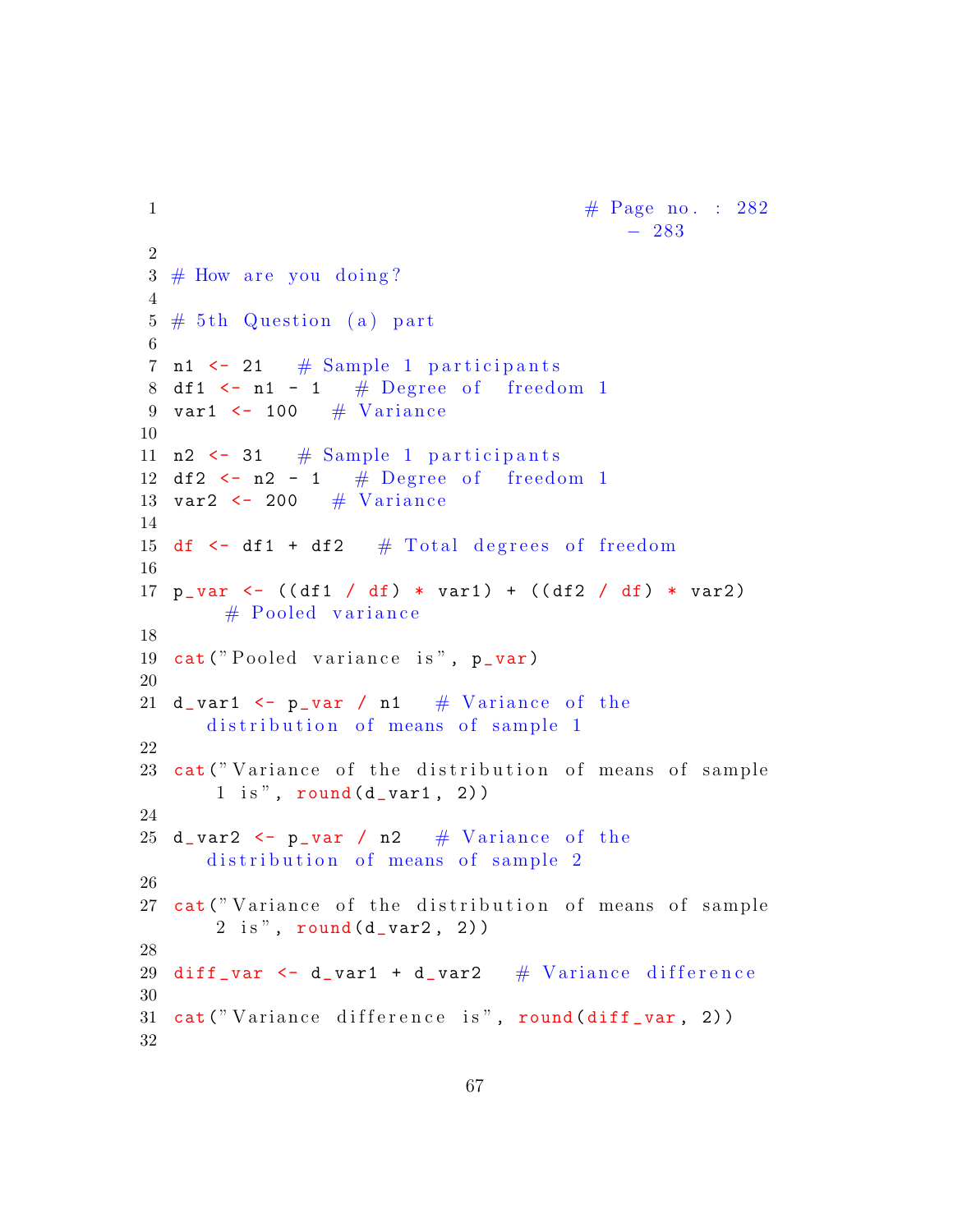```
33 diff sd \leftarrow sqrt(diff \text{var}) # Standard deviation
      difference
34
35 cat ("Standard deviation difference is", round (diff
      sd, 2)
```
R code Exa 8.2a Example of a T test for independent means

```
1 \# Page no. :
     284
2 \neq3 \# \# Example of a T test for independent means
4
5 \# Expressive Writing Group
6
7 score1 <- c(77 , 88 , 77 , 90 , 68 , 74 , 62 , 93 , 82 , 79)
8 n1 \leftarrow length (score1) # Sample size 1
9 df1 \leftarrow n1 - 1 # Degree of freedom
10 m1 \leftarrow mean (score1) # Mean
11 deviation1 <- score1 - m1
12 sq\_dev1 <- deviation1 ** 2 # Squared deviation
13
14 data_frame1 <- data.frame(score1, deviation1, sq_
     dev1 )
15 View (data_frame1)
16
17 \# Control Writing Group
18
19 score2 <- c(87, 77, 71, 70, 63, 50, 58, 63, 76, 65)
20 n2 \leftarrow length (score2) # Sample size 2
21 df2 \leftarrow n2 - 1 # Degree of freedom
22 m2 \leftarrow mean (score2) # Mean
23 deviation2 <- score2 - m2
24 sq_dev2 \leftarrow deviation2 ** 2 # Squared deviation
25
```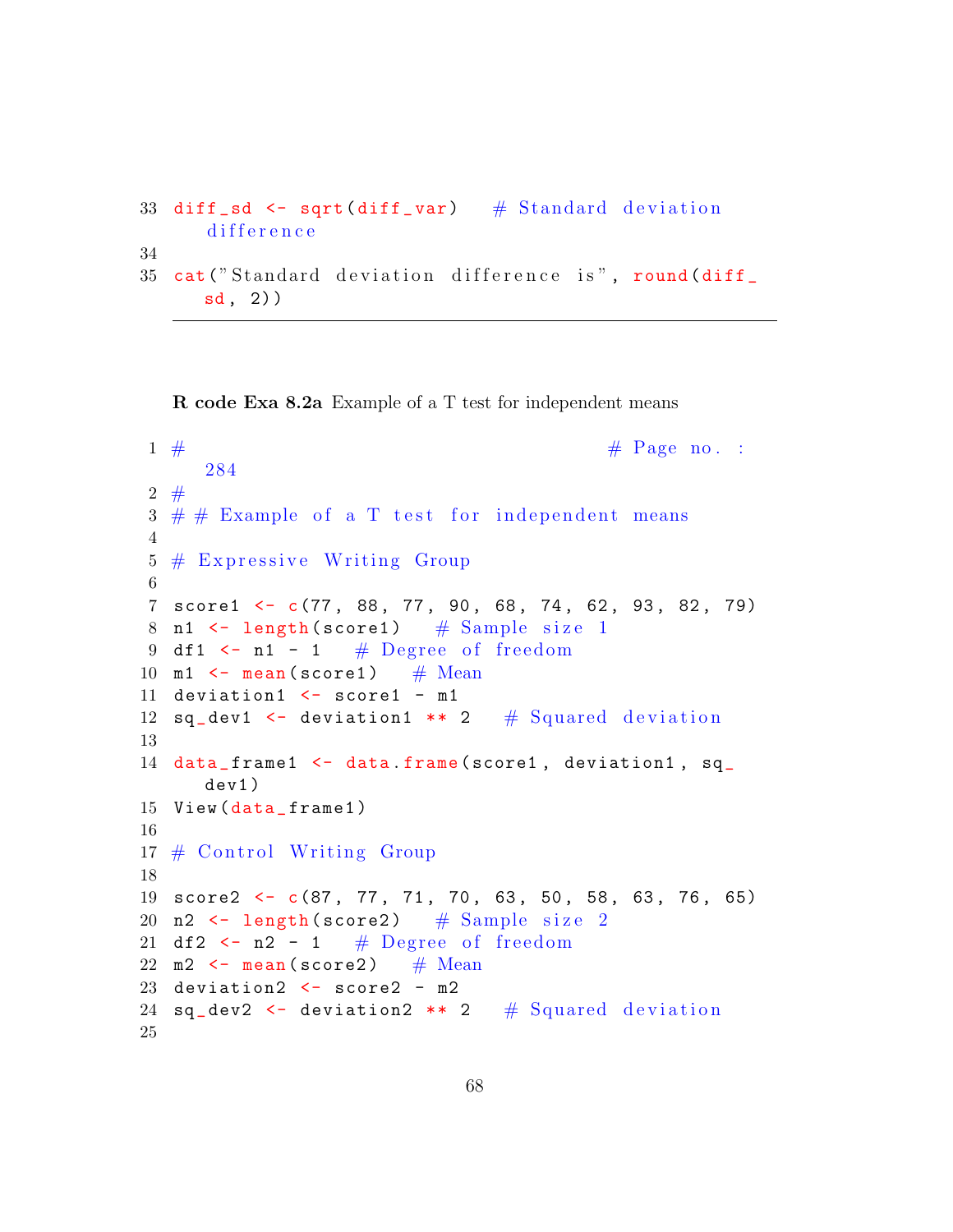```
26 data_frame2 <- data.frame(score2, deviation2, sq_
      dev2 )
27 View (data_frame2)
28
29 var1 \leq sum(data_frame1$sq_dev1) / df1 \# Variance
      1
30 var2 \leq sum(data_frame2$sq_dev2) / df2 \# Variance
      2
31
32 df \leftarrow df1 + df2 \# Total degrees of freedom
33
34 p_var <- ((df1 / df) * var1) + ((df2 / df) * var2)
        # Pooled variance
35
36 cat ("Pooled variance is", round (p_{var}, 2))
37
38 d_var1 \leq p_var / n1 \# Variance of the
      distribution of means of sample 1
39
40 cat ("# Variance of the distribution of means of
      sample 1 is", round (d_{var1}, 2))
41
42 d_var2 \leftarrow p_var / n2 \# Variance of the
      distribution of means of sample 2
43
44 cat ("# Variance of the distribution of means of
      sample 2 is", round (d_{var}2, 2)45
46 diff var \leq d var1 + d var2 \# Variance difference
47
48 cat ("Variance difference is", diff_var)
49
50 diff sd \leftarrow sqrt(diff var) # Standard deviation
      difference
51
52 cat ("Standard deviation difference is", round (diff
      sd , 2) )
53
```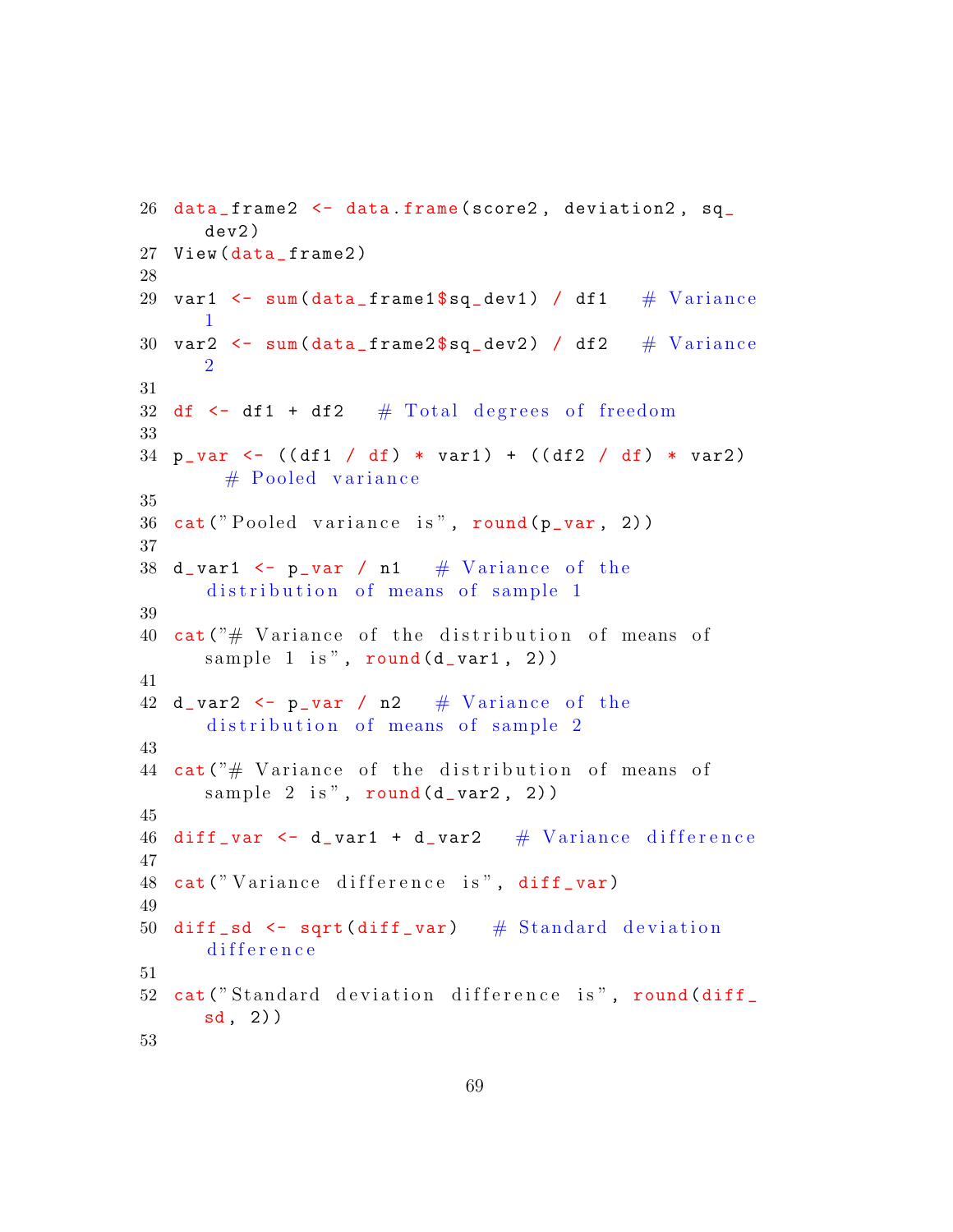```
54 \# Two - Tailed55
56 alpha \leq 0.05 \# 5% significance level
57
58 tval \leq -qt(1-\alpha) alpha(2, df)59 tval \leftarrow c(tval, -tval)
60
61 t \le round ((m1 - m2) / diff _sd, 2) # t score
62
63 cat ("t score is", t)
64
65 if (t > tval[1] || t < tval[2])66 {
67 cat ("Reject null hypothesis")
68 } else
69 {
70 cat (" Cannot reject null hypothesis")
71 }
```
R code Exa 8.2b A second example of a T test for independent means

```
1 \#\text{ Page no : } 286− 287
2
3 \# A second example of a T test for independent means
4
5 # Experimental Group (Receiving Special Program)
6
7 score1 <- c(6, 4, 9, 7, 7, 3)
8 n1 \leftarrow length (score1) # Sample size 1
9 df1 \leftarrow n1 - 1 # Degree of freedom
10 m1 \leftarrow mean (score1) # Mean
11 deviation1 <- score1 - m1
12 sq_dev1 \leq deviation1 ** 2 # Squared deviation
13
```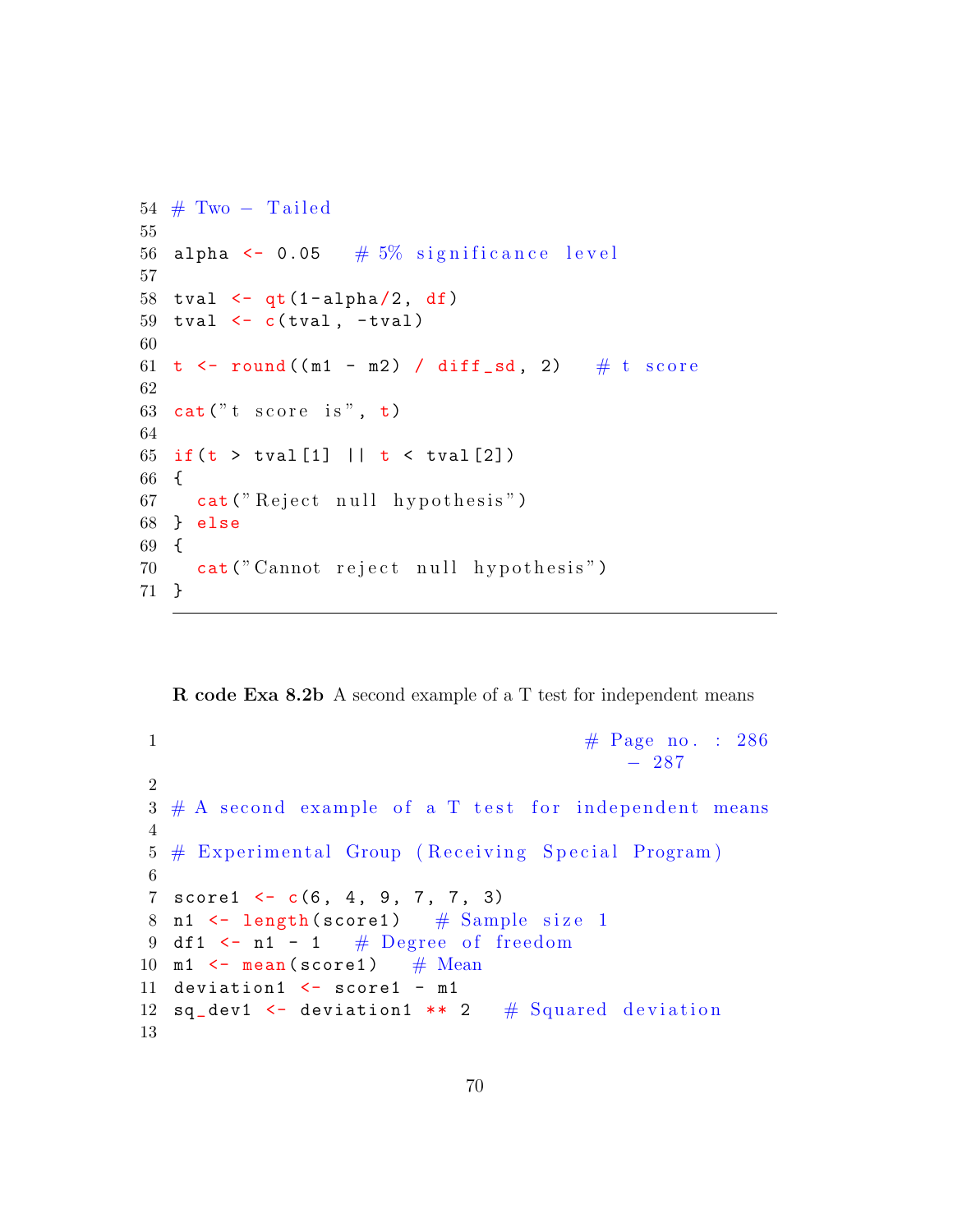```
14 data_frame1 <- data.frame(score1, deviation1, sq_
      dev1 )
15 View (data_frame1)
16
17 # Control Group (Receiving Ordinary Program)
18
19 score2 \leftarrow c(6, 1, 5, 3, 1, 1, 4, 3)20 n2 \leftarrow length (score2) # Sample size 2
21 df2 \leftarrow n2 - 1 # Degree of freedom
22 m2 \leftarrow mean (score2) # Mean
23 deviation2 \leq score2 - m2
24 sq_dev2 \leq deviation2 ** 2 # Squared deviation
25
26 data_frame2 <- data.frame(score2, deviation2, sq_
      dev2 )
27 View (data_frame2)
28
29 var1 \le sum(data_frame1$sq_dev1) / df1 \# Variance
      1
30 var2 \leq sum(data_frame2$sq_dev2) / df2 \# Variance
      2
31
32 df \leq df \pm df2 \# Total degrees of freedom
33
34 p_var <- ((df1 / df) * var1) + ((df2 / df) * var2)# Pooled variance
35
36 cat ("Pooled variance is", round (p_{var}, 2))
37
38 d_var1 \leq p_var / n1 \# Variance of the
      distribution of means of sample 1
39
40 cat ("# Variance of the distribution of means of
      sample 1 is", round (d_{var1}, 2))
41
42 d_var2 \leq p_var / n2 \# Variance of the
      distribution of means of sample 2
43
```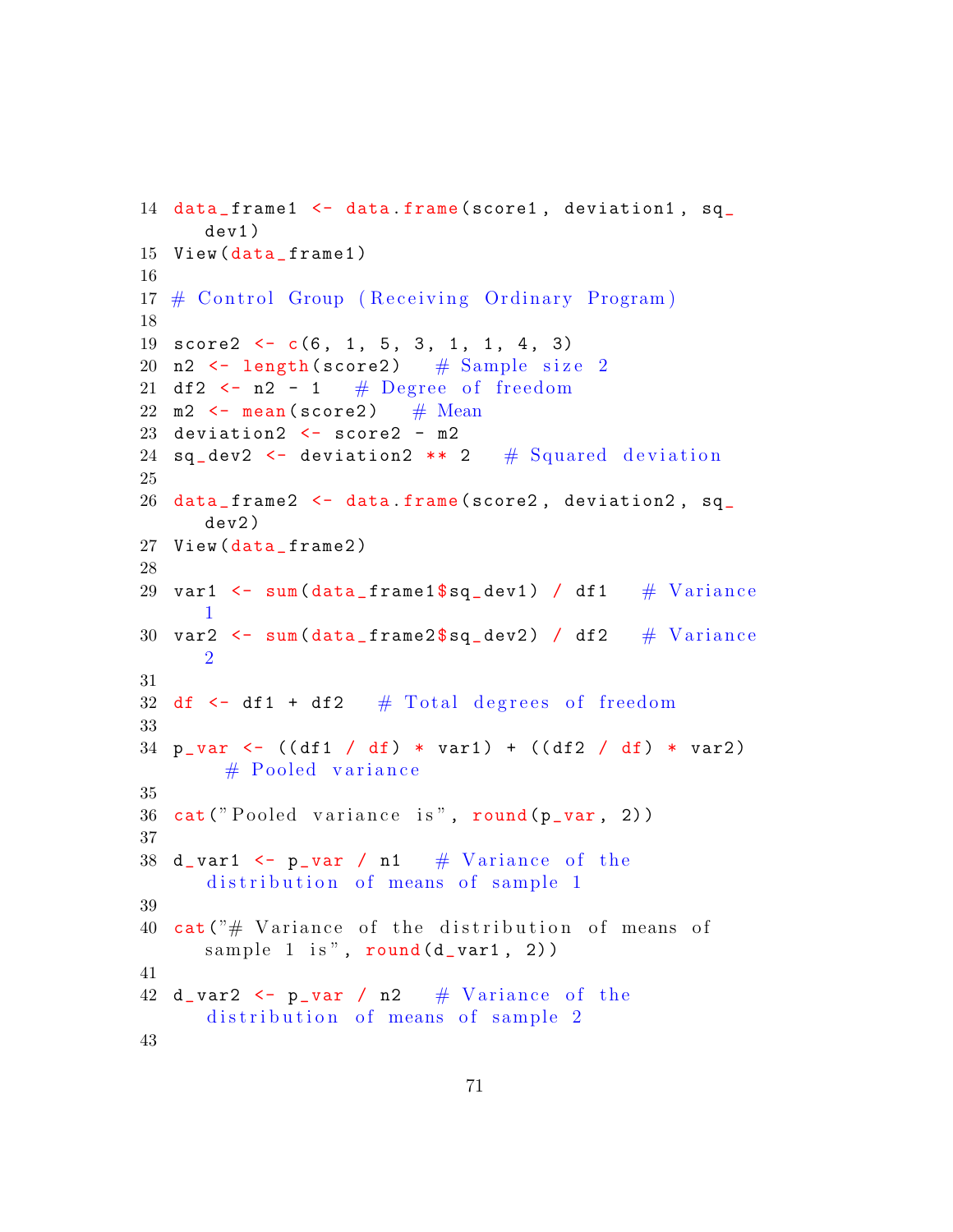```
44 cat (\n\begin{array}{c}\n\star \\
\star\n\end{array}) Variance of the distribution of means of
      sample 2 is", round (d_{var}2, 2)45
46 diff var \leftarrow d var1 + d var2 \# Variance difference
47
48 cat ("Variance difference is", diff_var)
49
50 diff sd \leftarrow sqrt(diff\_var) # Standard deviation
      difference
51
52 cat ("Standard deviation difference is", round (diff
      sd, 2)53
54 \# Two - Tailed55
56 alpha \leq 0.05 \# 5% significance level
57
58 tval \leq -qt(1-a1pha/2, df)59 tval \leftarrow c(tval, -tval)
60
61 t \le round ((m1 - m2) / diff _sd, 2) # t score
62
63 cat ("t score is", t)
64
65 if (t > tval[1] || t < tval[2])66 {
67 cat ("Reject null hypothesis")
68 } else
69 {
70 cat (" Cannot reject null hypothesis")
71 }
```
R code Exa 8.2c How are you doing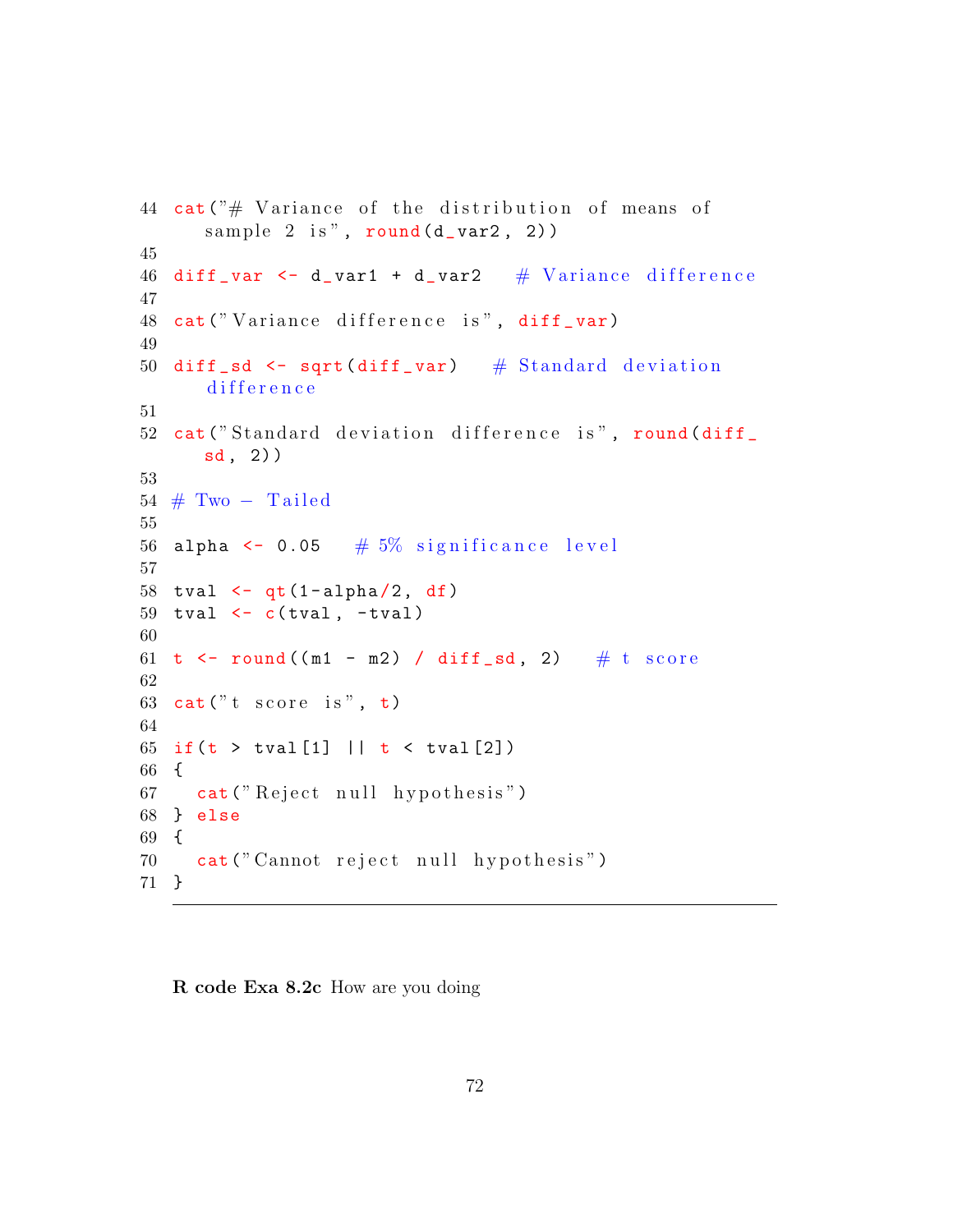```
1 \text{Page no. : } 289 -291
2
3 \# How are you doing?
4
5 \# 2nd Question (a) part
6
7 alpha \leq 0.05 # 5\% significance level
8
9 n1 \leftarrow 26 # Sample size 1
10 df1 \leftarrow n1 - 1 # Degree of freedom
11 m1 \leftarrow 5 # Mean 1
12 var1 \leftarrow 10 \# Variance 1
13
14 n2 \leftarrow 36 \# Sample size 2
15 df2 \leftarrow n2 - 1 # Degree of freedom
16 m2 \lt - 8 # Mean 2
17 var2 \leftarrow 12 \# Variance 2
18
19 df \leftarrow df1 + df2 \# Total degrees of freedom
20
21 p_var <- ((df1 / df) * var1) + ((df2 / df) * var2)# Pooled variance
22
23 cat ("Pooled variance is \langle n'', round (p_var, 2))
24
25 d_var1 \leq p_var / n1 \# Variance of the
      distribution of means of sample 1
26
27 cat ("Variance of the distribution of means of sample
       1 is \langle n'', round (d_{var1}, 2)28
29 d_var2 \leftarrow p_var / n2 \# Variance of the
      distribution of means of sample 2
30
31 cat ("Variance of the distribution of means of sample
       2 is \langle n'', round (d_{var2}, 2)32
```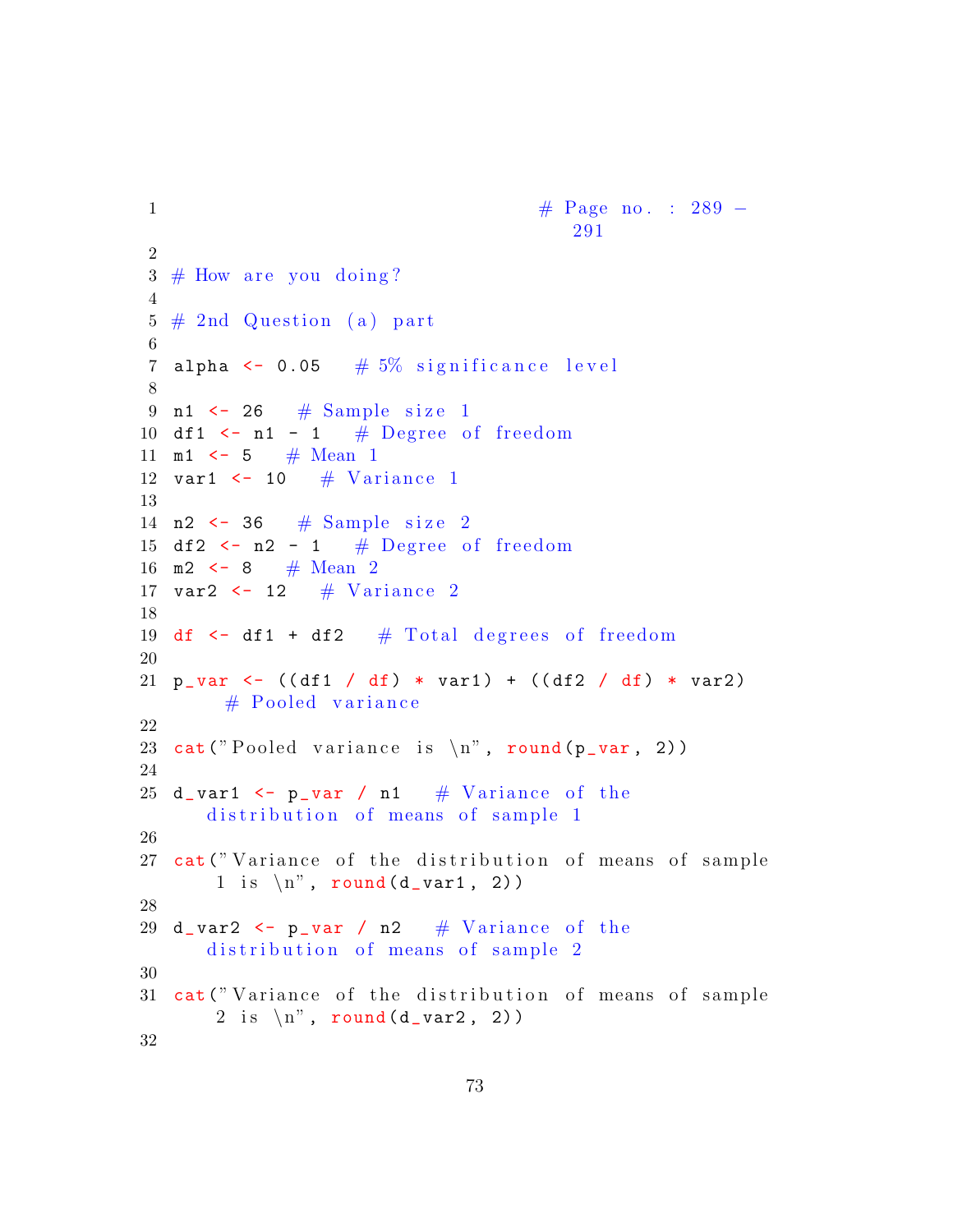```
33 diff _var <- d _var1 + d _var2 # Variance difference
34
35 cat ("Variance difference is \langle n", round (diff _var, 2))
36
37 diff sd \leftarrow sqrt(diff var) # Standard deviation
       difference
38
39 cat ("Standard deviation difference is \langle n", round (
      diff_s, 2)40
41 \# One – Tailed
42
43 tval \leftarrow qt(alpha, df)
44
45 t \leftarrow round ((m1 - m2) / diff \_sd, 2) \# t score
46
47 cat ("t score is \langle n", t)
48
49 if (t \lt t \text{val})50 {
51 cat ("Reject null hypothesis")
52 } else
53 {
54 cat (" Cannot reject null hypothesis")
55 }
```
R code Exa 8.3a Effect size for the t test for independent means

```
1 \# \text{Page no. :}293 − 294
2
3 \# Effect size for the t test for independent means
4
5 mu1 \leftarrow 29 # Mean 1
6 mu2 \lt 21 # Mean 2
```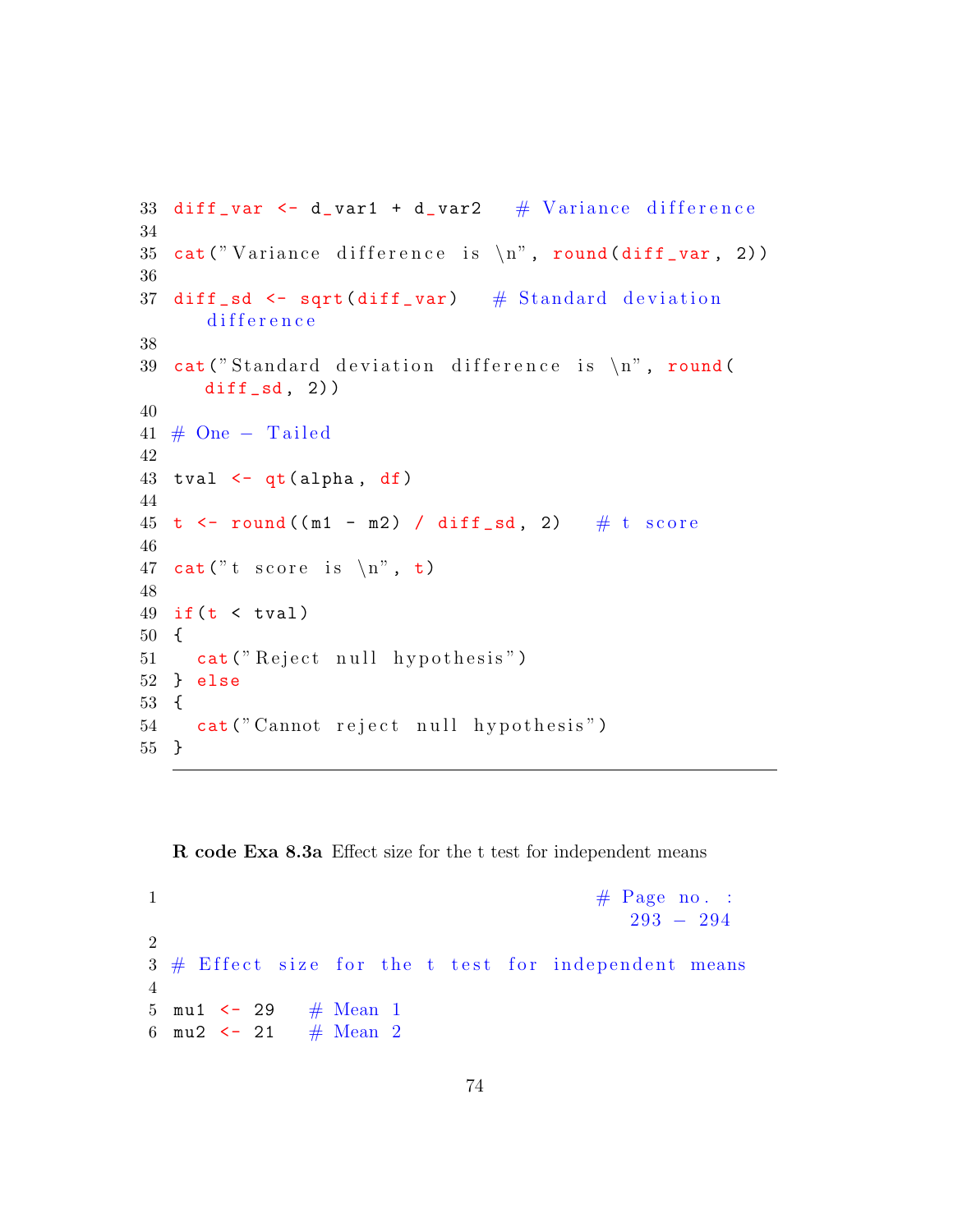```
7 sd \leftarrow 10 # Standard deviation
8
9 d \le (mu1 - mu2) / sd # Effect size
10
11 cat (" Effect size is \langle n", d)
12
13 m1 <- 33.10 # Mean 1
14 m2 \leftarrow 27.00 # Mean 2
15 p_s d \leftarrow 12.99 # Pooled standard deviation
16
17 e_d \le round ((m1 - m2) / p_sd, 2) # Estimated
      e f f e c t s i z e
18
19 cat ("Estimated effect size is \langle n", e_d)
```
R code Exa 8.4a Harmonic mean

```
1 \#\text{ Page no. : } 3002
3 # Harmonic mean
4
5 n1 \leftarrow 11 # Sample 1
6 n2 <- 31 # Sample 2
7
8 total <- n1 + n2
9
10 h_m <- round ((2 * n1 * n2) / total, 2) # Harmonic
     mean
11
12 cat ("Harmonic mean is \langle n", h_m)
13
14 # How are you doing?
15
16 \# 1st Question (Only harmonic mean)
17
```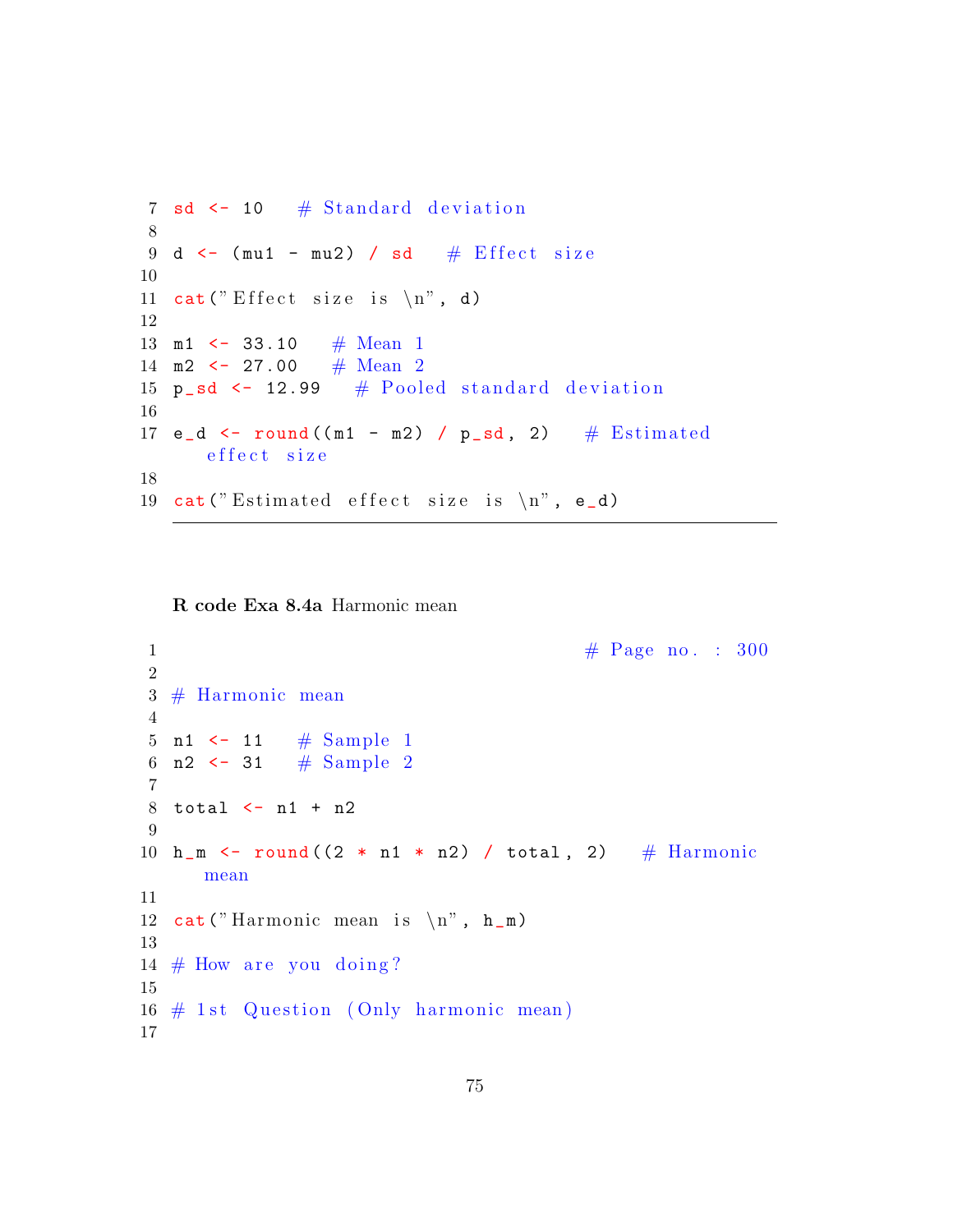18 n1 <- 6 #  $Sample 1$ 19 n2 <- 34  $#$  Sample 2 20 21 total <- n1 + n2 22 23 h\_m <- round  $((2 * n1 * n2) / total, 2)$  # Harmonic mean 24 25 cat ("Harmonic mean is  $\langle n"$ ,  $h_m$ )

R code Exa 8.5a Worked out examples 1

```
1 \# \text{Page no. : } 301− 302
2
3 \# Worked out examples 1
4
5 n1 <- 40 \# Sample 1
6 df1 \leftarrow n1 - 1 # Degree of freedom
7 var1 \leftarrow 15 # Variance 1
8
9 n2 <- 60 # Sample 2
10 df2 \leftarrow n2 - 1 # Degree of freedom
11 var2 \leftarrow 12 # Variance 2
12
13 df \leftarrow df1 + df2 \# Total degrees of freedom
14
15 p_var <- ((df1 / df) * var1) + ((df2 / df) * var2)# Pooled variance
16
17 cat ("Pooled variance is \langle n'', round (p_var, 2))
18
19 d_var1 \leq p_var / n1 \# Variance of the
      distribution of means of sample 1
20
```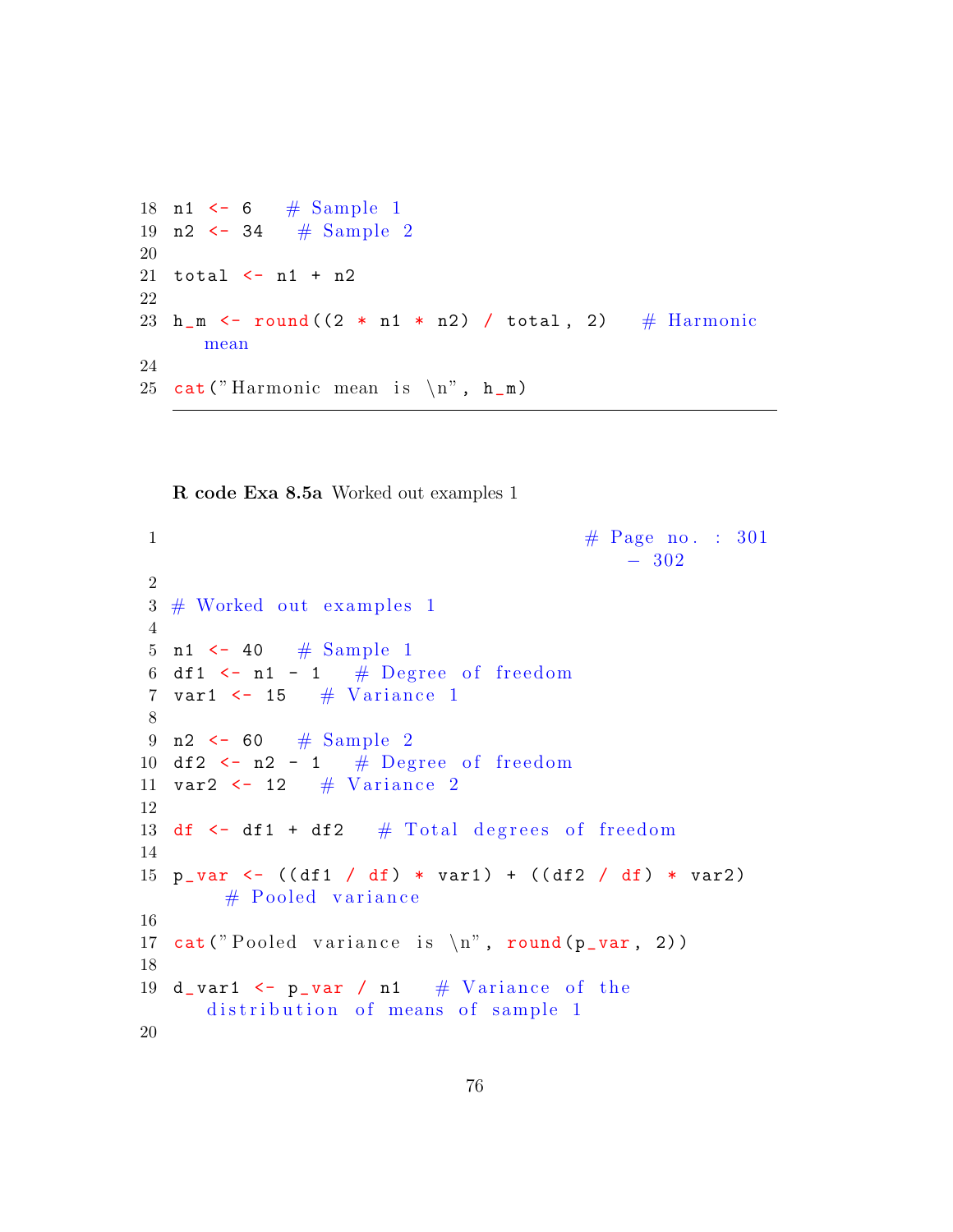```
21 cat ("Variance of the distribution of means of sample
       1 is \langle n'', round (d_{var1}, 2)22
23 d_var2 \leq p_var / n2 \# Variance of the
      distribution of means of sample 2
24
25 cat ("Variance of the distribution of means of sample
       2 is \langle n'', round (d_{var2}, 2)26
27 diff var \le d var1 + d var2 \# V ariance difference
28
29 cat ("Variance difference is \langle n", round (diff _var, 2))
30
31 diff \_sd \leftarrow sqrt(diff \_var) \# Standard deviation
      difference
32
33 cat ("Standard deviation difference is \langle n", round (
      diff_s, 2)
```
R code Exa 8.5b Worked out examples 2

```
1 \text{H} \text{ Page no. : } 302 -303
2
3 \# Worked out examples 2
4
5 score1 \leq \leq (7, 6, 9, 7, 6)6 n1 \leftarrow length (score1) # Sample size 1
7 df1 \leftarrow n1 - 1 # Degree of freedom
8 m1 \leftarrow mean (score1) # Mean
9 deviation1 <- score1 - m1
10 sq_dev1 \leq deviation1 ** 2 # Squared deviation
11
12 data_frame1 <- data.frame(score1, deviation1, sq_
     dev1 )
```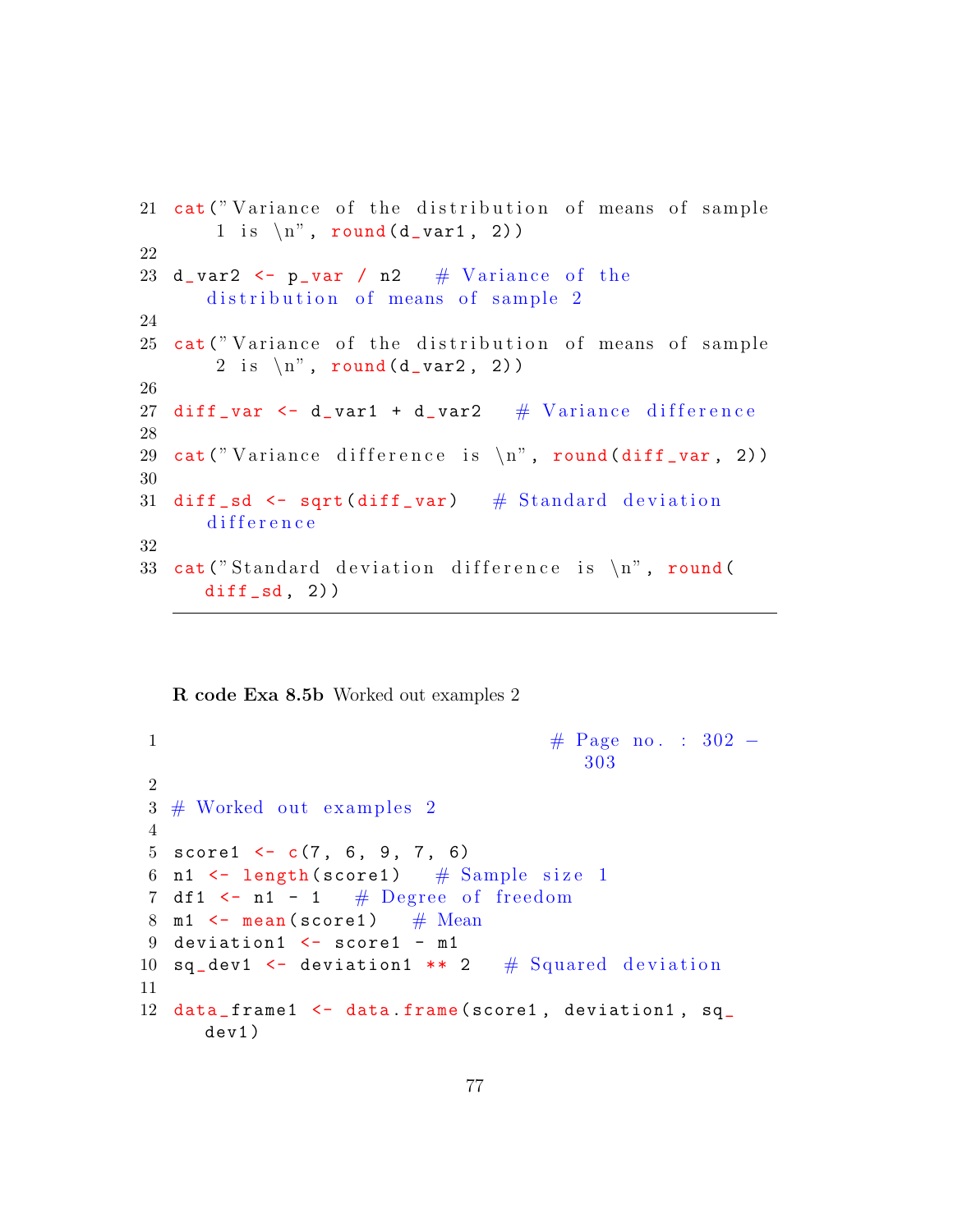```
13 View (data_frame1)
14
15 score2 \leq c(5, 2, 4, 3, 6)16 n2 \leftarrow length (score2) # Sample size 2
17 df2 \leftarrow n2 - 1 # Degree of freedom
18 m2 \leftarrow mean (score2) # Mean
19 deviation2 <- score2 - m2
20 sq_dev2 <- deviation2 ** 2 # Squared deviation
21
22 data_frame2 \leq data.frame(score2, deviation2, sq_
      dev2 )
23 View (data_frame2)
24
25 var1 \le sum(data_frame1$sq_dev1) / df1 \# Variance
      1
26 var2 \leq sum(data_frame2$sq_dev2) / df2 \# Variance
      2
27
28 df \leq df1 + df2 \# Total degrees of freedom
29
30 p_var <- ((df1 / df) * var1) + ((df2 / df) * var2)# Pooled variance
31
32 cat ("Pooled variance is \langle n'', round (p_var, 2))
33
34 d_var1 \leq p_var / n1 \# Variance of the
      distribution of means of sample 1
35
36 cat ("Variance of the distribution of means of sample
       1 is \langle n'', round (d_{var1}, 2)37
38 d_var2 \leq p_var / n2 \# Variance of the
      distribution of means of sample 2
39
40 cat ("Variance of the distribution of means of sample
       2 is \langle n'', round (d_{var2}, 2)41
42 diff var \le d var1 + d var2 \# Variance difference
```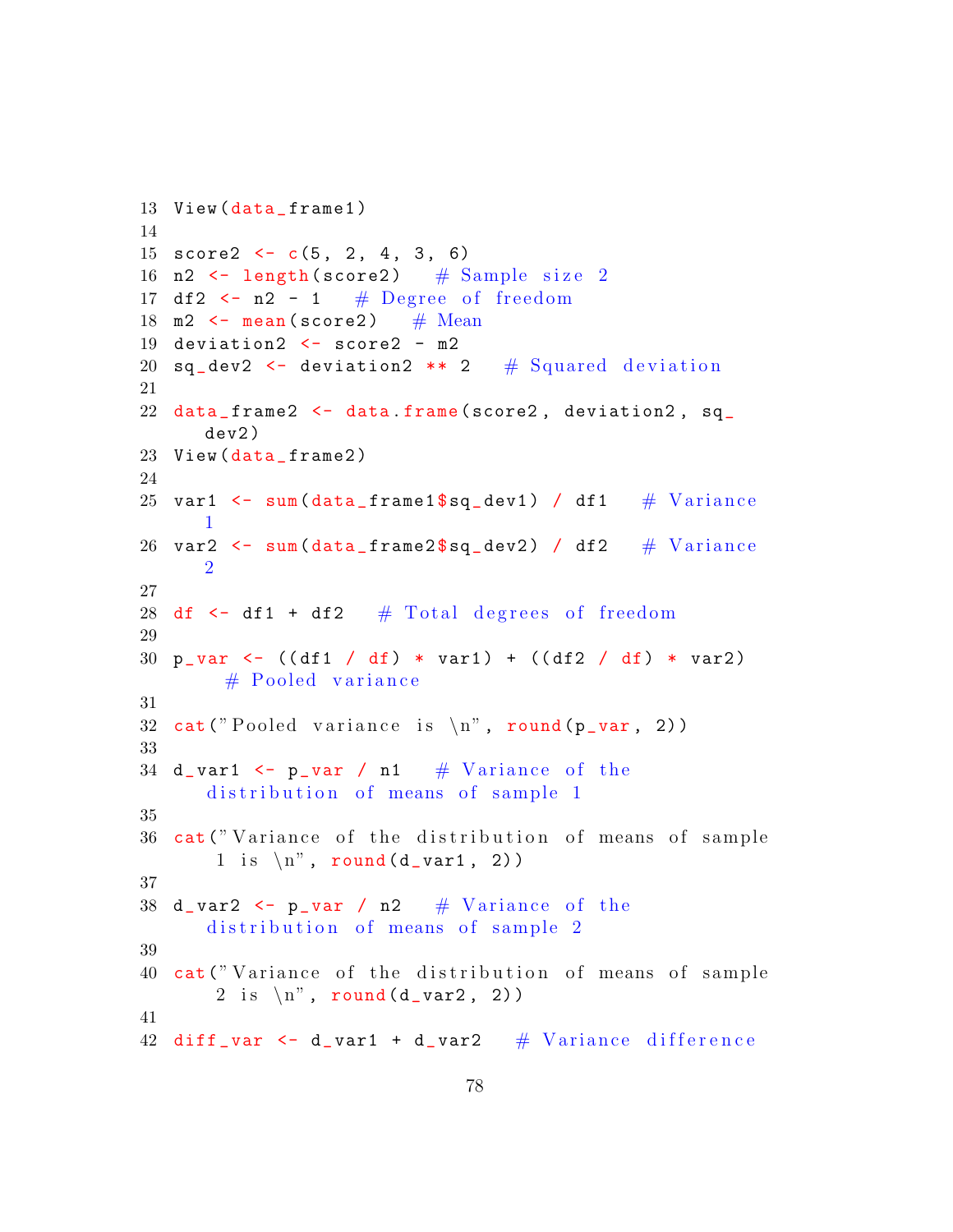```
43
44 cat ("Variance difference is \langle n'', diff _var)
45
46 diff sd \leftarrow sqrt(diff\_var) # Standard deviation
       difference
47
48 cat ("Standard deviation difference is \langle n", round (
      diff_s, 2)49
50 \# Two – Tailed
51
52 alpha \leq 0.05 # 5% significance level
53
54 tval \leftarrow qt(1-\alpha)pha\left(2, df\right)55 tval \leftarrow c(tval, -tval)
56
57 t \leftarrow round ((m1 - m2) / diff _sd, 2) # t score
58
59 cat ("t score is \langle n", t)
60
61 if (t > tval[1] || t < tval[2])62 {
63 cat ("Reject null hypothesis")
64 } else
65 {
66 cat (" Cannot reject null hypothesis")
67 }
```
## R code Exa 8.5c Worked out examples 3

 $\# \text{ Page no. :}$ 304 2  $3 \#$  Worked out examples 3 4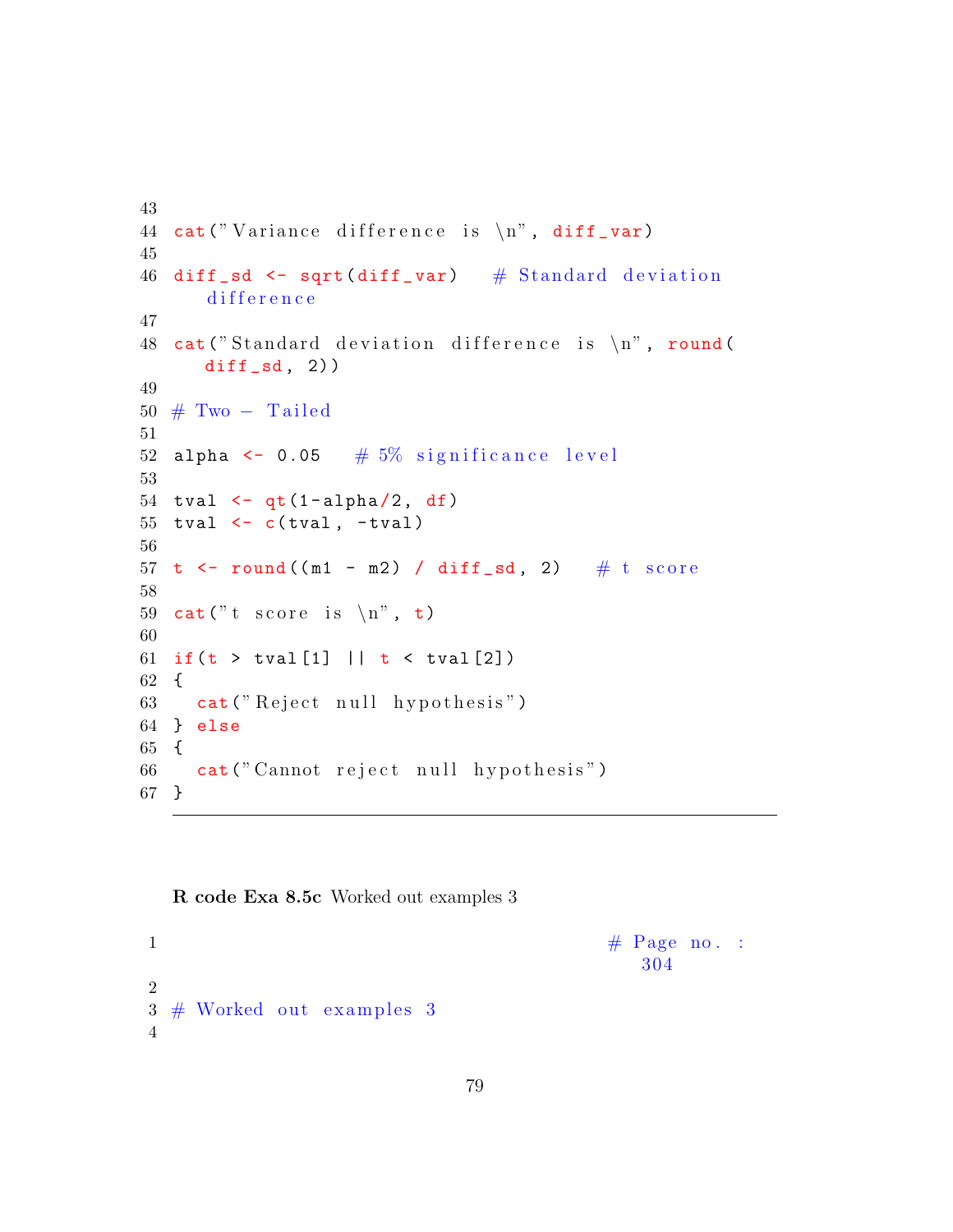```
5 n1 <- 22 \# Sample 1
 6 n2 <- 51 \# Sample 2
7
8 total <- n1 + n2
9
10 h_m <- round ((2 * n1 * n2) / total, 2) # Harmonic
     mean
11
12 cat ("Harmonic mean is", h_m)
```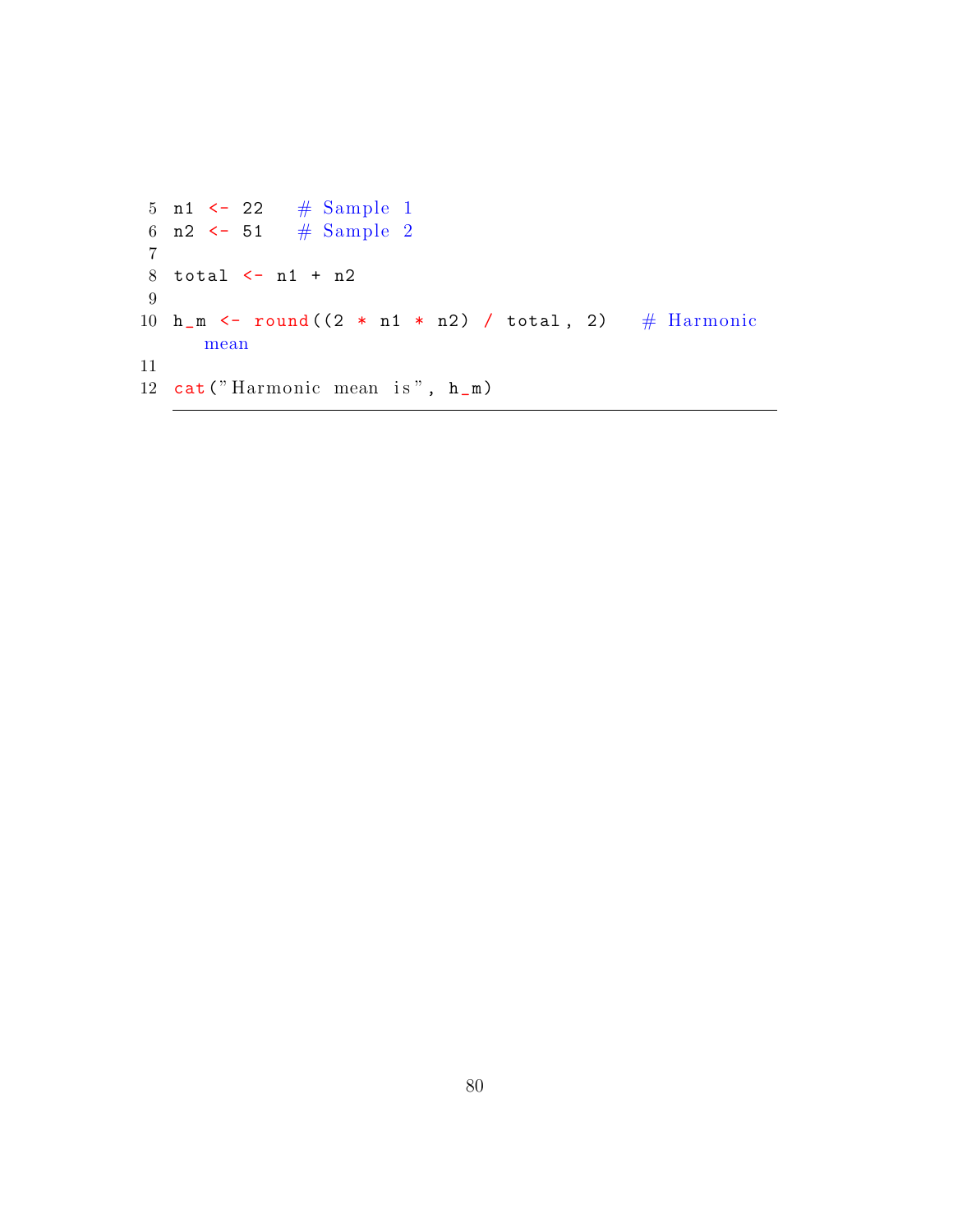## Chapter 9

## Introduction to the Analysis of Variance

R code Exa 9.1a Carrying out an Analysis of Variance

```
1 \# \text{Page no. : } 325− 331
2
3 \# Carrying out an Analysis of Variance
4
5 # Page no . : 325 − 326
6
7 # Criminal Record Group
8
9 rating1 \leftarrow c(10, 7, 5, 10, 8)10 n1 \leftarrow length (rating1) # Sample 1 size
11 df1 \leftarrow n1 - 1 # Degree of freedom
12 m1 \leftarrow mean (rating1) # Mean of rating 1
13 deviation1 \le rating1 - m1 \# Deviation from mean 1
14 sq\_dev1 <- deviation1 ** 2 # Squared deviation
     from mean 1
15
16 data_frame1 <- data.frame(rating1, deviation1, sq_
     dev1 )
```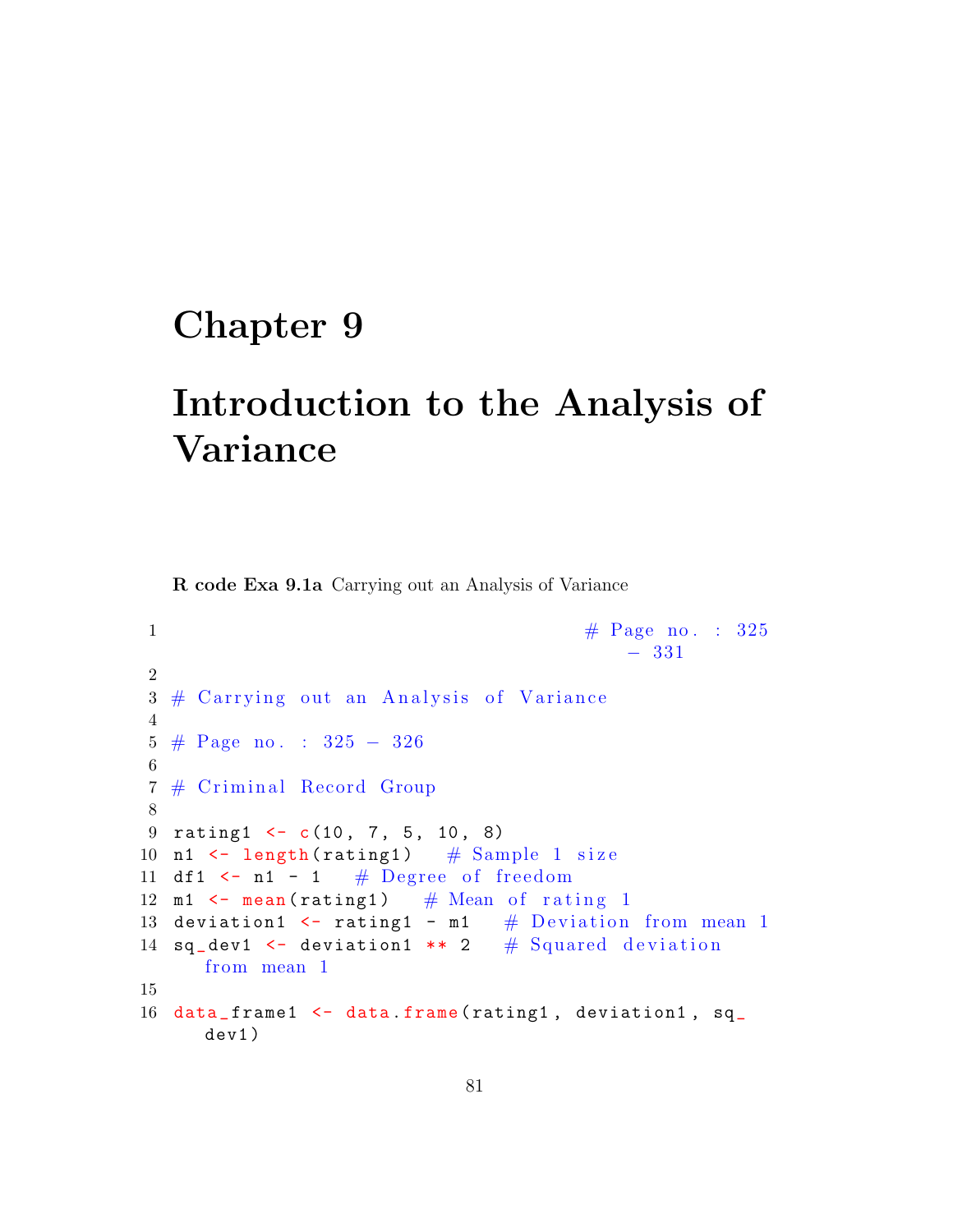```
17 View (data_frame1)
18
19 \# Clean Record Group
20
21 rating 2 \leftarrow c(5, 1, 3, 7, 4)22 n2 \leftarrow length (rating2) \# Sample 2 size
23 df2 \leftarrow n2 - 1 # Degree of freedom
24 m2 \leftarrow mean (rating2) # Mean of rating 2
25 deviation2 \leftarrow rating2 - m2 \# Deviation from mean 2
26 sq_dev2 \leq deviation2 ** 2 # Squared deviation
      from mean 2
27
28 data_frame2 <- data.frame(rating2, deviation2, sq_
      dev2 )
29 View (data_frame2)
30
31 \# No Information Group
32
33 rating 3 \leftarrow c(4, 6, 9, 3, 3)34 n3 \leftarrow length (rating1) # Sample 3 size
35 df3 <- n3 - 1 # Degree of freedom
36 m3 \leftarrow mean (rating3) # Mean of rating 3
37 deviation3 \le rating3 - m3 \# Deviation from mean 3
38 sq\_dev3 <- deviation3 ** 2 # Squared deviation
      from mean 3
39
40 data _ frame3 <- data . frame ( rating3 , deviation3 , sq_
      dev3 )
41 View (data_frame3)
42
43 var1 \leq var(data_frame1$rating1) # Variance for
      rating 1
44 var2 \leq var(data_frame2$rating2) \# Variance for
      rating 2
45 var3 <- var(data_frame3$rating3) \# Variance for
      rating 3
46
47 cat ("Variance for rating 1 is", var1)
```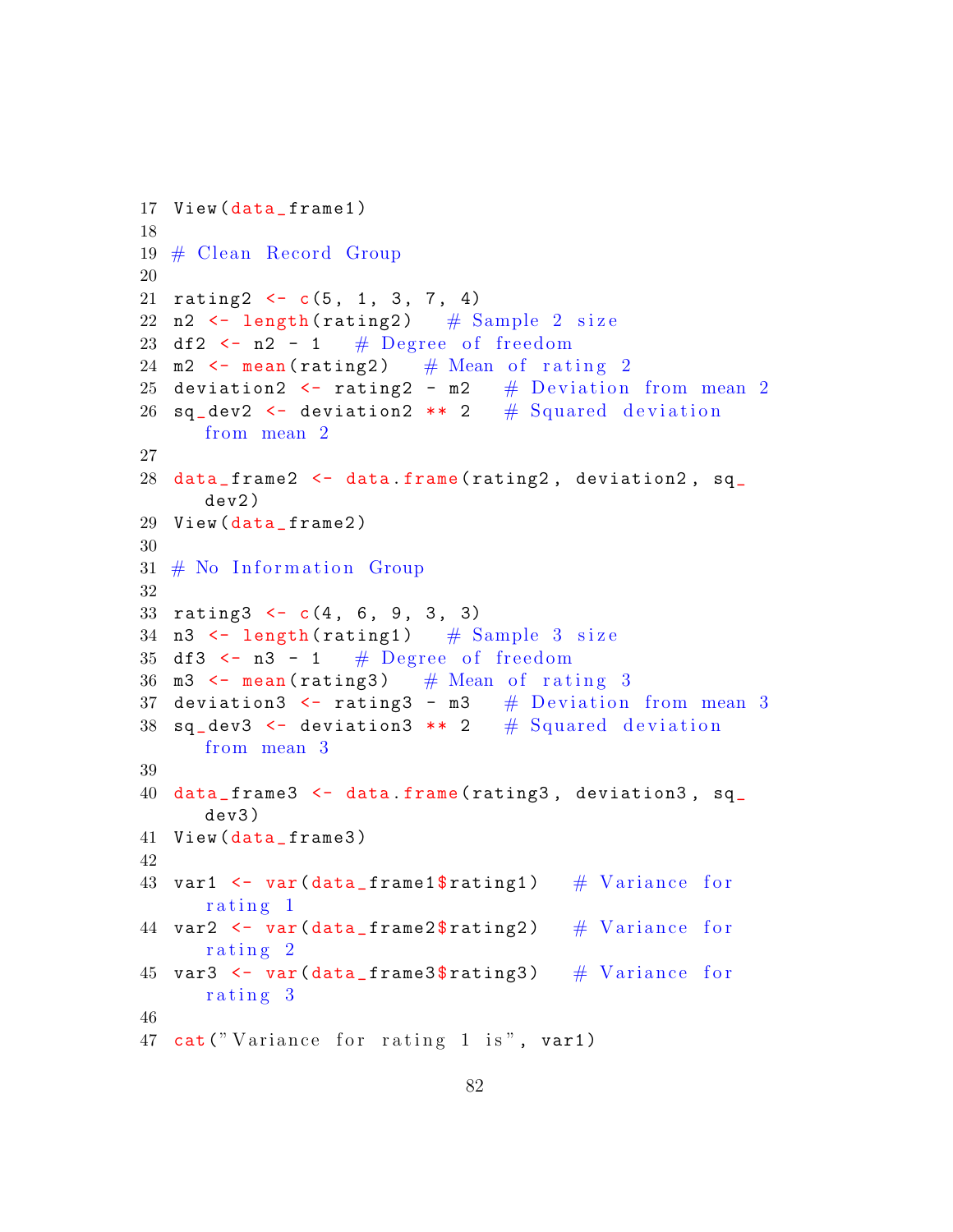```
48 cat ("Variance for rating 2 is", var2)
49 cat ("Variance for rating 3 is", var3)
50
51 # Figuring the within - groups estimate of the
      p o pulation variance
52
53 # Page no . : 326 − 327
54
55 n_g \leq -3 # Number of groups
56 df_within \leq (n1 + n2 + n3) - n_g # Degree of
      freedom within -groups57
58 var_within \le round ((var1 + var2 + var3) / n_g, 2)
       # Variance within-groups
59
60 cat ("Variance within-groups is", var_within)
61
62 # Figuring the between – groups estimate of the
      p o pulation variance
63
64 # Page no . : 327 − 329
65
66 df_between \leq n_g - 1 # Degree of freedom between-
      g r o u p s
67 gm \leftarrow round ((m1 + m2 + m3) / n_g, 2) # Grand mean
68
69 gm_dev <- c((m1 - gm), (m2 - gm), (m3 - gm)) \#Deviation from the grand mean
70 sq_gm_dev \leftarrow round(gm_dev \ast \ast 2, 2) # Squareddeviation from the grand mean
71
72 d_var \le round (sum (sq_gm_dev) / df_between, 2) \#Variance for the distribution of means
73
74 cat ("Variance for the distribution of means is", d_
      var )
75
76 N \leq 5 \# 5 elements in each rating
```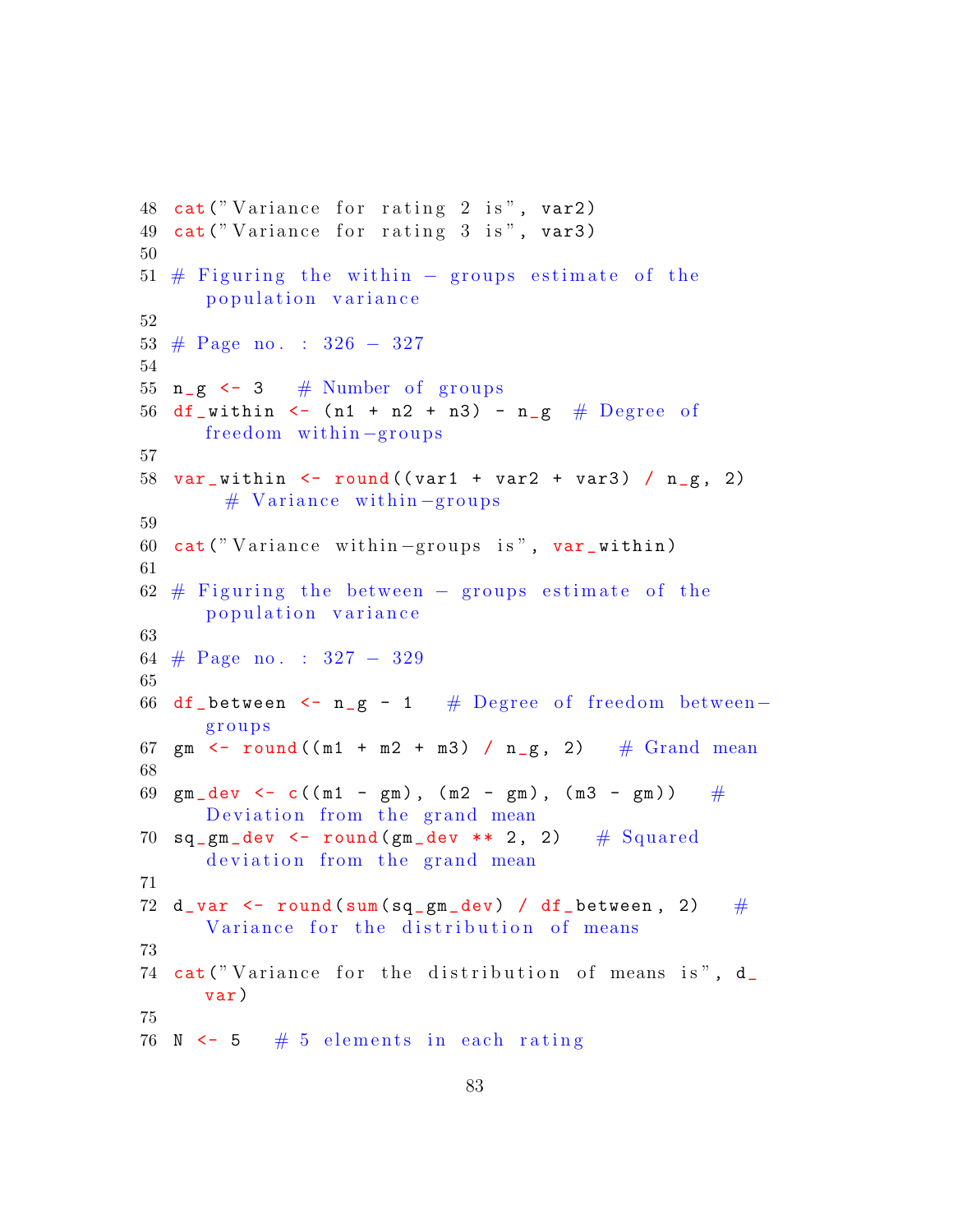```
77 var_between <- d_var * N # Variance between-groups
78
79 cat (" Variance between-groups is", var_between)
80
81 # Figuring the F ratio
82
83 # Page no . : 329
84
85 fvalue \le round (var_between / var_within, 2) \# F
       ratio
86 cat ("F ratio is", fvalue)
87
88 # Direct method to find F ratio
89
90 DF <- data . frame ( rating1 , rating2 , rating3 )
91 x \leftarrow c(t(as.matrix(DF)))92 f \leq c(" r _1", " r _2", " r _3")
93 tm \leftarrow gl(3, 1, 5*3, factor(f))
94 result \leq anova (\ln(x \times \tan)) # Similar to aov (x \timestm)
95
96 cat ("F ratio is", round (result f"F value '[1], 2))
97
98 # F value
99
100 # Page no . : 331
101
102 alpha \leq 0.05 # 5% Sgnificance level
103
104 fval \leftarrow qf (0.95, df_between, df_within) \# 1 - alpha
        = 1 - 0.05 = 0.95105 fval \leftarrow round (fval, 2)
106
107 if (fvalue \geq fval)108 {
109 cat ("Reject Null Hypothesis")
110 } else {
111 cat (" Cannot reject Null Hypothesis")
```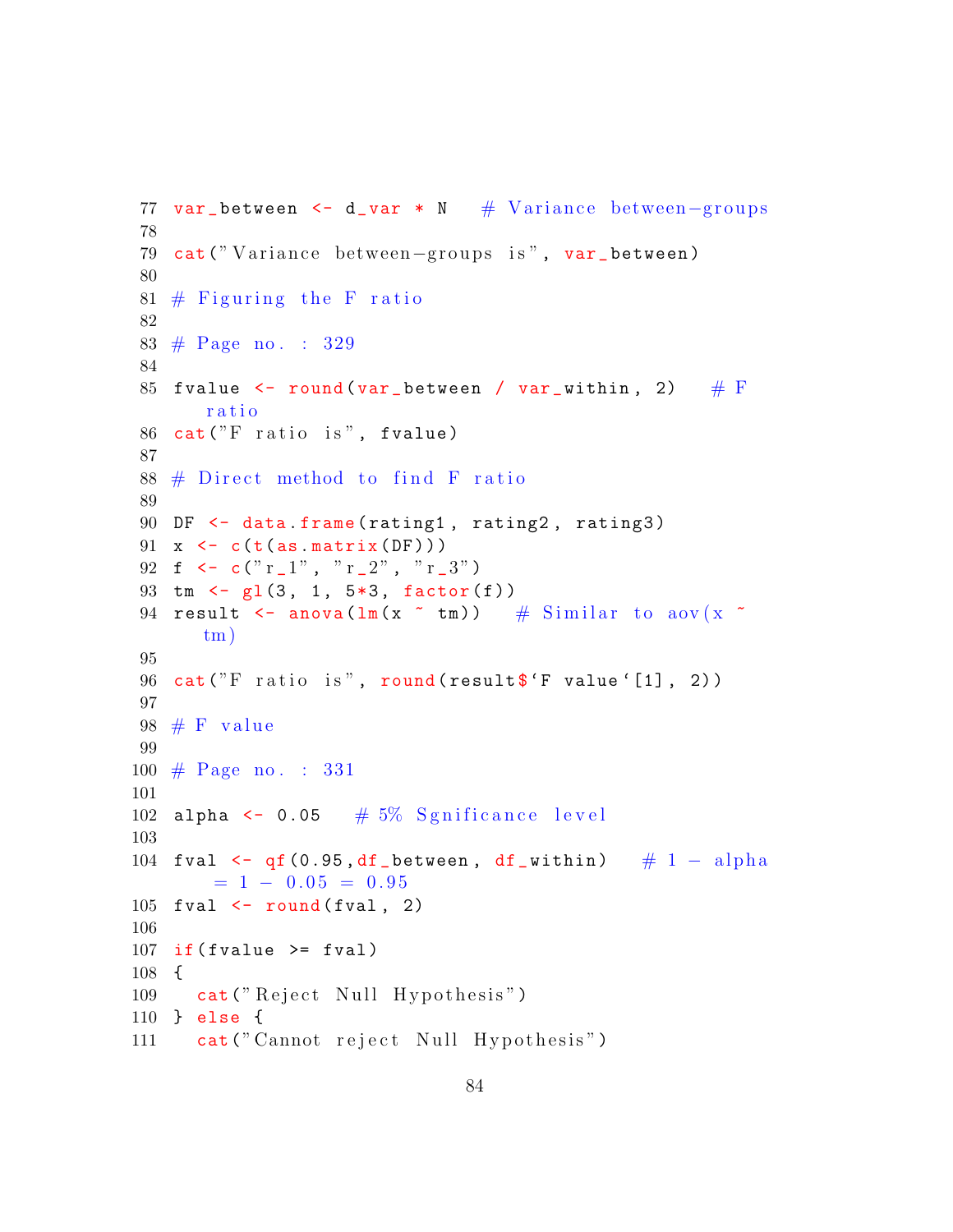112 }

```
R code Exa 9.1b How are you doing
```

```
1 # Page no . : 331 − 333
2
3 \# How are you doing?
4
5 \# Data given
6
7 scores_A \leftarrow c(5, 7)8 m1 \leftarrow 6 # Mean 1
9 n1 \leftarrow 2 # Sample size
10
11 \text{scores}_B \leftarrow c(6, 9)12 m2 \leftarrow 7.5 # Mean 2
13 n2 \leftarrow 2 # Sample size
14
15 \text{scores}_c \leftarrow c(8, 9)16 m3 <- 8.5 # Mean 3
17 n3 \leq 2 # Sample size
18
19 \# 1st Question (c) part
20
21 n_s < -3 # Number of samples
22 df_within \leftarrow (n1 + n2 + n3) - n_s # Degree of
      freedom within-groups
23
24 var_within <- round ((var (scores_A) + var (scores_B) +
       var(scores_c)) / n_s, 2)25 # Variance within-groups
26
27
28 cat ("Variance within-groups is", var_within)
29
```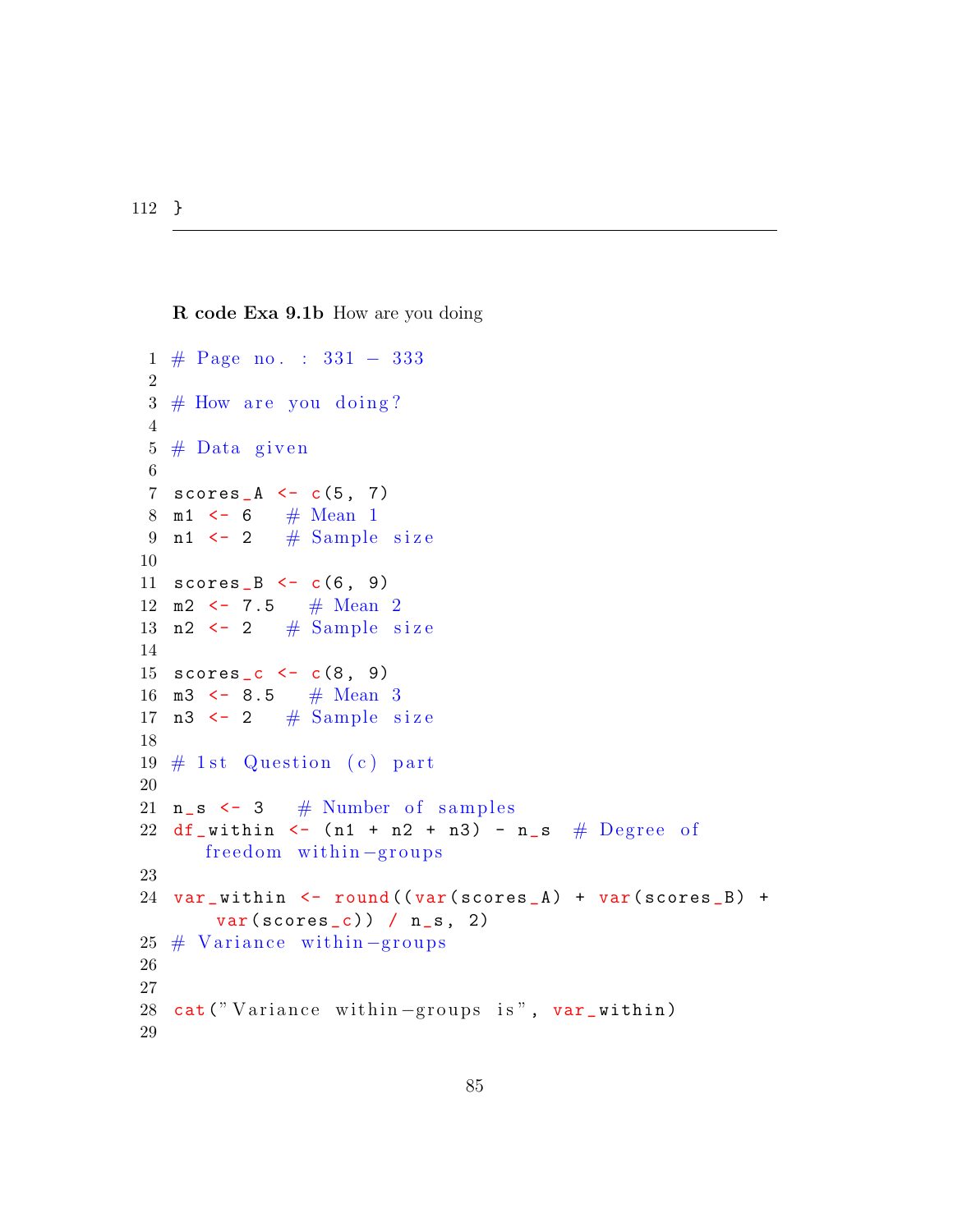```
30 \# 2nd and 3rd Question (c) parts
31
32 df_between <- n_s - 1 # Degree of freedom between-
      g r o u p s
33 gm \le round ((m1 + m2 + m3) / n_s, 2) # Grand mean
34
35 \text{ gm\_dev} \leftarrow c((m1 - gm), (m2 - gm), (m3 - gm)) #
      Deviation from the grand mean
36 sq_gm_dev \leftarrow round(gm_dev \ast * 2, 2) # Squared
      deviation from the grand mean
37
38 d_var <- round (sum (sq_gm_dev) / df_between, 2) \#Variance for the distribution of means
39
40 cat ("Variance for the distribution of means is", d_
      var )
41
42 N \leftarrow 2 \# 2 elements in each rating
43 var_between <- d_var * N # Variance between-groups
44
45 cat ("Variance between-groups is", var_between)
46
47 \# 4th Question (c) part
48
49 fvalue \le- round(var_between / var_within, 2) \# \mathrm Fr a t i o
50 cat("F ratio is", fvalue)51
52 \# 5th and 6th Question (c) parts
53
54 cat ("Between-groups degree of freedom is", df_
      between )
55 cat ("Within–groups degree of freedom is", df_within)
56
57 alpha \leq 0.05 \# 5% Sgnificance level
58
59 fval \leq qf (0.95, df_between, df_within) # 1 - alpha
      = 1 - 0.05 = 0.95
```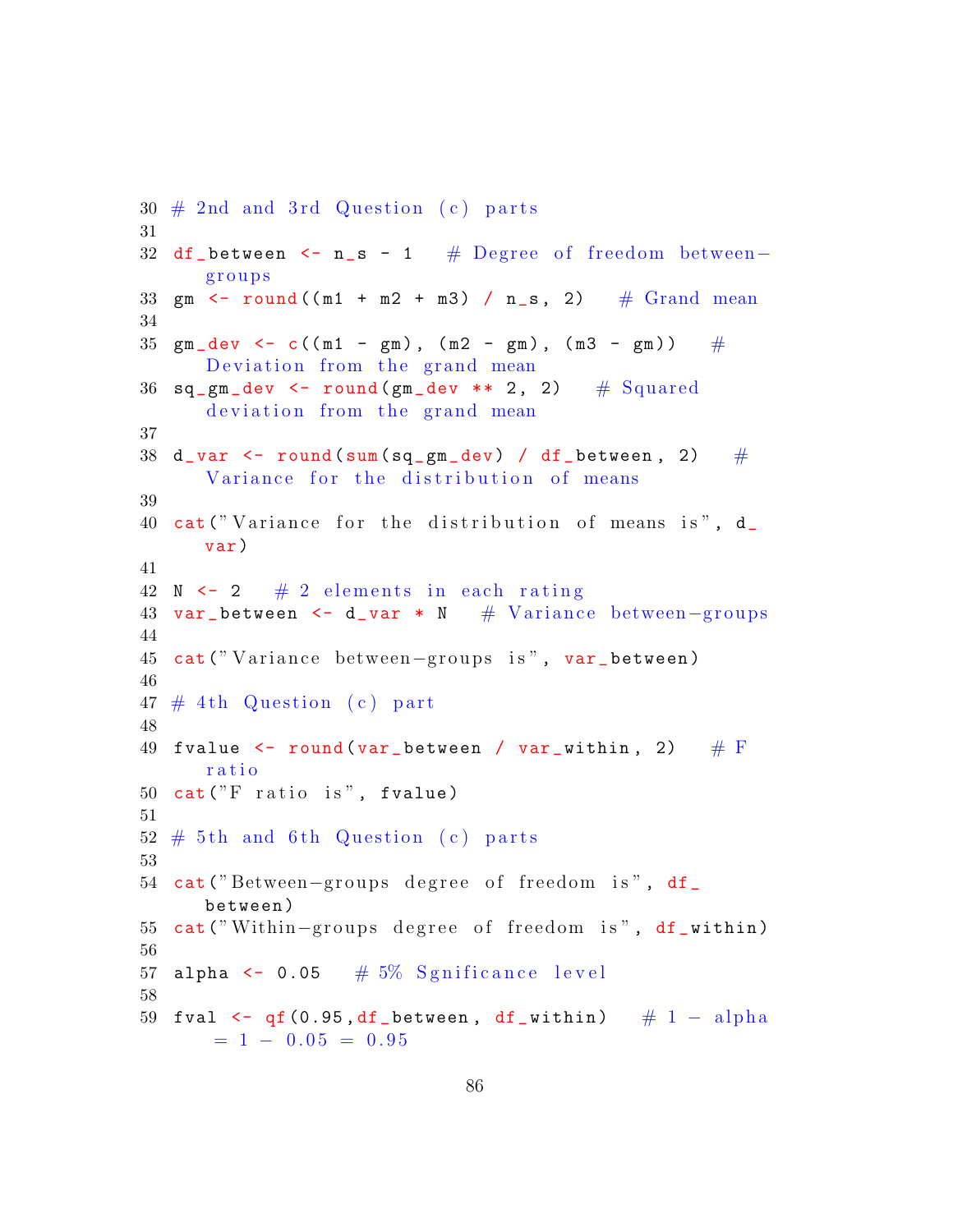```
60 fval \leftarrow round (fval, 2)
61
62 cat (" Cutoff F for the 0.05 significance level is",
      fval )
```
R code Exa 9.1c Another example

```
\# \text{ Page no. :}334 − 335
2
3 \# Another example
4
5 \# Attachment Styl – Secure
6
7 n1 \leftarrow 10 \# Sample size
8 df1 \leftarrow n1 - 1 # Degree of freedom
9 m1 <- 2.10 # Mean
10 sd1 \leftarrow 1.66 # Standard deviation
11 var1 \leftarrow 2.76 \# Variance
12
13 # Attachment Styl − Avoidant
14
15 n2 \leftarrow 10 \# Sample size
16 df2 \leftarrow n2 - 1 # Degree of freedom
17 m2 \leftarrow 3.70 # Mean
18 sd2 \leftarrow 1.89 # Standard deviation
19 var2 \leftarrow 3.57 \# Variance
20
21 # Attachment Styl − Anxious-Ambivalent
22
23 n3 \leftarrow 10 \# Sample size
24 df3 <- n3 - 1 # Degree of freedom
25 m3 \leftarrow 4.20 # Mean
26 sd3 \leftarrow 1.93 # Standard deviation
27 var3 \leftarrow 3.72 \# Variance
```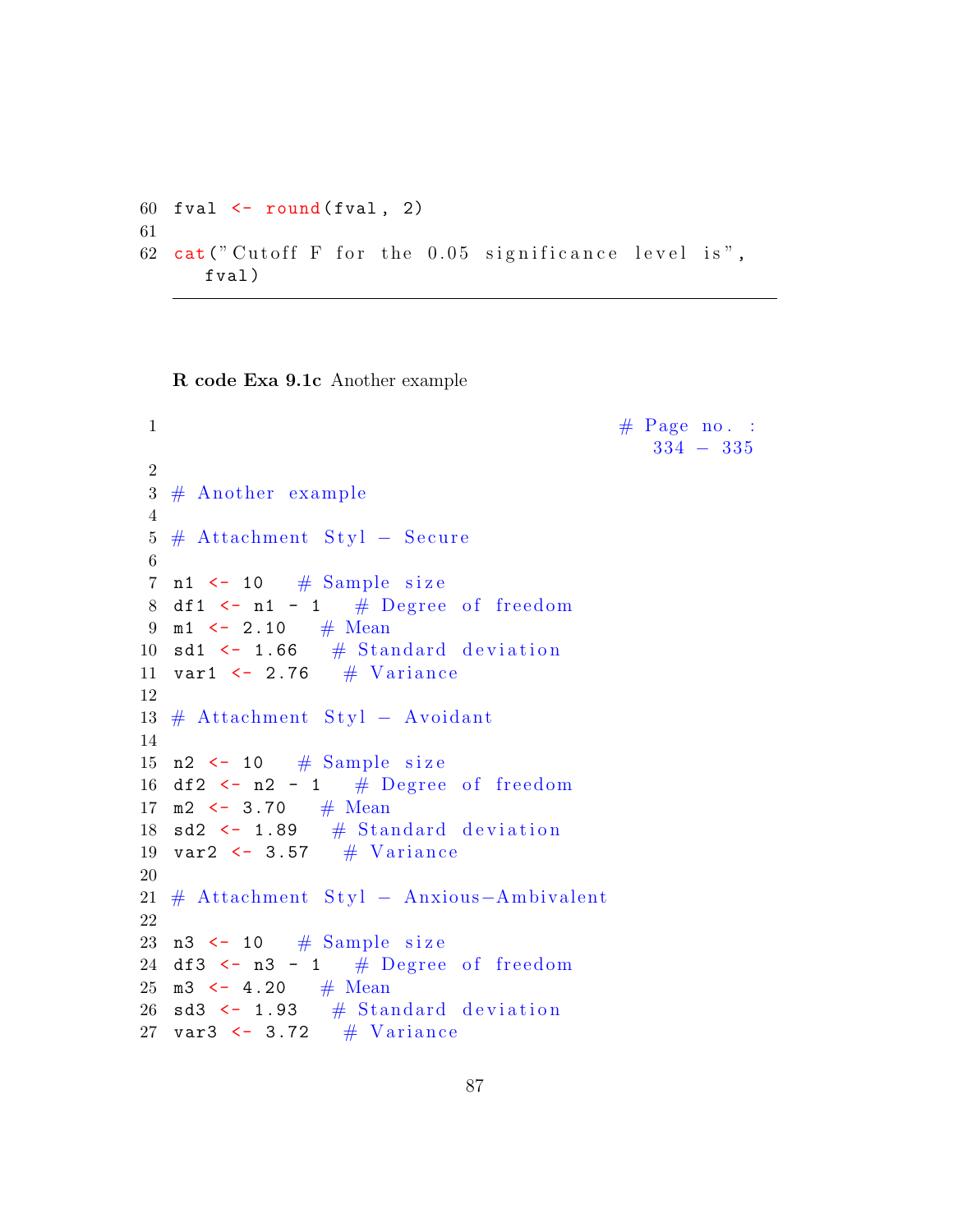```
29 n_s < -3 # Number of samples
30 df_within \leftarrow (n1 + n2 + n3) - n_s # Degree of
      freedom within -groups31 df_between <- n_s - 1 # Degree of freedom between-
      g r o u p s
32
33 alpha \leq 0.05 # 5% Sgnificance level
34
35 fval \leftarrow qf (0.95, df_between, df_within) # 1 - alpha
      = 1 - 0.05 = 0.9536 fval \leftarrow round (fval, 2)
37
38 cat ("Cutoff F for the 0.05 significance level is",
      fval )
39
40 var_within \le round ((var1 + var2 + var3) / n_s, 2)
        # Variance within-groups
41
42 cat ("Variance within-groups is", var_within)
43
44 gm \le round ((m1 + m2 + m3) / n_s, 2) # Grand mean
45
46 gm_dev <- c((m1 - gm), (m2 - gm), (m3 - gm)) \#Deviation from the grand mean
47 sq_gm_dev \leftarrow round(gm_dev \ast * 2, 2) # Squared
      deviation from the grand mean
48
49 d_var <- round(sum(sq_gm_dev) / df_between, 2) \#Variance for the distribution of means
50
51 cat ("Variance for the distribution of means is", d_var )
52
53 N \leftarrow 10 \# 10 elements in each rating
54 var_between <- d_var * N # Variance between-groups
55
56 cat ("Variance between-groups is", var_between)
```
28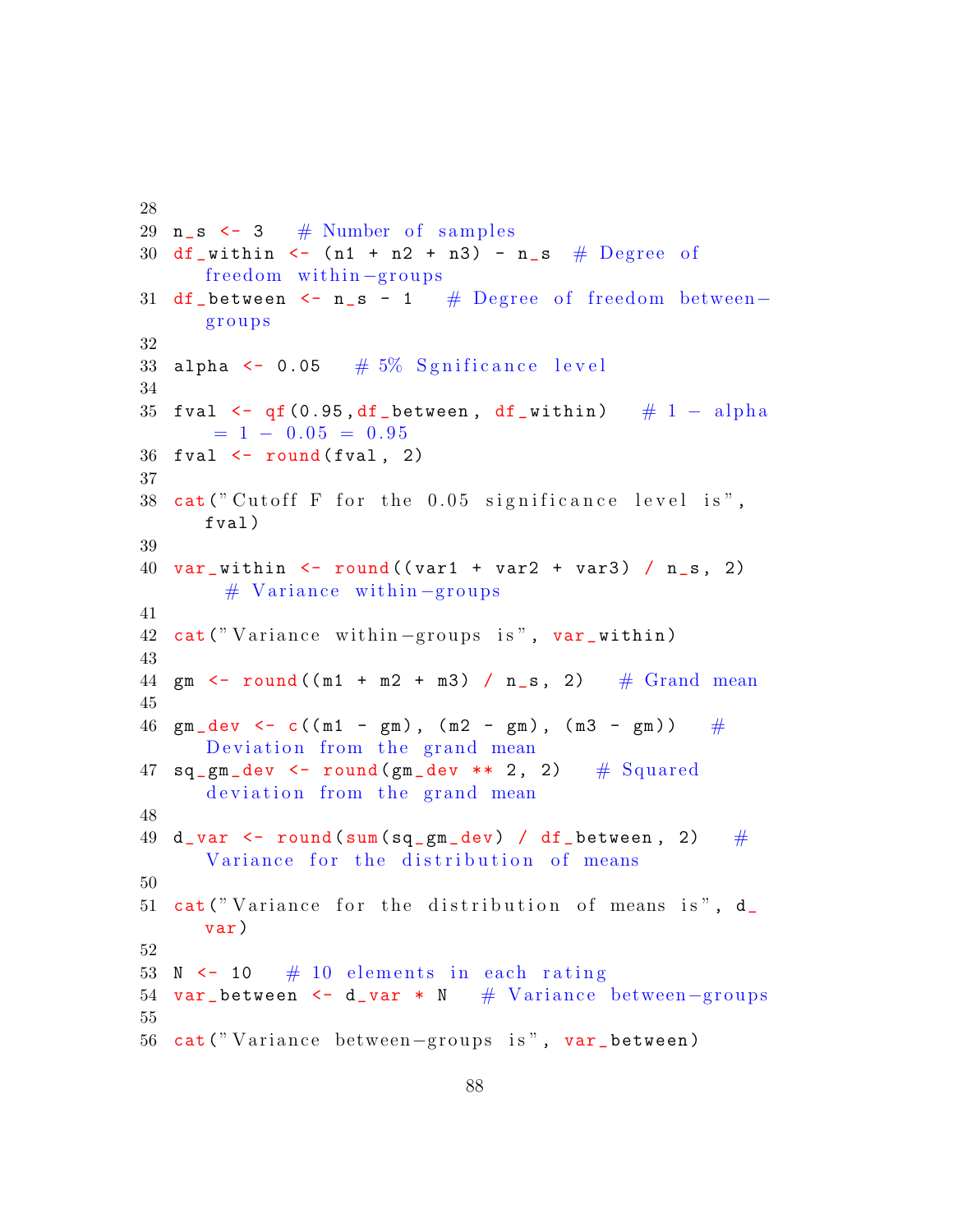```
57
58 fvalue \le round (var_between / var_within, 2) \# F
      r a t i o
59 cat ("F ratio is", fvalue)
60
61 if (fvalue \geq fval)62 {
63 cat ("Reject Null Hypothesis")
64 } else {
65 cat (" Cannot reject Null Hypothesis")
66 }
```
R code Exa 9.1d How are you doing

```
1 \# \text{ Page no. :}338 − 339
2
3 \# How are you doing?
4
5 \# 1st Question (a) part
6
7 N \leftarrow 16 # Participants in each group
8 df \leftarrow N - 1 # Degree of freedom
9
10 # Group 1
11
12 m1 \leftarrow 20 # Mean
13 var1 \leq 8 # Variance
14
15 \# Group 2
16
17 m2 \leftarrow 22 # Mean
18 var2 \leftarrow 9 # Variance
19
20 \# Group 3
```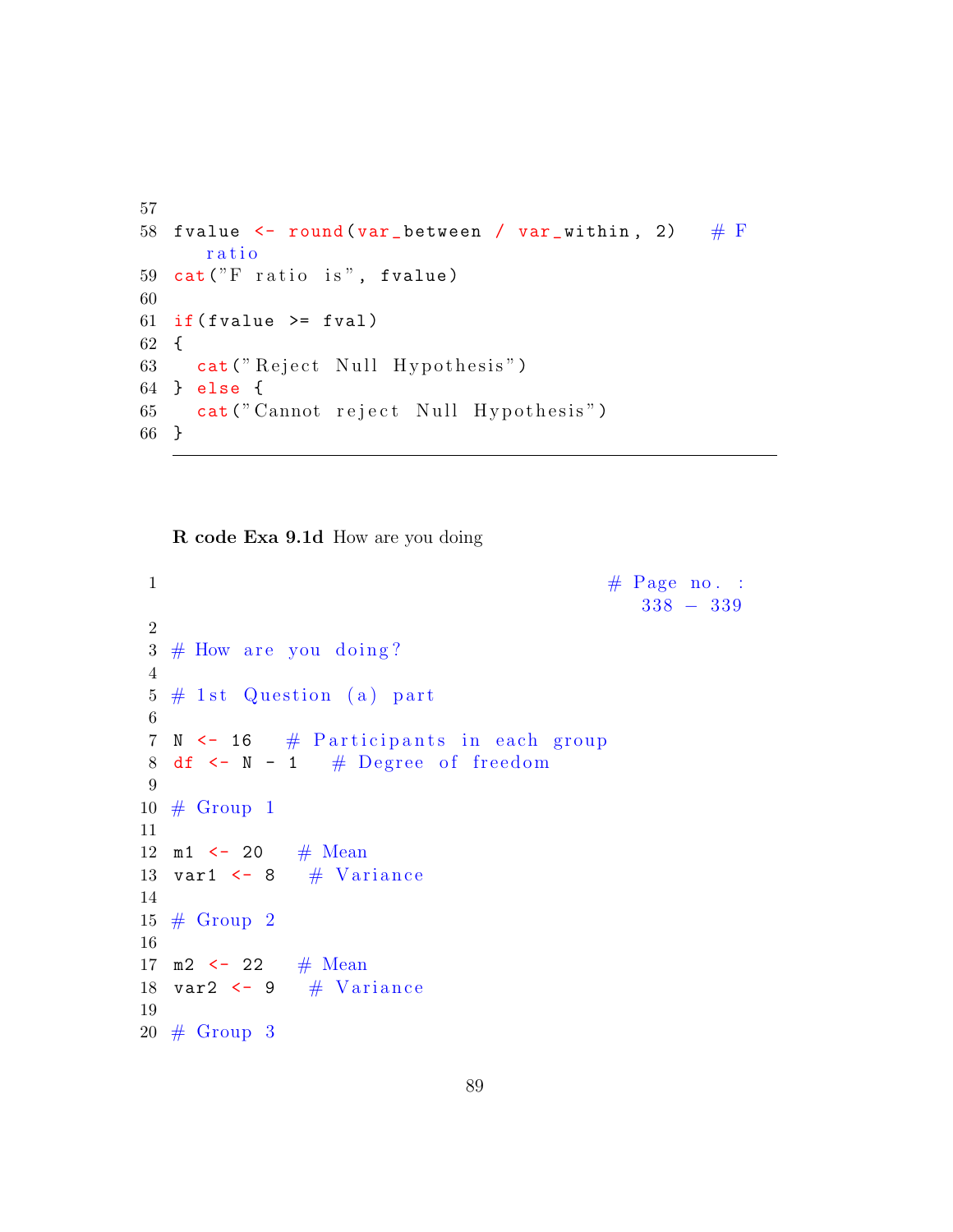```
21
22 m3 \leftarrow 18 # Mean
23 var3 \leftarrow 7 # Variance
24
25 alpha \leq 0.01 # 1% Sgnificance level
26
27 n_s \leftarrow 3 \# Number of samples
28 df_within \leq - (3 * N) - n_s # Degree of freedom
      within -groups29 df_between <- n_s - 1 # Degree of freedom between-
      g r o u p s
30
31
32 fval \leq qf(0.99, df_between, df_within) \# 1 - alpha
       = 1 - 0.01 = 0.9933 fval \leftarrow round (fval, 2)
34
35 cat ("Cutoff F for the 0.05 significance level is",
      fval )
36
37 \text{ var}_widthin \leftarrow \text{round}((\text{var1} + \text{var2} + \text{var3}) / n_s, 2)# Variance within-groups
38
39 cat ("Variance within-groups is", var_within)
40
41 gm \leftarrow round ((m1 + m2 + m3) / n_s, 2) # Grand mean
42
43 gm_dev <- c((m1 - gm), (m2 - gm), (m3 - gm)) \#Deviation from the grand mean
44 sq\_gm\_dev \leftarrow round(gm\_dev \leftarrow x 2, 2) # Squared
      deviation from the grand mean
45
46 d_var \le round (sum (sq_gm_dev) / df_between, 2) \#Variance for the distribution of means
47
48 cat ("Variance for the distribution of means is", d_
      var )
49
```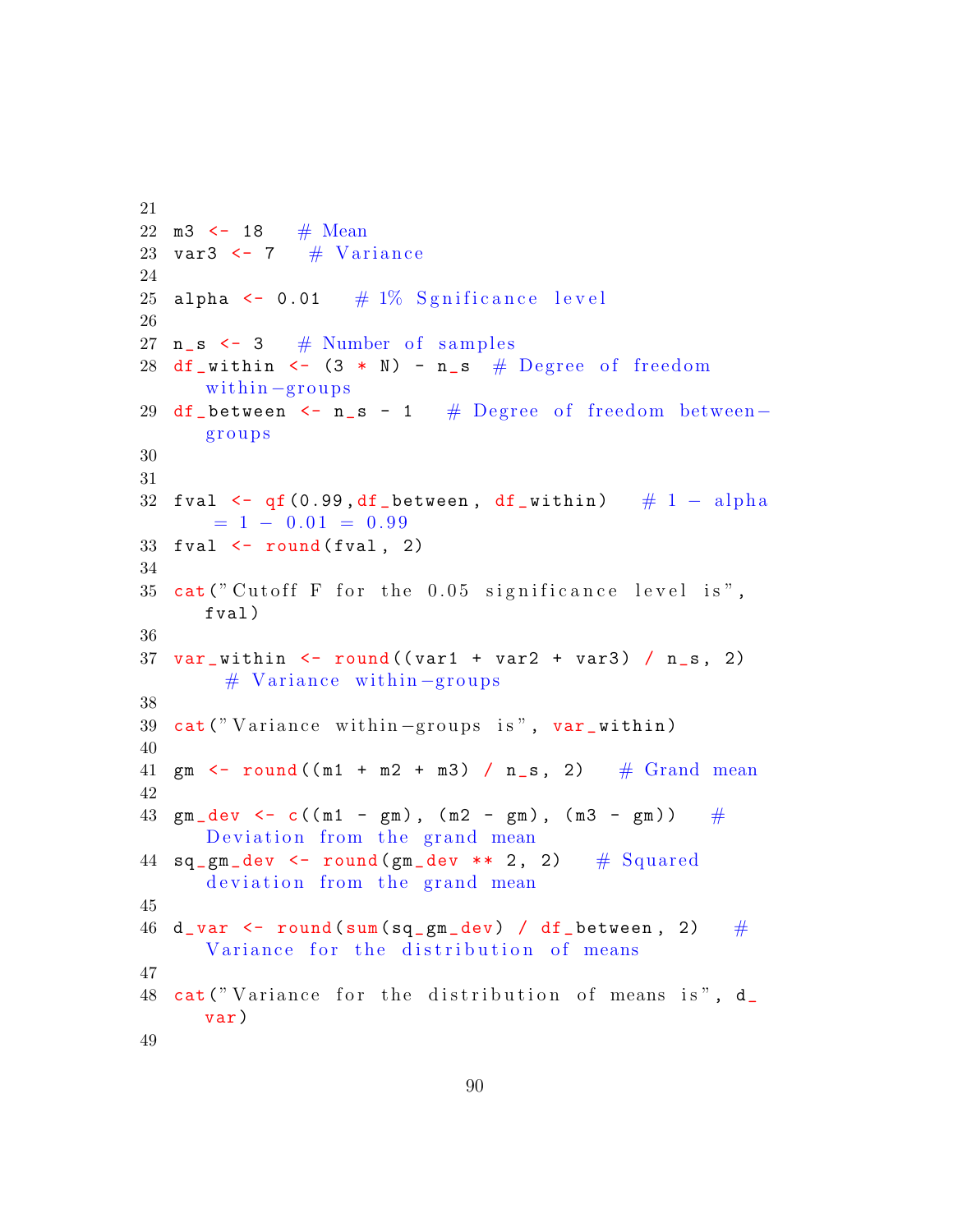```
50 var_between <- d_var * N # Variance between-groups
51
52 cat ("Variance between-groups is", var_between)
53
54 fvalue \leq round (var_between / var_within, 2) \# F
      r a t i o
55 cat("F ratio is", fralue)56
57 if (fvalue \geq fval)58 {
59 cat ("Reject Null Hypothesis")
60 } else {
61 cat (" Cannot reject Null Hypothesis")
62 }
```
R code Exa 9.2a Planned contrast an example

```
1 \# \text{Page no. :}340 − 341
2
3 \# Planned contrast an example
4
5 m1 \leftarrow 8 # Mean 1
6 m2 \lt 5 # Mean 2
7 \text{ n}_s \leftarrow 2 # Number of samples for contrast
8 N \leftarrow 5 \# 5 elements in each sample
9
10 var_within \leq 5.33 # Variance within -groups
11
12 gm \leftarrow (m1 + m2) / n_s # Grand mean
13 gm_dev \leq c((m1 - gm), (m2 - gm)) # Deviation from
      the grand mean
14 sq\_gm\_dev \leftarrow round(gm\_dev \leftarrow x \leftarrow 2, 2) # Squared
      deviation from the grand mean
15 df_between \leq n_s - 1 # Degree of freedom between-
```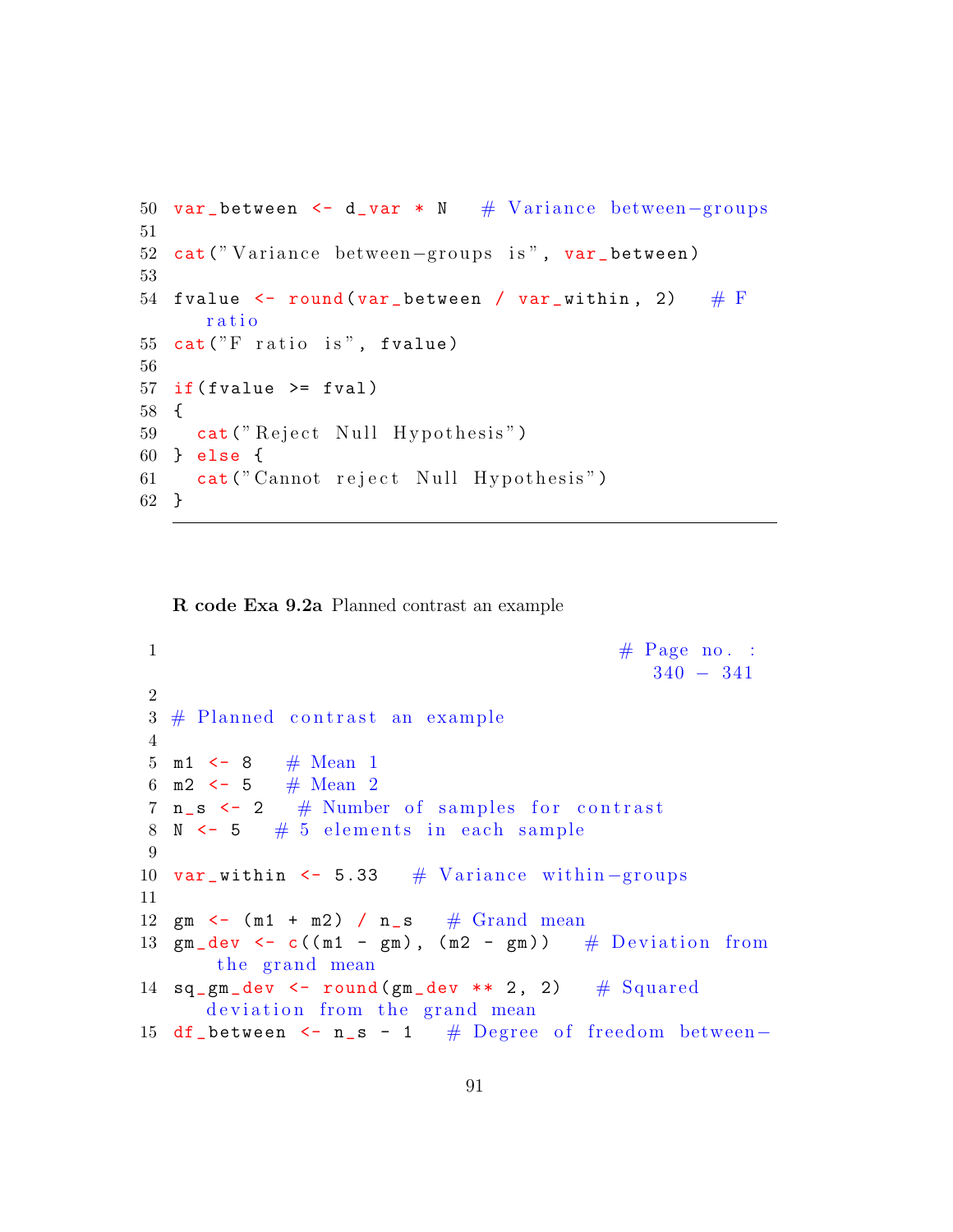```
groups (2 samples)16 df_within \leftarrow (3 * N) - (n_s + 1) # Degree of
      freedom within -groups (3 samples)
17
18 d_var \le round (sum (sq_gm_dev) / df_between, 2) \#Variance for the distribution of means
19
20 cat ("Variance for the distribution of means is", d_
      var )
21
22 var_between <- d_var * N # Variance between-groups
23
24 cat ("Variance between-groups is", var_between)
25
26 fvalue \leq round (var_between / var_within, 2) \# F
      ratio
27 cat("F ratio is", fvalue)28
29 alpha \leq 0.05 # 5% Sgnificance level
30
31 fval \leftarrow qf (0.95, df_between, df_within) \# 1 - alpha
      = 1 - 0.05 = 0.9532 fval \leftarrow round (fval, 2)
33
34 cat ("Cutoff F for the 0.05 significance level is",
      fval )
35
36 if (fvalue >= fval)
37 {
38 cat ("Reject null hypothesis (Significant)")
39 } else {
40 cat (" Cannot reject null hypothesis (not
        significant)")
41 }
```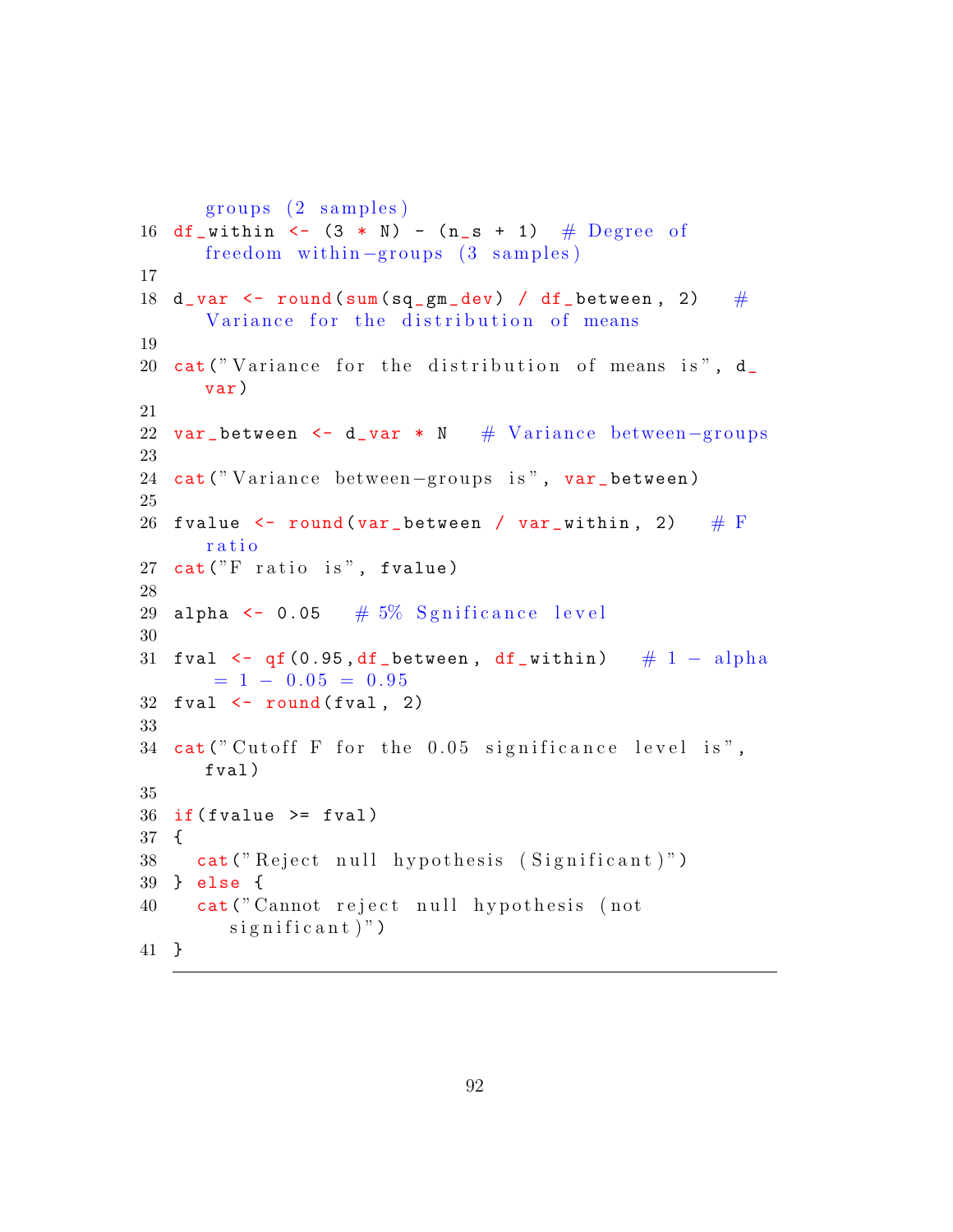R code Exa 9.2b Planned contrast a second example

```
1 \# \text{Page no. :}341
2
3 \# Planned contrast a second example
4
5 m1 \leftarrow 8 # Mean 1
6 m2 \leftarrow 4 # Mean 2
7 n_s \leftarrow 2 # Number of samples for contrast
8 N \leftarrow 5 \# 5 elements in each sample
9
10 var_within <- 5.33 # Variance within -groups
11
12 gm \leftarrow (m1 + m2) / n_s \# Grand mean
13 gm_dev \leq c((m1 - gm), (m2 - gm)) # Deviation from
      the grand mean
14 sq_gm_dev \leftarrow round(gm_dev \ast Q, 2) # Squareddeviation from the grand mean
15 df_between <- n_s - 1 # Degree of freedom between-
     groups (2 samples)16 df_within <- (3 * N) - (n_s + 1) # Degree of
     freedom within -groups (3 samples)
17
18 d_var \leq round (sum (sq_gm_dev) / df_between, 2) \#Variance for the distribution of means
19
20 cat ("Variance for the distribution of means is", d_
     var )
21
22 var_between <- d_var * N # Variance between-groups
23
24 cat ("Variance between-groups is", var_between)
25
26 fvalue \le round(var_between / var_within, 2) \# \mathrm{F}ratio
27 cat ("F ratio is", fvalue)
28
```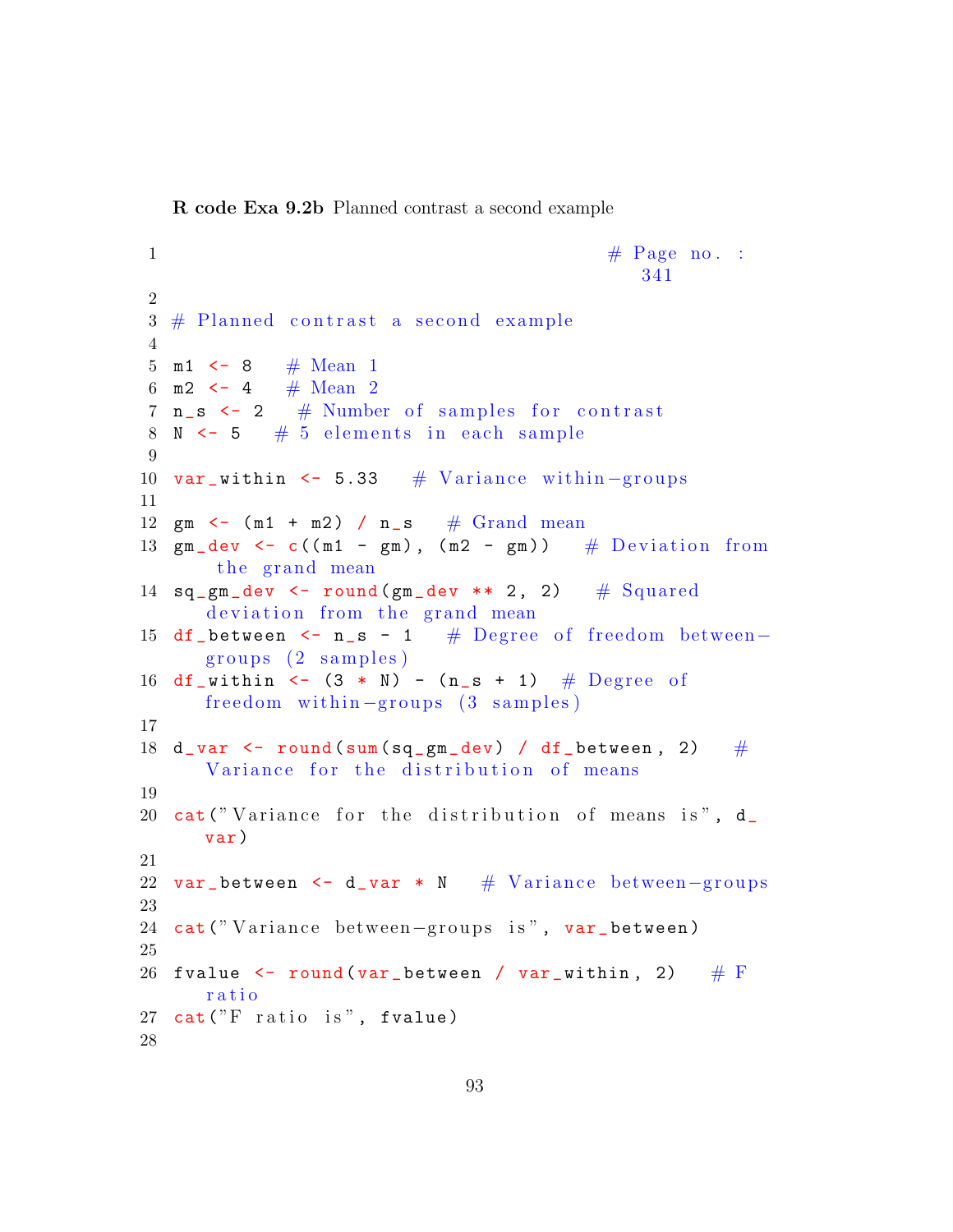```
29 alpha \leq 0.05 \# 5% Sgnificance level
30
31 fval \leftarrow qf (0.95, df_between, df_within) \# 1 - alpha
      = 1 - 0.05 = 0.9532 fval \leftarrow round (fval, 2)
33
34 cat ("Cutoff F for the 0.05 significance level is",
      fval )
35
36 if (fvalue >= fval)
37 {
38 cat ("Reject null hypothesis (Significant)")
39 } else {
40 cat (" Cannot reject null hypothesis (not
        significant)")
41 }
```
R code Exa 9.2c How are you doing

```
1 \# \text{Page no. : } 342− 343
2
3 \# How are you doing?
4
5 \# 3rd Question
6
7 \text{ N} \leq 25 \neq 25 \text{ elements in each sample}8 var_within <- 100 \# Variance within -groups
9
10 m1 <- 10 \# Mean 1
11 m2 \lt - 16 # Mean 2
12
13 n_s <- 2 # Number of samples for contrast
14
15 gm \leftarrow (m1 + m2) / n_s \# Grand mean
```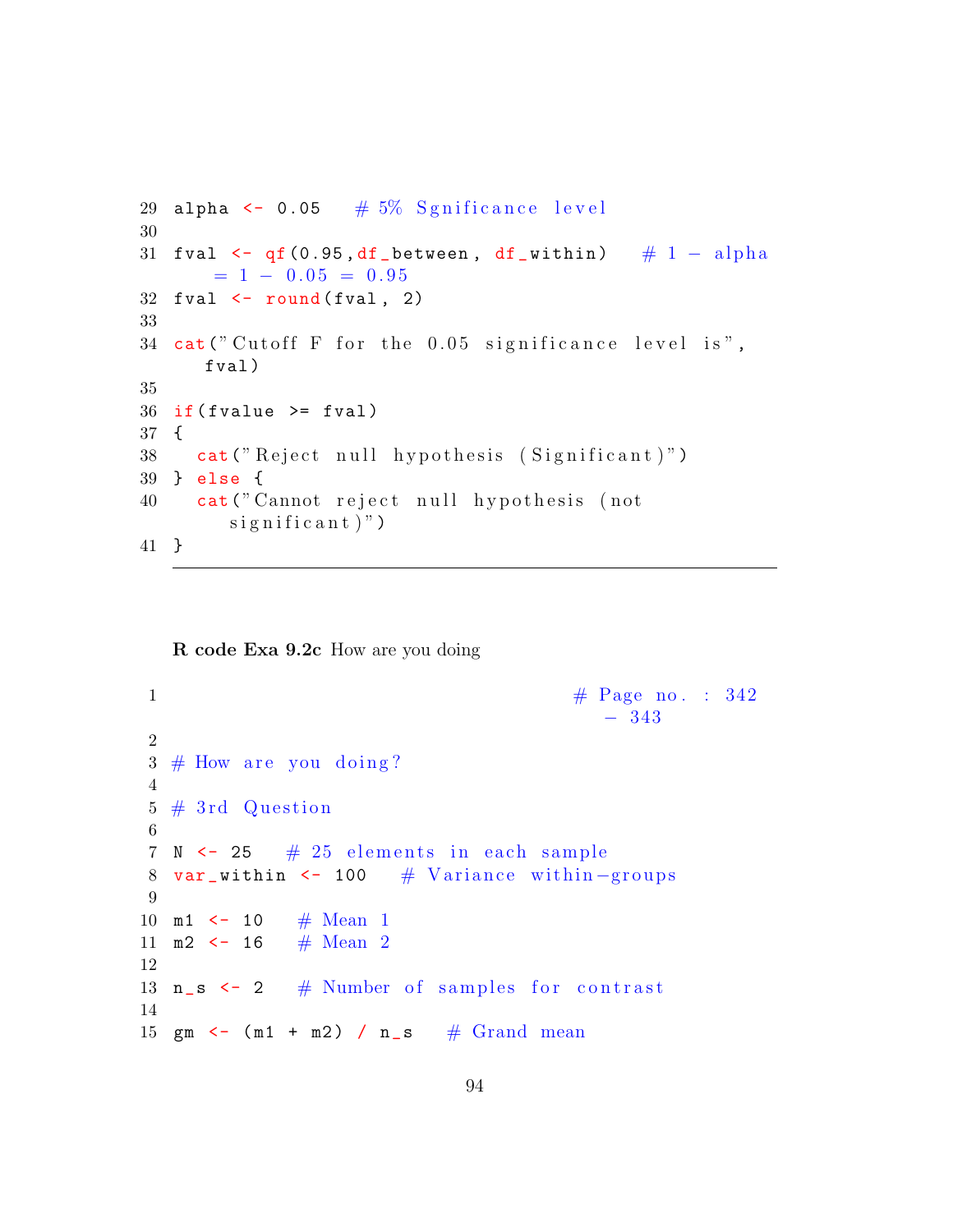```
16 gm\_dev \leq c((m1 - gm), (m2 - gm)) # Deviation from
      the grand mean
17 sq_gm_dev \leftarrow round(gm_dev \ast * 2, 2) # Squared
      deviation from the grand mean
18 df_between <- n_s - 1 # Degree of freedom between-
      groups (2 samples)19 df_within \leq (3 * N) - (n_s + 1) # Degree of
     freedom within -groups (3 samples)
20
21 d_var \leq round (sum (sq_gm_dev) / df_between, 2) \#Variance for the distribution of means
22
23 cat ("Variance for the distribution of means is", d_
     var )
24
25 var_between <- d_var * N # Variance between-groups
26
27 cat ("Variance between-groups is", var_between)
28
29 fvalue \leq round (var_between / var_within, 2) \# F
      ratio
30 cat ("F ratio is", fvalue)
31
32 alpha \leq 0.05 # 5\% Sgnificance level
33
34 fval \leq qf (0.95, df_between, df_within) \# 1 - alpha
      = 1 - 0.05 = 0.9535 fval \leftarrow round (fval, 2)
36
37 cat ("Cutoff F for the 0.05 significance level is",
      fval )
38
39 if (fvalue >= fval)
40 {
41 cat ("Reject null hypothesis (Significant)")
42 } else {
43 cat (" Cannot reject null hypothesis (not
        significant)")
```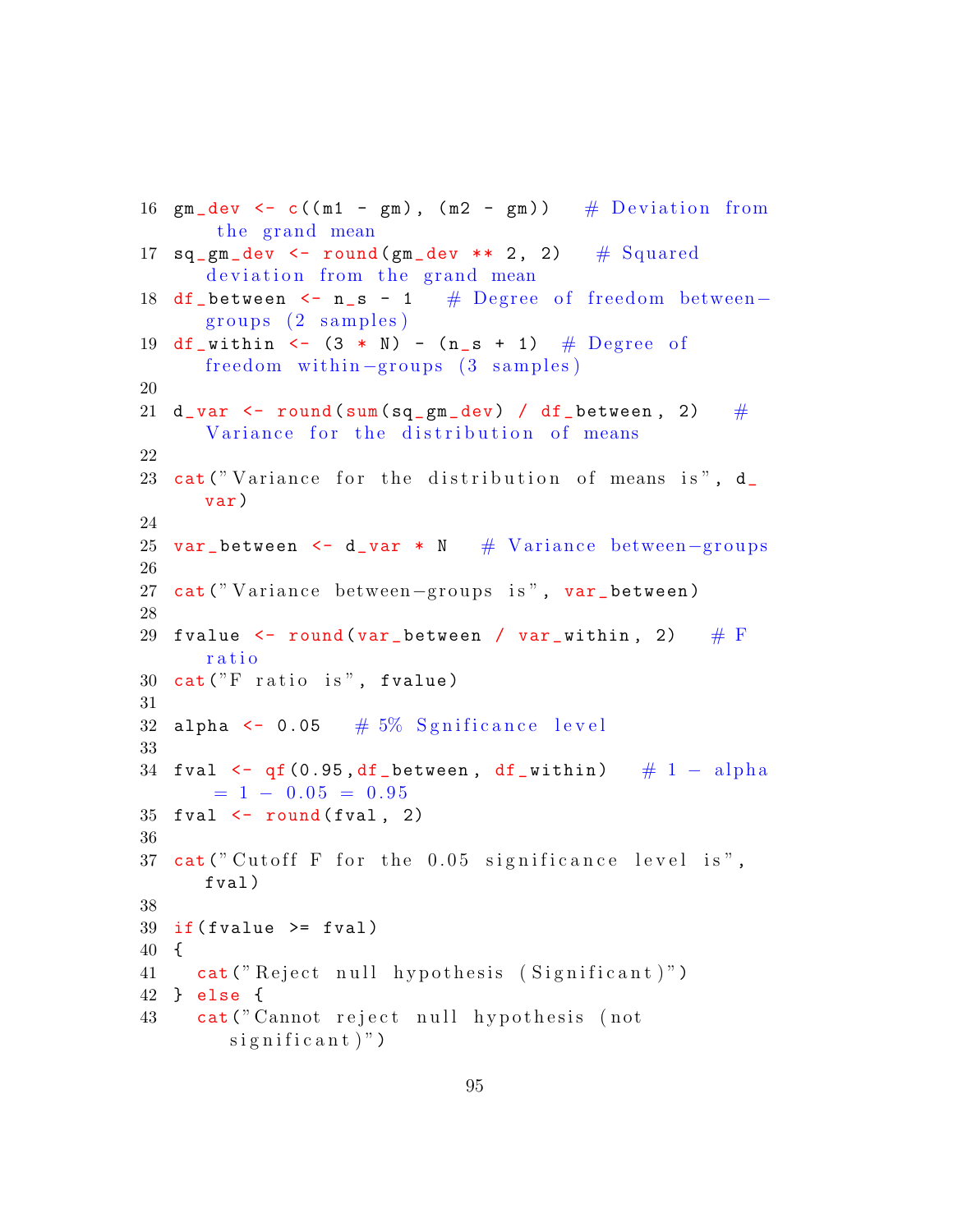44 }

R code Exa 9.3a Scheffe Test

```
\# \text{ Page no. :}344 − 345
2
3 \# Scheffe Test
4
5 N < -5 # 5 elements in each sample
6 f \leftarrow 4.22 # F value (overall)
7
8 df_between <- 2 # Degree of freedom between-groups
9 df_within <- (3 * N) - (df_between + 1) # Degree
     of freedom within -groups (3 samples)
10 fvalue \leftarrow f / df_between # F value (conrast)
11
12 cat("F value (contrast) is", fvalue)13
14 alpha \leq 0.05 # 5% Sgnificance level
15
16 fval \leftarrow qf (0.95, df_between, df_within) \# 1 - alpha
      = 1 - 0.05 = 0.9517 fval \leftarrow round (fval, 2)
18
19 cat (" Cutoff F for the 0.05 significance level is",
     fval )
20
21 if (fvalue \geq fval)22 {
23 cat (" Reject null hypothesis (Significant)")
24 } else {
25 cat ("Cannot reject null hypothesis (not
       significant)")
26 }
```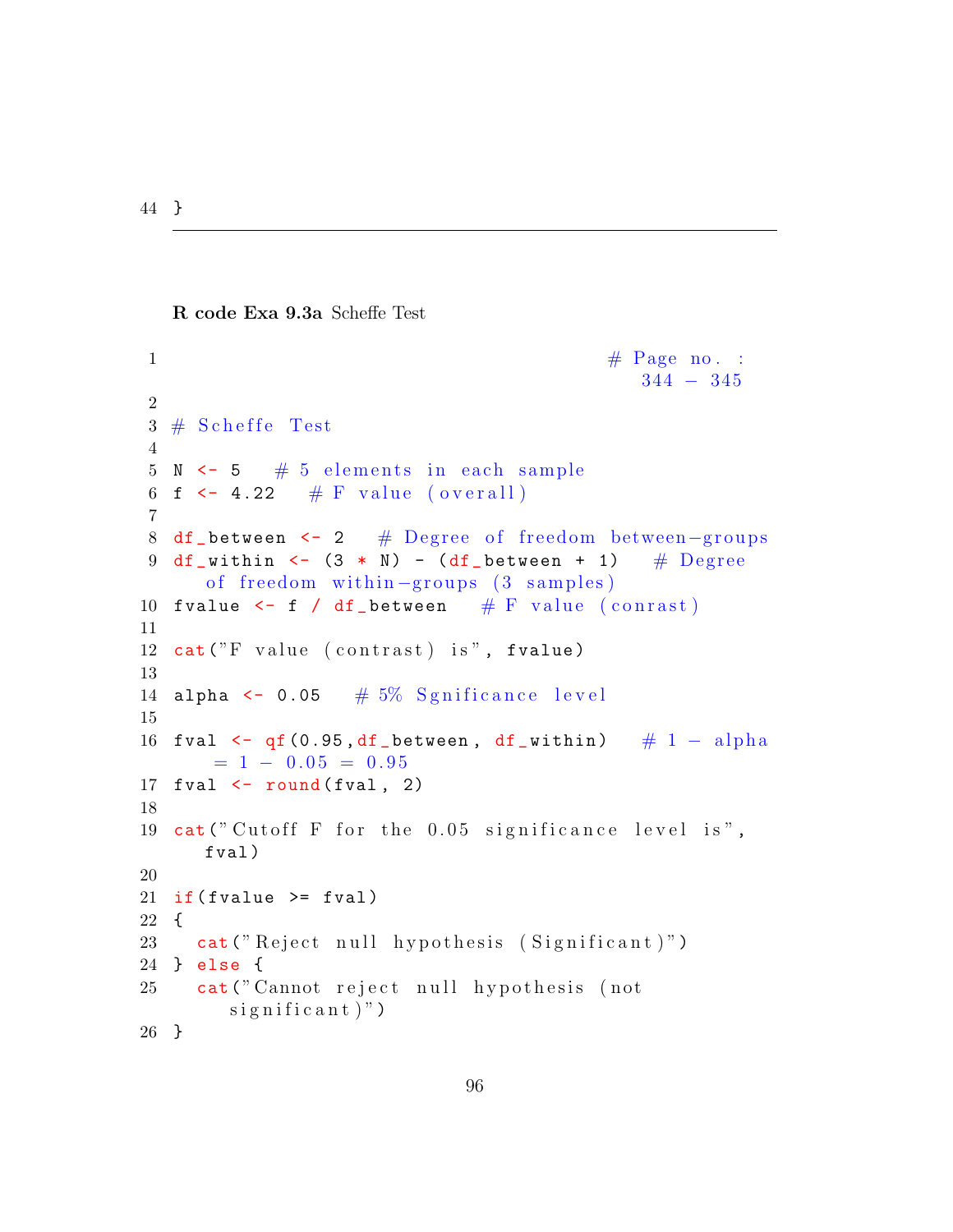```
27 \# How are you doing?
28
29 \# 5th Question
30
31 N \leftarrow 50 \# 50 elements in each sample
32 f <- 12.60 # F value (overall)
33
34 df_between <- 3 # Degree of freedom between-groups
35 df_within <- (4 * N) - (df_between + 1) # Degree
      of freedom within -groups (4 samples)
36 fvalue \leq f / df_between # F value (conrast)
37
38 cat("F value (contrast) is", fralue)39
40 alpha \leq 0.05 # 5\% Sgnificance level
41
42 fval \leq qf(0.95, df_between, df_within) \# 1 - alpha
      = 1 - 0.05 = 0.9543 fval \leftarrow round (fval, 2)
44
45 cat ("Cutoff F for the 0.05 significance level is",
      fval )
46
47 if (fvalue >= fval)
48 {
49 cat ("Reject null hypothesis (Significant)")
50 } else {
51 cat (" Cannot reject null hypothesis (not
        significant)")
52 }
```
R code Exa 9.4a Effect size for the analysis of variance

```
1 \# \text{Page no. : } 345− 346
```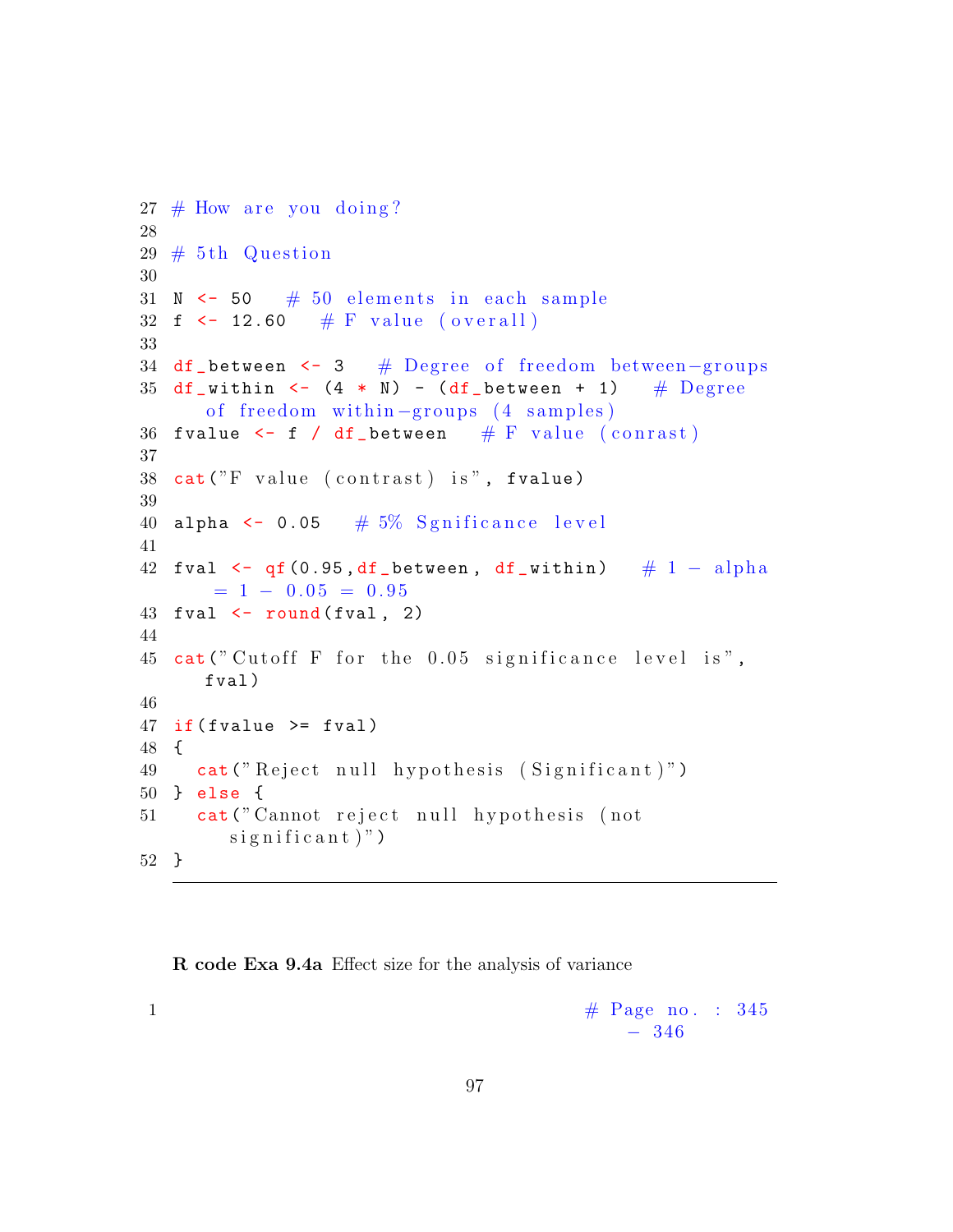```
2
3 \# Effect size for the analysis of variance
4
5 var_within <- 5.33 \# Variance within -groups
6 var_between <- 21.70 \# Variance within -groups
7
8 df_between <- 2 # Degree of freedom between-groups
9 df_within <- 12 # Degree of freedom within-groups
10
11 r<sub>sq</sub> \leftarrow round ((var between * df between)/((var
     between * df_b between ) + (var_within * df_within )),2)
12 \#Proportion
                                                         of
                                                         variance
                                                         a c c o u n t e d
                                                         for
13
14 cat ("Proportion of variance accounted for is", r_sp)
15
16 \# Another approach
17
18 f \leftarrow 4.07 # F value (Ratio)
19
20 r_sq <- round ((f * df_between) /((f * df_between) + (
     df_within), 2)
\text{21} \text{4} Proportion
                                             of
```
*variance* a c c o u n t e d

f o r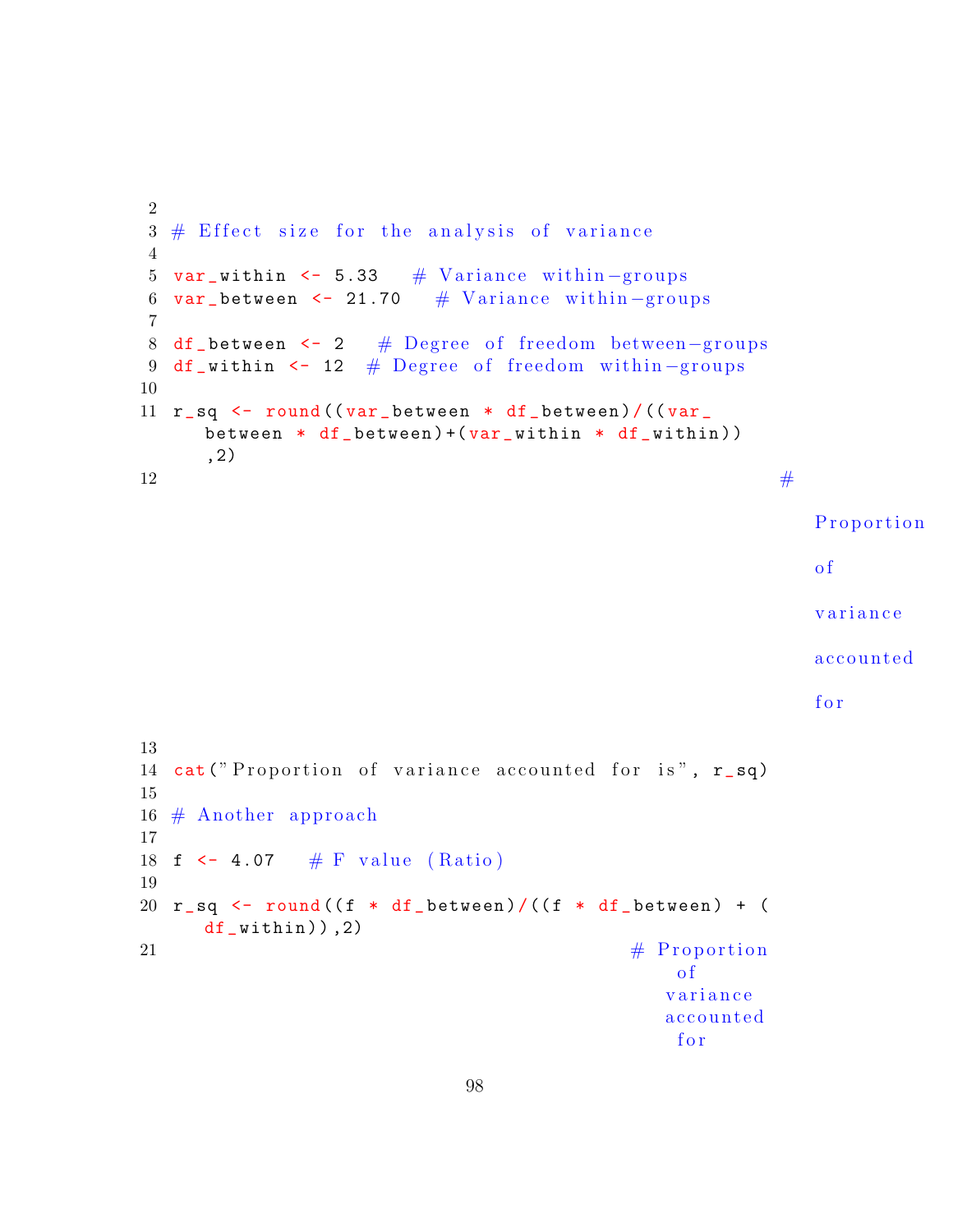R code Exa 9.4b How are you doing

22

```
\frac{1}{1} \frac{1}{1} Page no. :
                                              348
2
3 \# How are you doing?
4
5 \# 2nd Question (d) part
6
7 var_within <- 7.20 \# Variance within -groups
8 var_between <- 12.22 # Variance within -groups
9
10 df_between <- 2 # Degree of freedom between-groups
11 df_within <- 8 # Degree of freedom within-groups
12
13 r_sq <- round ((var_between * df_between)/((var_
     between * df_b between ) + (var_within * df_within )),2)
14Proportion
                                                  of
                                                  variance
                                                  a c c o u n t e d
                                                   f o r
15
16 cat ("Proportion of variance accounted for is", r<sub>-</sub>sq)
17
18 \# 3rd Question (c) part
19
20 N \leq 18 \# 18 participants in each group
21 t_g \leftarrow 3 # Total groups
```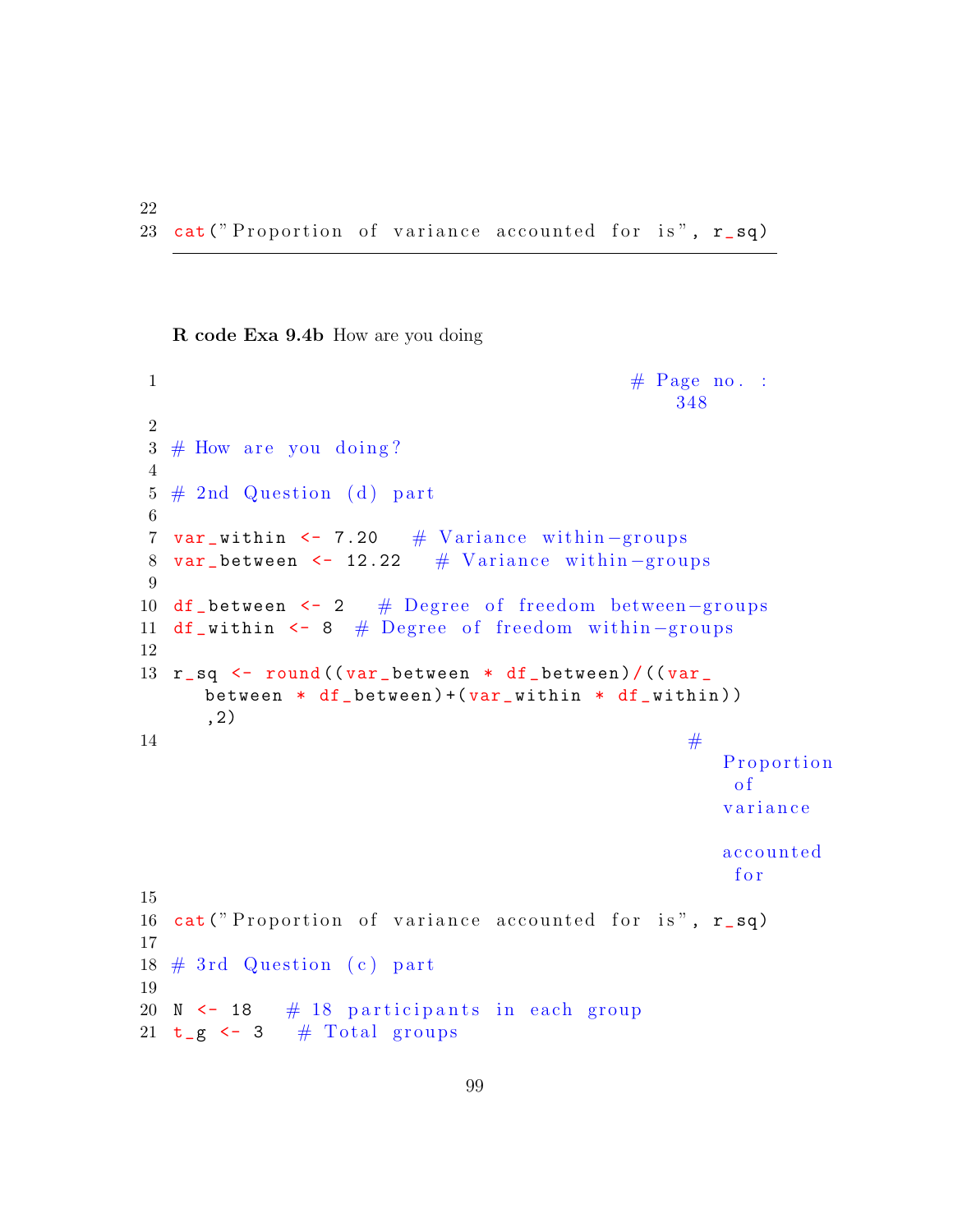```
22 f <- 4.50 # F value (Ratio)
23
24 df_between <- t_g - 1 # Degree of freedom between-
     g r o u p s
25 df_within <- (t-g * N) - t_g # Degree of freedom
     within -groups26
27 r_sq <- round ((f * df_between) / ((f * df_between) + (
     df_within), 2)
\text{28} \text{4} Proportion
                                                of
                                               v a r i a n c e
                                               a c c o u n t e d
                                                f o r
29
30 cat ("Proportion of variance accounted for is", r_sq)
```
R code Exa 9.5a Advanced Topic The Structural Model in the Analysis of Variance an example

```
1 \# \text{Page no. : } 351− 354
2
3 \# Advanced Topic: The Structural Model in the
     Analysis of Variance an example
4
5 # Criminal Record Group
6
7 rating1 \leftarrow c(10, 7, 5, 10, 8)
8
9 \# Clean Record Group
10
11 rating 2 \leftarrow c(5, 1, 3, 7, 4)12
13 # No Information Group
```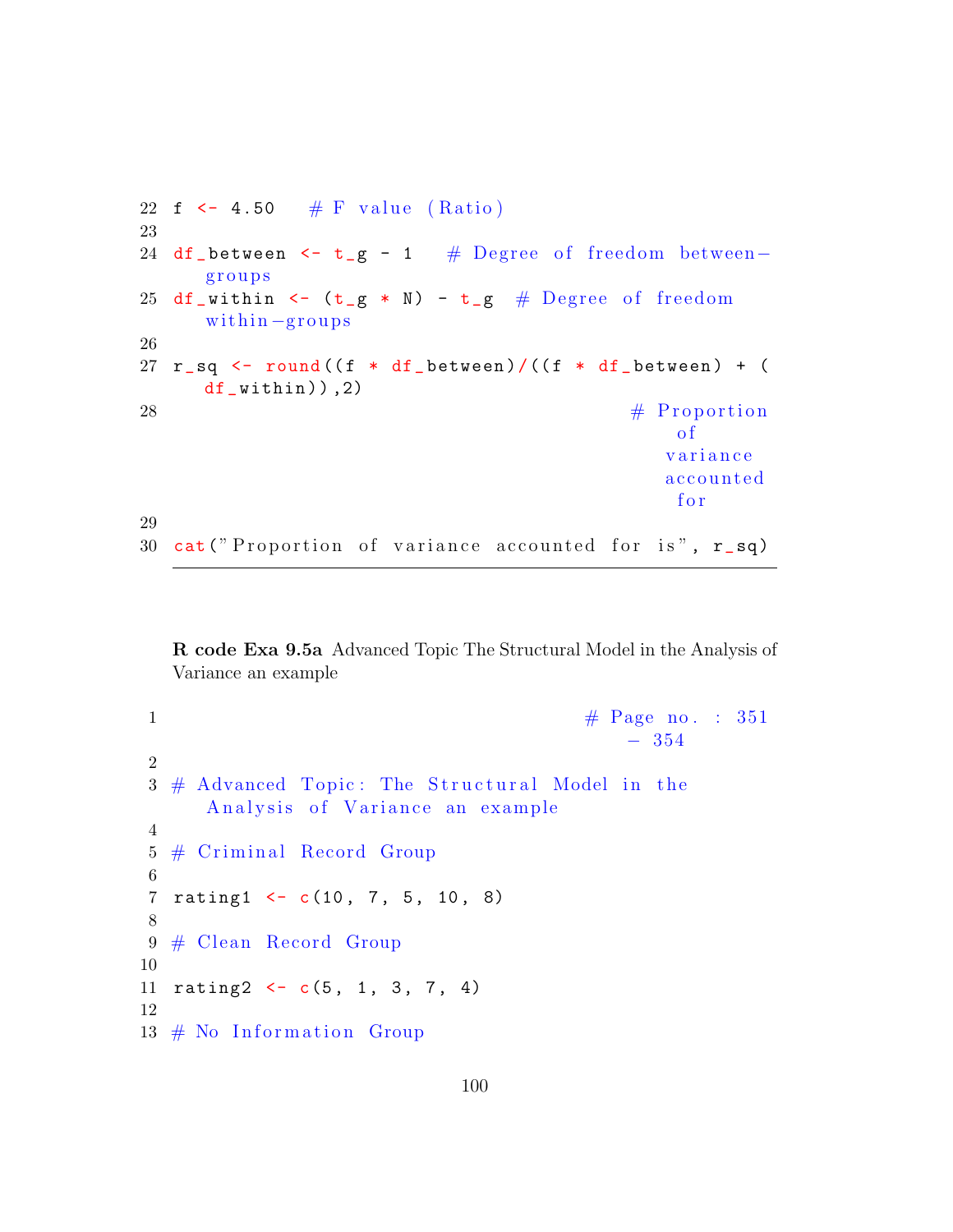```
14
15 rating 3 \leftarrow c(4, 6, 9, 3, 3)16
17 DF \leq data frame (rating1, rating2, rating3)
18
19 \# Direct Method
20
21 k \leftarrow ncol (DF) # Number of Treatments
22 n \le nrow (DF) # Number of Observations for each
      Treatment
23 N \leq n \ast k \# Total Observations
24
25 x \leftarrow c(t(as.matrix(DF)))26 f \leq c(" r_1", " r_2", " r_3")
27 tm \leftarrow gl(k, 1, n*k, factor(f))28 result \leq anova (\ln(x \text{ cm})) # Similar to aov (x \text{ cm})tm)
29
30 result
31
32 ss_total \le round (sum (result \ 'Sum Sq'), 2) # Total
       sum of squared deviation
33
34 cat ("Total sum of squared deviation is", ss_total)
35
36 ss_within \le round (result \frac{1}{2} Sum Sq'[2], 2) # Sum of
       squared deviation within-groups
37
38 cat ("Sum of squared deviation within -groups is", ss_
      within )
39
40 ss_between \leq round (result \frac{1}{2} Sum Sq'[1], 2) \# Sum
      of squared deviation between-groups
41
42 cat ("Sum of squared deviation between-groups is", ss
      _ between )
43
44 df_total \leq sum (result$Df) # Total degrees of
```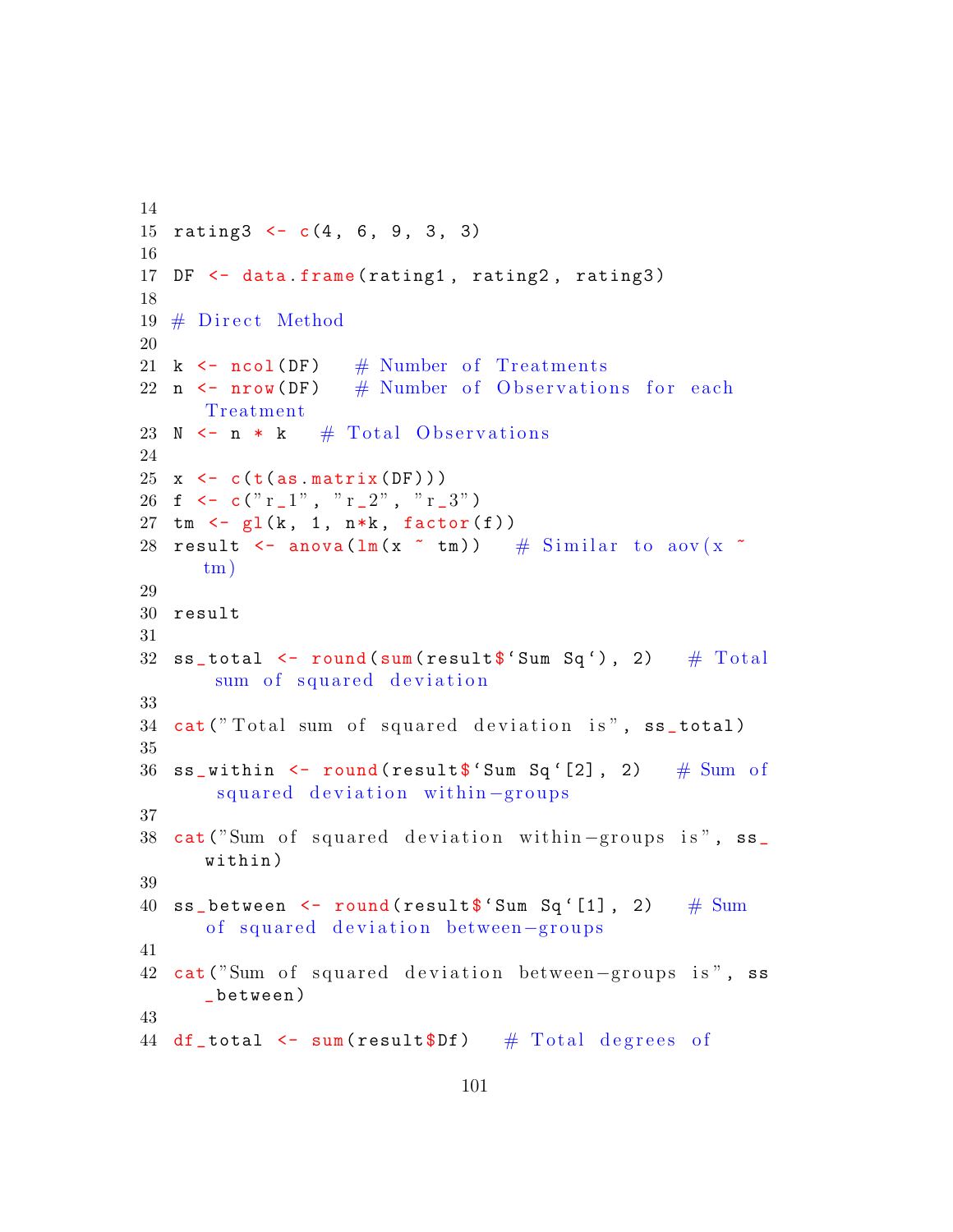freedom

```
45
46 cat ("Total degrees of freedom is", df_total)
47
48 df_within \le result$Df [2] # Degree of freedom
      within -groups49
50 cat ("Degree of freedom within-groups is", df_within)
51
52 df_between \leq result$Df [1] # Degree of freedom
      between−g r o u p s
53
54 cat ("Degree of freedom between-groups is", df_
      between )
55
56 var_within \leq round (result \frac{1}{2} Mean Sq'[2], 2) #
      Variance within-groups
57
58 cat ("Variance within-groups is", var_within)
59
60 var_between <- round (result \frac{1}{2} Mean Sq'[1], 2) #
      Variance between−groups
61
62 cat ("Variance between-groups is", var_between)
63
64 f \le round (result f F value '[1], 2) # F value (
      Ratio)
65
66 cat ("F value (Ratio) is", f)
```
R code Exa 9.6a Worked out examples 1

$$
\begin{array}{c}\n 1 \text{ } \\
 -360 \text{ } \\
 \end{array}
$$

2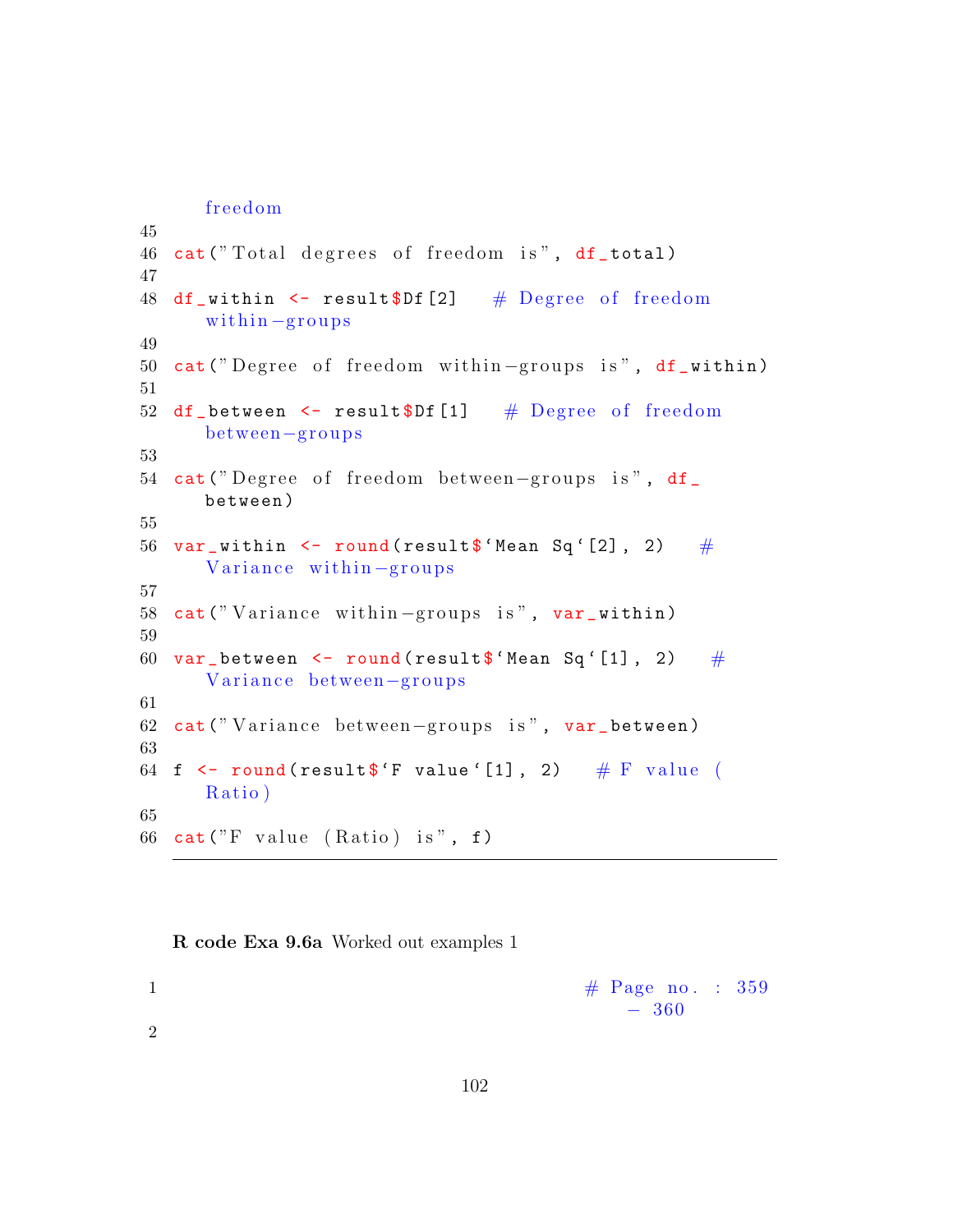```
3 \# Worked out examples 1
4
5 \text{ N} <- 20 \# 20 participants in each group
6 n-g \leq -4 # Numbr of groups
7
8 m1 \leftarrow 15 # Mean 1
9 var1 \leftarrow 20 \# Variance 1
10
11 m2 \leftarrow 12 # Mean 2
12 var2 \leftarrow 25 # Variance 2
13
14 m3 \lt 18 # Mean 3
15 var3 \leftarrow 14 \# Variance 3
16
17 m4 \leftarrow 15 # Mean 4
18 var4 <- 27 \# Variance 4
19
20 alpha \leq 0.05 # 5\% significant level
21
22 df_between \leq n_g - 1 # Degree of freedom between-
      g r o u p s
23 df_within \leftarrow (4 \ast N) - (n_g) # Degree of freedom
      within -groups24
25 var_within \le round ((var1 + var2 + var3 + var4) / n_
      g, 2) \# Variance within –groups
26 cat ("Variance within -groups is", var_within)
27
28 gm \leftarrow (m1 + m2 + m3 + m4) / n_g # Grand mean
29 gm_dev <- c((m1 - gm), (m2 - gm), (m3 - gm), (m4 -
      (g_m)) \# Deviation from the grand mean
30 sq\_gm\_dev <- round (gm\_dev ** 2, 2) # Squared
      deviation from the grand mean
31
32 d_var \le round (sum (sq_gm_dev) / df_between, 2) \#Variance for the distribution of means
33
34 cat ("Variance for the distribution of means is", d_
```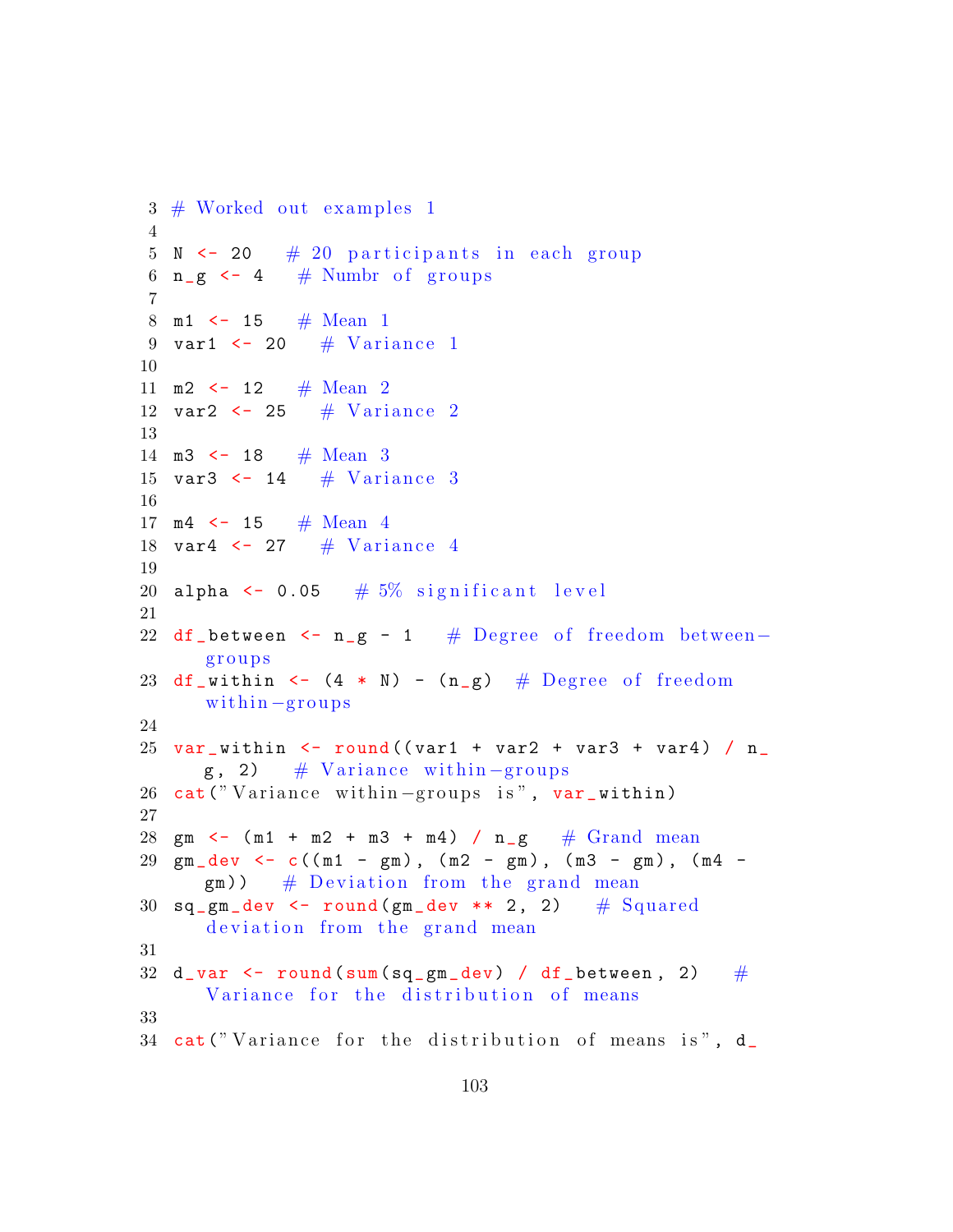```
var )
35
36 var_between <- d_var * N # Variance between-groups
37
38 cat ("Variance between-groups is", var_between)
39
40 fvalue \le round (var_between / var_within, 2) \# F
      r a t i o
41 cat ("F ratio is", fvalue)
42
43 fval \leftarrow qf (0.95, df_between, df_within) # 1 - alpha
      = 1 - 0.05 = 0.9544 fval \leftarrow round (fval, 2)
45
46 if (fvalue >= fval)
47 {
48 cat ("Reject Null Hypothesis")
49 } else {
50 cat (" Cannot reject Null Hypothesis")
51 }
```
R code Exa 9.6b Worked out examples 2

```
\# \text{ Page no. :}360 − 361
2
3 \# Worked out examples 2
4
5 m1 \leftarrow 12 # Mean 1
6 var1 \leftarrow 25 # Variance 1
7
8 m2 <- 18 # Mean 2
9 var2 \leftarrow 14 # Variance 2
10
11 alpha \leq 0.01 # 1% significant level
```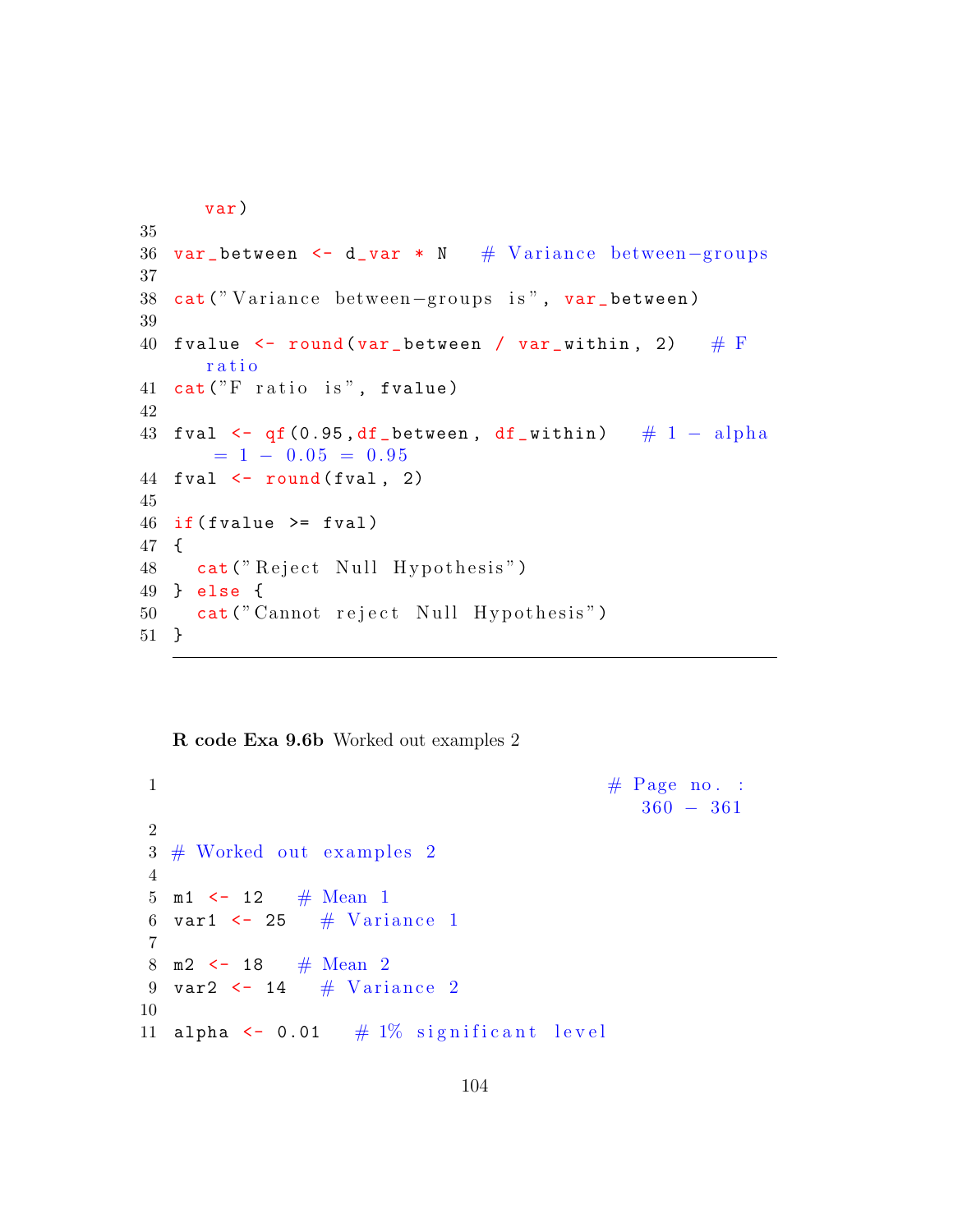```
12 n_s \leftarrow 2 # Number of samples for contrast
13 N \leftarrow 20 \# 20 elements in each sample
14
15 var_within \leq 21.5 # Variance within -groups (
      over all)16
17 df_between \leq n_s - 1 # Degree of freedom between
     -grows (2 samples)18 df_within <- (4 * N) - (n_s + 2) # Degree of
      freedom within -groups (4 \text{ samples})19
20 gm \leftarrow (m1 + m2) / n_s \# Grand mean
21 gm_dev \leq c((m1 - gm), (m2 - gm)) # Deviation from
       the grand mean
22 sq\_gm\_dev <- round (gm\_dev ** 2, 2) \# Squared
      deviation from the grand mean
23
24 d_var \leq round (sum (sq_gm_dev) / df_between, 2) \#Variance for the distribution of means
25
26 cat ("Variance for the distribution of means is", d_
     var )
27
28 var_between <- d_var * N # Variance between-groups
29
30 cat ("Variance between-groups is", var_between)
31
32 fvalue \le round (var_between / var_within, 2) \# F
      ratio
33 cat ("F ratio is", fvalue)
34
35 fval \leq qf(0.95, df_between, df_within) \# 1 – alpha
      = 1 - 0.05 = 0.9536 fval \leftarrow round (fval, 2)
37
38 cat ("Cutoff F for the 0.05 significance level is",
      fval )
39
```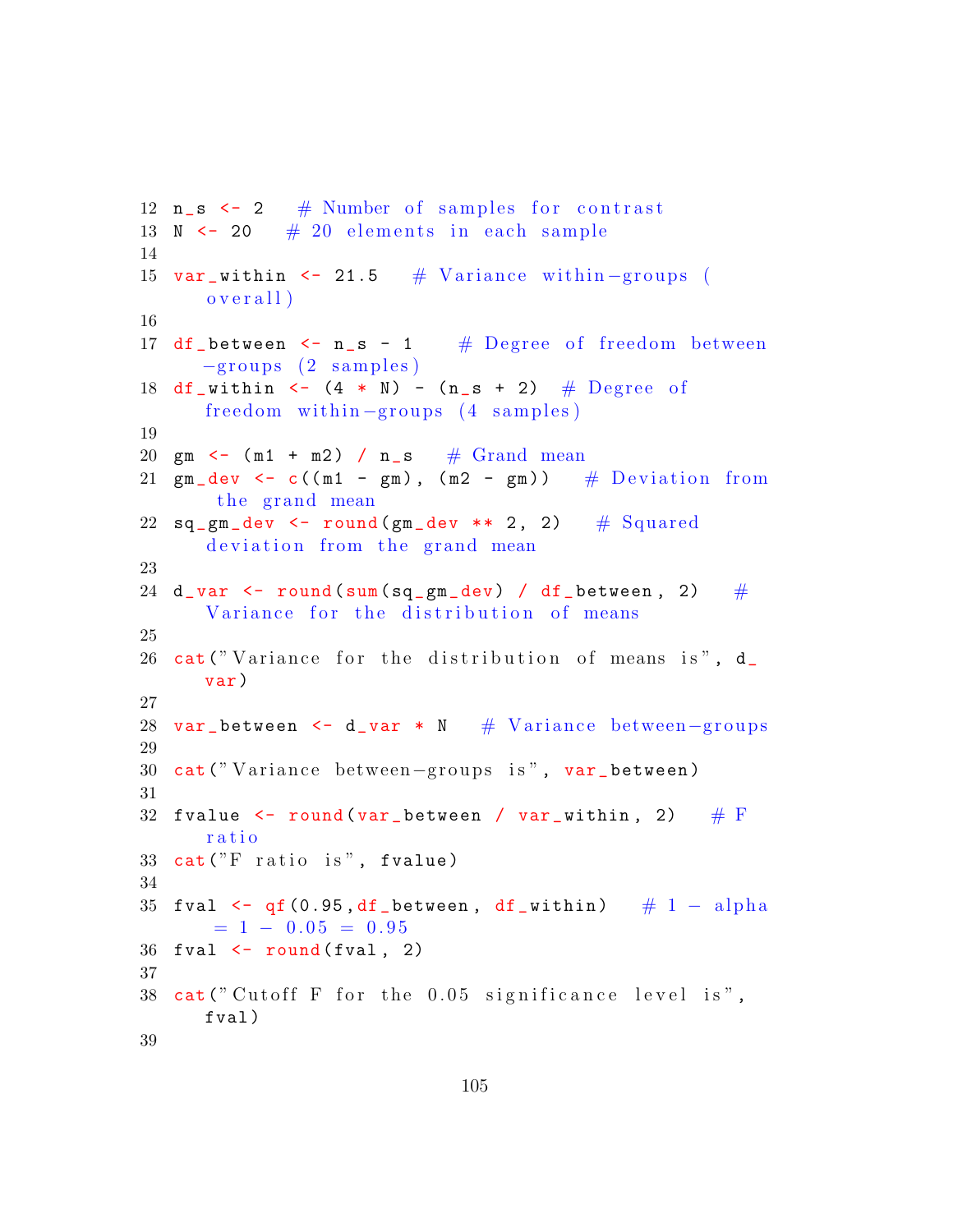```
40 if (fvalue \geq fval)41 {
42 cat ("Reject null hypothesis (Significant)")
43 } else {
44 cat (" Cannot reject null hypothesis (not
        significant)")
45 }
```
R code Exa 9.6c Worked out examples 3

```
\# \text{ Page no. :}361
2
3 \# Worked out examples 3
4
5 n \leq 6 # Six planned contrasts
6 alpha \leq 0.05 # 5\% significance level
7
8 b_c_s \leftarrow round (alpha / n, 4) # Bonferroni
     corrected signficance level
9
10 cat ("Bonferroni corrected signficance level is", b_c
     \mathsf{S})
11
12 \qquad \qquad \# \text{ Page no. :}342
13
14 \# The Bonferroni Procedure
15
16 n \leq 2 # Two planned contrasts
17 alpha \leq 0.05 # 5\% significance level
18
19 b_c_s \leftarrow round (alpha / n, 4) # Bonferroni
     corrected signficance level
20
```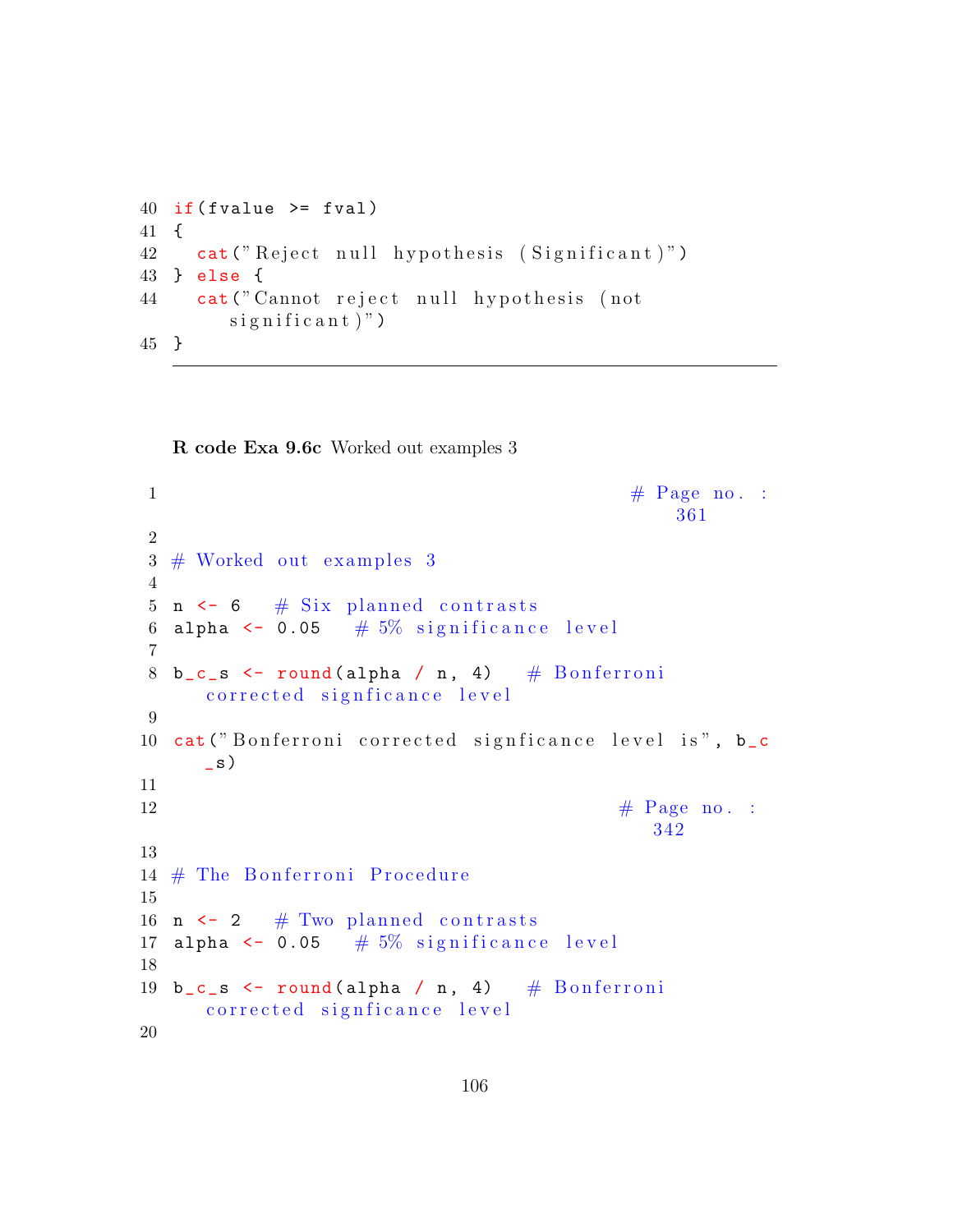```
21 cat ("Bonferroni corrected signficance level is", b_c
      \mathsf{S})
22
23 n \leftarrow 3 # Two planned contrasts
24 alpha \leq 0.05 \# 5% significance level
25
26 b_c_s \leftarrow round (alpha / n, 4) \# Bonferroni
      corrected signficance level
27
28 cat ("Bonferroni corrected signficance level is", b_c
      \left\lfloor s \right\rfloor29
30 n \leq 3 # Two planned contrasts
31 alpha \leq 0.01 # 1% significance level
32
33 b_c_s \le round (alpha / n, 4) \# Bonferroni corrected
       signficance level
34
35 cat ("Bonferroni corrected signficance level is", b_c
      \lfloor s \rfloor
```
R code Exa 9.6d Worked out examples 4

```
\frac{1}{1} \frac{1}{1} Page no. :
                                             361
2
3 \# Worked out examples 4
4
5 N < -10 # 10 elements in each sample
6 f \leftarrow 11.21 # F value (overall)
7 n_g < -5 # Number of groups
8
9 df_between <- n_g - 1 # Degree of freedom between−
     g r o u p s
10 df_within \leq (5 * N) - (n_g) # Degree of freedom
```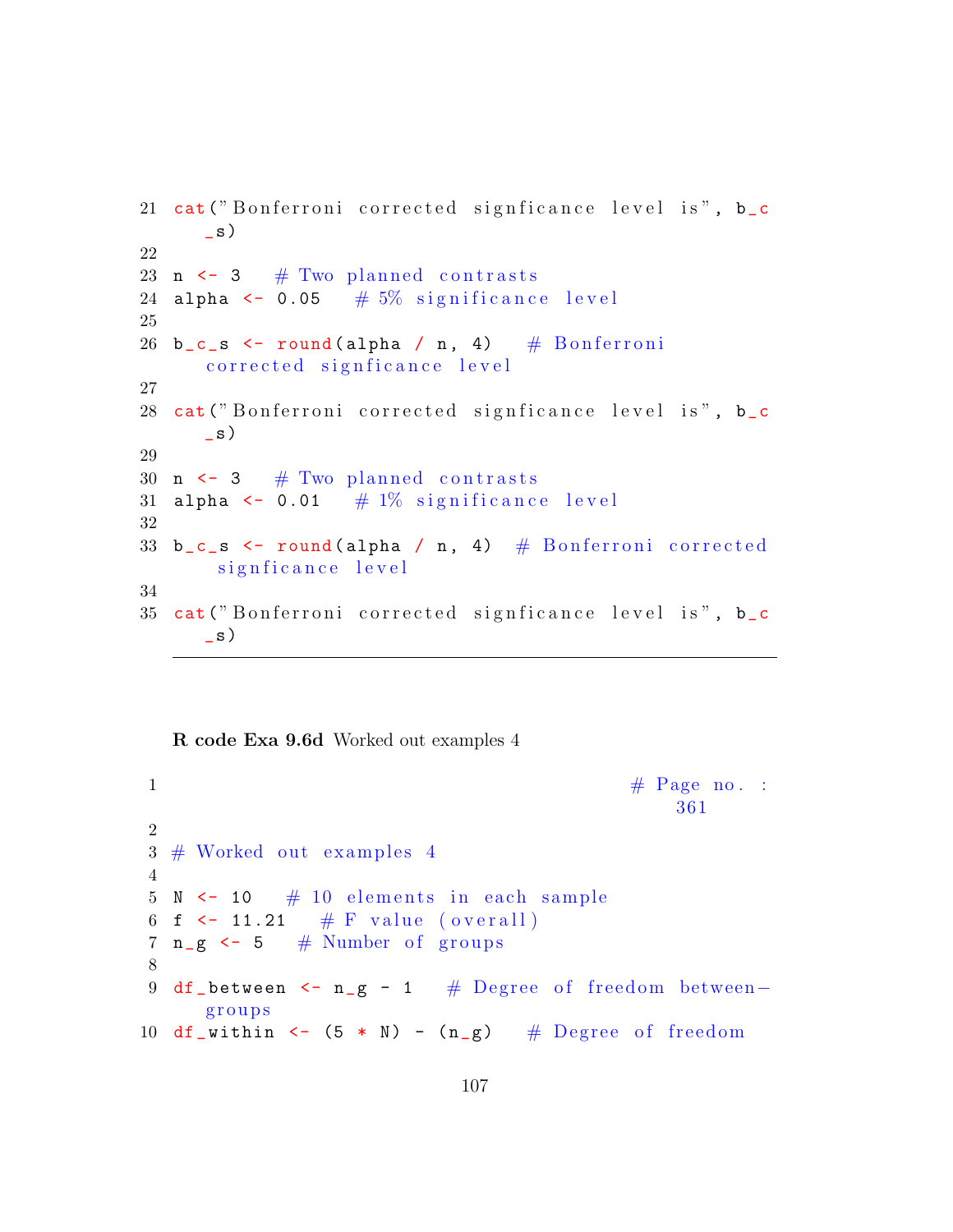```
within -groups (5 samples)
11 fvalue \leq f / df_between # F value (conrast)
12
13 cat("F value (contrast) is", fvalue)14
15 alpha \leq 0.01 \# 1\% Sgnificance level
16
17 fval \leftarrow qf (0.99, df_between, df_within) \# 1 - alpha
      = 1 - 0.01 = 0.9918 fval \leftarrow round (fval, 2)
19
20 cat ("Cutoff F for the 0.01 significance level is",
      fval )
21
22 if (fvalue \ge fval)23 {
24 cat ("Reject null hypothesis (Significant)")
25 } else {
26 cat ("Cannot reject null hypothesis (not
        significant)")
27 }
```
R code Exa 9.6e Worked out examples 5

```
1 \# \text{Page no. :}361
2
3 \# Worked out examples 54
5 N \leq 20 \# 20 participants in each group
6 n-g \leq 4 # Number of groups
7
8 df_between <- n_g - 1 # Degree of freedom between-
    g r o u p s
9 df_within <- (4 * N) - (n_g) # Degree of freedom
```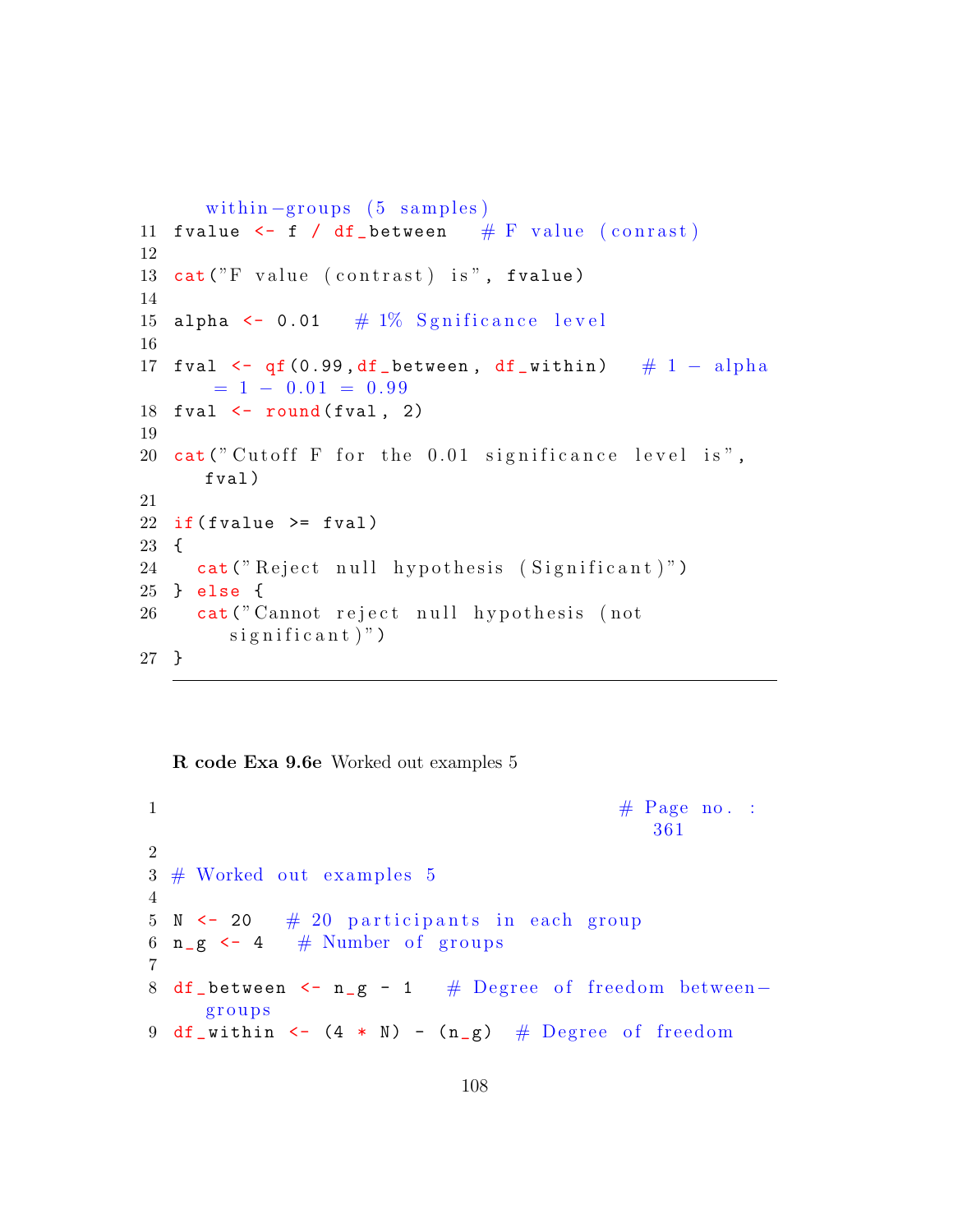```
within-groups10
11 var_between <- 120 # Variance between-groups
12 var_within <- 21.5 \# Variance within -groups
13
14 r_sq <- round ((var_between * df_between)/((var_
    between * df_b between ) + (var_w within * df_w ithin ),2)
15 \#Propo
                                                         of
                                                         varia:
                                                         accou
                                                         f o r
```
17 cat ("Proportion of variance accounted for is",  $r$ \_sq)

R code Exa 9.6f Worked out examples 6

16

 $\frac{4}{3}$  Page no. : 362 2  $3 \#$  Worked out examples 6 4  $5 \#$  Treatment A 6  $7 \times 1 \leftarrow c(8, 13, 10, 9)$ 8  $9 \#$  Treatment B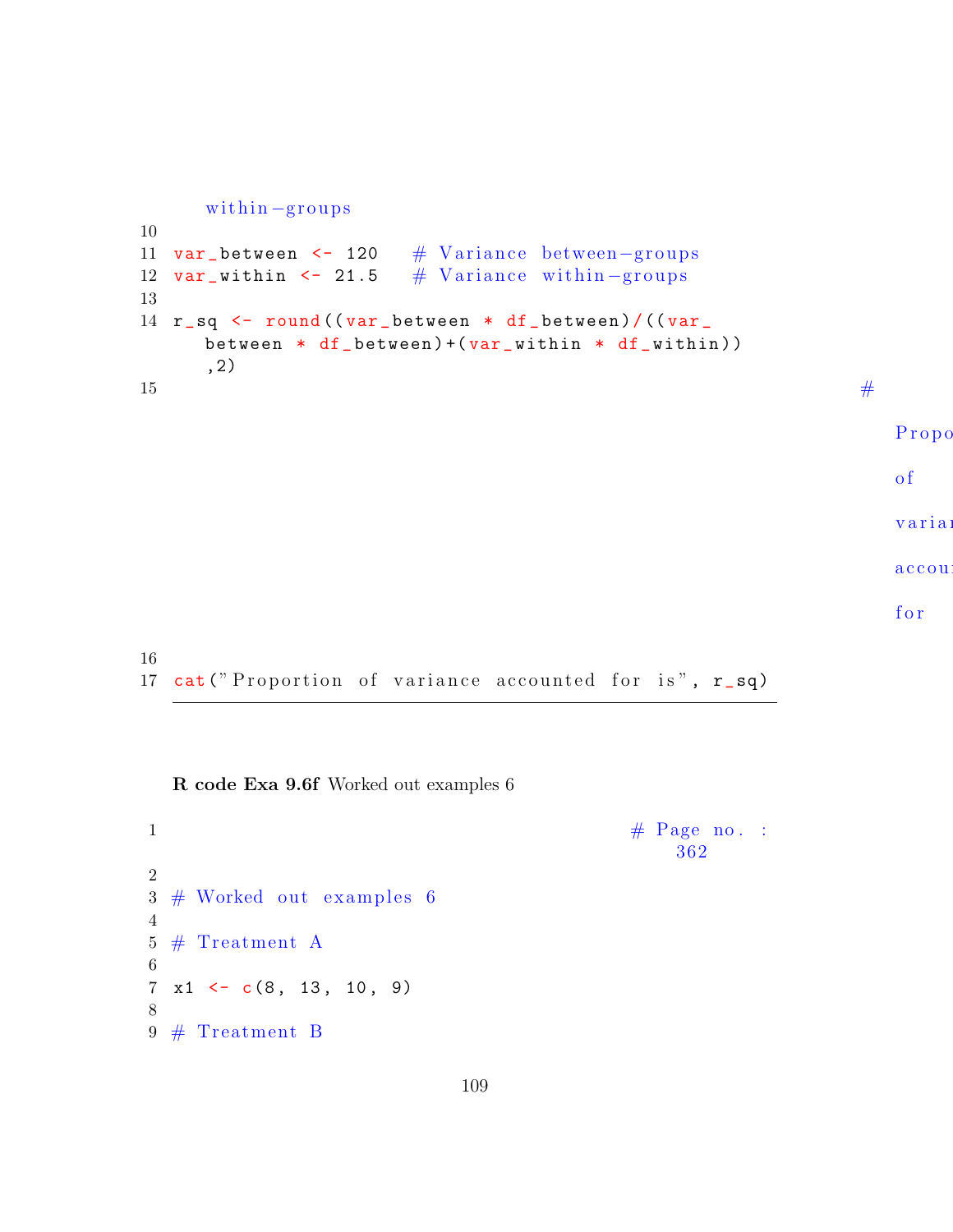```
10
11 x2 \leftarrow c(7, 3, 8)12
13 # Treatment C
14
15 x3 \leftarrow c(6, 4, 2)16
17 DF \leq data . frame (Y=c(x1, x2, x3), Treatment = factor
      (\text{rep}(\text{c}(" x1", " x2", " x3")),
18 times=c(length(x1), length(x2), length(
                   x3)))))
19
20 View ( DF )
21
22 res \leq aov (Y<sup>-</sup>Treatment, data=DF)
23 result \leq anova (res)
24 result
25
26 df_total \leq sum(result$Df) # Total degree of
      freeodom
27
28 cat ("Total degrees of freedom is", df_total)
29
30 df_within \leq result$Df [2] # Degree of freedom
      within -groups31
32 cat ("Degree of freedom within-groups is", df_within)
33
34 df_between \leq result$Df [1] # Degree of freedom
      between−g r o u p s
35
36 cat ("Degree of freedom between-groups is", df_
      between )
37
38 alpha \leq 0.05 \#5\% significance level
39
40 f \le round (result f F value '[1], 2) # F value (
      Ratio)
```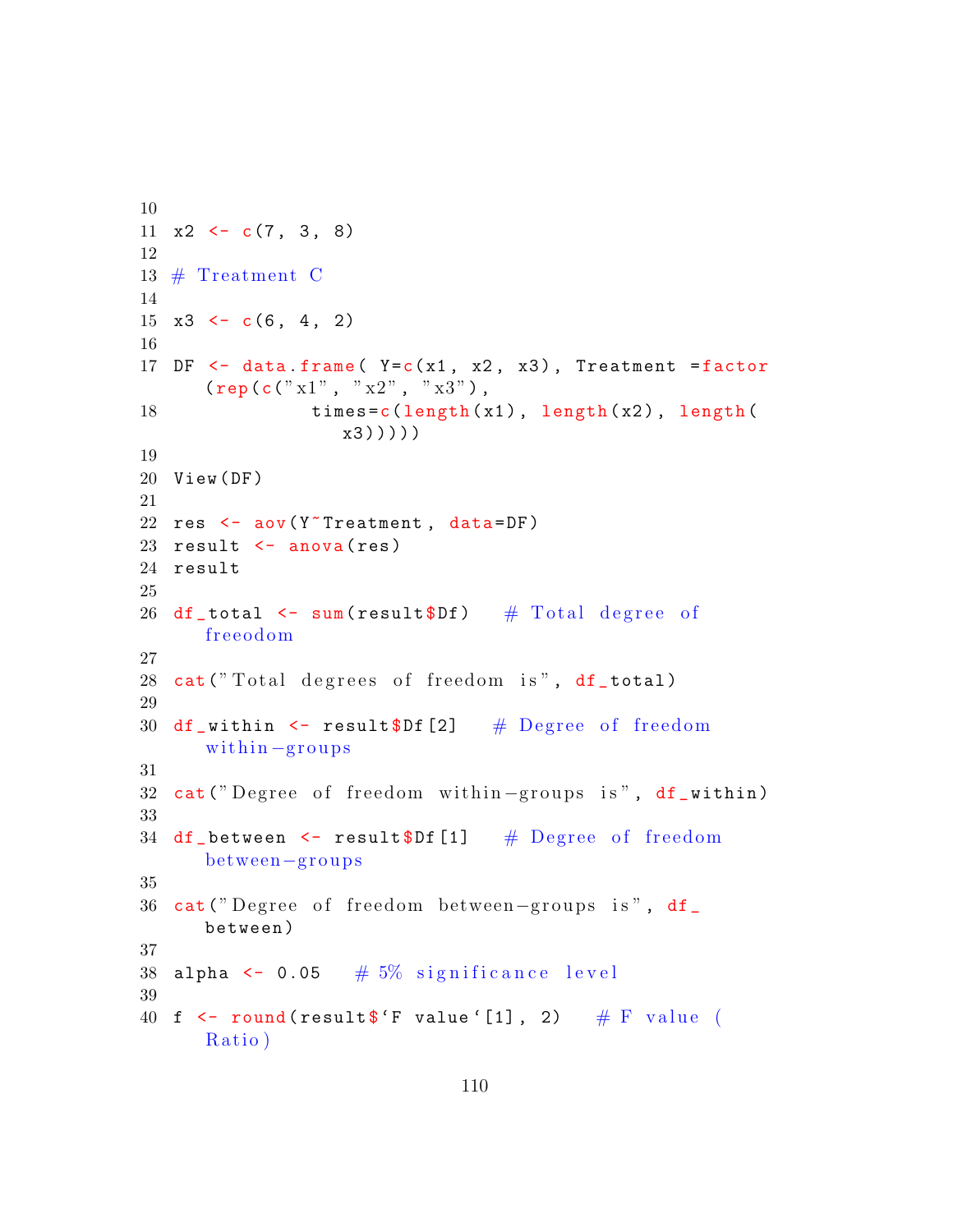```
41
42 cat("F value (Ratio) is", f)43
44 ss_total \le round (sum (result \ 'Sum Sq'), 2) # Total
       sum of squared deviation
45
46 cat ("Total sum of squared deviation is", ss_total)
47
48 ss_within \leq round (result \frac{1}{2} Sum Sq'[2], 2) # Sum of
       squared deviation within-groups
49
50 cat ("Sum of squared deviation within –groups is", ss_
      within )
51
52 ss_between \leq round (result \ 'Sum Sq '[1], 2) # Sum
      of squared deviation between-groups
53
54 cat ("Sum of squared deviation between-groups is", ss
      _ between )
55
56 fval \leftarrow qf (0.95, df_between, df_within) # 1 -
      alpha = 1 - 0.05 = 0.9557 fval \leftarrow round (fval, 2)
58
59 cat (" Cutoff F for the 0.05 significance level is",
      fval )
60
61 if (f \ge f \text{val})62 {
63 cat ("Reject null hypothesis")
64 } else {
65 cat (" Cannot reject null hypothesis")
66 }
```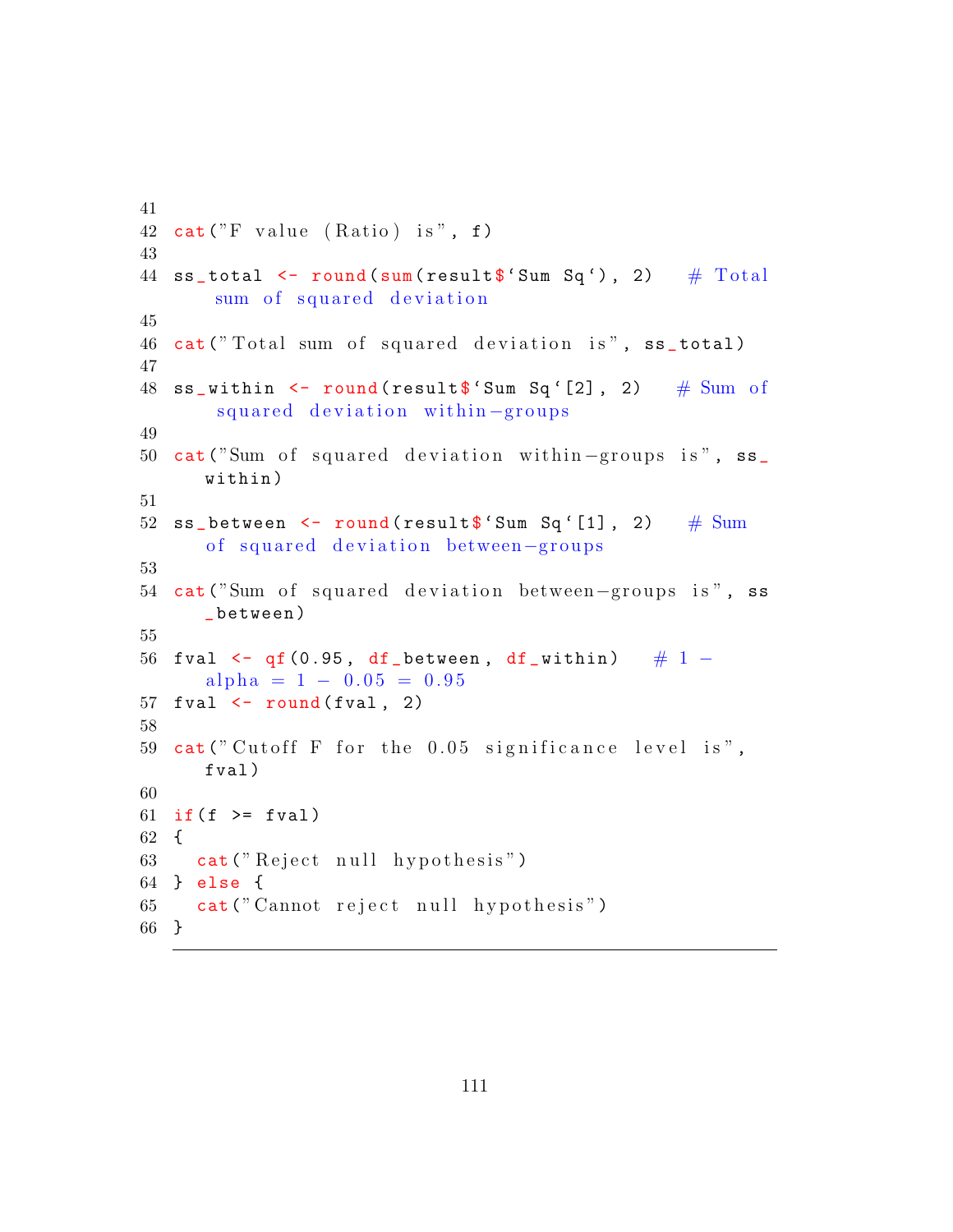## Chapter 10 Factorial Analysis of Variance

R code Exa 10.1a Table for a Two way Analysis of Variance

```
1 \#\text{ Page no. : } 406-4072
3 # Table for a Two-way Analysis of Variance
4
5 DF \leq data frame (Sensitivity = c(rep ("Not High", 10)
     , rep(''High'', 10)),
6 Test_Difficulty = c(rep(c("Easy", "
                    \text{Hard''}), 10),
7 Value = c (2.63 , 2.69 , 2.53 , 2.31 ,
                    2.25 , 2.45 , 2.22 , 2.80 , 2.52 ,
                    2.55 , 2.06 ,
8 3.21, 2.32, 3.21, 2.04,
                             2.77 , 2.31 , 2.83 ,
                             2.22 , 3.03)
9 )
10
11 View (DF) \# Table no. 10-10 (Table is different
     as compared to book)
12
13 res <- aov (Value ~ Test_Difficulty*Sensitivity, data
```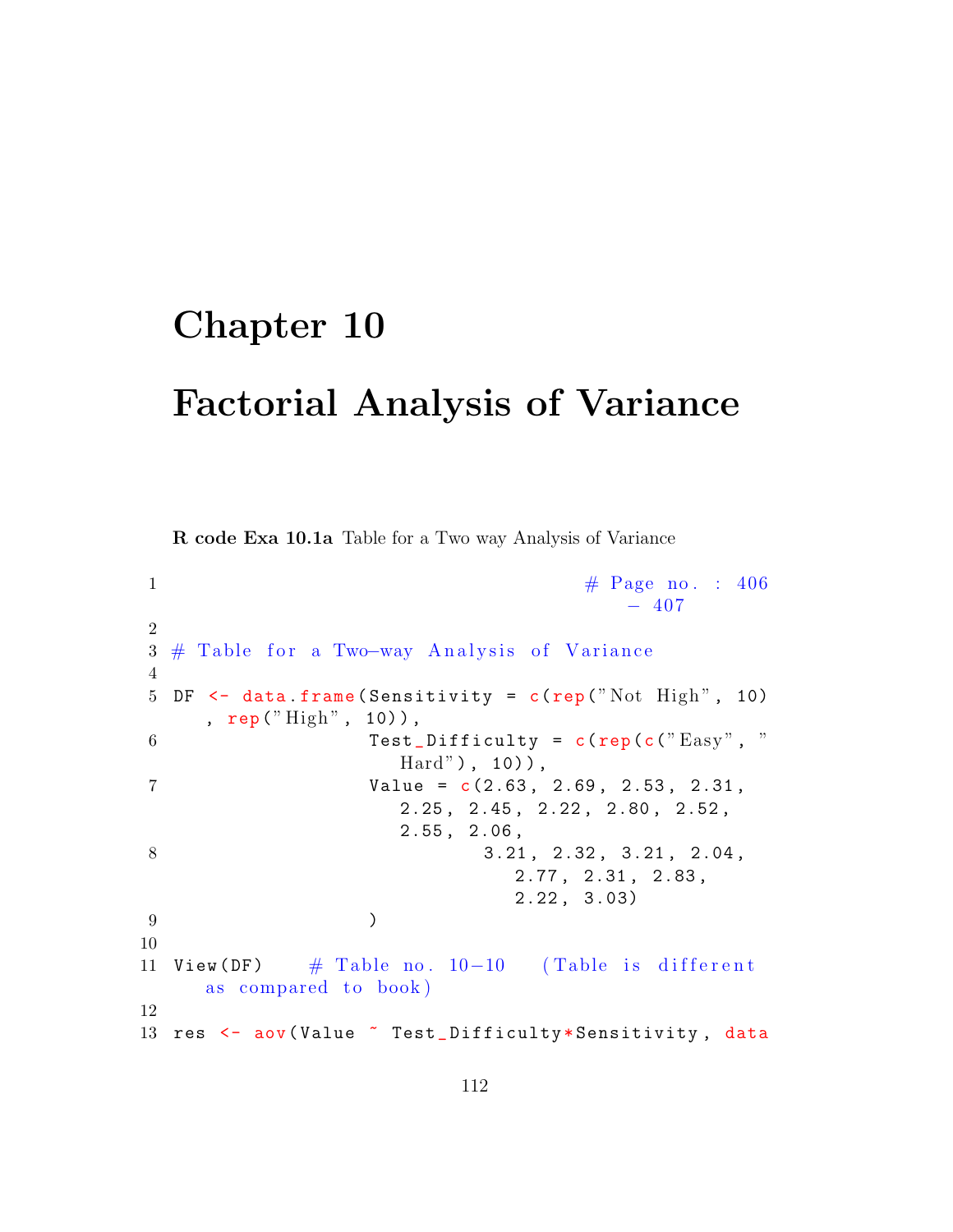```
= DF)14 result \leftarrow round (anova (res), 2)
15
16 # Table no . 10−11
17
18 result # Values differ with book's values (table
      values)
19
20 \# Below results are in table no. 10-10
21
22 ss_total \le round (sum (result \ 'Sum Sq'), 2) # Total
       sum of squared deviation
23
24 cat ("Total sum of squared deviation is \n\cdot ss_total
      \lambda25
26 ss_within \le round (result \frac{1}{2} Sum Sq'[4], 2) # Sum of
       squared deviation within-groups
27
28 cat ("Sum of squared deviation within –groups is \langle n'',
      ss_ within )
29
30 ss_interaction \leq round (result \frac{1}{2} Sum Sq'[3], 2) #
      Sum of squared deviation of interaction
31
32 cat ("Sum of squared deviation of interaction is \langle n",
       ss_ interaction )
33
34 ss_rows \leq round (result \ 'Sum Sq '[2], 2) # Sum of
      squared deviation of rows
35
36 cat ("Sum of squared deviation of rows is \n\begin{bmatrix} n \\ n \end{bmatrix}, ss_
      rows )
37
38 ss_columns \le round (result \frac{12}{3} Sum Sq'[1], 2) \# Sum
      of squared deviation of columns
39
40 cat ("Sum of squared deviation of columns is \ln", ss_
```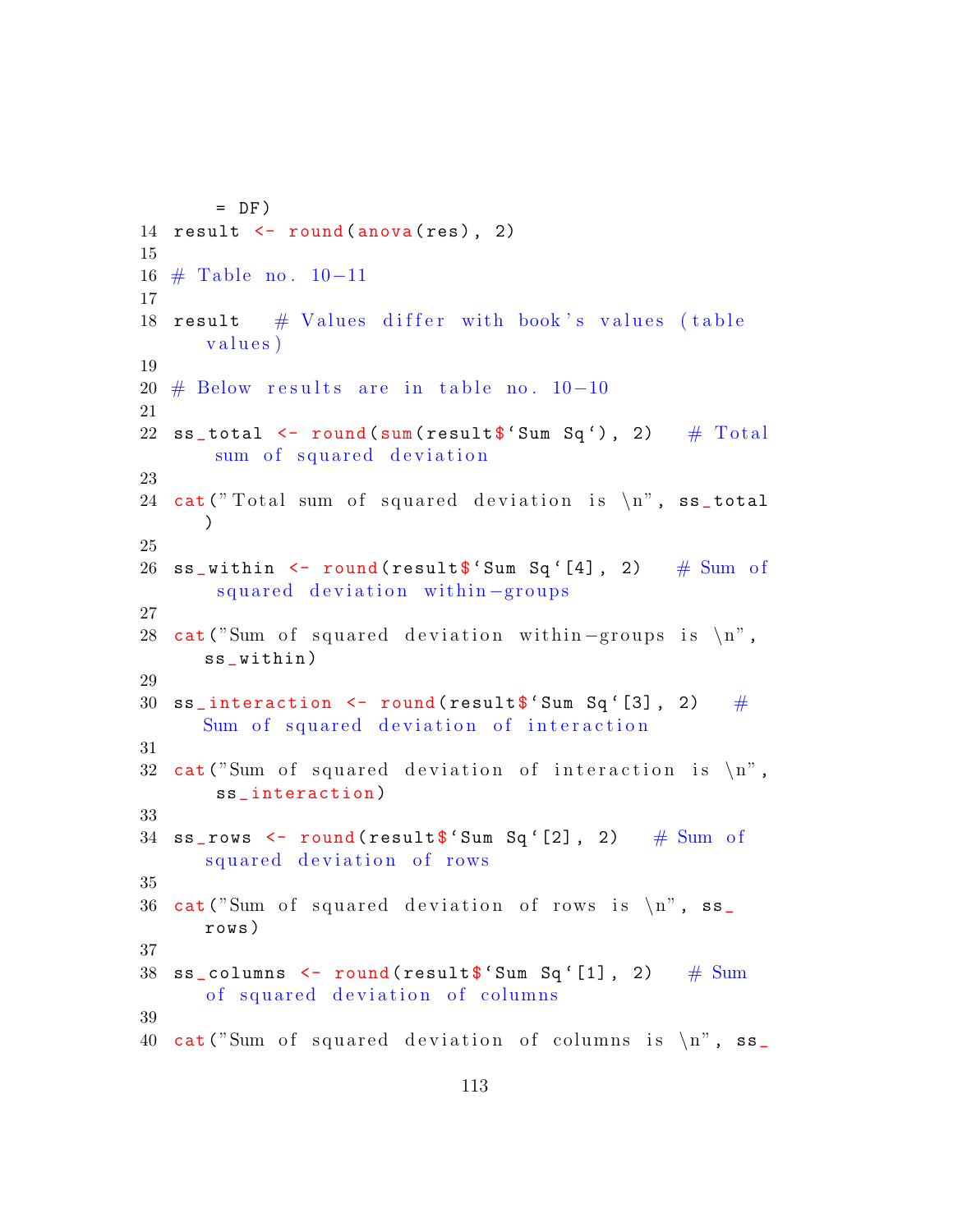```
columns )
41
42 alpha \leq 0.05 # 5\% significance level
43 df_numerator \langle -1 \rangle # 2 - 1 = 1 (2 groups)
44 df_denomenator <- result$Df [4]
45
46 fval \leftarrow qf (0.95, df_numerator, df_denomenator)
47 fval \leftarrow round (fval, 2)
48
49 \# Note that fyal is same for sensitivity, test
      difficulty and for interaction effect
50
51 cat ("F value is \langle n", fval)
52
53 f1 \leq result \ 'F value '[1] \# F value for test
      difficulty54 f2 \leq result$'F value '[2] # F value for
      s e n s i t i v i t y
55 f3 \leq result$'F value '[3] \# F value for test
      difficulty : sensitivity56
57 if(f1 \geq fval)
58 {
59 cat ("Reject null hypothesis for test difficulty")
60 } else {
61 cat (" Cannot reject null hypothesis for test
        difficultv")62 }
63
64 if (f2 \ge fval)65 {
66 cat (" Reject null hypothesis for sensitivity")
67 } else {
68 cat (" Cannot reject null hypothesis for sensitivity
        ")
69 }
70
71 if (f3 \ge fval)
```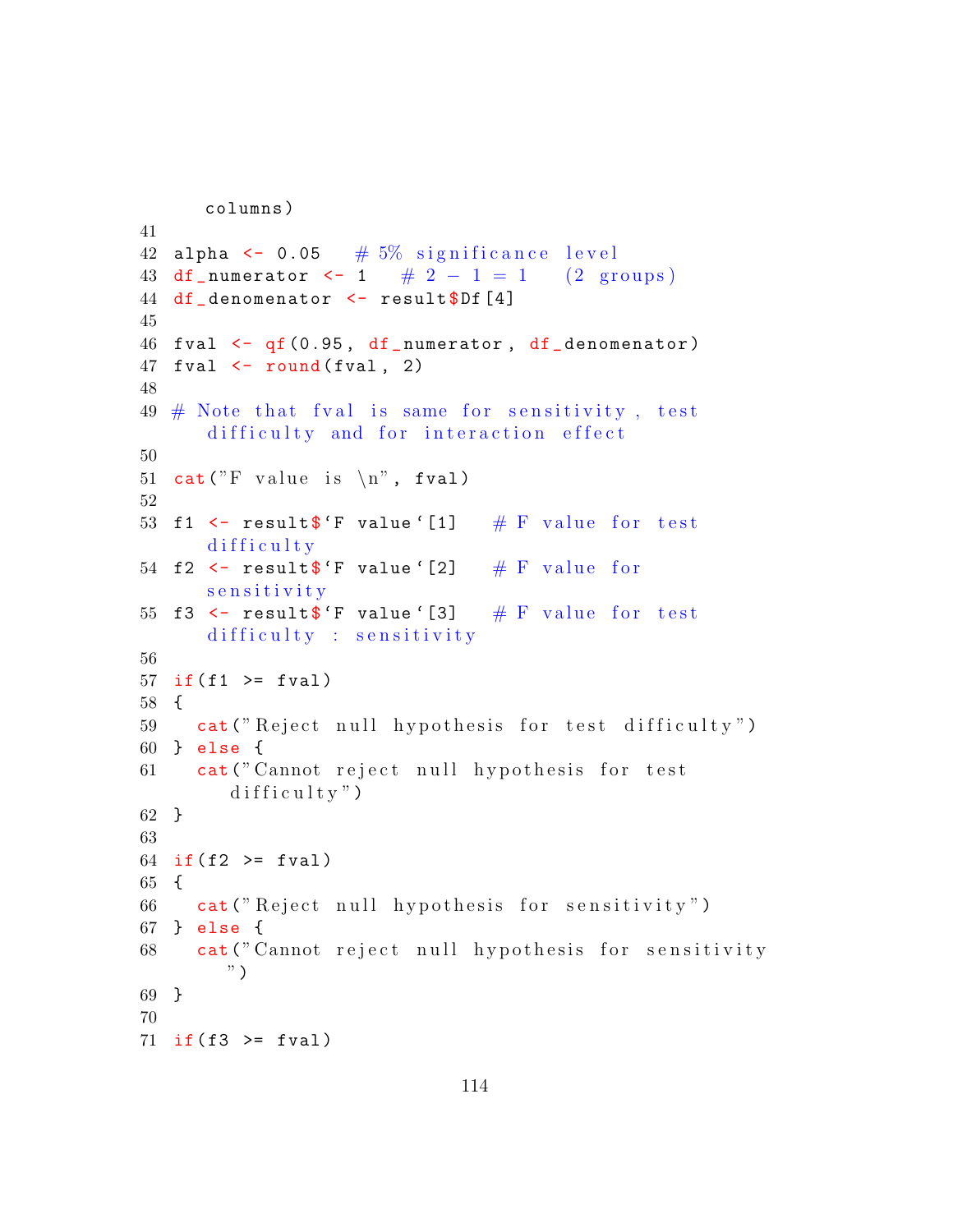```
72 {
73 cat ("Reject null hypothesis for test difficulty :
        s e n s i t i v i t y ")
74 } else {
75 cat (" Cannot reject null hypothesis for test
        difficulty : sensitivity")
76 }
```
R code Exa 10.1b How are you doing

```
\frac{4}{\sqrt{7}} Page no. :
                                        411 − 413
2
3 \# How are you doing?
4
5 \# 5th Question
6
7 DF <- data . frame ( Participant = LETTERS [1:8] ,
8 Length_condition = c(rep("Short",
                    4), rep("Long", 4),
9 Vividness_condition = c(rep(c("Low"
                    , "High"), 4)),
10 Number_{recalled} = c(6, 9, 4, 5, 2,1, 4, 1)11 )
12
13 View (DF) # Book's table is little bit different
14
15 res <- aov (Number_recalled \tilde{ } Vividness_condition*
     Length_condition, data = DF)
16 result \leq anova (res)
17 result
18
19 ss_total \le round (sum (result \ 'Sum Sq'), 2) # Total
     sum of squared deviation
```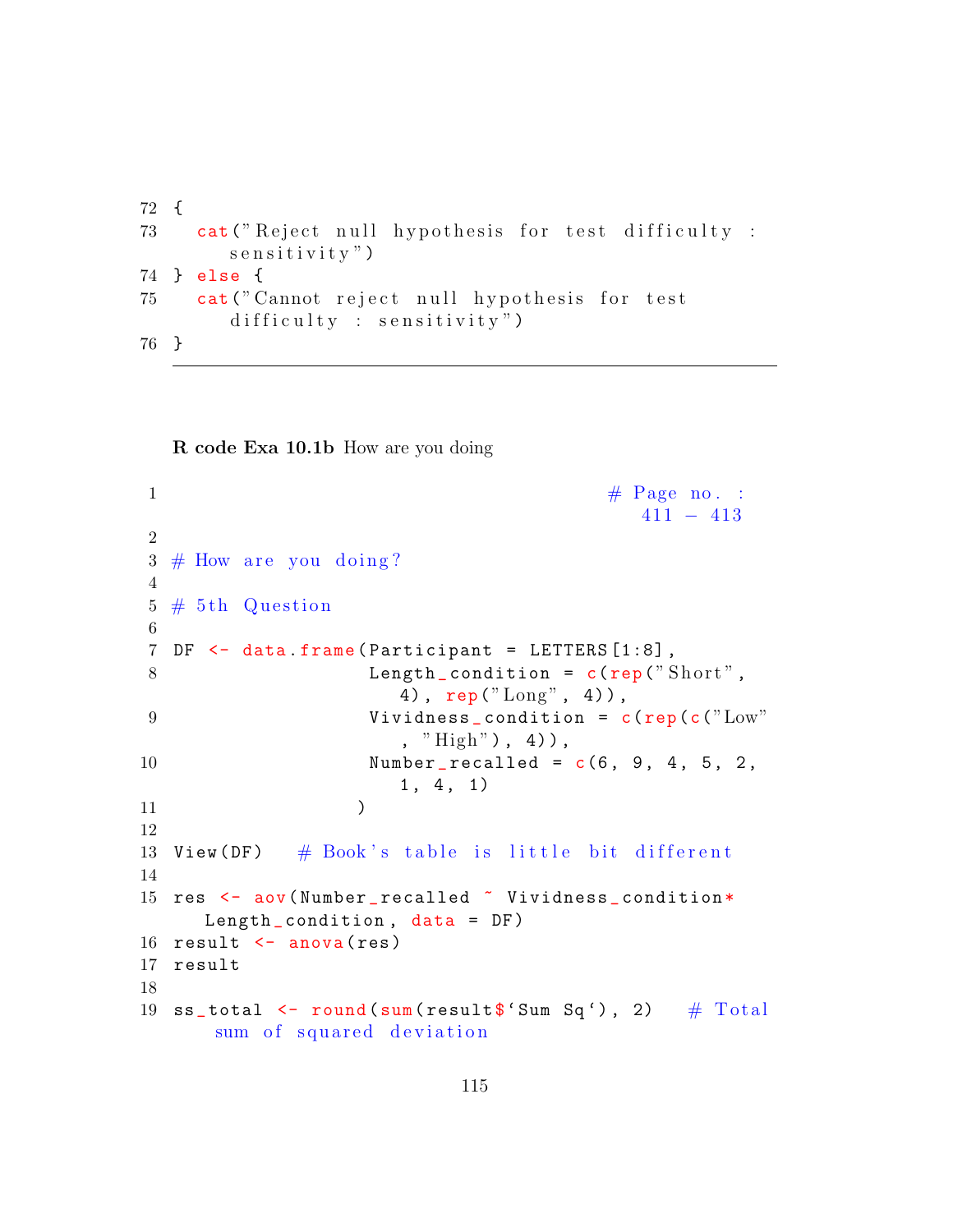```
20
21 cat ("Total sum of squared deviation is", ss_total)
22
23 ss_within \leq round (result \frac{1}{2} Sum Sq'[4], 2) # Sum of
       squared deviation within-groups
24
25 cat ("Sum of squared deviation within -groups is", ss_
      within )
26
27 ss_interaction \leq round (result \ 'Sum Sq'[3], 2) #
      Sum of squared deviation of interaction
28
29 cat ("Sum of squared deviation of interaction is", ss
      _ interaction )
30
31 ss_rows \le round (result \ 'Sum Sq '[2], 2) # Sum of
      squared deviation of rows
32
33 cat ("Sum of squared deviation of rows is", ss_rows)
34
35 ss_columns \le round (result \ 'Sum Sq '[1], 2) # Sum
      of squared deviation of columns
36
37 cat ("Sum of squared deviation of columns is", ss_
      columns )
38
39 alpha \leq 0.05 \# 5% significance level
40 df_numerator \langle -1 \rangle # 2 - 1 = 1 (2 groups)
41 df_denomenator <- result$Df [4]
42
43 fval \leftarrow qf(0.95, df_numerator, df_denomenator)
44 fval \leftarrow round (fval, 2)
45
46 f1 \leq result$'F value '[1] \# F value for vividness
      c on dition
47 f2 \leq result$'F value '[2] # F value for length
      c on dition
48 f3 \leq result$'F value '[3] \# F value for vividness
```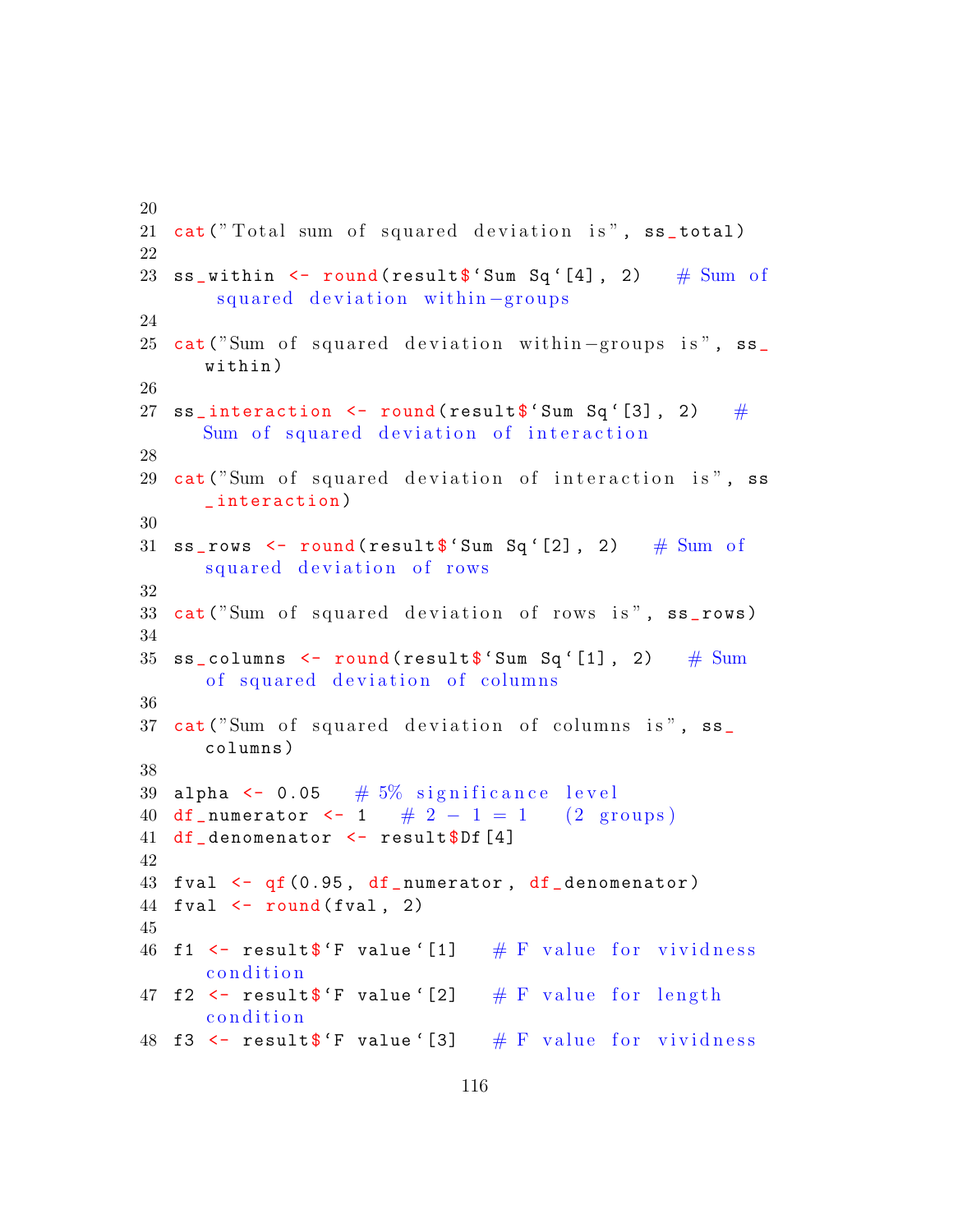```
condition : length condition
49
50 if(f1 \geq fval)
51 {
52 cat ("Reject null hypothesis")
53 } else {
54 cat (" Cannot reject null hypothesis")
55 }
56
57 if(f2 \geq fval)58 {
59 cat ("Reject null hypothesis")
60 } else {
61 cat (" Cannot reject null hypothesis")
62 }
63
64 if (f3 \ge fval)65 {
66 cat ("Reject null hypothesis")
67 } else {
68 cat (" Cannot reject null hypothesis")
69 }
```
R code Exa 10.2a Advanced Topic Effect Size in the Factorial Analysis of Variance

```
1 \#\text{ Page no. : } 413 -414
2
3 \# Advanced Topic : Effect Size in the Factorial
     Analysis of Variance
4
5 var col \leftarrow 1.20 \# Variance (columns)
6 df_col \leftarrow 1 # Degree of freedom (columns)
7
```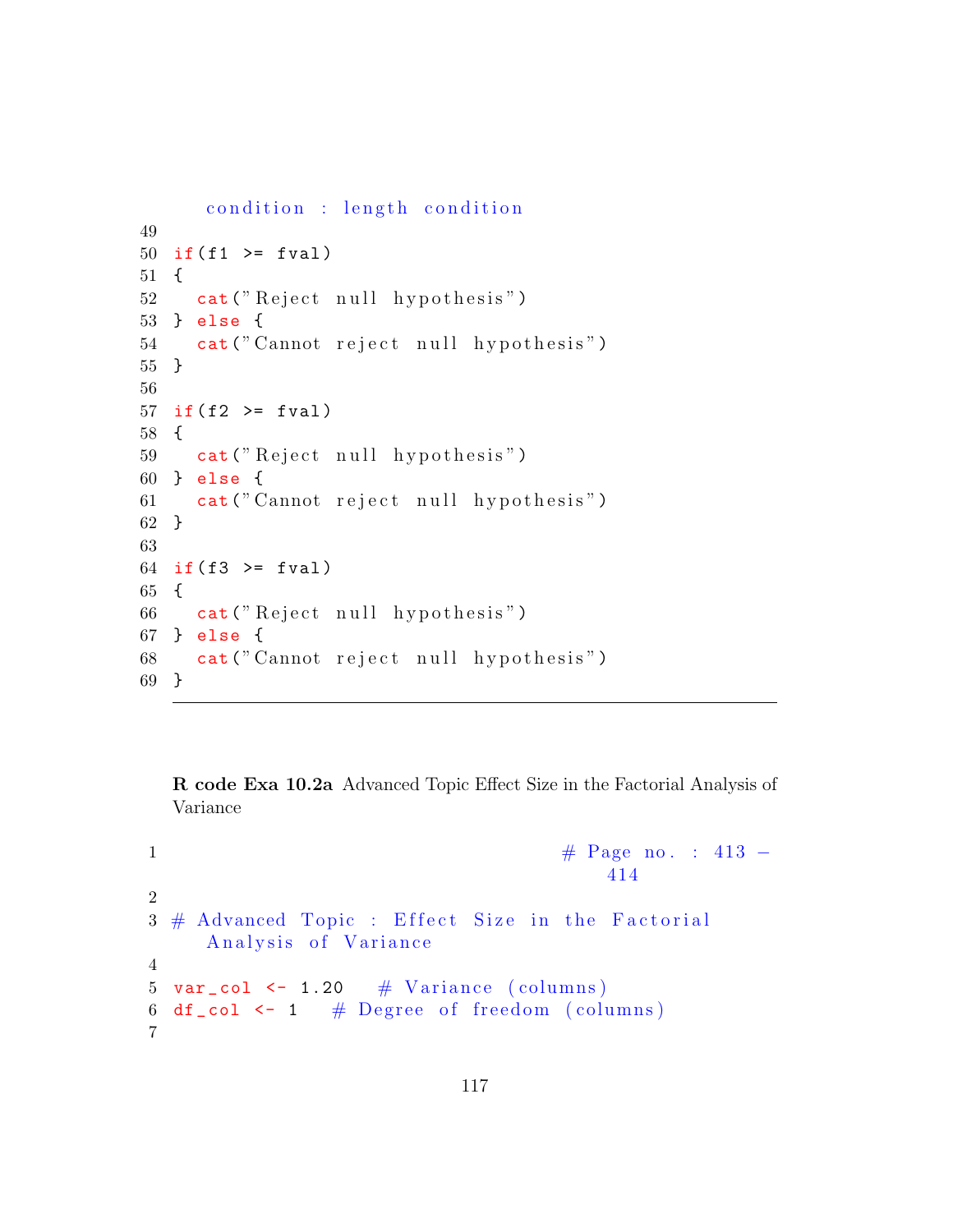```
8 var_within <- 0.03 # Variance within -groups
9 df_within \lt- 16 # Degree of freedom within-groups
10
11 r_sq1 \leq round ((var_col * df_col) / ((var_col * df_
      col) + (var_within * df_within), 2)
\# The proportion of
                                     Variance announced
                                     for (test
                                     diffically)13
14 cat ("The proportion of Variance announced for (test
      difficulty) is", r_sq1)
15
16 var_{\texttt{rows}} <- 0.00 \# Variance (rows)
17 df_rows \leq 1 # Degree of freedom (rows)
18
19 r sq2 \leq round ((var_rows * df_rows) / ((var_rows *
     df_{rows} + (var_within * df_{within}), 2)
20 \# The proportion of Variance announced for (
      s e n s i t i v i t y \left(21
22 cat ("The proportion of Variance announced for (
      s e n sitivity ) is", r<sub>sq2</sub>)
23
24 var_int \leq 0.60 # Variance (iteraction)
25 df_int \leq 1 # Degree of freedom (interaction)
26
27 var_within <- 0.03 \# Variance within -groups
28 df_within <- 16 # Degree of freedom within-groups
29
30 r_sq3 \le round ((var_int * df_int) / ((var_int * df_
      int) + (var_within * df_within), 2)
31 # The proportion of Variance announced for (test
      diffically)32
33 cat ("The proportion of Variance announced for (test
      difficulty) is", r_s = sq3)
```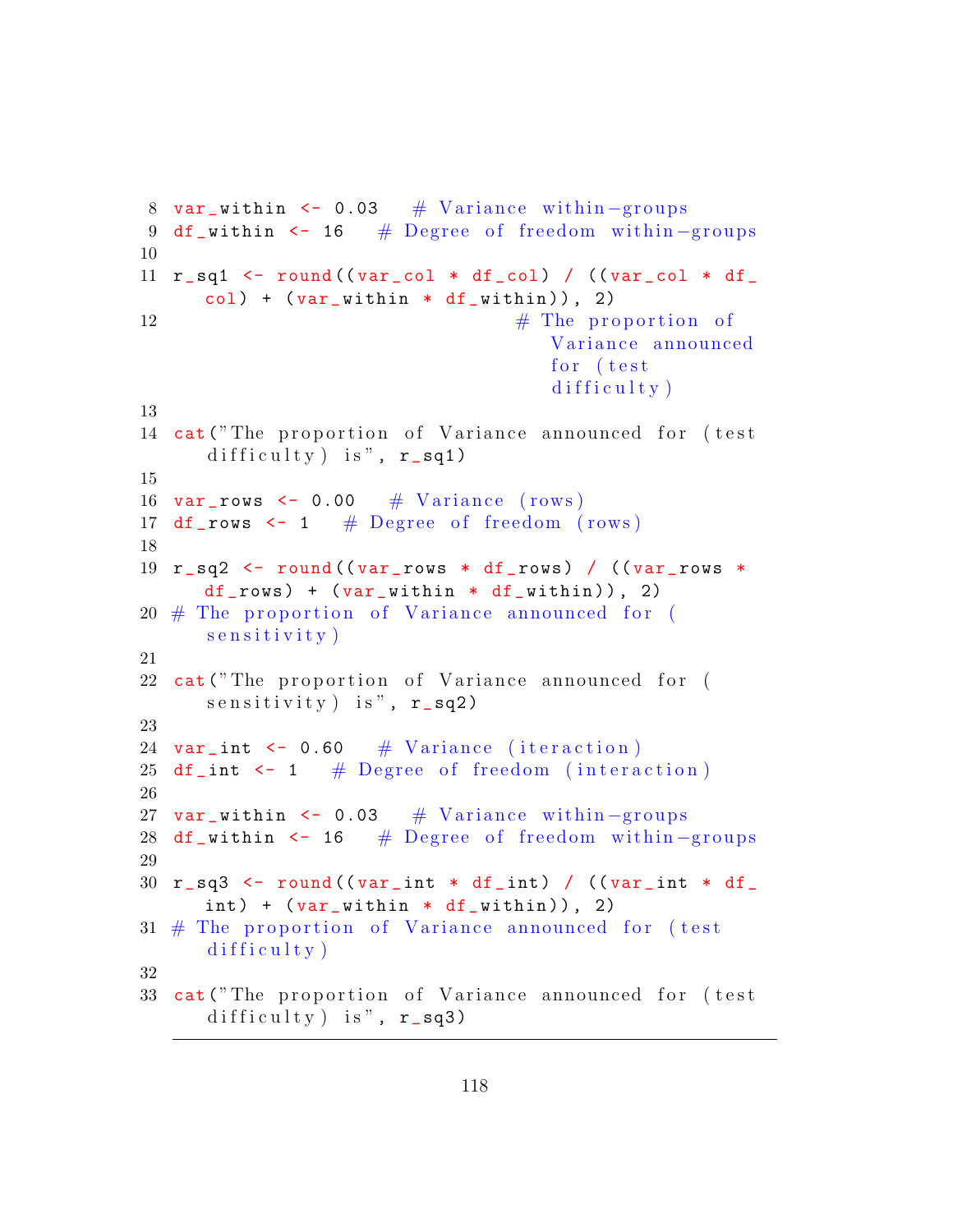R code Exa 10.2b How are you doing

```
1 \# \text{ Page no. :}416 − 417
2
3 \# How are you doing?
4
5 \# 1st Question (c) part
6
7 var_rows \leftarrow 9.45 \# Variance (rows)
8 df_rows \leq -1 # Degree of freedom (rows)
9
10 var_within <- 3.67 # Variance within -groups
11 df_within <- 36 # Degree of freedom within-groups
12
13 r_sq2 <- round ((var_rows * df_rows) / ((var_rows *
     df_{rows} + (var_within * df_{within}), 2)
14 # The proportion of Variance announced for
15
16 cat ("The proportion of Variance announced for is", r
     \texttt{q2})
```
R code Exa 10.3a worked out examples 1

```
1 \# \text{ Page no. :}419 − 421
2
3 \# worked out examples 1
4
5 \# Only (b) and (c) part
6
```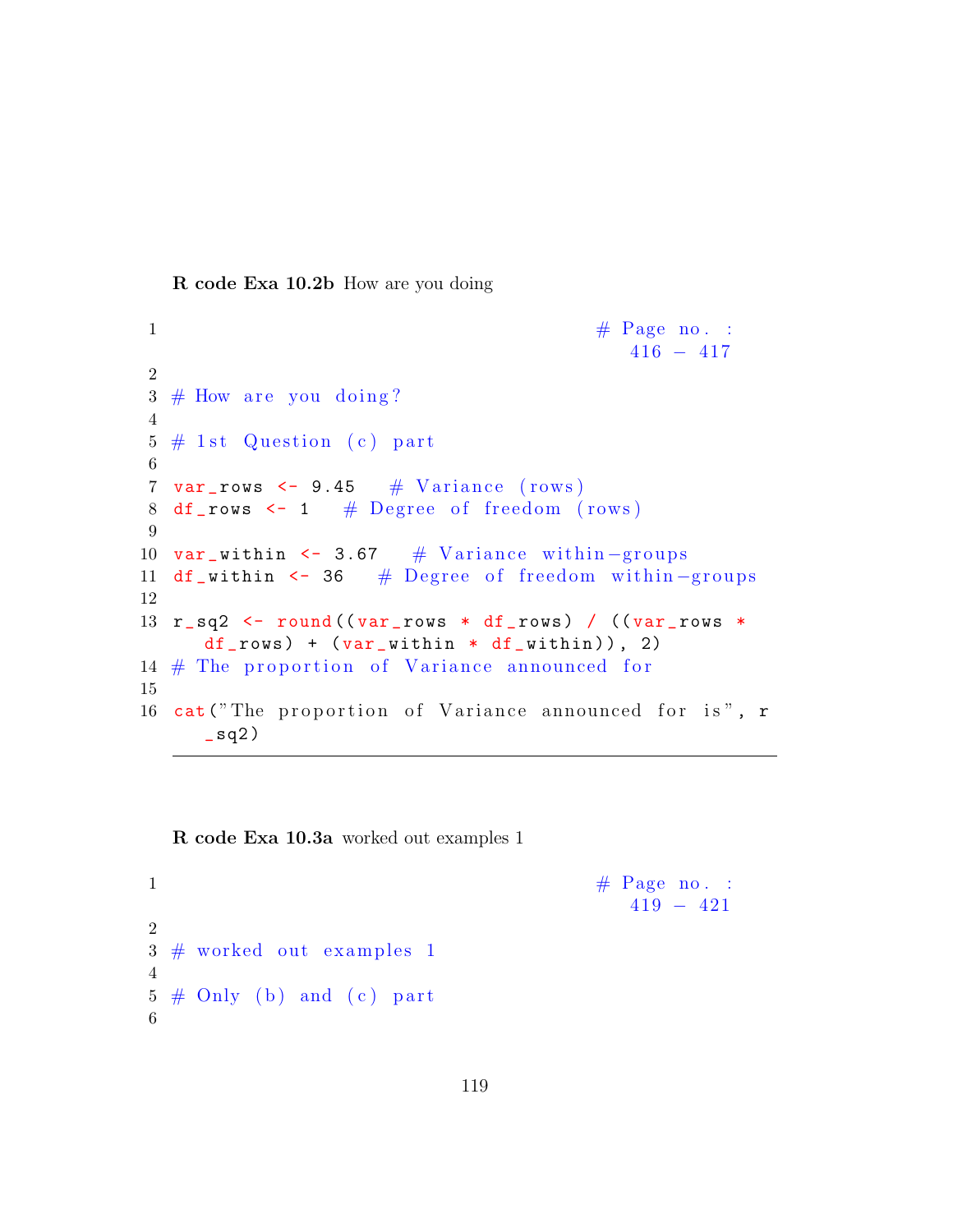```
7 DF \leq data frame (Variable A = c (rep ("Level1", 8),
    rep("Level2", 8), rep("Level3", 8)),8 Variable B = c (rep(c(" Level 1", "
                  Level2", 12),
9 Values = c(25, 19, 20, 24, 23, 21,
                  24 , 20 , 22 , 24 , 19 , 18 , 22 , 22 ,
                  21 , 20 ,
10 16, 18, 19, 21, 13, 16,
                           16 , 17)
11 )
12
13 View (DF) \# Book's table is little bit different
14
15 \# install . packages (ggplot2)
16 library (ggplot2)
17
18 ggplot (DF, aes(x = Variable_A, y = Values, fill =Variable_B)) + geom_bar(position = "dodge",
19
```

```
20 \# Litte bit different barplot as compare with book's
       b ar p l o t
21
22 res \leq aov (Values \leq Variable_B*Variable_A, data = DF
      \lambda23 result \leq anova (res)
24 result
25
26 ss_total \le round (sum (result \ 'Sum Sq'), 2) # Total
       sum of squared deviation
27
```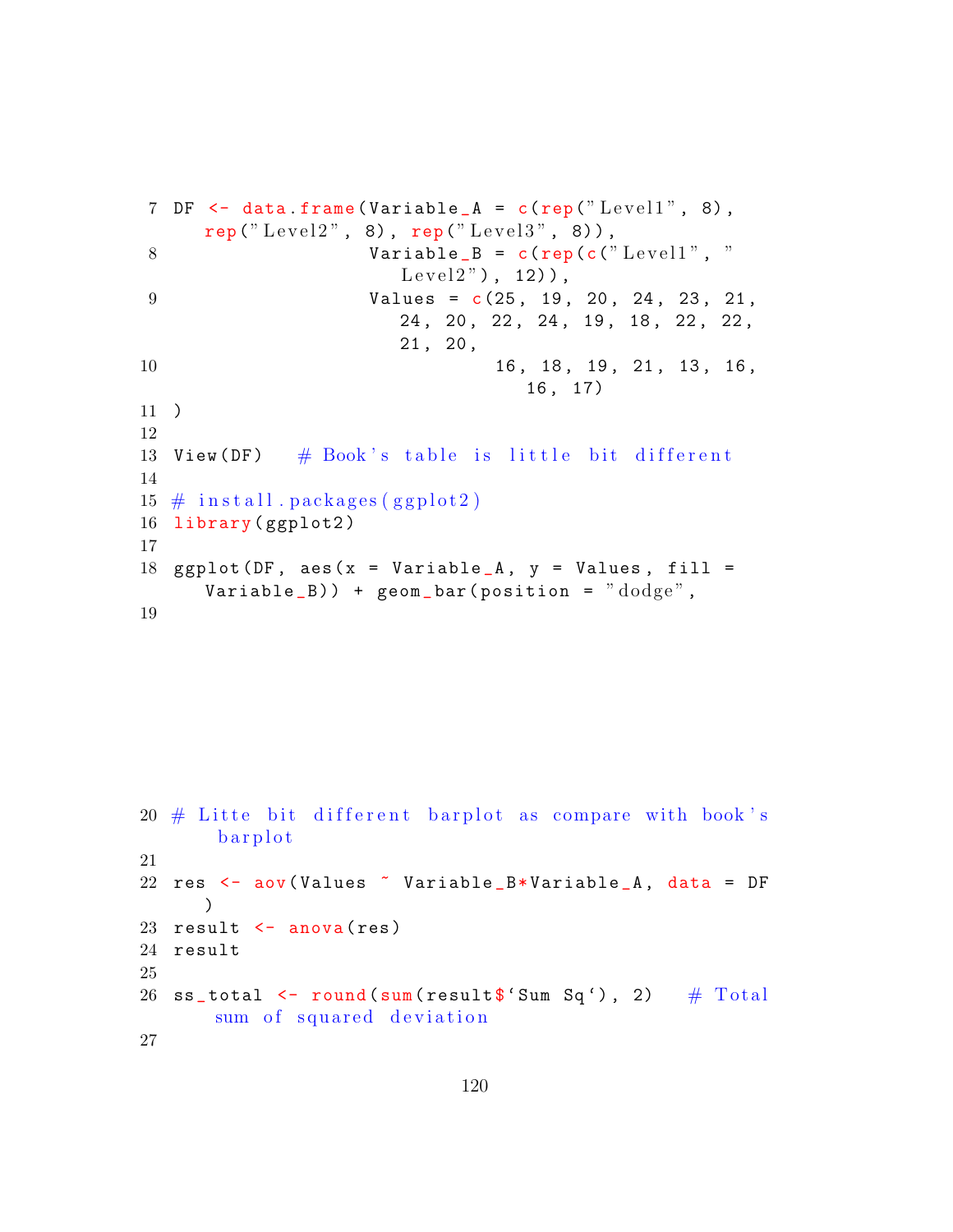```
28 cat ("Total sum of squared deviation is", ss_total)
29
30 ss_within \leq round (result \frac{1}{2} Sum Sq'[4], 2) # Sum of
       squared deviation within-groups
31
32 cat ("Sum of squared deviation within –groups is", ss_
      within )
33
34 ss_interaction \leq round (result \frac{1}{2} Sum Sq'[3], 2) #
      Sum of squared deviation of interaction
35
36 cat ("Sum of squared deviation of interaction is", ss
      _ interaction )
37
38 ss_rows \leq round (result \ 'Sum Sq '[2], 2) # Sum of
      squared deviation of rows
39
40 cat ("Sum of squared deviation of rows is", ss_rows)
41
42 \texttt{ss\_columns} \leq \texttt{round}(\texttt{result$'}\texttt{Sum} \space \texttt{Sq'}[1], 2) \quad \texttt{\# Sum}of squared deviation of columns
43
44 cat ("Sum of squared deviation of columns is", ss_
      columns )
45
46 alpha \leq 0.05 # 5\% significance level
47 df_numerator \langle -2 \rangle = \# 3 - 1 = 1 (2 groups)
48 df denomenator \leq result $Df [4]
49
50 fval \leftarrow qf (0.95, df numerator, df denomenator)
51 fval \le round (fval, 2)
52
53 f1 \le result$'F value '[1] \# F value for variable B
54 f2 \leq result$'F value '[2] \# F value for variable A
55 f3 \le result$'F value '[3] \# F value for variable B
       : variable A
56
57 if (f1 \ge fval)
```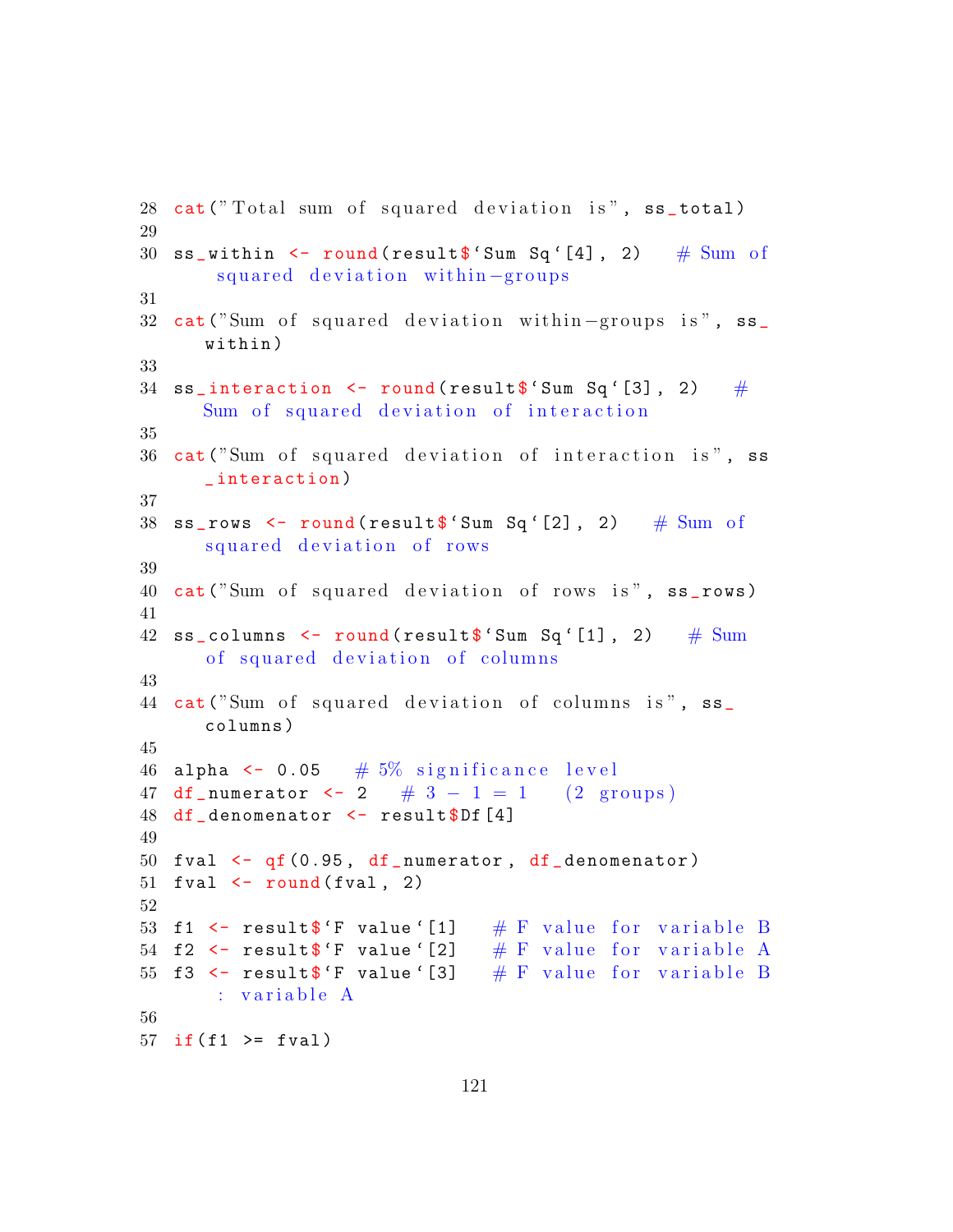```
58 {
59 cat ("Reject null hypothesis")
60 } else {
61 cat (" Cannot reject null hypothesis")
62 }
63
64 if (f2 \ge fval)65 {
66 cat ("Reject null hypothesis")
67 } else {
68 cat (" Cannot reject null hypothesis")
69 }
70
71 if(f3 \geq fval)72 {
73 cat ("Reject null hypothesis")
74 } else {
75 cat (" Cannot reject null hypothesis")
76 }
```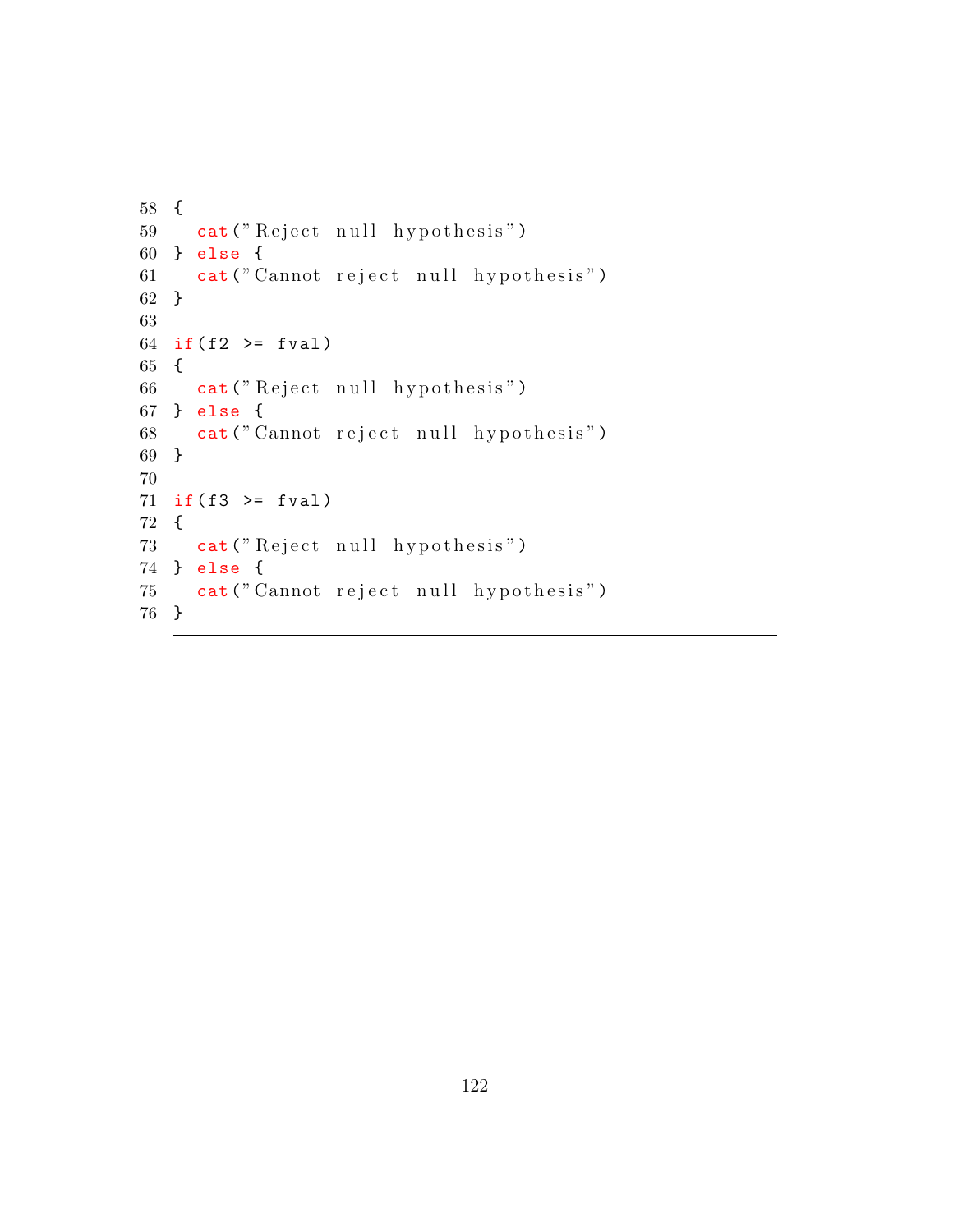## Chapter 11

## Correlation

R code Exa 11.1a Graphing Correlations The Scatter Diagram An example

```
1 \#\text{ Page no. : } 441 -442
2
3 # Graphing Correlations : The Scatter Diagram An
     example
4
5 Hours_slept \leftarrow c(5, 7, 8, 6, 6, 10)
6 Happy_mood \leq -c(2, 4, 7, 2, 3, 6)7
8 DF <- data.frame (Hours_slept, Happy_mood)
9 View (DF)
10
11 \# Install Library if not install
12
13 \# in stall . packages ("ggplot2")
14
15 \# Import Library
16
17 library (ggplot2)
18
```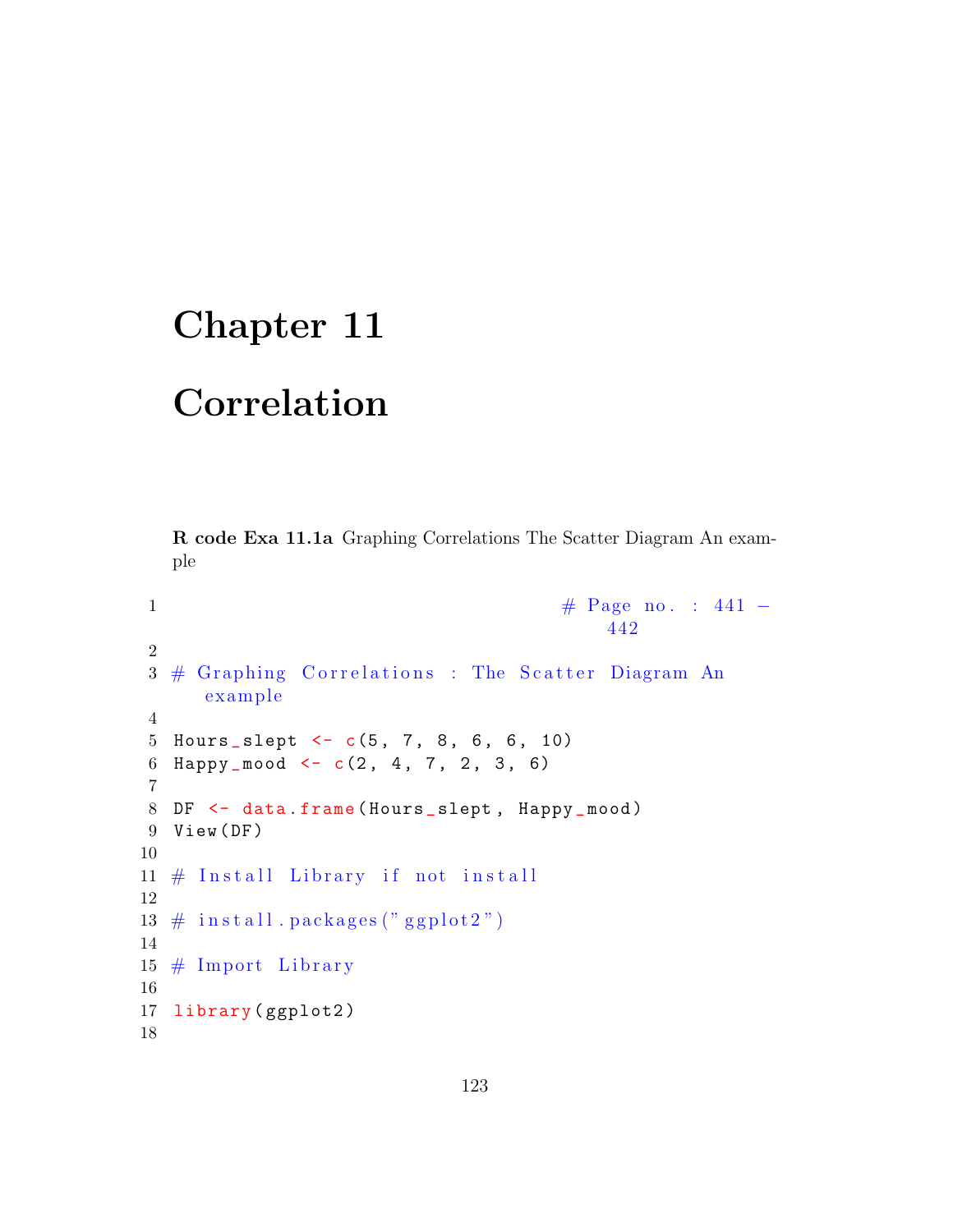```
19 ggplot(DF, aes(x = Hours_slept, y = Happy_mood)) +geom\_point() + labs(title =20 " Scatter plot", x = "Hours slept last night"
              , y = "Happy mood") + theme bw() +
21 scale_x_continuous (\limits = c(1, 12), breaks = c
        (1:12)) +
22 scale_y_continuous (\text{limits} = c(1, 8), breaks = c(1:8)\lambda
```
R code Exa 11.1b How are you doing

```
1 \# \text{Page no. :}443
\mathfrak{D}3 \# How are you doing?
4
5 \# 3rd Question
6
7 person <- LETTERS [1:4]
8 \times \leftarrow c(3, 6, 1, 4)9 \text{ y} \leftarrow c(4, 7, 2, 6)10
11 DF \leq data frame (person, x, y)
12 View ( DF )
13
14 \# Install Library if not install
15
16 \# in stall . packages ("ggplot2")
17
18 \# Import Library
19
20 library ( ggplot2 )
21
22 ggplot (DF, \text{aes}(x = x, y = y)) + geom_point () + labs (
      title = "Scatter plot", x = "X", y = "Y") +
```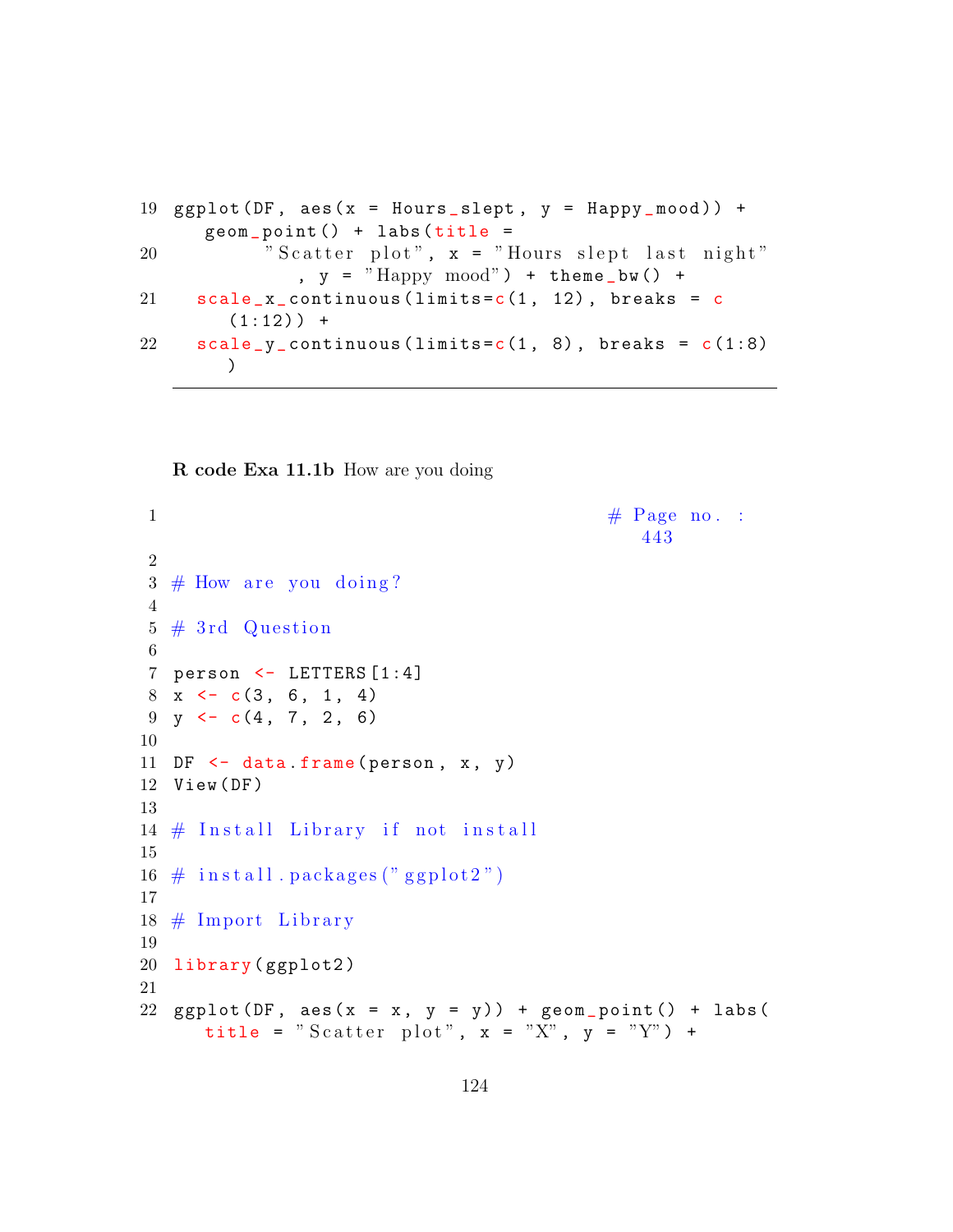```
23 theme_bw() + scale_x_{continuous}(limits=c(0, 6),
       breaks = c(0:6) +
24 scale_y_continuous (limits = c(0, 7), breaks = c(0:7))
```
R code Exa 11.2a Figuring the correlation coefficient an example

```
1 \# \text{Page no. : } 455− 456
2
3 \# Figuring the correlation coefficient an example
 4
5 Hours_slept \leftarrow c(5, 7, 8, 6, 6, 10)
6 Happy mood \leq c(2, 4, 7, 2, 3, 6)7
8 # Book Method
9
10 m1 \leftarrow mean (Hours slept) # Mean
11 m2 \leq mean (Happy _ mood) # Mean
12
13 deviation1 <- Hours_slept - m1
14 sq_dev1 \leq deviation1 ** 2 # Squared deviation
15 sd1 \leftarrow round (sqrt (sum (sq_dev1) / 6), 2) # Standard
       d e viation
16
17 z_score1 <- round (deviation1 / sd1, 2)
18
19 deviation2 <- Happy_mood - m2
20 sq_dev2 \leq deviation2 ** 2 # Squared deviation
21 sd2 \leftarrow round (sqrt (sum (sq_dev2) / 6), 2) \# Standard
       d e viation
22
23 z_score2 \leftarrow round (deviation2 / sd2, 2)
24
25 c_p \leftarrow round (z_score1 * z_score2, 2) # \sigma Cross
```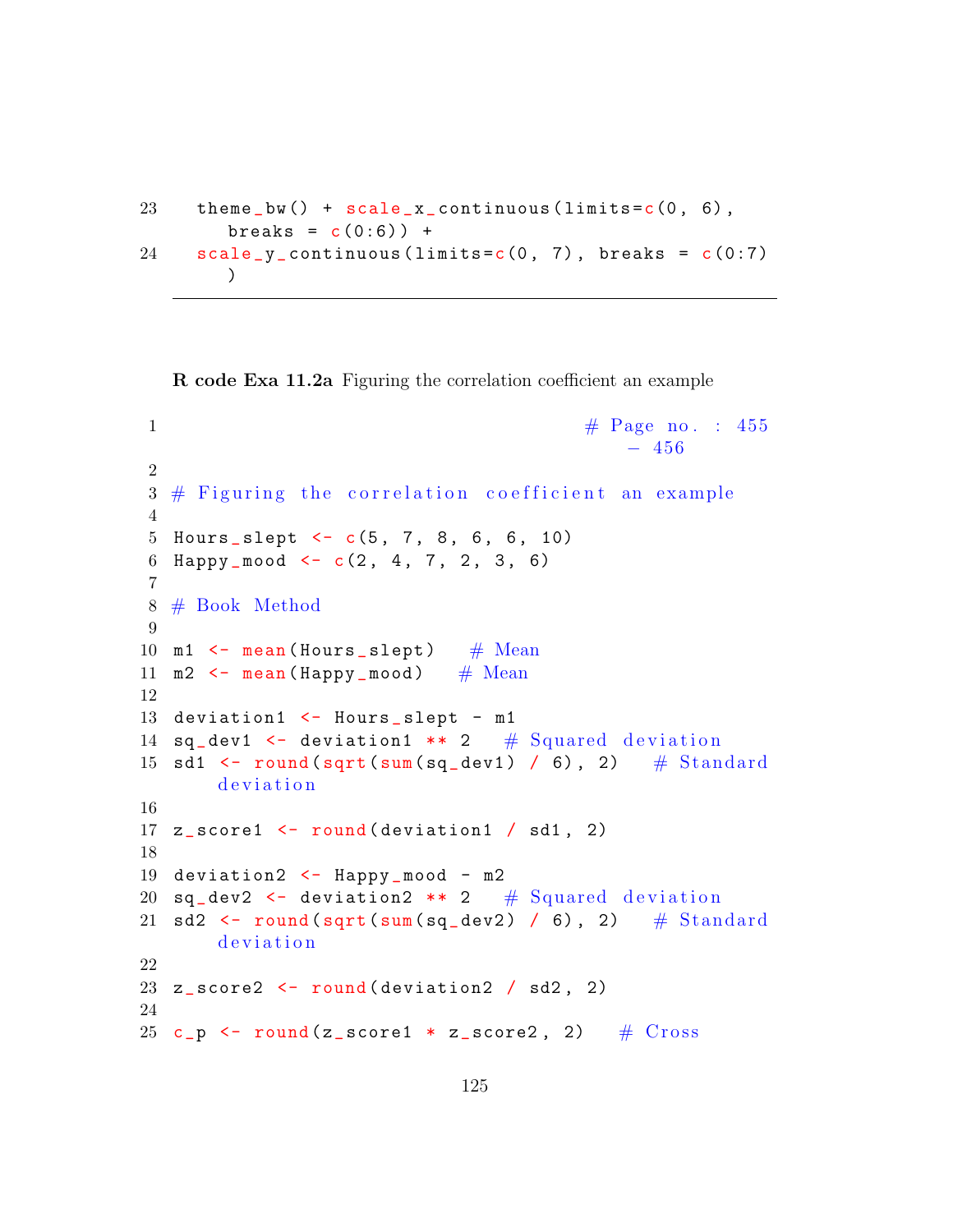```
Product
26
27 DF <- data.frame (Hours_slept, deviation1, sq_dev1, z
      _ score1 , Happy _mood , deviation2 , sq_dev2 ,
28 z_score2, c_p)
29 View ( DF )
30
31 r \le round (sum (DF$c_p) / nrow (DF), 2) #
      Correlation Coefficient
32
33 cat ("Correlation coefficient is", r)
34
35 \# Direct method
36
37 r2 <- round ( cor ( Happy _mood , Hours _ slept ) , 2)
38 cat ("Correlation coefficient is", r2)
```
R code Exa 11.2b Figuring the correlation coefficient a second example

```
1 \# \text{Page no. : } 456− 457
2
3 \# Figuring the correlation coefficient a second
     example
4
5 No_of_exposures \leq c(1:8)
6 No_of_words_recalled <- c(3, 2, 6, 4, 5, 5, 6, 9)7
8 \# Direct method
9
10 r \le round (cor (No_of_exposures, No_of_words_recalled)
     , 2) \# Correlation Coefficient
11 cat ("Correlation coefficient is", r)
```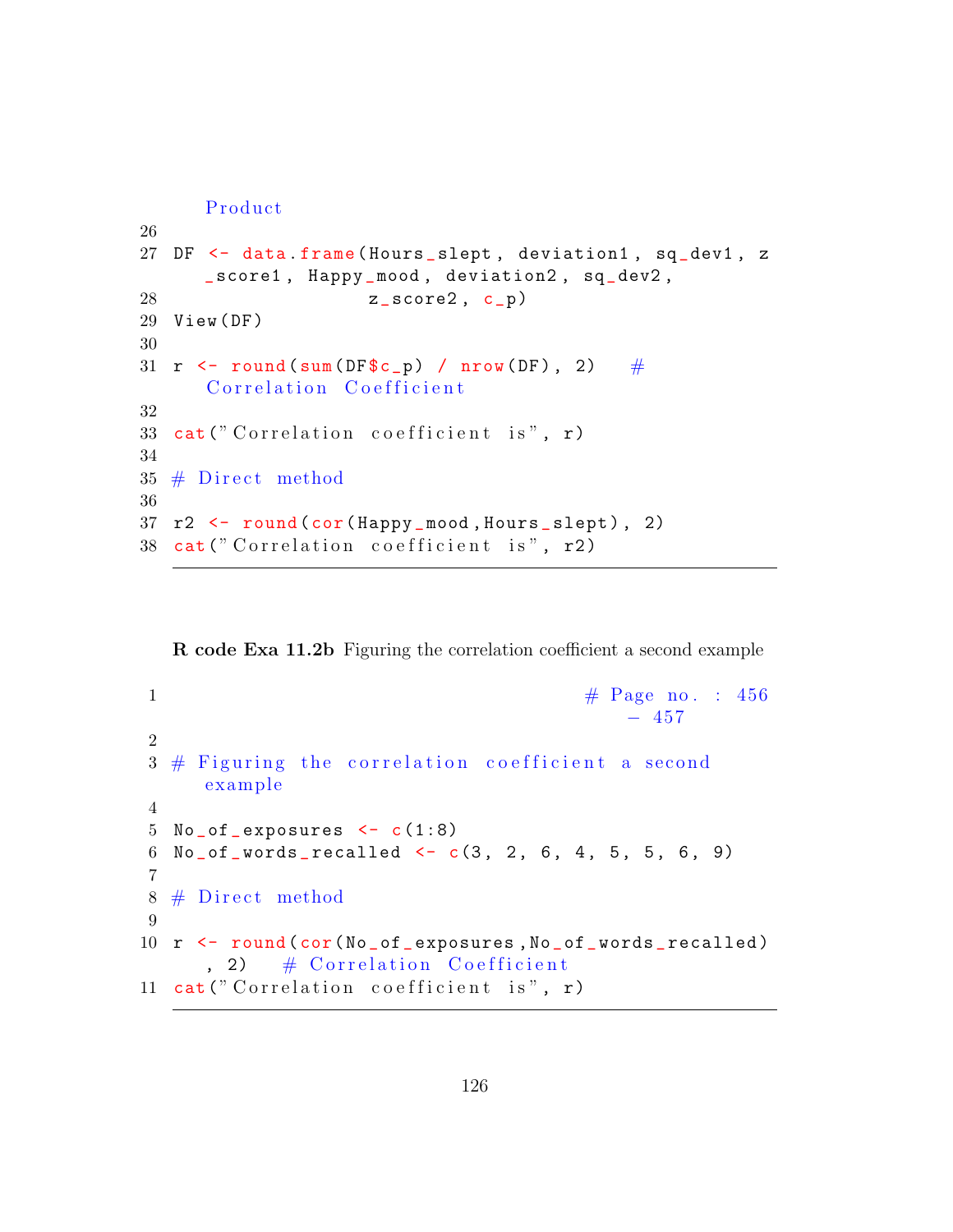R code Exa 11.2c How are you doing

```
1 \# \text{Page no. : } 457− 458
2
3 \# How are you doing?
4
5 \# 4th Question
6
7 person <- c("K" , "L" , "M")
8 \text{ z_score1} \leftarrow c(0.5, -1.4, 0.9)9 \text{ z_score2} \leftarrow c(-0.7, -0.8, 1.5)10
11 c_p \leftarrow round (z_score1 * z_score2, 2) # Crossproduct
12
13 r \leftarrow round (sum (c_p) / 3, 2) # Correlation
      c o e f f i c i e n
14
15 cat("Correlation coefficient is", r)
```
R code Exa 11.3a Significance of a correlation coefficient

```
1 \#\text{ Page no. : } 458 -459
2
3 \# Significance of a correlation coefficient
4
5 \text{ N} \leftarrow 3 \# \text{ No. of persons}6 r \leftarrow 0.24 # Correlation coefficient
7
```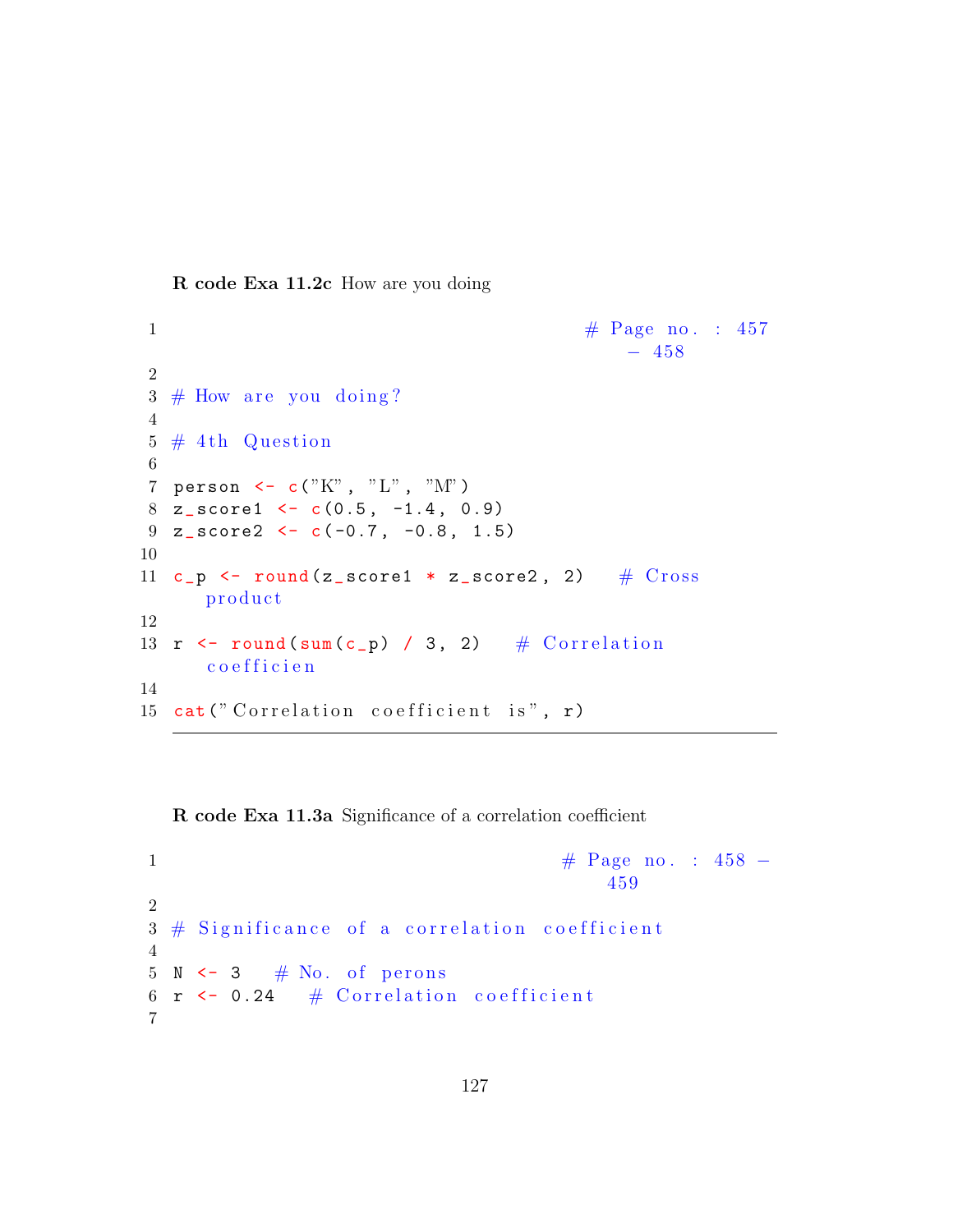```
8 t <- round (r / sqrt ((1 - (r * * 2)) / (N - 2)), 2)
     # t value
9
10 cat("t value is", t)
```
R code Exa 11.3b Significance of a correlation coefficient an example

```
1 \# \text{Page no. : } 4592
3 \# Significance of a correlation coefficient an
     example
4
5 N \leq 6 \# Sample size
6 r \leftarrow 0.85 # Correlation coefficient
7 alpha \leq 0.05 # 5\% significance level
8
9 df \leftarrow N - 2 # Degree of freedom
10
11 \# Two - tailed12
13 tval \leftarrow qt (1-alpha/2, df)
14 tval \leftarrow c(tval, -tval)
15
16 t <- round (r / sqrt ((1 - (r * * 2)) / (N - 2)), 2)
     # t value
17
18 cat("t value is", t)19
20 if (t > tval[1] || t < tval[2])21 {
22 cat ("Reject null hypothesis")
23 } else
24 {
25 cat (" Cannot reject null hypothesis")
26 }
```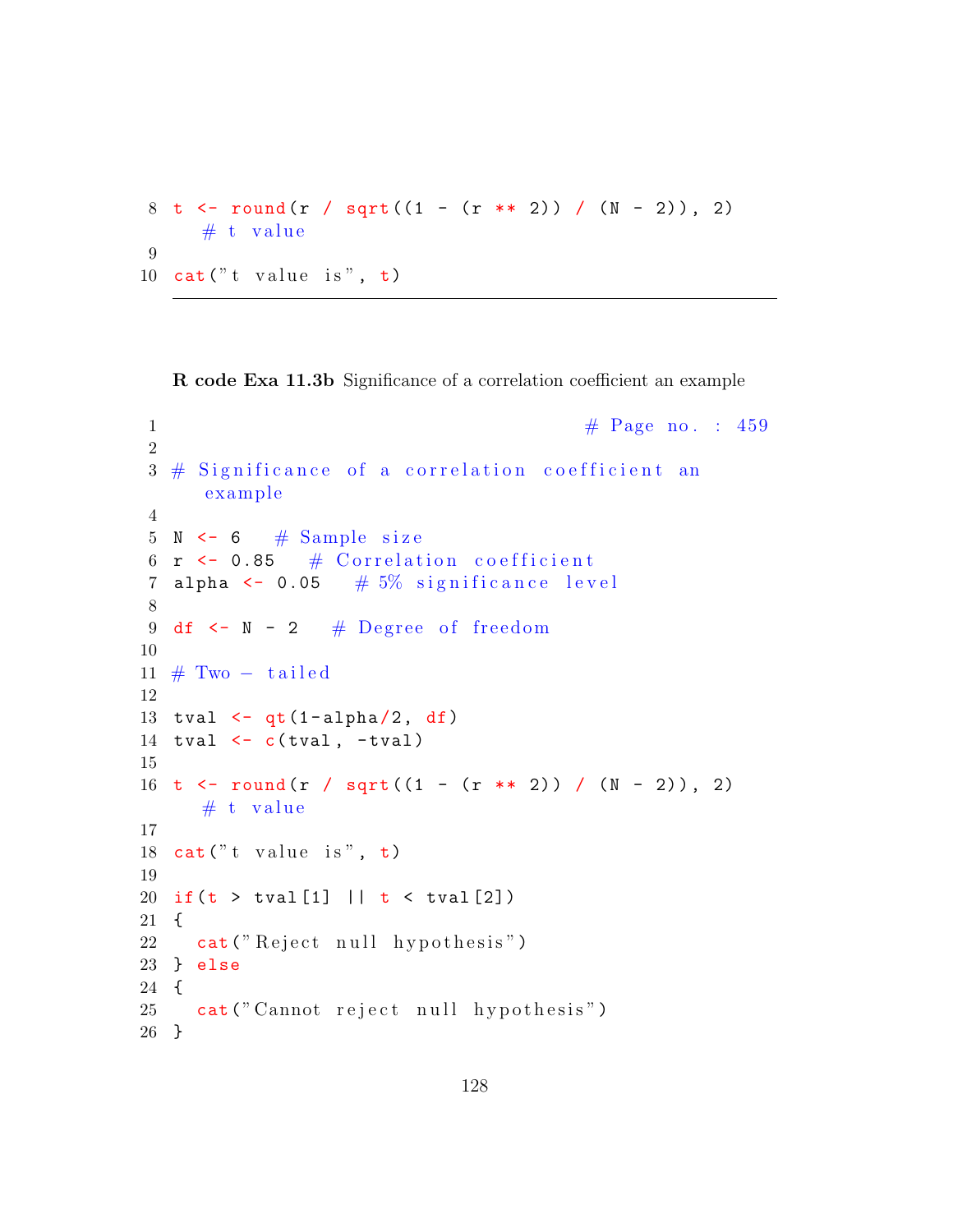R code Exa 11.3c How are you doing

```
1 \# \text{Page no. : } 461-4622
3 \# How are you doing?
4
5 \# 3rd Question
6
7 N \leq 60 \# Sample size
8 r \leftarrow -0.31 # Correlation coefficient
9 alpha \leq 0.05 \# 5% significance level
10
11 df \leftarrow N - 2 # Degree of freedom
12
13 \# Two - tailed14
15 tval \leq -qt(1-\alpha) alpha(2, df)16 tval \leftarrow c(tval, -tval)
17
18 t <- round (r / sqrt ((1 - (r * * 2)) / (N - 2)), 2)
     # t value
19
20 cat("t value is", t)21
22 if (t > tval[1] || t < tval[2])23 {
24 cat ("Reject null hypothesis")
25 } else
26 {
27 cat (" Cannot reject null hypothesis")
28 }
```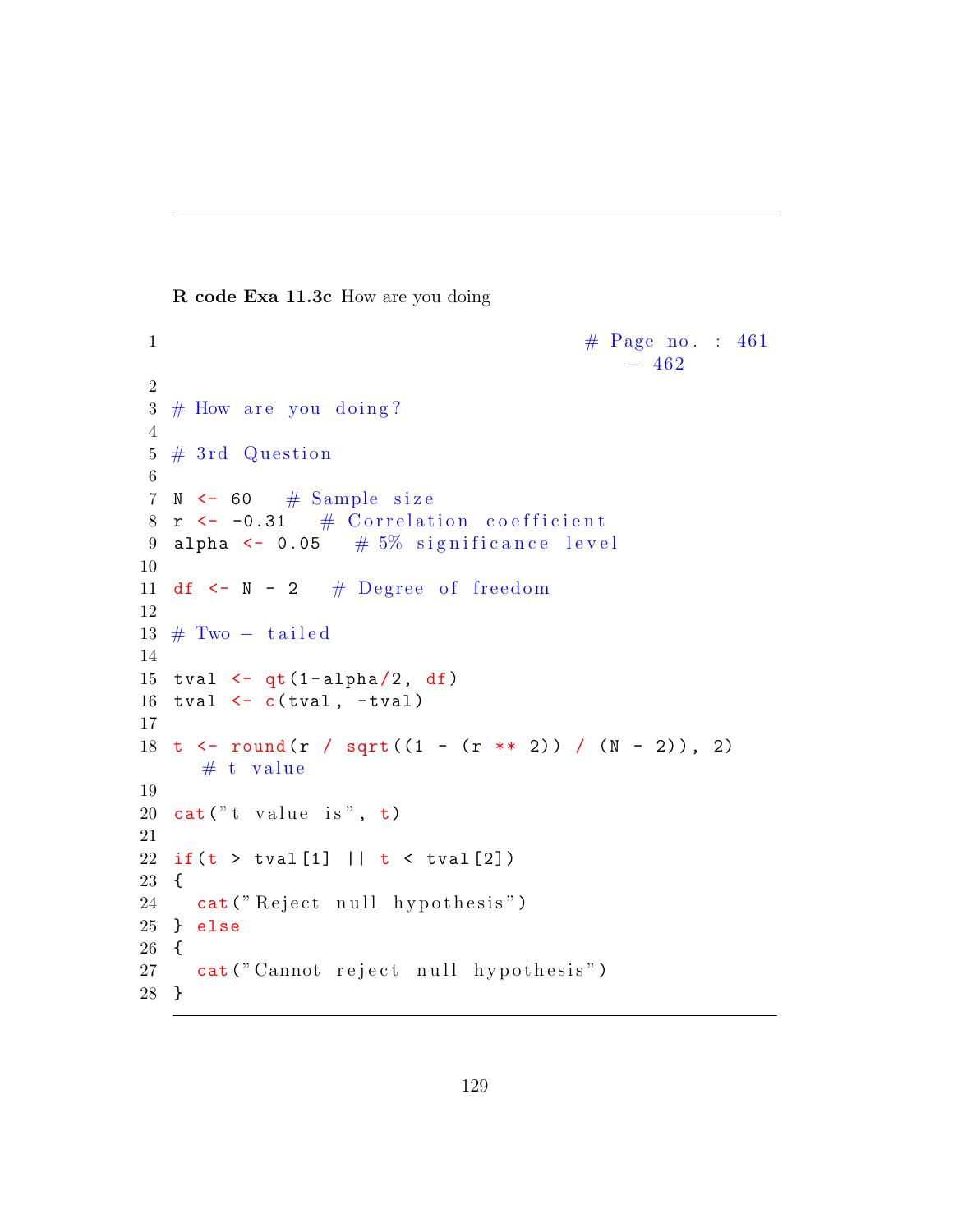R code Exa 11.4a Worked out examples 1

```
1 \# \text{Page no. : } 477− 478
2
3 \# Worked out examples 1
4
5 Elementry_School <- c("Main Street", "Casat", "
     Lakeland", "Shady Grove", "Jefferson")
6 Class_size \leftarrow c(25, 14, 33, 28, 20)7 Achievement <- c(80, 98, 50, 82, 90)
8
9 DF \leq data. frame (Elementry School, Class size,
     Achievement )
10 View (DF)
11
12 \# Install Library if not install
13
14 \# in stall . packages ("ggplot2")
15
16 \# Import Library
17
18 library (ggplot2)
19
20 ggplot (DF, aes(x = Class_size, y = Achievement)) +
     geom _ point () +
21 labs (title = "Scatter plot", x = "Class size", y =" Achievement test score") +
22 theme _bw ()
```
R code Exa 11.4b Worked out examples 2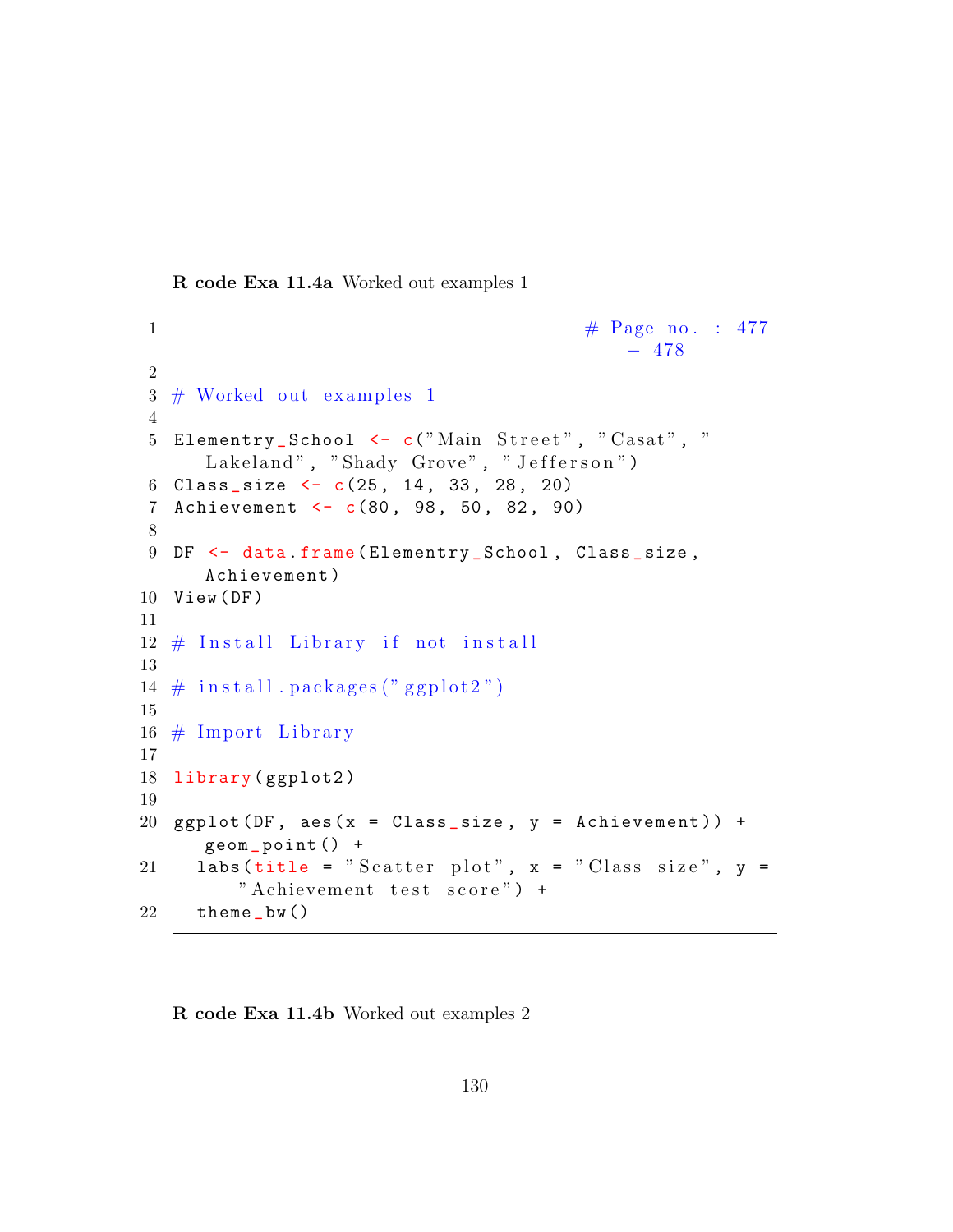```
1 \#\text{ Page no. : } 478 -479
2
3 \# Worked out examples 2
4
5 Elementry_School <- c("Main Street", "Casat", "
     Lakeland", "Shady Grove", "Jefferson")
6 Class_size \leftarrow c(25, 14, 33, 28, 20)
7 Achievement <- c(80, 98, 50, 82, 90)
8
9 \# Direct method
10
11 r \leftarrow round (cor (Class_size, Achievement), 2) \#Correlation Coefficient
12 cat ("Correlation coefficient is", r)
```
R code Exa 11.4c Worked out examples 3

```
1 \# \text{Page no. :}479 − 480
2
3 \# Worked out examples 3
4
5 N \leq 5 \# Sample size
6 r \leftarrow -0.90 # Correlation coefficient
7 alpha \leq 0.05 \# 5% significance level
8
9 df \leq N - 2 # Degree of freedom
10
11 \# Two - tailed12
13 tval \leftarrow qt (1-alpha/2, df)
14 tval \leftarrow c(tval, -tval)
15
16 t <- round (r / sqrt ((1 - (r * * 2)) / (N - 2)), 2)
```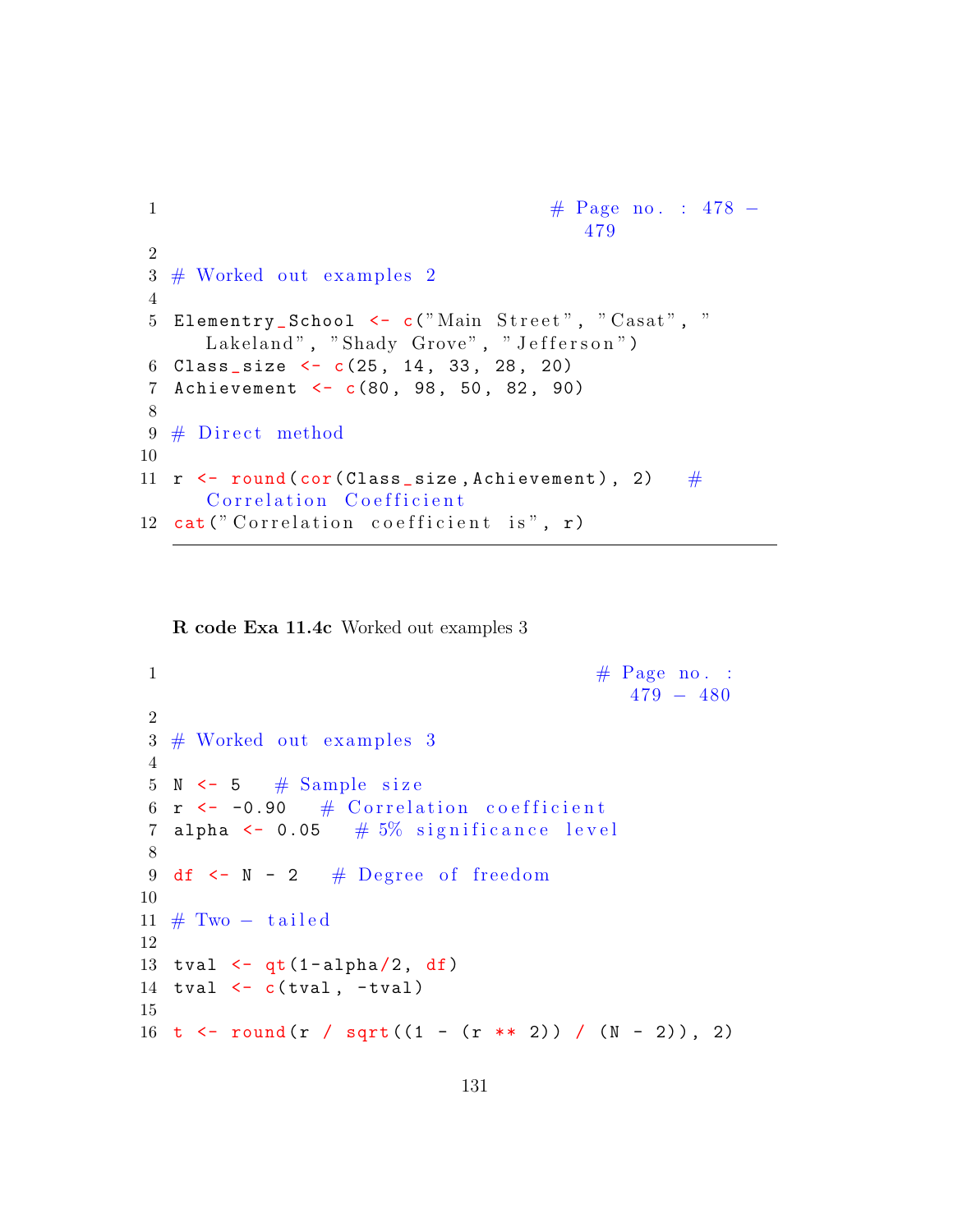```
# t value
17
18 cat("t value is", t)19
20 if(t > tval [1] || t < tval [2])
21\quad \{22 cat ("Reject null hypothesis")
23 } else
24 {
25 cat (" Cannot reject null hypothesis")
26 }
```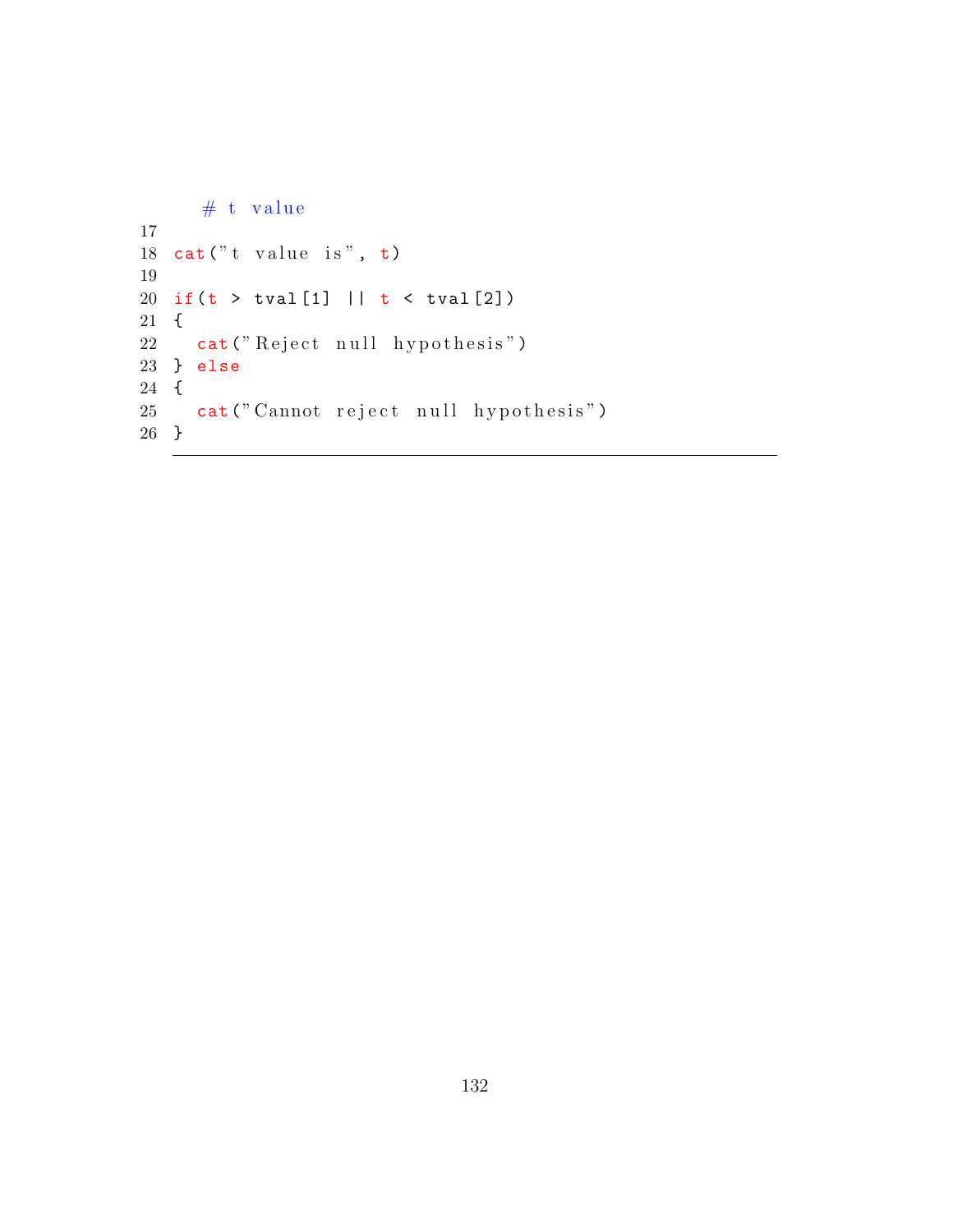## Chapter 12

Prediction

R code Exa 12.1a The linear prediction rule an example

```
1 \# \text{Page no. : } 494-4962
3 \# The linear prediction rule an example
4
5 a \leftarrow 0.3 # Regression constant
6 b \leftarrow 0.004 # Regression coefficient
7 x \leftarrow 700 \# SAT score
8
9 y_cap \leftarrow a + (b \ast x) # Predicted GPA (Linear
      p r e d i c t o r \big)10
11 cat ("Predicted GPA (Linear predictor) is", y_cap)
12
13 \# Another example
14
15 a \leftarrow -3 # Regression constant
16 b \leftarrow 1 # Regression coefficient
17 x \leftarrow 9 # Hours of sleep
18
19 y_cap \leq - a + (b \ast x) # Predicted mood (Linear
```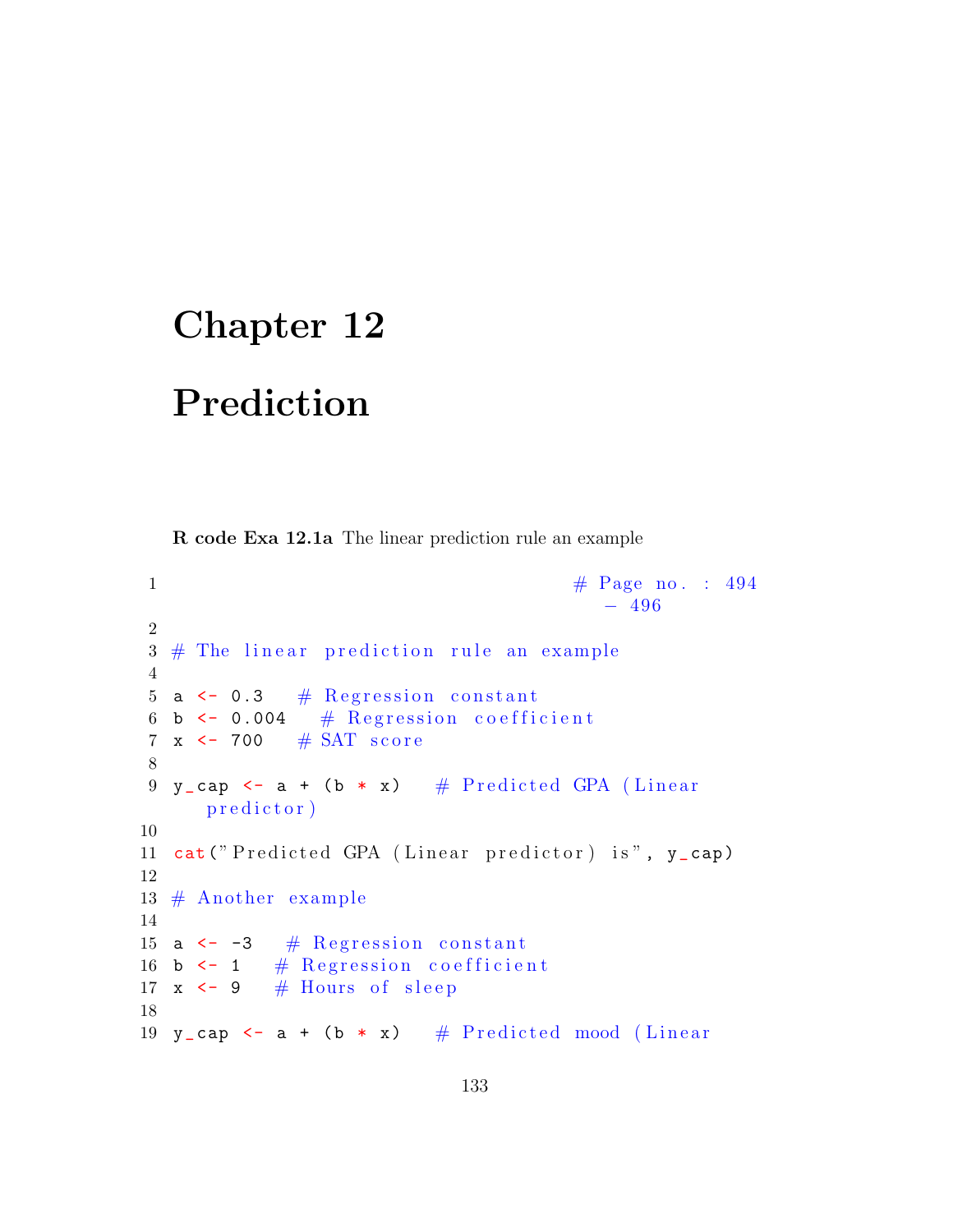```
p r e d i c t o r \big)
```
20

```
21 cat ("Predicted mood (Linear predictor) is", y_cap)
```
R code Exa 12.1b How are you doing

```
\frac{4}{\sqrt{7}} Page no. :
                                                 497
2
3 \# How are you doing?
4
5 \# 4th Question
6
7 a \leftarrow -1.23 # Regression constant
8 b \leftarrow 6.11 # Regression coefficient
9
10 \# (a)11
12 x \leftarrow 2.00 # Predictor variable
13
14 y_cap \leq - a + (b * x) # Predicted score (Linear
      p r e d i c t o r \big)15
16 cat ("Predicted score (Linear predictor) is", y_cap)
17
18 \# (b)19
20 x \leftarrow 4.87 # Predictor variable
21
22 y_cap \leq - a + (b \ast x) # Predicted score (Linear
      p r e d i c t o r \big)23
24 cat ("Predicted score (Linear predictor) is", round (y
      \lfloor cap, 2))
25
```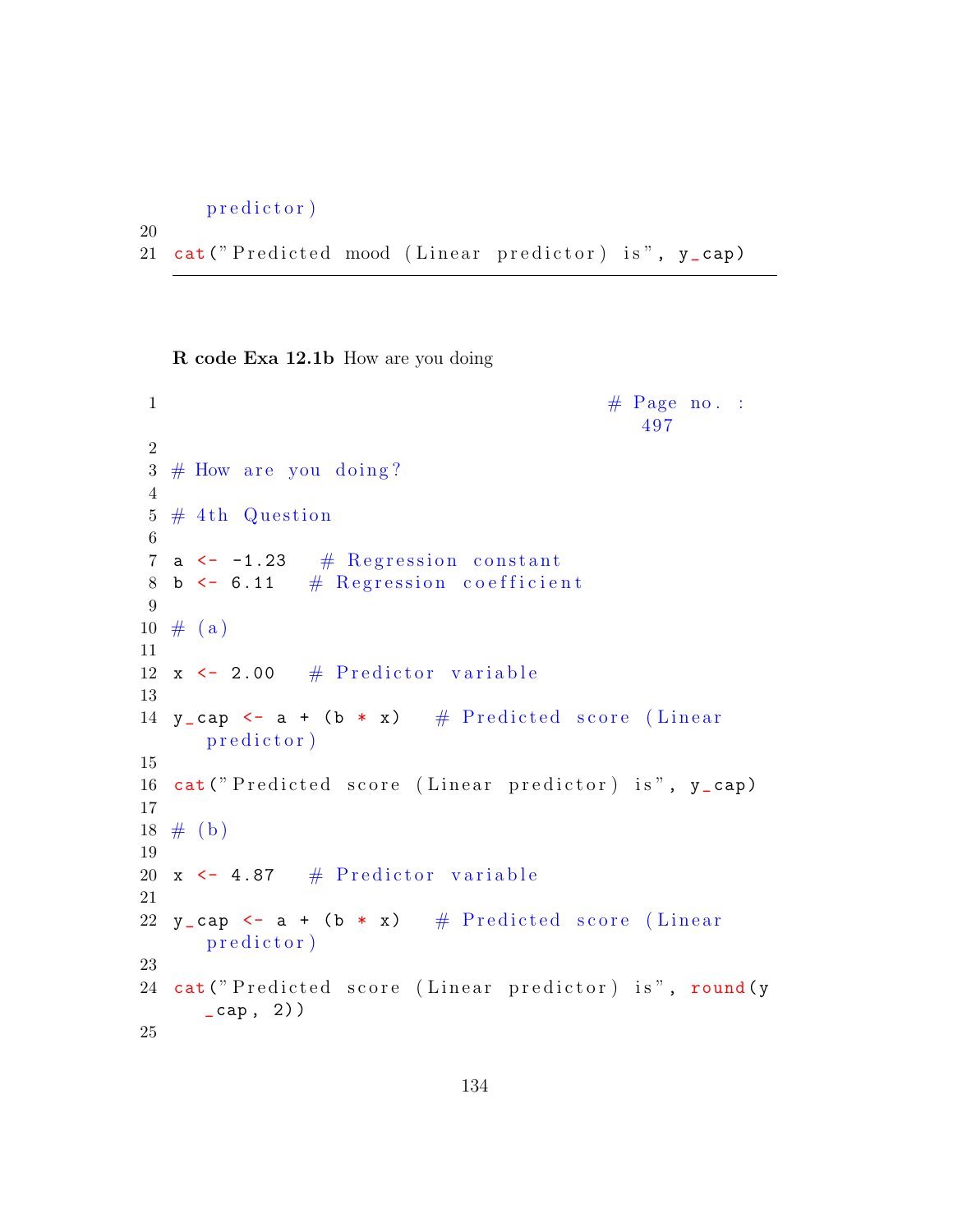```
26 \# (a)27
28 x \leftarrow -1.92 # Predictor variable
29
30 y_cap \leq - a + (b * x) # Predicted score (Linear
      predictor)31
32 cat ("Predicted score (Linear predictor) is", round (y
      \text{\_cap}, 2) )
```
R code Exa 12.2a Another example of drawing the regression line

```
1 \# \text{Page no. : } 501\mathfrak{D}3 \# Another example of drawing the regression line
4
5 \# Data on page no. : 442
6
7 Hours_slept <- c(5, 7, 8, 6, 6, 10)
8 Happy \text{mod} \leftarrow c(2, 4, 7, 2, 3, 6)9
10 DF \leq data frame (Hours slept, Happy mood)
11 View (DF)
12
13 \# Import Library
14
15 library (ggplot2)
16
17 ggplot (DF, aes(x = Hours_slept, y = Happy_mood)) +
      geom _ point () +
18 labs (title = "Scatter plot", x = "Hours slept
        last night", y = "Happy mood") + theme_bw() +
19 scale_x_continuous (\limits = c(1, 12), breaks = c
        (1:12)) +
20 \text{scale}_y_\text{1} continuous (limits=c(1, 8), breaks = c(1:8)
```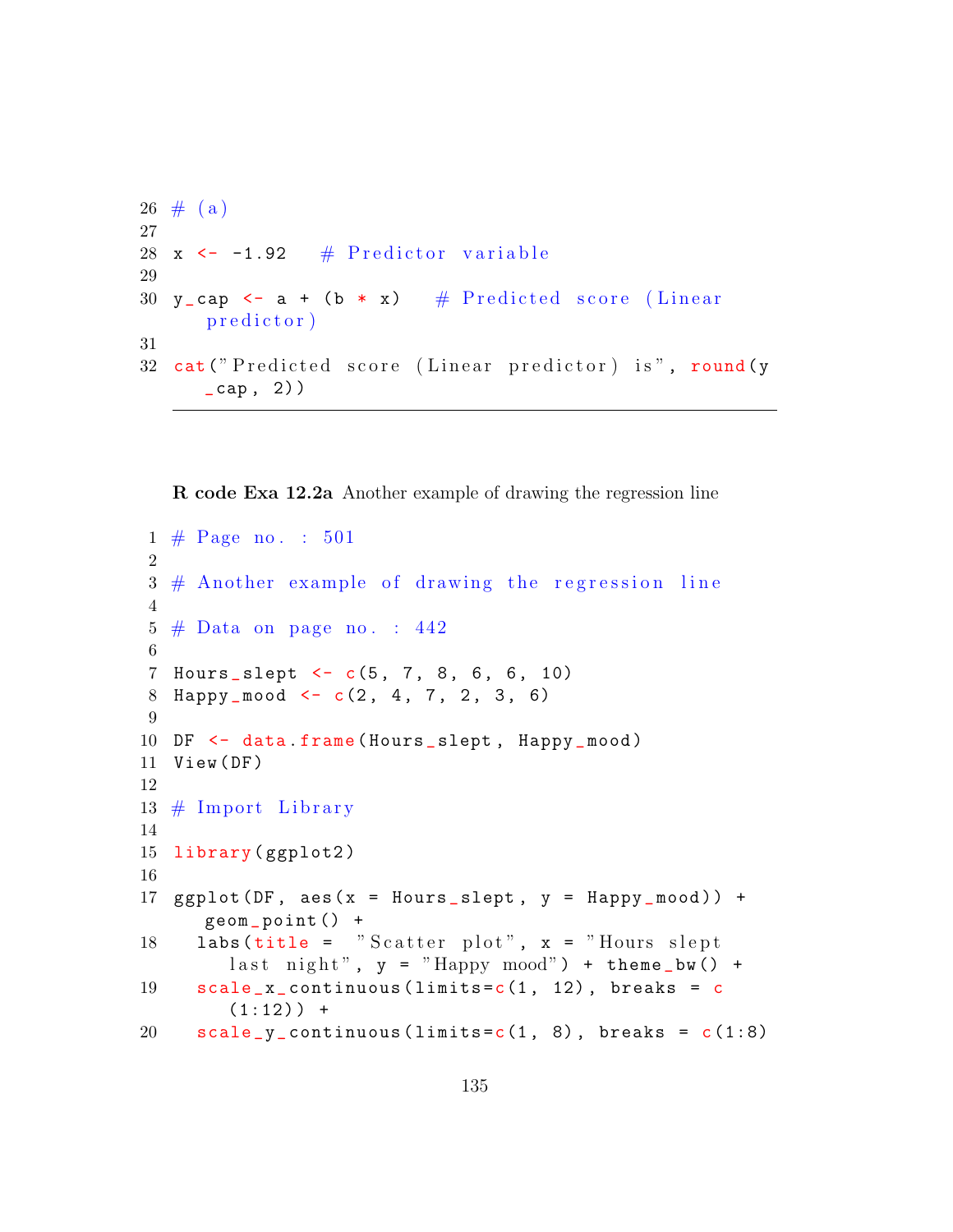```
) +21 geom_smooth (method=\lim', se = F)
```
R code Exa 12.3a Finding the best linear prediction rule

```
1 # Page no . : 502 − 504
 2
3 \# Finding the best linear prediction rule
4
5 # Rule 1 \implies y_{cap} < 8 - (.18) * X6 # Rule 2 = > y_cap <- 4 + (0)*X7 # Rule 3 = > y_cap <- -2.5 + (1) *X8 # Rule 4 = > y_cap <- -3 + (1) *X
9
10 Hours _ slept <- c(5 , 6, 6 , 7 , 8, 10)
11 Actual_mood \leq c(2, 2, 3, 4, 7, 6)
12
13 \# \text{Rule} 114
15 y_{cap1} < -8 - (.18) * Hours_{short}16
17 # Rule 2
18
19 y_cap2 <- 4 + (0) * Hours_slept
20
21 # Rule 3
22
23 y_{ca} \le -2.5 + (1) * Hours slept
24
25 # Rule 4
26
27 \text{ y\_cap4} \leftarrow -3 + (1) * \text{ Hours\_slept}28
29 DF <- data . frame ( Hours _slept , Actual _mood , y_cap1 , y
      \text{\_cap2}, y \text{\_cap3}, y \text{\_cap4}
```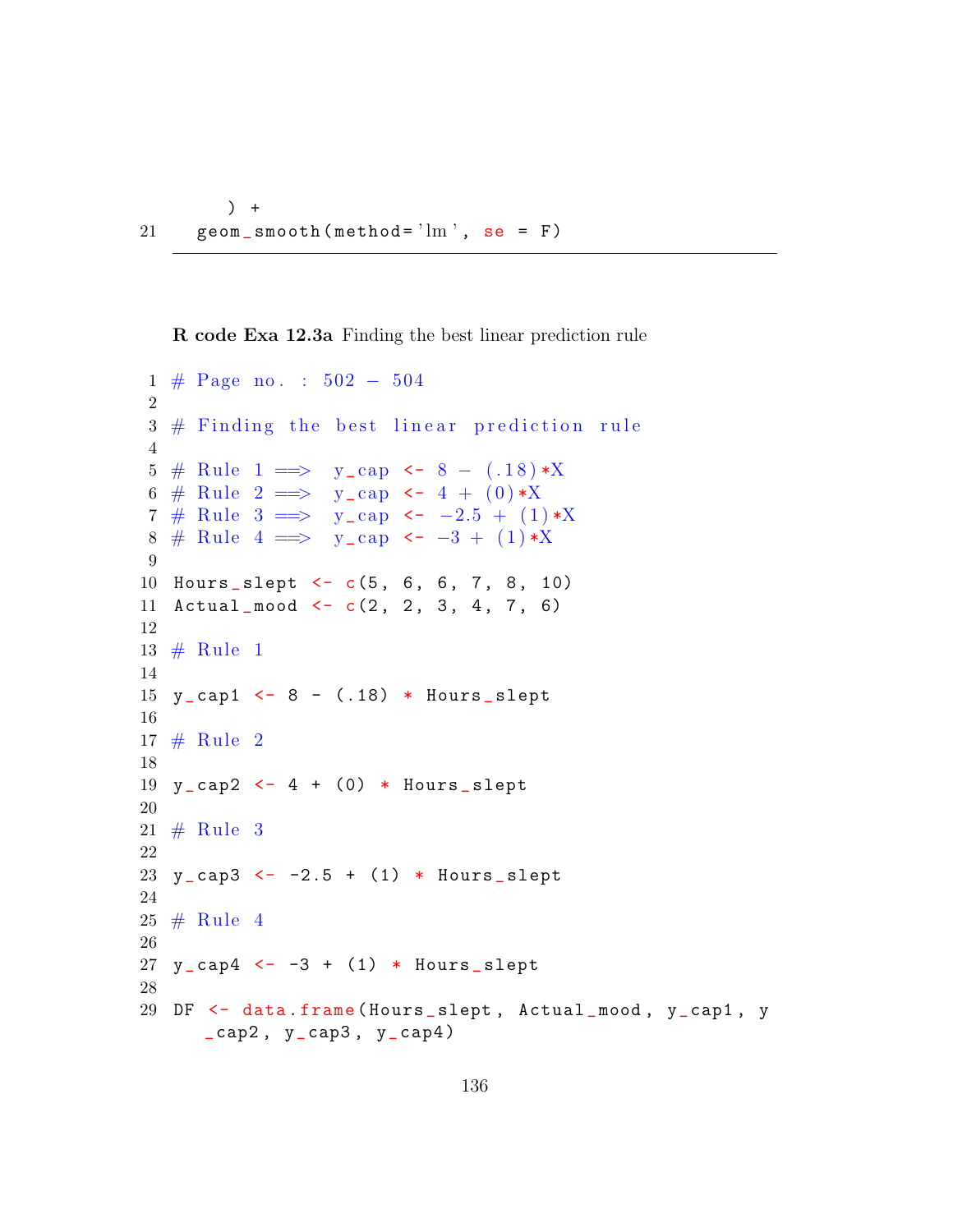R code Exa 12.3b The least squared error principle

```
1 # Page no . : 504 − 505
2
3 \# The least squared error principle
4
5 # Rule 1 = > y_cap <- 8 - (.18) *X
6 # Rule 2 = > y_cap <- 4 + (0) *X
7 # Rule 3 = > y_cap <- -2.5 + (1) *X
8 # Rule 4 = > y_cap <- -3 + (1) *X
9
10 Hours _ slept <- c(5 , 6, 6 , 7 , 8, 10)
11 Actual_mood \leq c(2, 2, 3, 4, 7, 6)
12
13 \# \text{Rule} 114
15 y_ cap1 <- 8 - (.18) * Hours _ slept
16
17 error1 <- Actual_mood - y_cap1
18
19 error1 sq \leftarrow round (error1 ** 2, 2)
20
21 # Rule 2
22
23 y_cap2 <- 4 + (0) * Hours_slept
24
25 error2 <- Actual_mood - y_cap2
26
27 error2 _sq <- error2 ** 2
28
29 # Rule 3
30
31 \text{ y\_cap3} \leftarrow -2.5 + (1) * Hours slept
```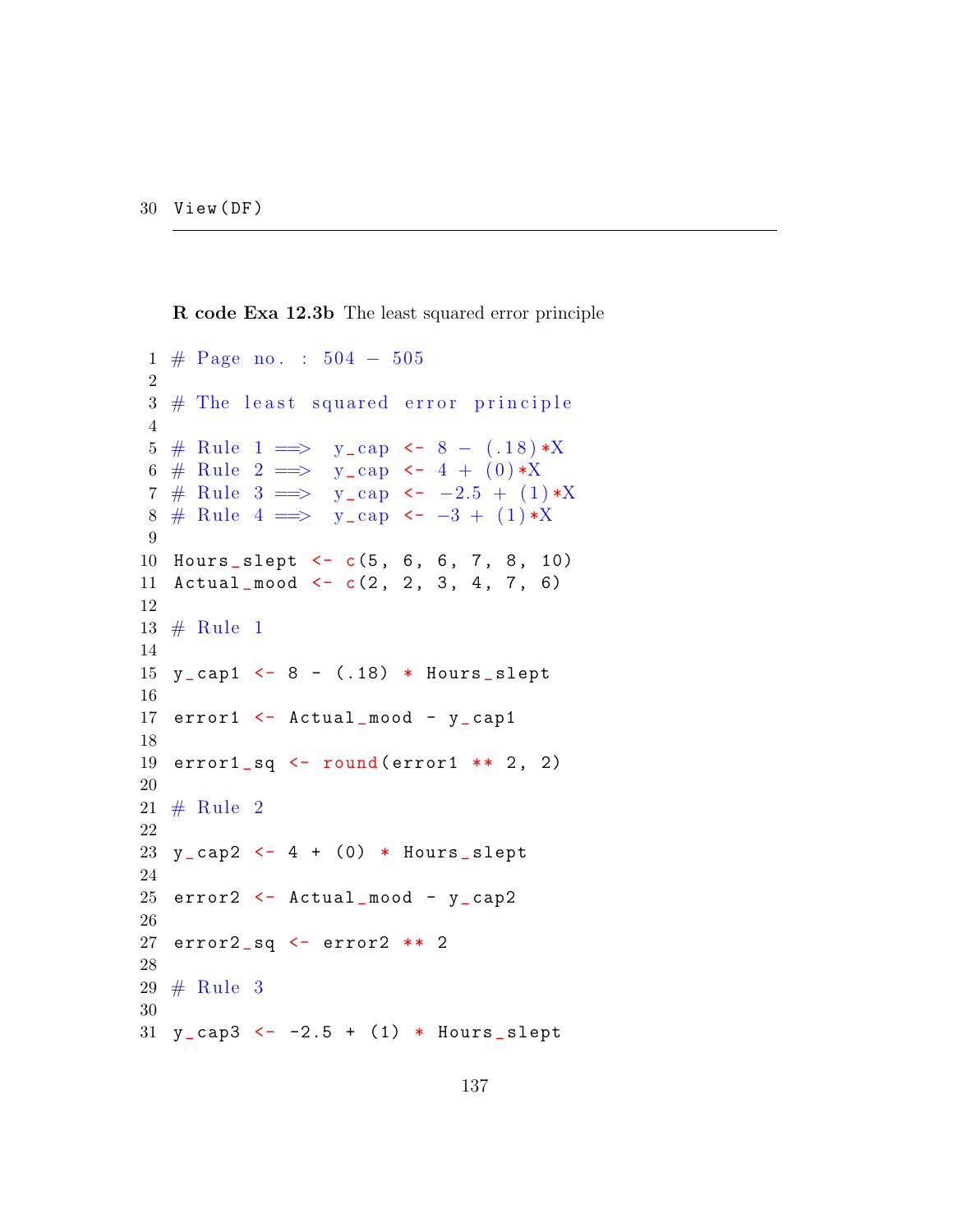```
32
33 error3 \le - Actual mood - y cap3
34
35 error3 sq \leq error3 ** 2
36
37 \# Rule 4
38
39 \text{ y }<sub>cap</sub>4 <- -3 + (1) * Hours _slept
40
41 error4 <- Actual_mood - y_cap4
42
43 error4 sq \le error4 ** 2
44
45 DF <- data . frame ( Hours _slept , Actual _mood , y_cap1 ,
      error1, error1_sq, y_cap4, error4, error4_sq)
46 View ( DF )
47
48 s1 \leftarrow sum (DF$ error1_sq)
49
50 cat ("Rule 1 sum of squared errors is", s1)
51
52 s2 \leftarrow sum (error2_sq)
53
54 cat ("Rule 2 sum of squared errors is", s2)
55
56 s3 \leftarrow sum (error3_sq)
57
58 cat ("Rule 3 sum of squared errors is", s3)
59
60 s4 \leq -sum(DF\error4_sgq)
61
62 cat ("Rule 4 sum of squared errors is", s4)
```
R code Exa 12.3c Finding a and b for the least squares linear prediction rule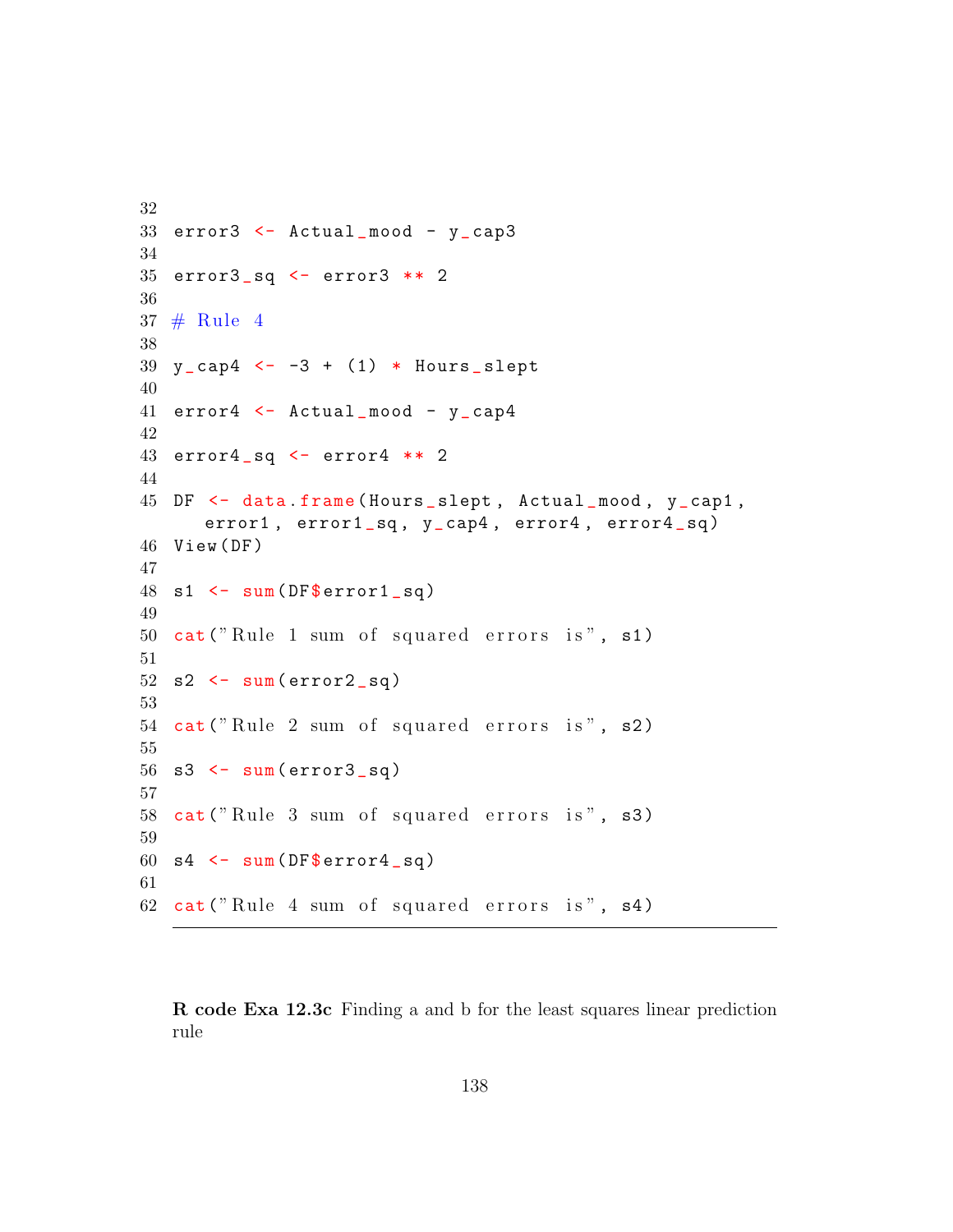```
1 \# \text{Page no. :}505 − 507
2
3 \# Finding a and b for the least squares linear
      prediction rule
4
5 Hours_slept \leq c(5, 7, 8, 6, 6, 10)6 Happy \text{mod} < -c(2, 4, 7, 2, 3, 6)7
8 DF <- data.frame (Hours_slept, Happy_mood)
9 View ( DF )
10
11 # Direct method
12
13 regressor \leq \lim(\text{Happy\_mod} \tilde{\}) Hours_slept, data = DF)
14 res \leftarrow summary (regressor)
15
16 res
17
18 b \leq res$ coefficients [[2]]
19
20 a \leq res$coefficients [[1]]
21
22 cat ("Linear Prediction Rule is y_{cap} =",a,"+",b,"x")
```
R code Exa 12.3d How are you doing

```
1 # Page no . : 507 − 508
2
3 \# How are you doing?
4
5 \# 4th Question
6
7 \times \leftarrow c(4, 6, 7, 3)8 \text{ y} \leftarrow c(6, 8, 3, 7)
```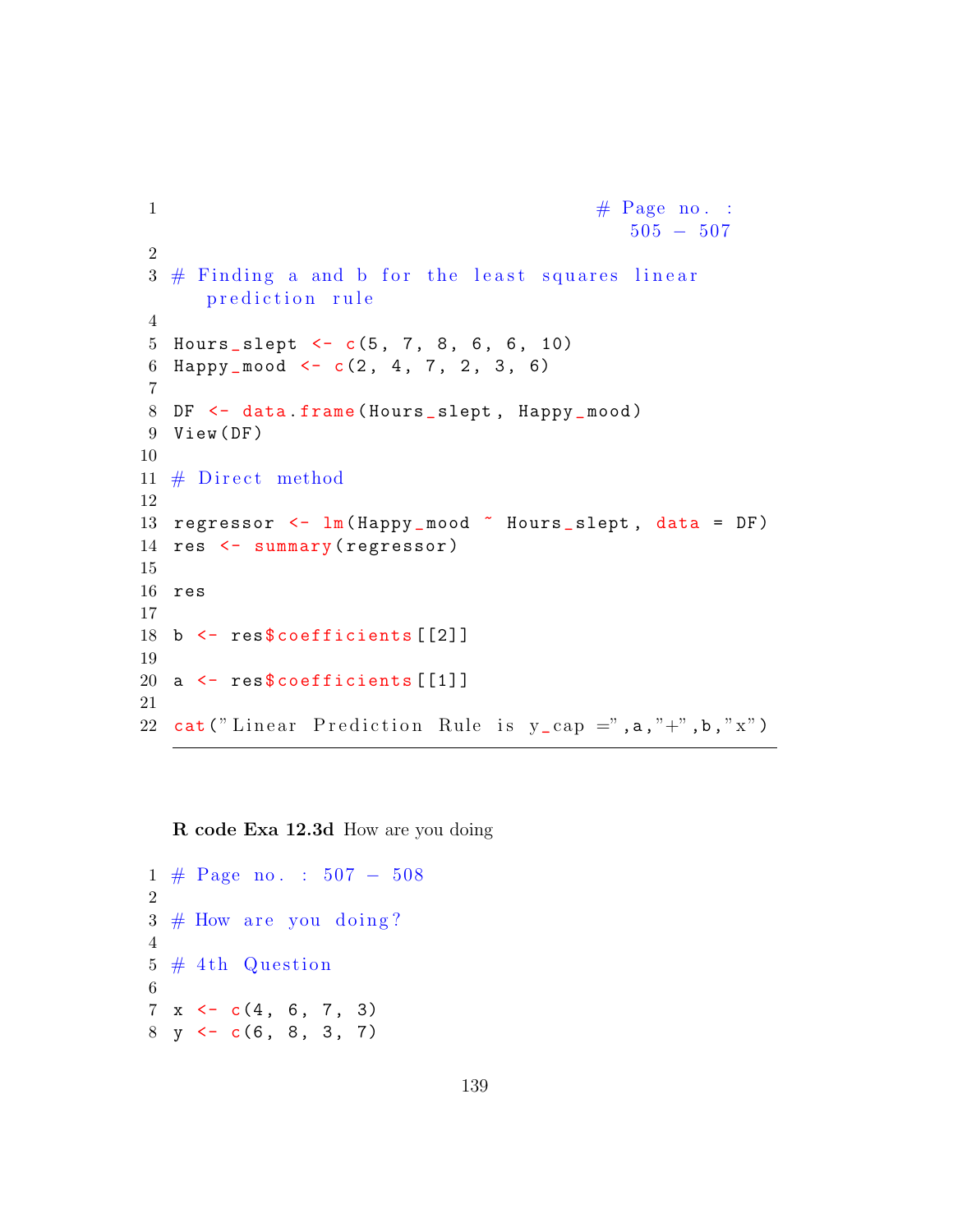```
9
10 DF \leq data . frame (x, y)11 View (DF)
12
13 \# (a) part
14
15 \# Direct method
16
17 regressor \leq -\ln(y \times x), data = DF)
18 res <- summary (regressor)
19
20 res
21
22 b \le res$ coefficients [[2]]
23
24 a \leq res$coefficients [[1]]
25
26 cat ("Linear Prediction Rule is y_{cap} =", a, "+", b, "x")
27
28 \# (b) part
29
30 y cap1 <- a + b * x
31
32 error1 \leftarrow y - y cap1
33
34 error1 sq \leq round (error1 ** 2, 2)
35
36 \text{ s1} <- sum (error1_sq)
37
38 cat ("Sum of squared errors is", s1)
39
40 \# (c) part
41
42 y_cap2 <- 9 - (0.7) * x
43
44 error2 < -y - y_{cap245
46 error2_sq \leftarrow round (error2 ** 2, 2)
```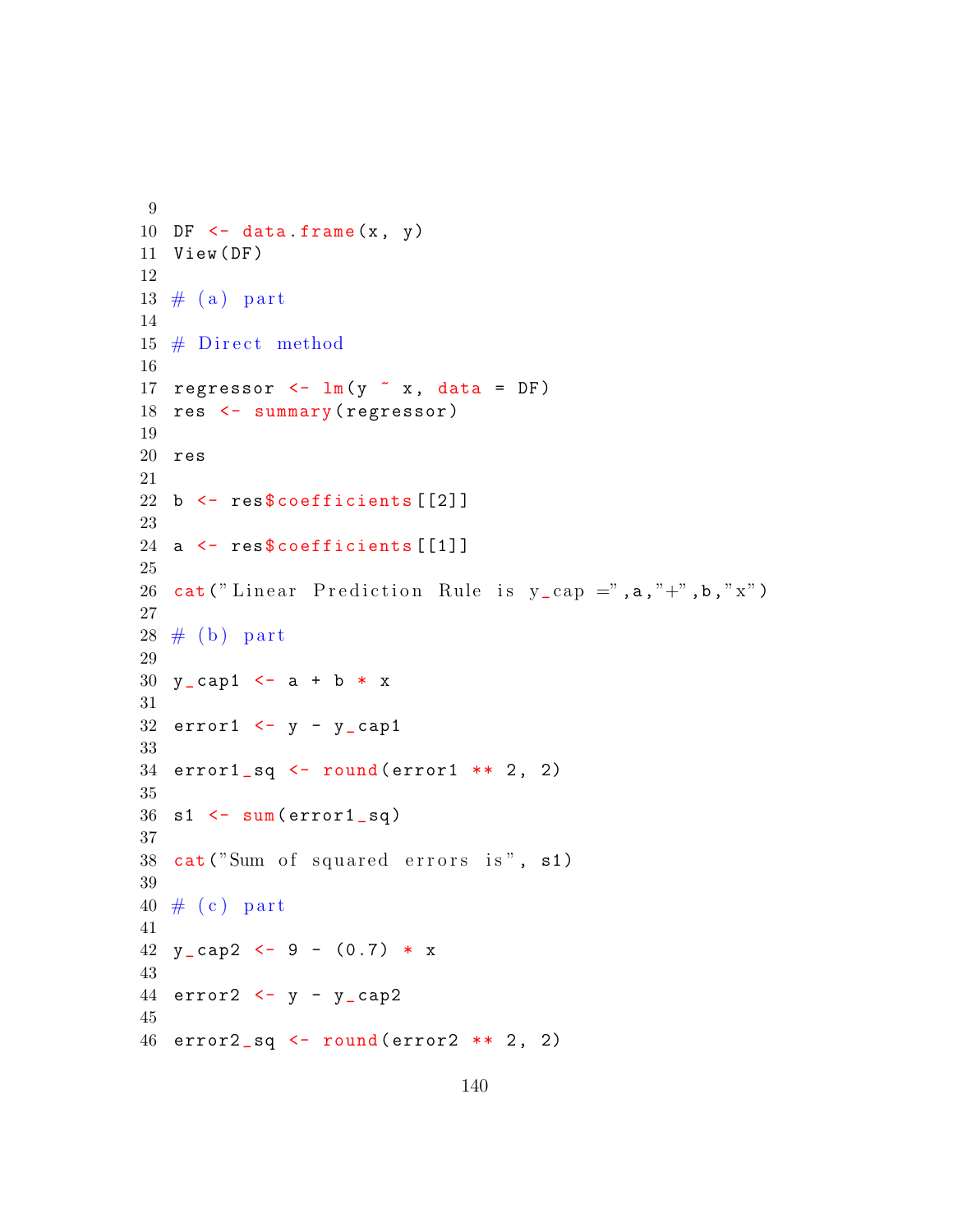```
47
48 s2 \leftarrow sum (error2_sq)
49
50 cat("Sum of squared errors is", s2)
```
R code Exa 12.4a The standardized regression coefficient

```
1 # Page no . : 509 − 510
2
3 \# The standardized regression coefficient
4
5 ss_x \leftarrow 16
6 ss_y \leftarrow 227 b <-18
9 beta \le round (b * (sqrt (ss_x) / sqrt (ss_y)), 2)
10
11 cat ("Standardized regression coefficient is", beta)
```
R code Exa 12.4b How are you doing

```
1 # Page no . : 511 − 512
2
3 \# How are you doing?
4
5 \# 2nd Question (b) part
6
7 ss_x <-2.578 ss_y <- 7.21
9 b \leftarrow -1.2110
11 beta \le round (b * (sqrt (ss_x) / sqrt (ss_y)), 2)
12
```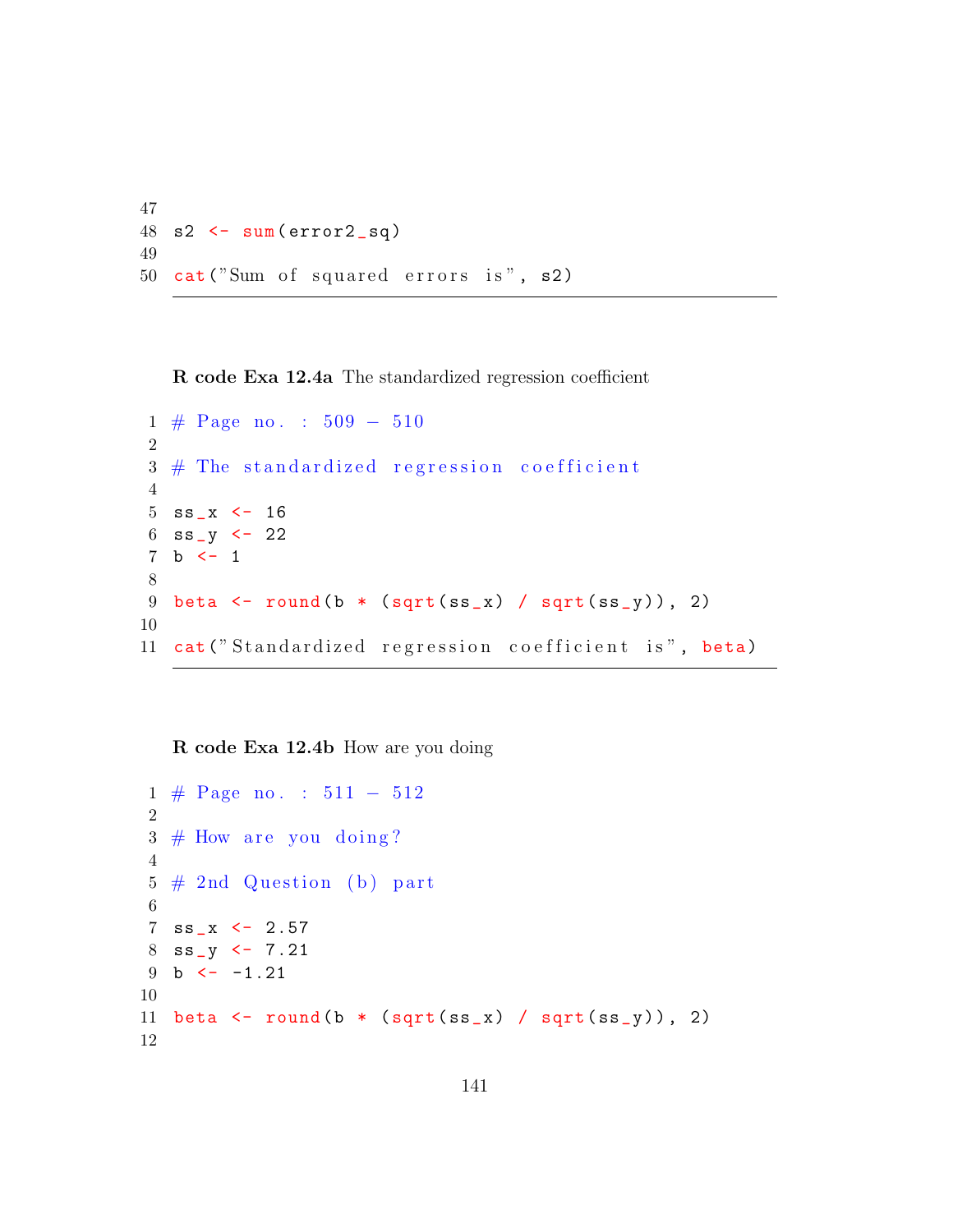R code Exa 12.5a Multiple regression

```
1 \# \text{Page no. : } 512− 513
2
3 \# Multiple regression
4
5 a \leftarrow -3.786
7 b1 <- 0.87
8 \times 1 \leftarrow 79
10 b2 <- 0.33
11 \times 2 \leftarrow 312
13 b3 <- 0.20
14 \times 3 \leftarrow 115
16 y_cap <- round (a + (b1 * x1) + (b2 * x2) + (b3 * x3)
      , 2) \# Predicted mood (multiple regression)
17
18 cat ("Predicted mood (multiple regression) is", y_cap
      \left( \right)
```
R code Exa 12.5b How are you doing

 $\frac{4}{3}$  Page no. : 514 − 515 2  $3 \#$  How are you doing? 4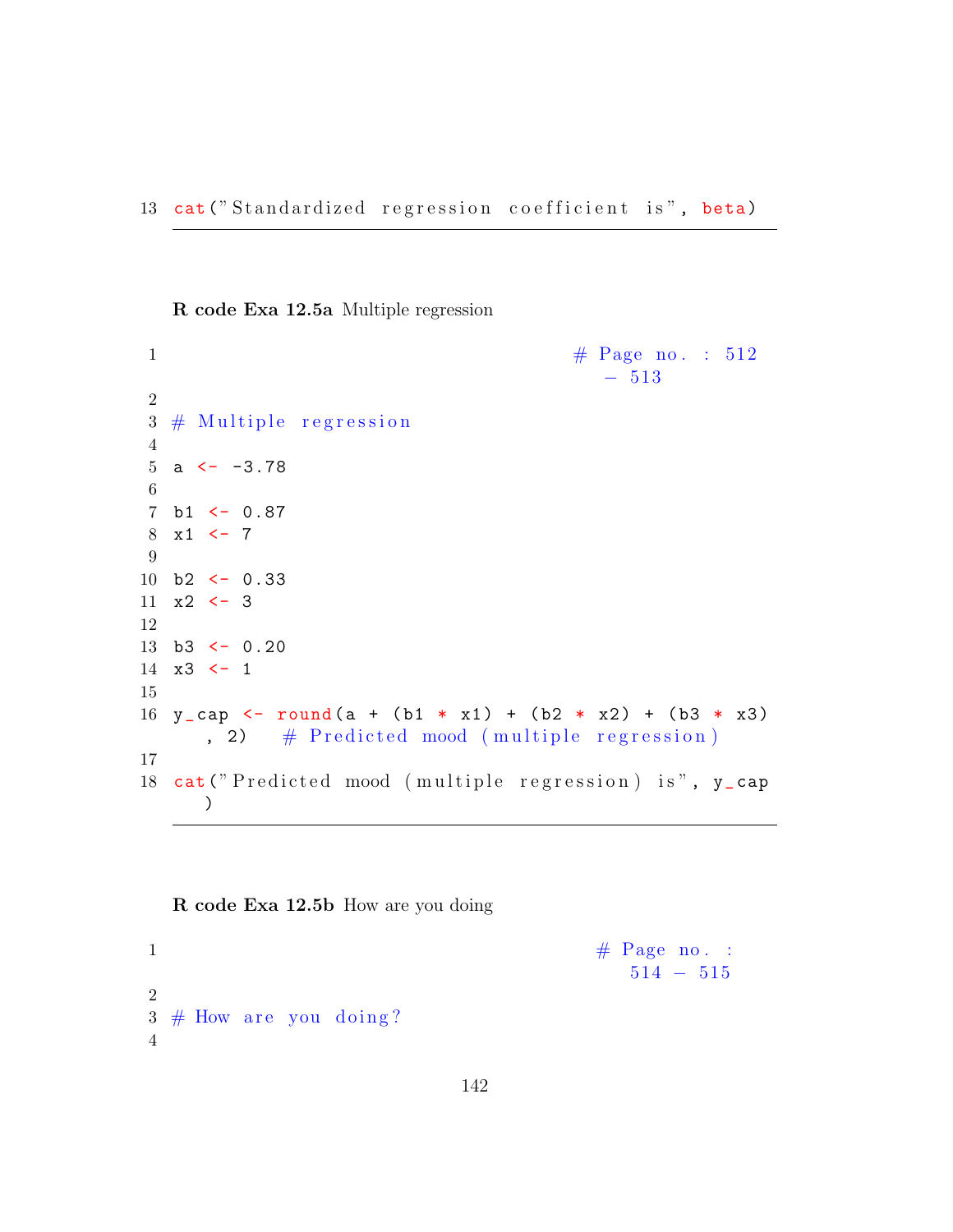```
5 \# 3rd Question
6
7 a \leftarrow 2.19
8
9 b1 \leftarrow -3.1610
11 b2 \leftarrow 0.9912
13 \# (a) part
14
15 \times 1 \leftarrow 0.4016 \times 2 \leftarrow 10.5017
18 y_cap1 <- round (a + (b1 * x1) + (b2 * x2), 2) \#Predicted score (multiple regression)
19
20 cat ("Predicted score (multiple regression) is", y_
       cap1 )
21
22 \# (b) part
23
24 \times 1 \leftarrow 0.1525 \times 2 \leftarrow 5.5026
27 y_cap2 <- round (a + (b1 * x1) + (b2 * x2), 2) #Predicted score (multiple regression)
28
29 cat ("Predicted score (multiple regression) is", y_
       cap2 )
```
R code Exa 12.6a Proportionate reduction in error

|  | $\#$ Page no. : |  |  |
|--|-----------------|--|--|
|  | $520 - 522$     |  |  |

2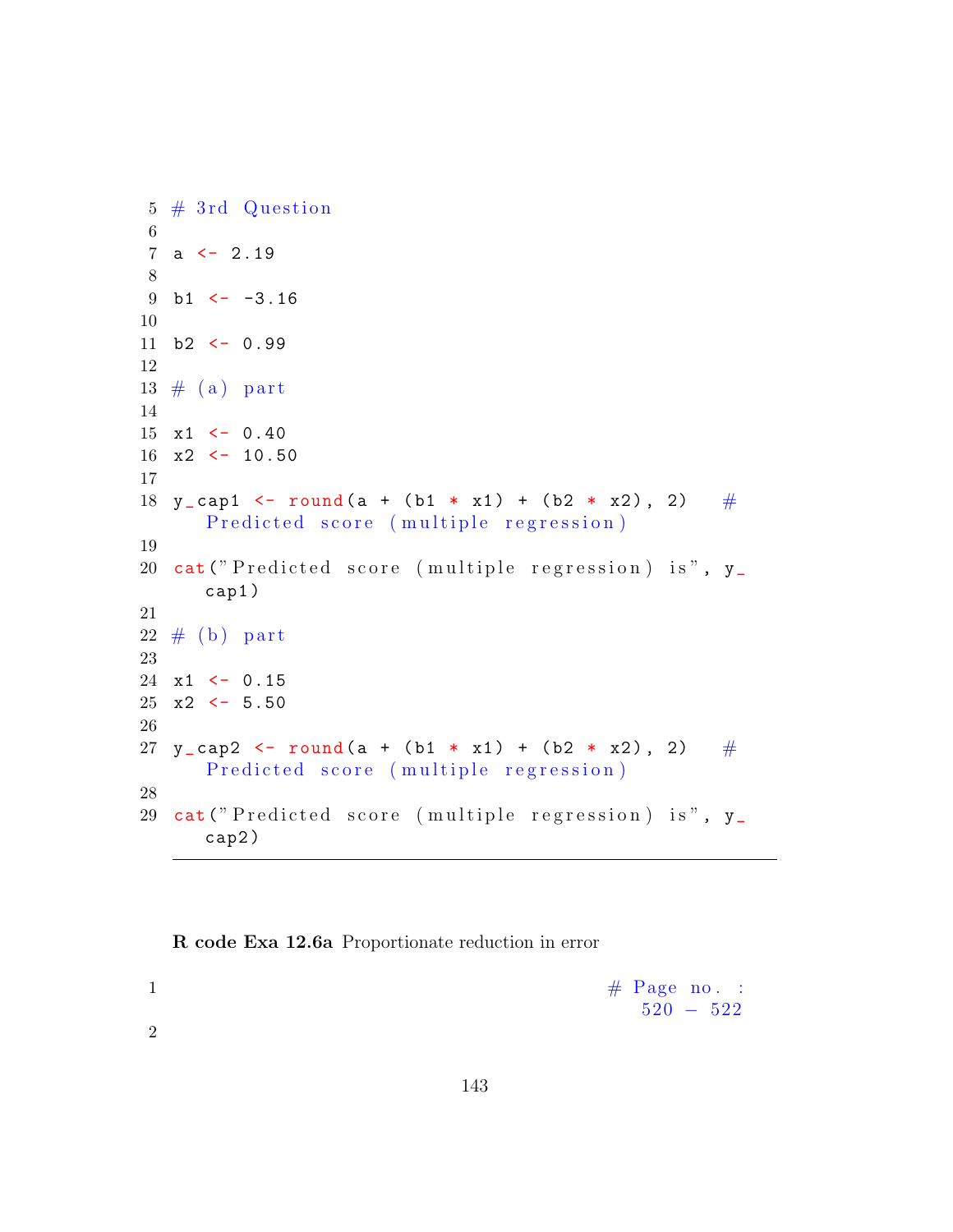```
3 \# Proportionate reduction in error
4
5 Hours_slept \leftarrow c(5, 6, 6, 7, 8, 10)6 Actual_mood \leq c(2, 2, 3, 4, 7, 6)7
8 DF <- data.frame (Hours_slept, Actual_mood)
9 View ( DF )
10
11 # Direct method
12
13 regressor \leq \ln(\text{Actual}\_\text{mod}^{\sim}\text{Hours}\_\text{sleept}, data = DF
      )14 res \leftarrow summary (regressor)
15
16 res
17
18 p_r \le round (res$r. squared, 2) \# Proportionate
      reduction in error
19
20 cat ("Proportionate reduction in error is", p_r)
```
R code Exa 12.6b How are you doing

```
1 \#\text{ Page no. : } 523 -524
2
3 \# How are you doing?
4
5 \# 4th Question
6
7 score <-c(6, 4, 2, 8)8 predicted_score <- c(5.7, 4.3, 2.9, 7.1)
9
10 m \leftarrow mean (score) \# mean
11
```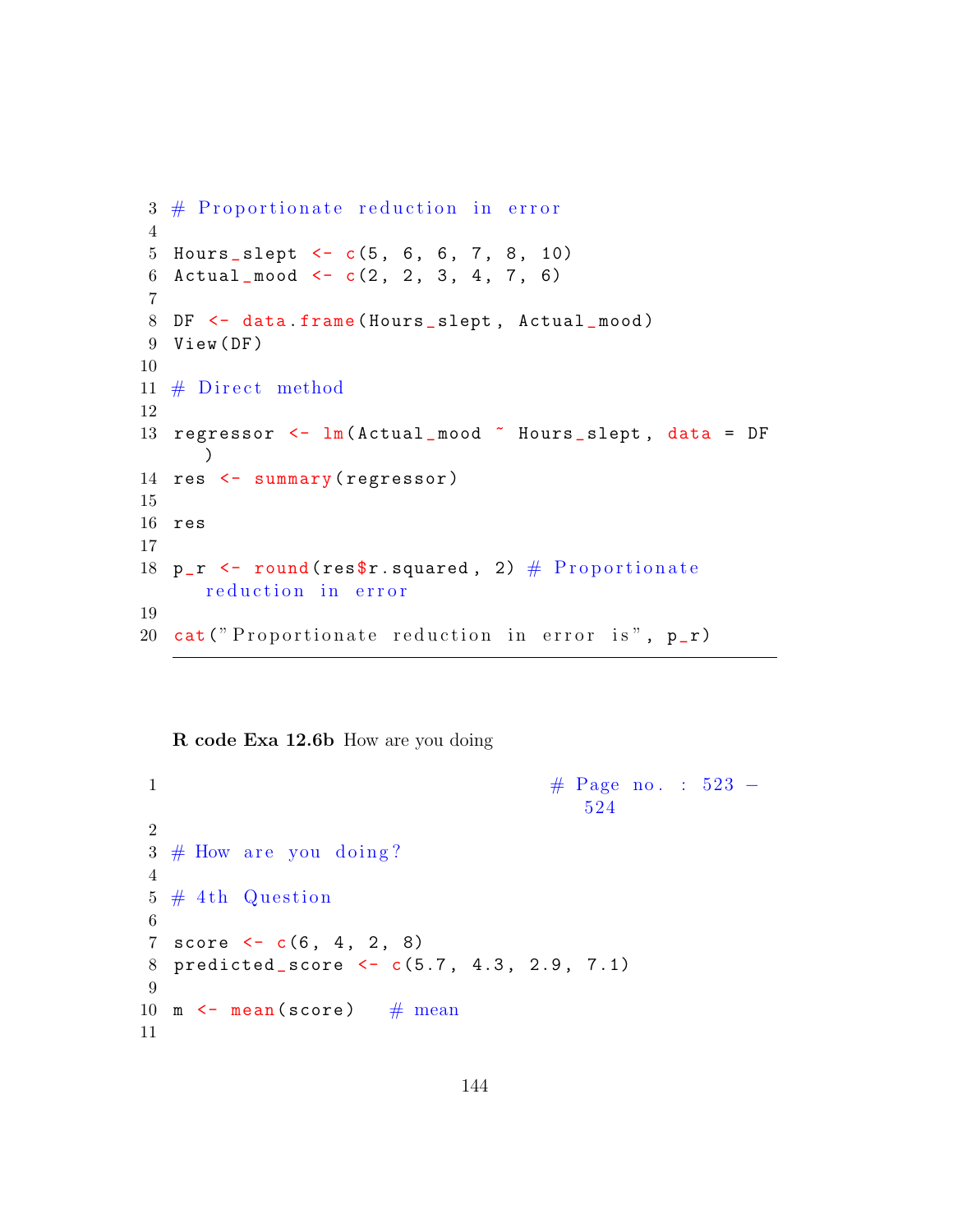```
12 error \leq score - m
13 error sq \leq error ** 2 # Error square
14
15 error2 <- score - predicted _ score
16 error2_sq \leq error2 ** 2 # Error square
17
18 DF <- data.frame (score, error, error_sq, predicted_
      score, error2, error2_sq)
19 View (DF)
20
21 ss\_total \leftarrow sum(DF$error_sq)22
23 ss_error <- sum (DF$ error 2_sq)
24
25 p_r \leftarrow round ((ss_total - ss_error) / ss_total, 2) \#Proportionate reduction in error
26
27 cat ("Proportionate reduction in error is", p_r)
28
29 r \le round (sqrt (p_r), 2) # Correlation coefficient
30
31 cat ("Correlation coefficient is", r)
```
R code Exa 12.7a Worked out examples 1

 $\frac{4}{\sqrt{7}}$  Page no. : 526 2  $3 \#$  Worked out examples 1 4  $5 \#$  This example includes solution of worked out examples 3 6 7 Elementry\_School <- c("Main Street", "Casat", " Lakeland", "Shady Grove", "Jefferson")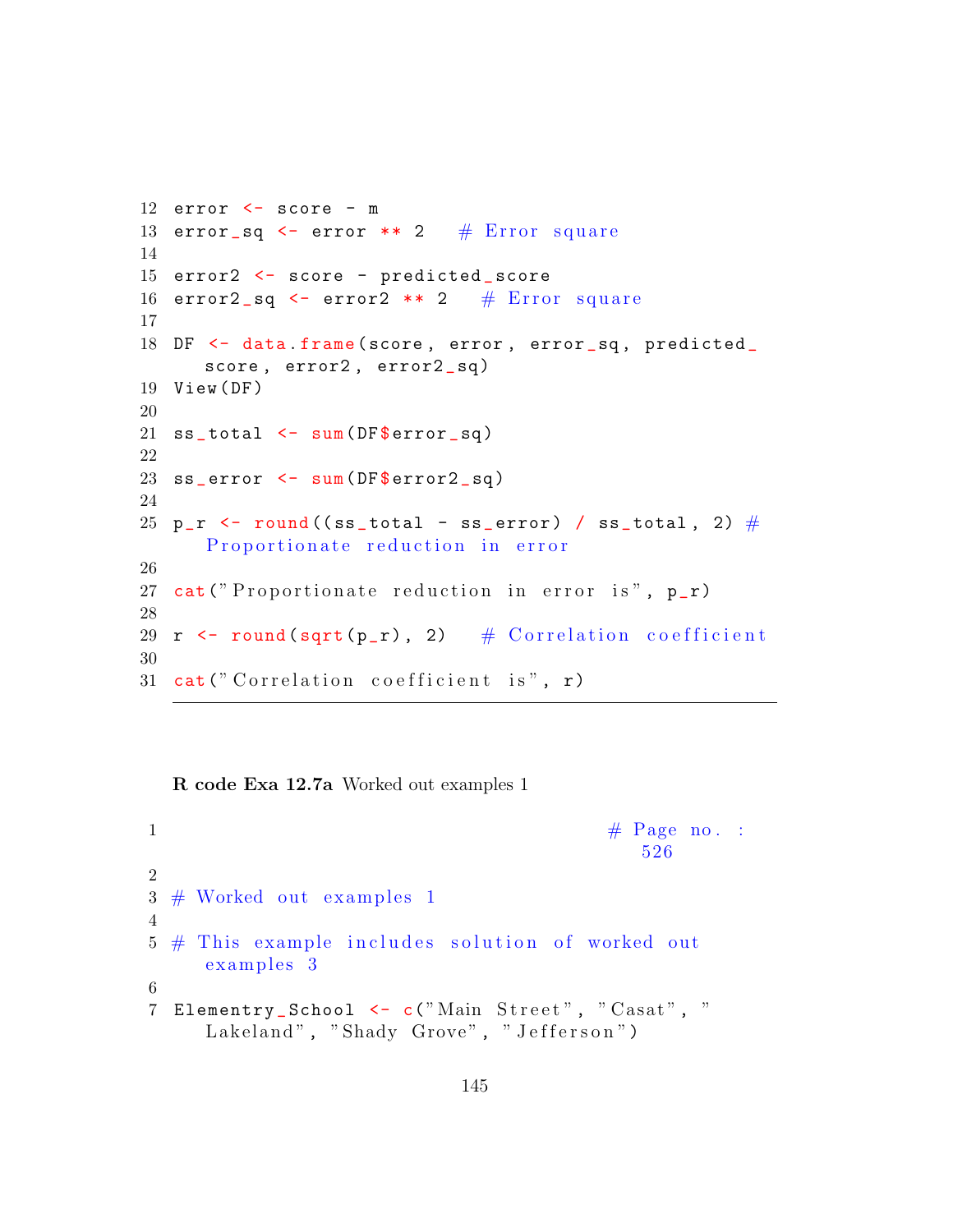```
8 Class_size <- c(25, 14, 33, 28, 20)
9 Achievement <- c(80, 98, 50, 82, 90)
10
11 DF \leq data . frame (Elementry School, Class size,
      Achievement )
12 View ( DF )
13
14 \# Direct method
15
16 regressor \leq \ln(\text{Achievement} \times \text{Class_size}, \text{data} = \text{DF})17 res \leftarrow summary (regressor)
18
19 res
20
21 b \leftarrow round (res $ coefficients [[2]], 2)
22
23 a \leftarrow round (res $coefficients [[1]], 2)
24
25 cat ("Linear Prediction Rule is y_{cap} =", a, "+", b, "x")
26
27 \# (a) part
28
29 x \leftarrow 23 \# Class size
30
31 y_cap \leq - a + (b \ast x) # Predicted achievement
32
33 cat ("Predicted achievement is", y_cap)
34
35 \# (b) part
36
37 x \leftarrow 14 \# Class size
38
39 y_cap <- a + (b * x) # Predicted achievement
40
41 cat ("Predicted achievement is", y_cap)
```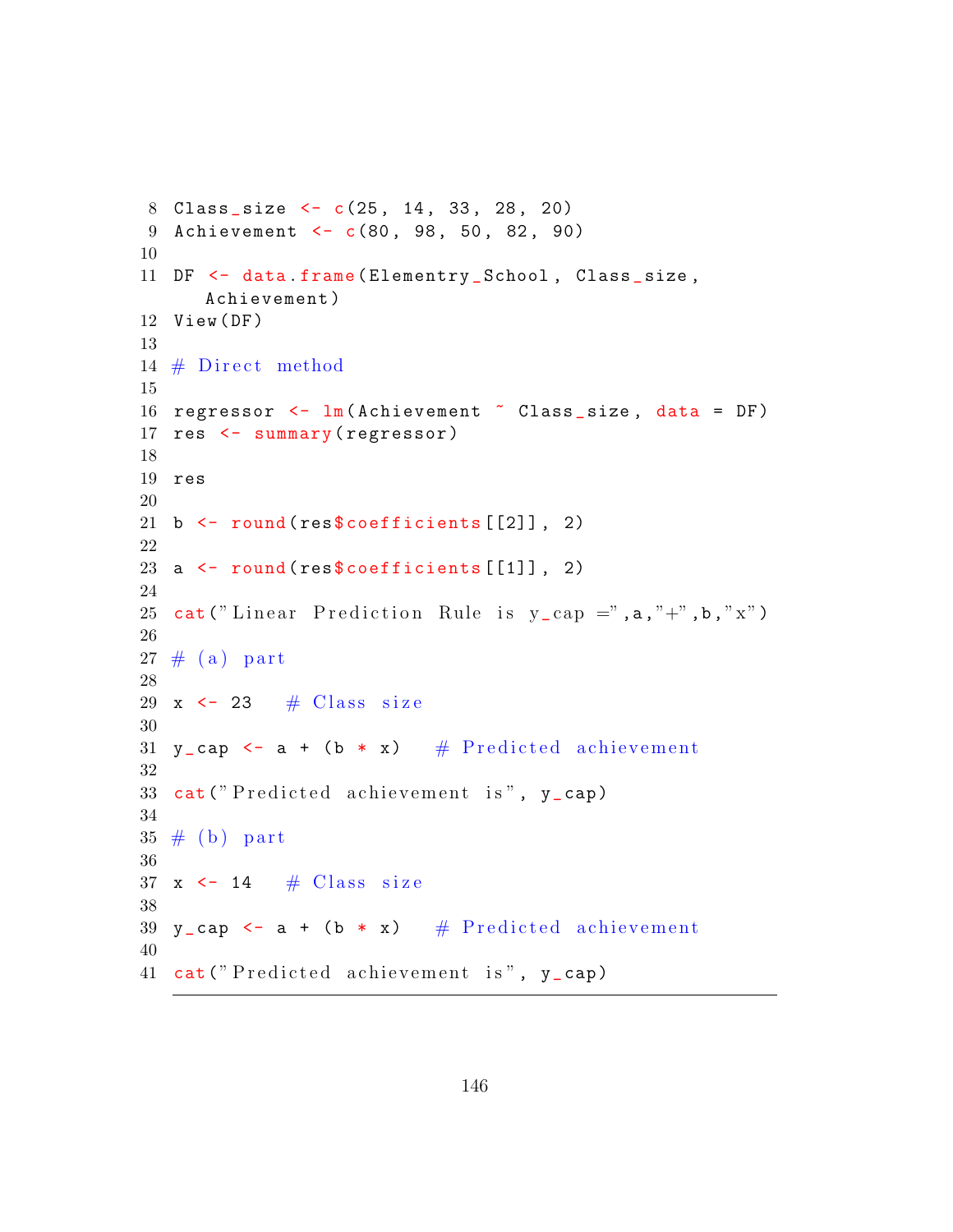R code Exa 12.7b Worked out examples 2

```
1 \# \text{ Page no. :}526
2
3 \# Worked out examples 2
4
5 Elementry_School <- c("Main Street", "Casat", "
     Lakeland", "Shady Grove", "Jefferson")
6 Class_size \leftarrow c(25, 14, 33, 28, 20)
7 Achievement <- c(80 , 98 , 50 , 82 , 90)
8
9 DF \leq data.frame (Elementry_School, Class_size,
     Achievement )
10 View (DF)
11
12 \# Install Library if not install
13
14 \# in stall . packages ("ggplot2")
15
16 \# Import Library
17
18 library (ggplot2)
19
20 ggplot (DF, acs(x = Class_size, y = Achievement)) +
     geom _ point () +
21 labs (title = "Scatter plot", x = "Class size", y =" Achievement test score") +
22 theme_bw() + geom\_smooth(method = "lm", se = F)23
24 \# Book's figure is in page 527
```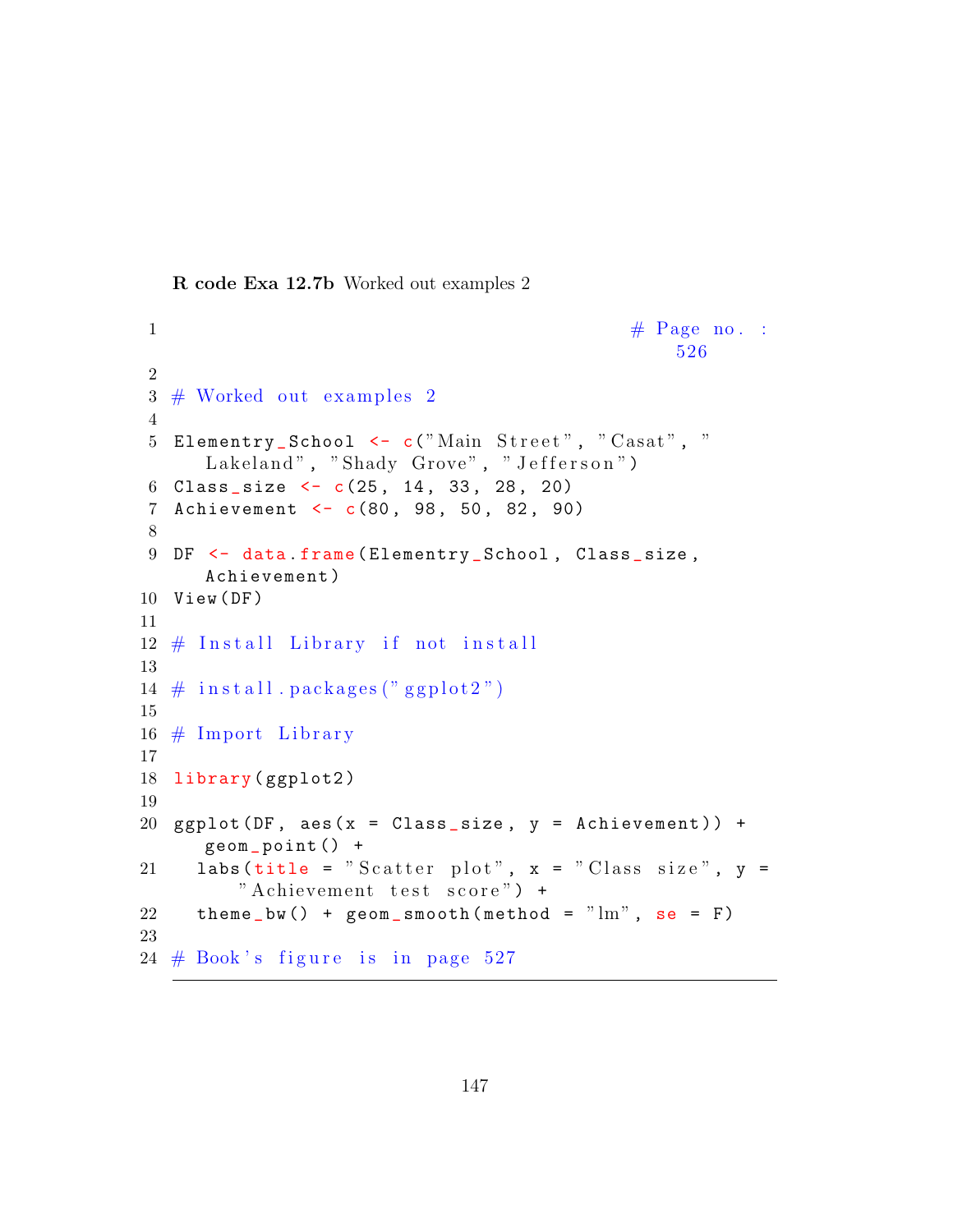R code Exa 12.7c Worked out examples 4

```
1 \# \text{Page no. :}528
2
3 \# Worked out examples 4
4
5 ss_x \leftarrow 214
6 ss_y <- 1328
7 b \leftarrow -2.258
9 beta \le round (b * (sqrt (ss_x) / sqrt (ss_y)), 2) \#Standardized regression coefficient
10
11 cat ("Standardized regression coefficient is", beta)
```
R code Exa 12.7d Worked out examples 5

```
1 \# \text{ Page no. :}528 −
                                                        529
2
3 \# Worked out examples 54
5 a \leftarrow 2.13
6
7 b1 \leftarrow 1.32
8 \times 1 \leftarrow 49
10 b2 \leftarrow 1.21
11 \times 2 \leftarrow 512
13 b3 <- 1.41
14 \times 3 \leftarrow 315
```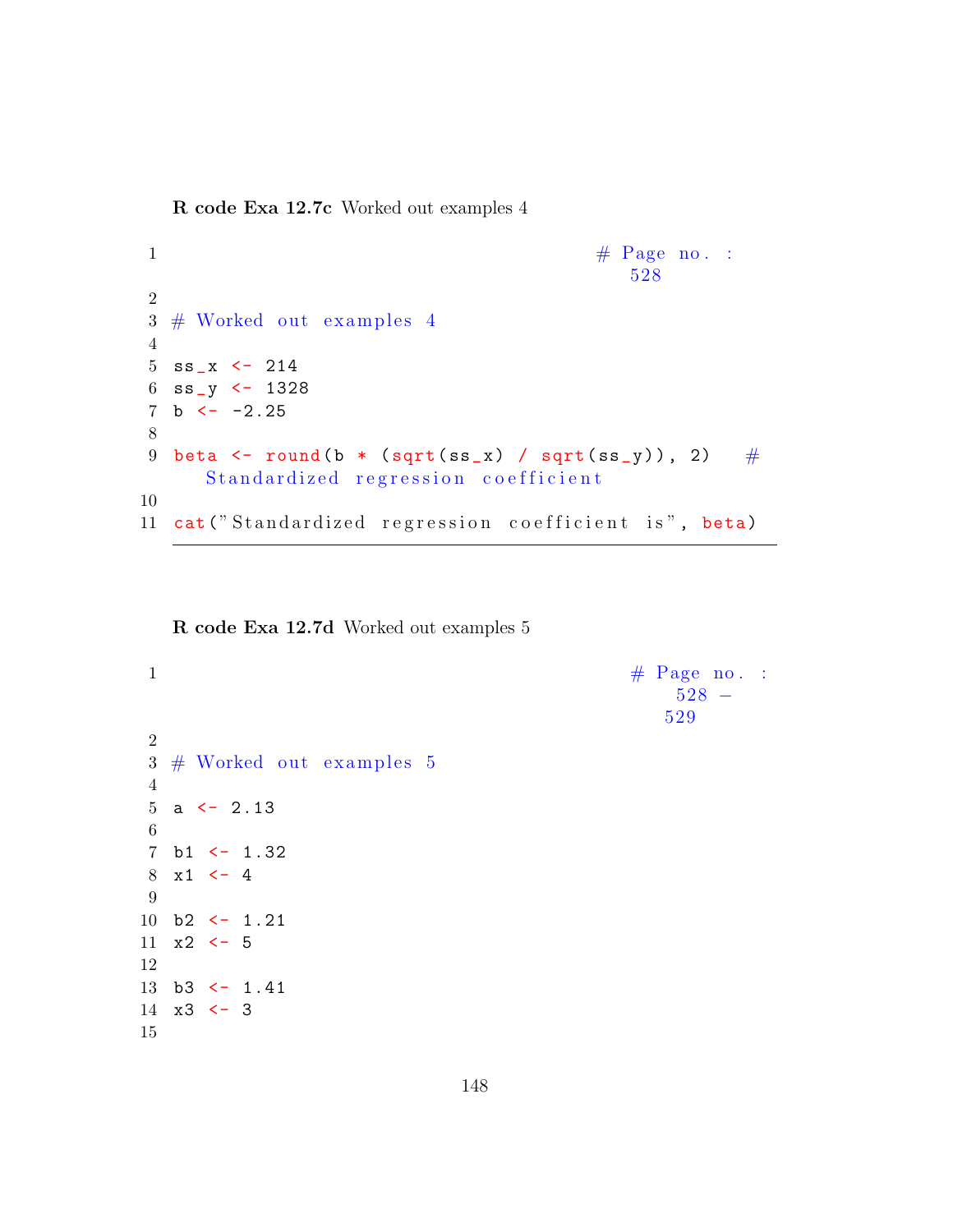```
16 y_cap <- round (a + (b1 * x1) + (b2 * x2) + (b3 * x3)
      , 2) \# Predicted talkativeness
17
18 cat ("Predicted talkativeness is", y_cap)
```
R code Exa 12.7e Worked out examples 6

```
1 \# \text{Page no. : } 529− 530
2
3 \# Worked out examples 6
 4
5 Elementry_School <- c("Main Street", "Casat", "
      Lakeland", "Shady Grove", "Jefferson")
6 Class_size \leftarrow c(25, 14, 33, 28, 20)
7 Achievement <- c(80 , 98 , 50 , 82 , 90)
8
9 DF \leq data.frame (Elementry School, Class size,
      Achievement )
10 View (DF)
11
12 \# Direct method
13
14 regressor \leq \lim_{n \to \infty} (Achievement \infty Class_size, data = DF)
15 res \leftarrow summary (regressor)
16
17 res
18
19 p_r \le round (res$r. squared, 2) \# Proportionate
      reduction in error
20
21 cat ("Proportionate reduction in error is", p_r)
```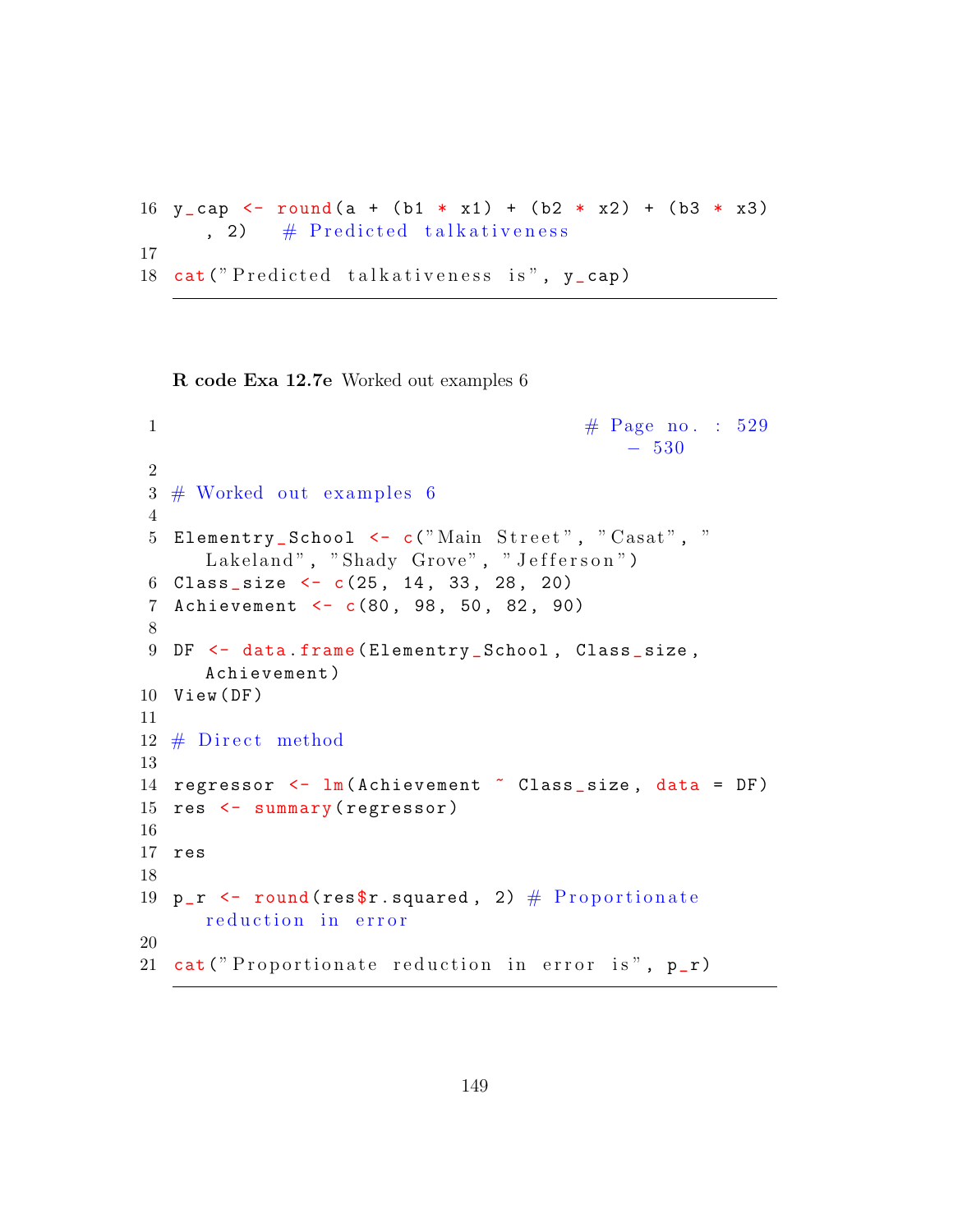## Chapter 13

## Chi Square Tests

R code Exa 13.1a An example

```
1 # Page no . : 543 −544
2
3 # An example
4
5 gender \leftarrow c("Male", "Female")
6 o \leftarrow c(996, 390) # Observed frequency
7 e \leq c(693, 693) \# Expected frequency
8
9 diff <- 0 - e10 diff _sq <- diff ** 2
11
12 ans \le round (diff sq / e, 2) \# Difference squared
      weighted by expected frequency
13
14 DF \leq data frame (gender, o, e, diff, diff_sq, ans)
15 View ( DF )
```
R code Exa 13.1b The chi square statistic and the chi square test for goodness of fit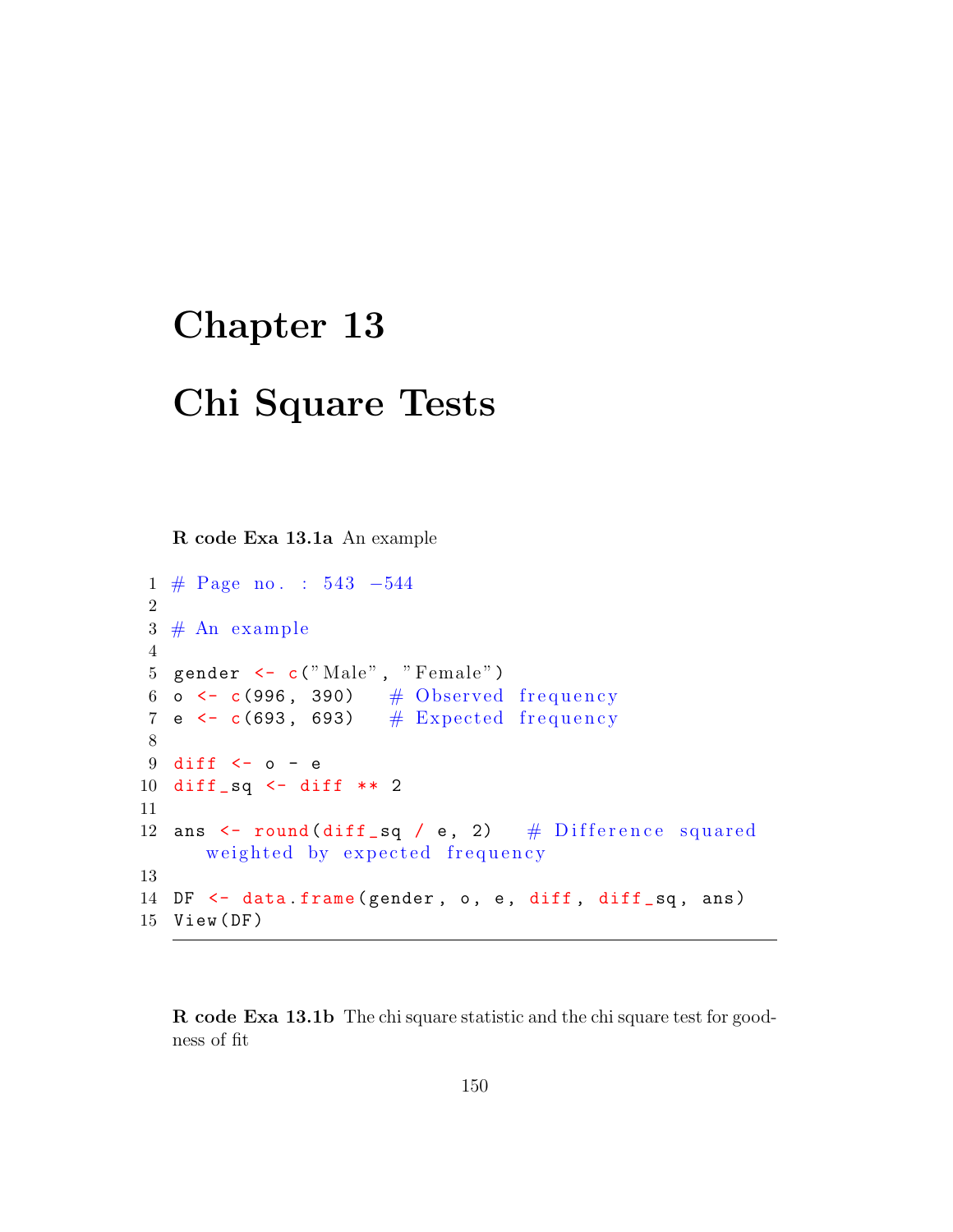```
1 # Page no . : 545 −546
2
3 \# The chi – square statistic and the chi – square
      test for goodness of fit
4
5 o \leftarrow c(996, 390) # Observed frequency
6 e \leftarrow c(693, 693) \# Expected frequency
7
8 diff <- 0 - e9 diff _sq <- diff ** 2
10 ans \le round (diff sq / e, 2)
11
12 chi\_sq \leftarrow sum(\text{ans})13
14 cat ("Value of chi-square is", chi_sq)
```
R code Exa 13.1c Another example

```
1 # Page no . : 549 −550
2
3 # Another example
4
5 condition <- c("Anxiety disorder", "Alcohol or drug
     abuse", "Mood disorder",
6 " Impulse – control disorder", "None
                     of these conditions")
7
8 observed <- c(138 , 99 , 123 , 111 , 529)
9
10 expected <- c(146 , 80 , 110 , 128 , 536)
11
12 DF \leq data . frame (condition, observed, expected)
13 View (DF)
14
15 alpha <- 0.05
```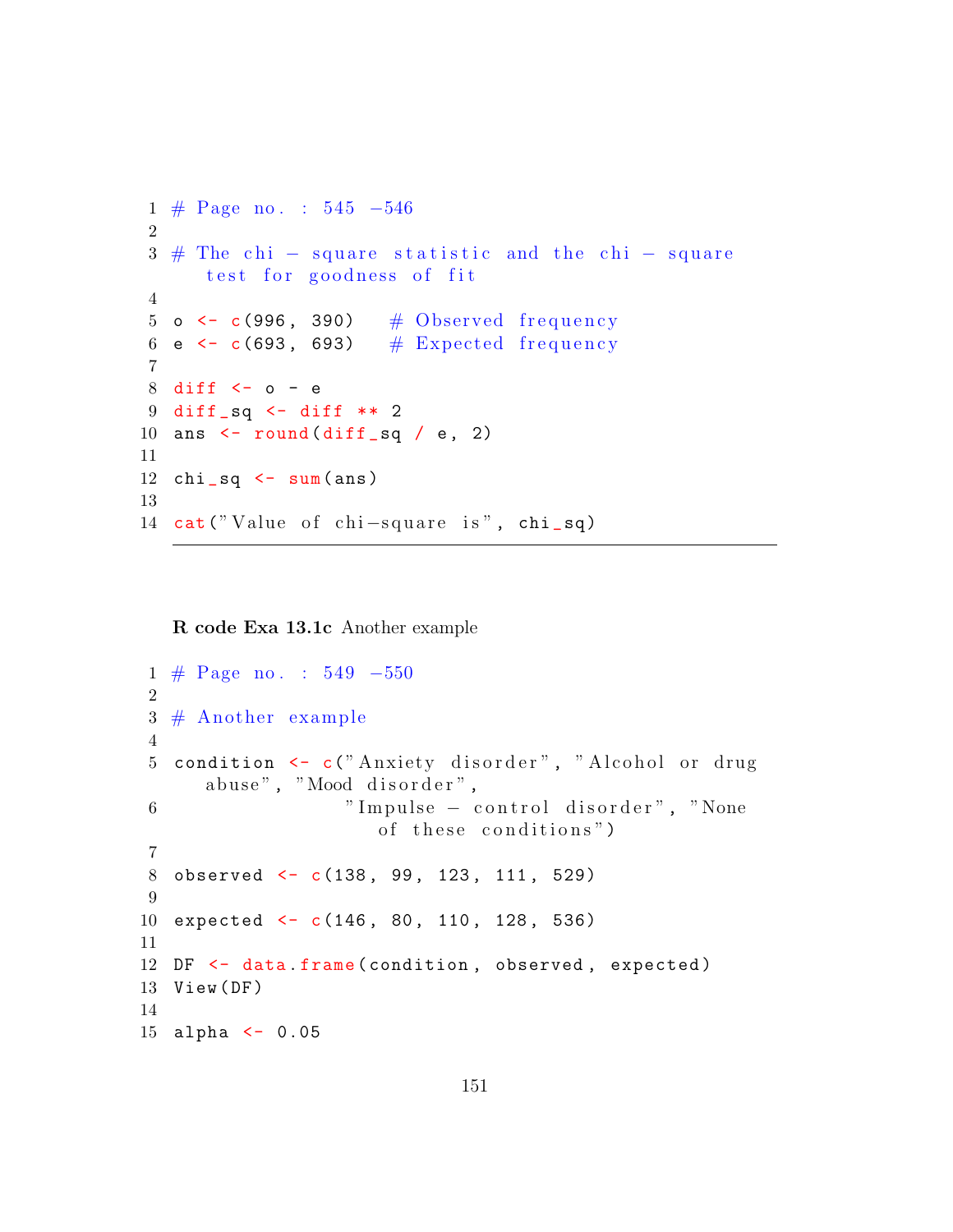```
16 df \leq nrow (DF) - 1
17
18 chi_sq_val \leq round (qchisq (alpha, df, lower.tail = F),
       2)
19
20 diff <- DF$ observed - DF$ expected
21 diff_sq \le diff ** 2
22 ans \le round (diff sq / DF$ expected, 2)
23
24 chi_sq \leq sum(ans)
25
26 cat ("Value of chi-square is", chi_sq)
27
28 if \left(\text{chi\_sq} > \text{chi\_sq\_val}\right)29 {
30 cat ("Reject null hypothesis")
31 } else
32 {
33 cat (" Cannot reject null hypothesis")
34 }
```
R code Exa 13.1d How are you doing

```
1 # Page no . : 551 − 553
2
3 \# How are you doing?
4
5 \# 5th Question (a) part
6
7 alpha <- 0.05
8 categories <- 2
9
10 observed <- c(15 , 35)
11 N \leq sum (observed)
12 expected \leq -c (0.6 * N, 0.4 * N)
```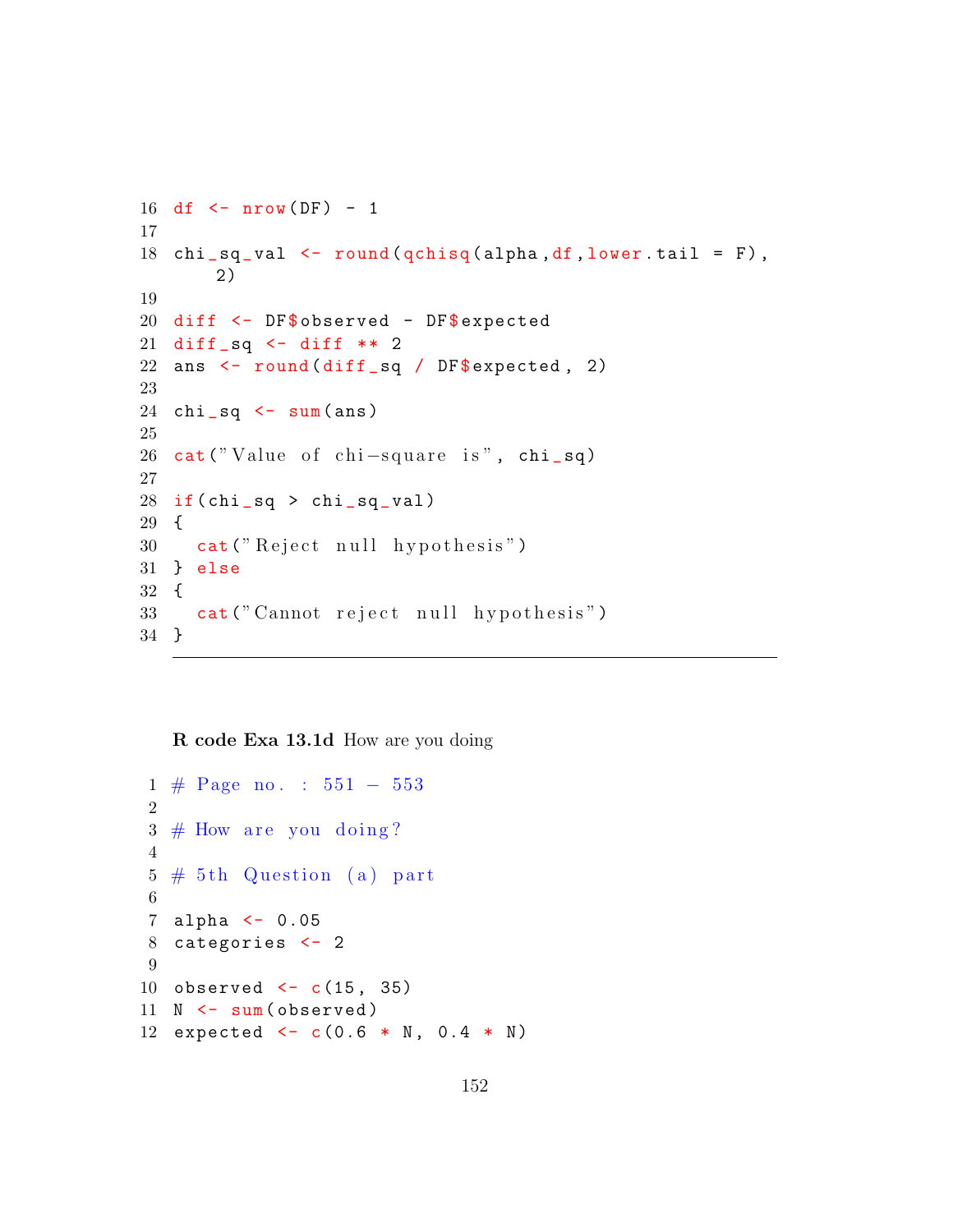```
13
14 df <- categories - 1
15
16 chi sq_val <- round (qchisq (alpha, df, lower . tail = F),
       2)
17
18 diff <- observed - expected
19 diff _sq <- diff ** 2
20 ans \le round (diff sq / expected, 2)
21
22 chi_sq \leq sum(ans)
23
24 cat ("Value of chi-square is", chi_sq)
25
26 if \left(\text{chi\_sq} > \text{chi\_sq\_val}\right)27 {
28 cat ("Reject null hypothesis")
29 } else
30 {
31 cat (" Cannot reject null hypothesis")
32 }
```
R code Exa 13.2a The chi square test for independence

```
1 # Page no . : 553 − 557
2
3 \# The chi – square test for independence
4
5 \# Contingency Table
6
7 gender <- c(rep("Male", 28), rep("Female", 30), rep(
     "Male", 125), rep ("Female", 39))
8 age <- c(rep("Child", 58), rep("Adult", 164))
9
10 c_t \le table (age, gender)
```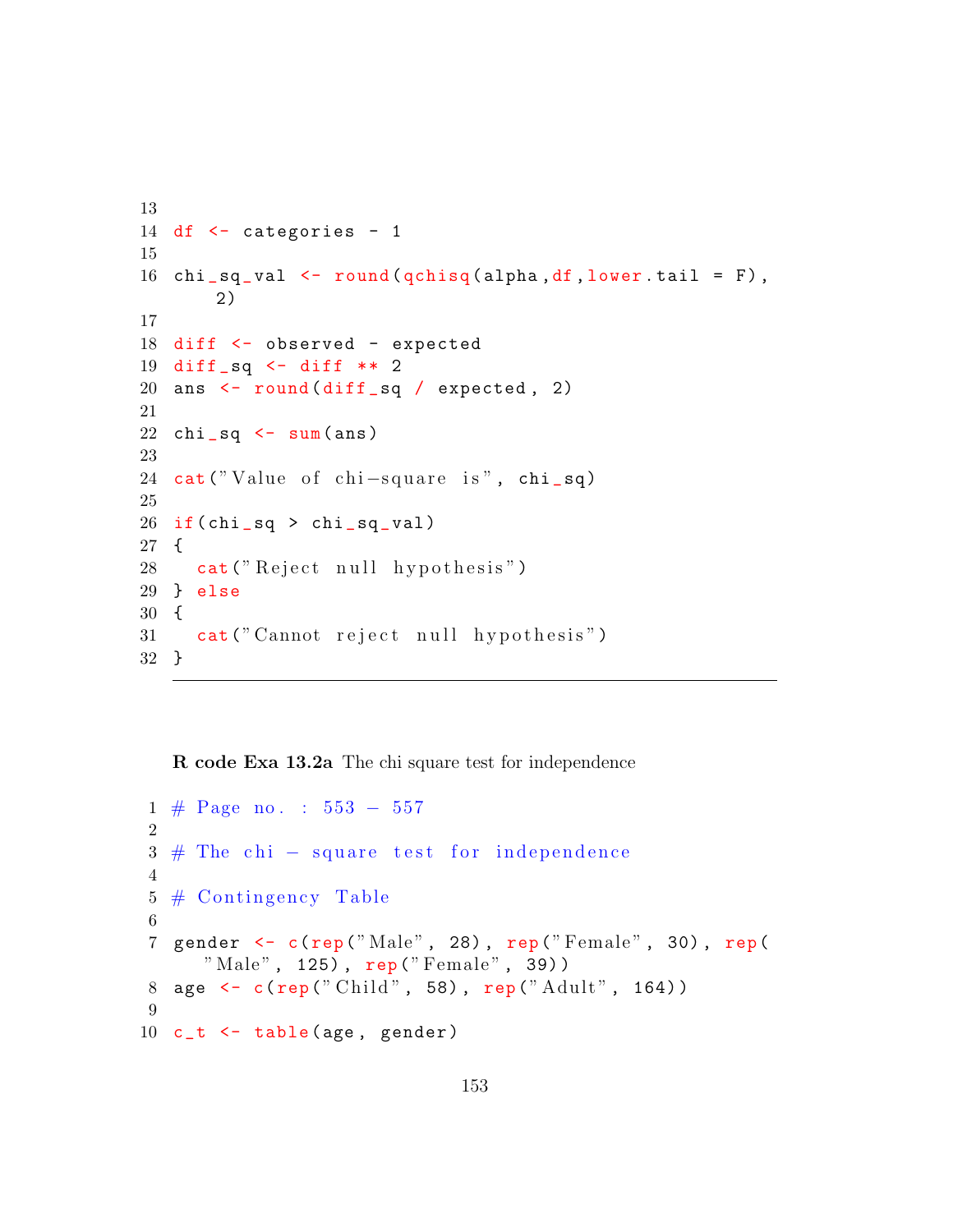```
11 c_t
12
13 \# Direct method
14
15 result \leftarrow chisq.test(c_t)
16 result
17
18 \# Expected values
19
20 expected \leq round (result $ expected, 2)
21 expected
22
23 \# Figuring chi – square
24
25 chi_sq \le round (result $ statistic, 2)
26
27 cat (" Chi-square value is", chi_sq)
28 \# Degrees of freedom
29
30 df \leq result $ parameter
31
32 cat ("Degrees of freedom is", df)
33
34 \# Hypothesis testing
35
36 alpha <- 0.05
37
38 chi_sq_val \leq round (qchisq (alpha, df, lower.tail = F),
       2)
39
40 if (\text{chi\_sq} > \text{chi\_sq\_val})41 {
42 cat ("Reject null hypothesis")
43 } else
44 {
45 cat (" Cannot reject null hypothesis")
46 }
```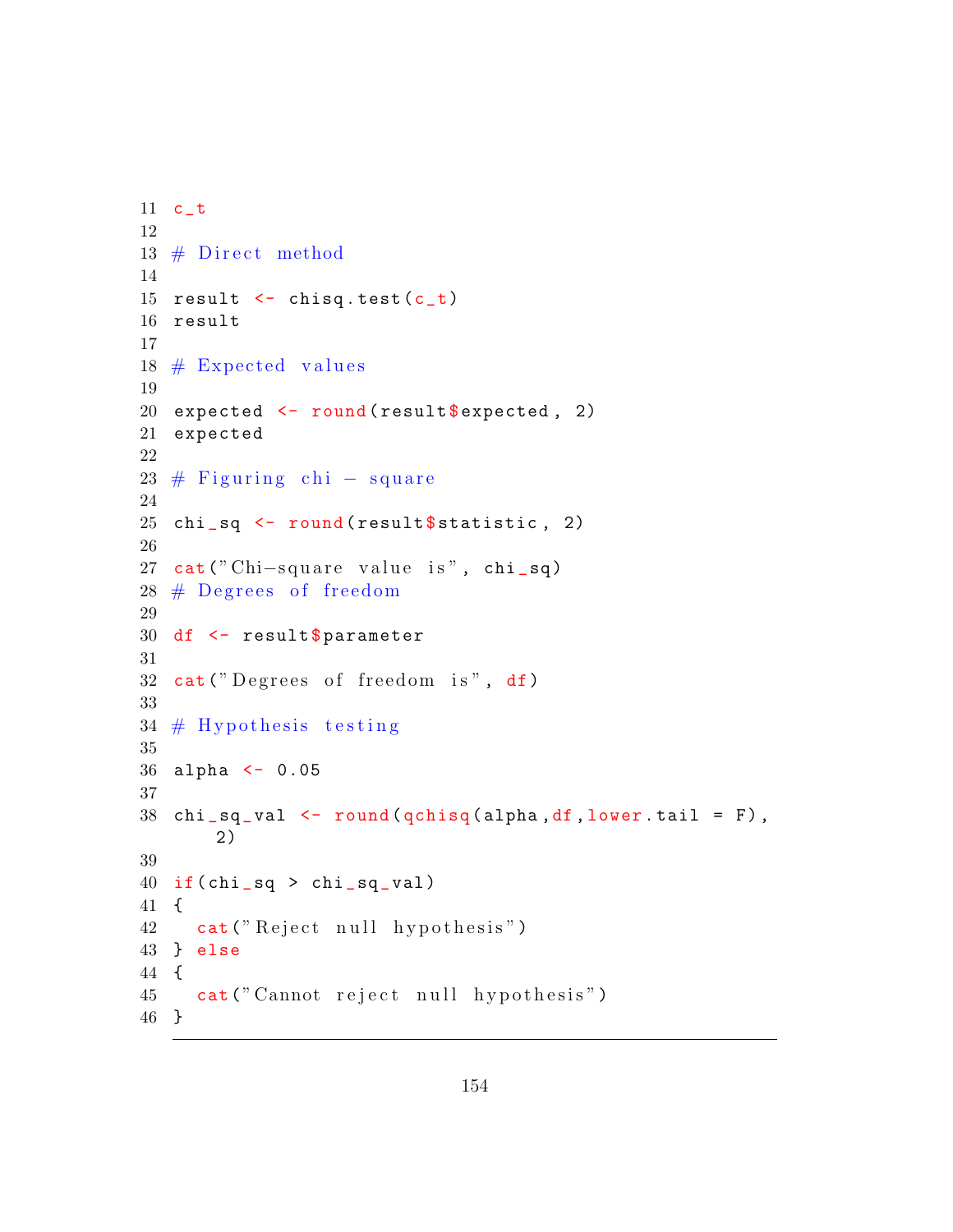R code Exa 13.2b Another example

```
1 # Page no . : 558 − 559
\mathcal{D}3 \# Another example
4
5 \# Contingency Table
6
7 generation \leq c(rep("First", 73), rep("Other", 89),
      rep(" First", 657), rep("Other", 1226))8 drop <- c(rep("Dropped out", 162), rep("Did not drop
       out", 1883))
9
10 c_t <- table (drop, generation)
11
12 c_t
13
14 \# Direct method
15
16 result \leq chisq.test (c_t)17 result
18
19 \# Expected values
20
21 expected \leq round (result $ expected, 2)
22 expected
23
24 \# Figuring chi – square
25
26 chi_sq \le round (result $ statistic, 2)
27
28 cat ("Chi-square value is", chi_sq)
29
30 \# Degrees of freedom
```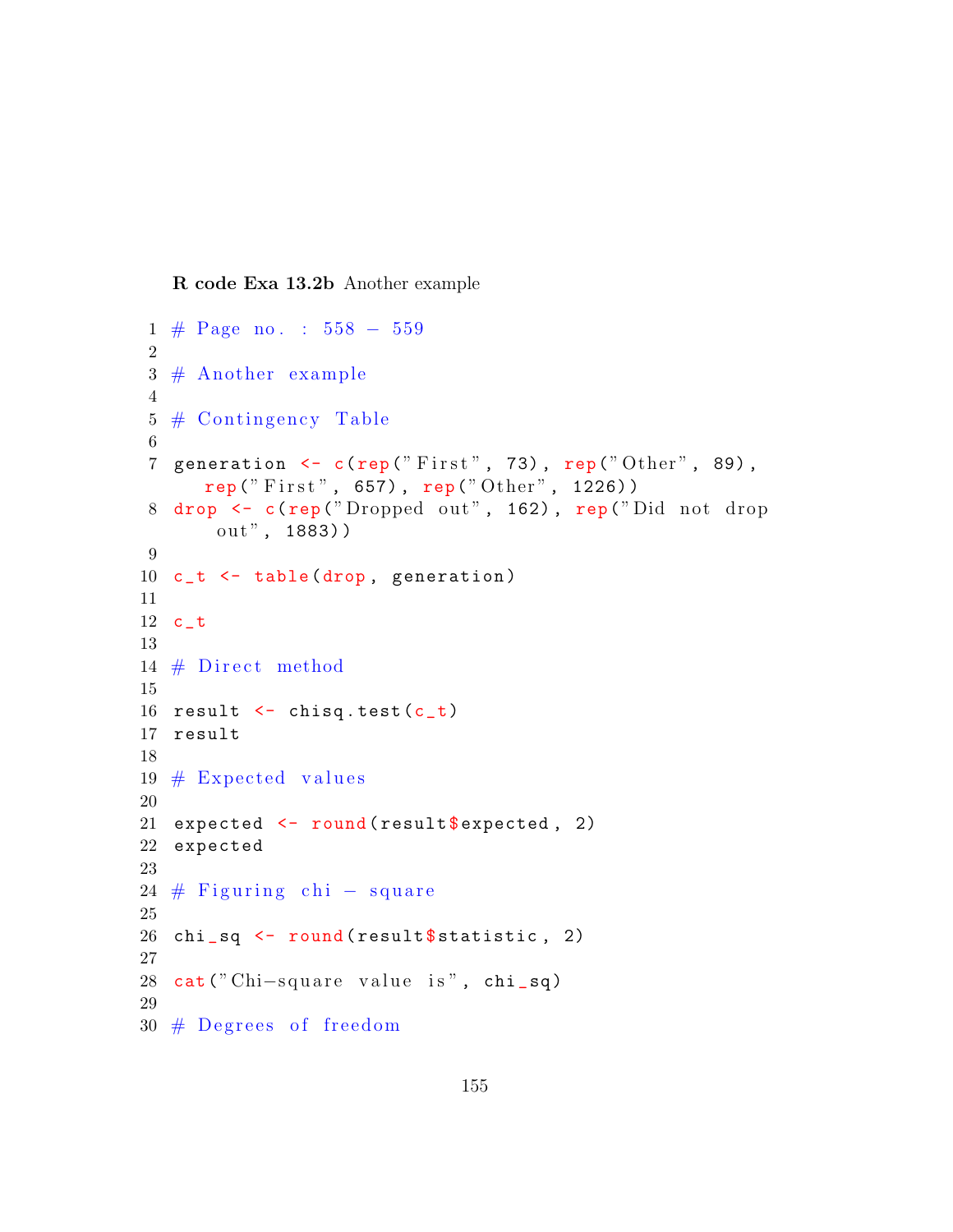```
31
32 df <- result$parameter
33
34 cat("Degrees of freedom is", df)35
36 \# Hypothesis testing
37
38 alpha <- 0.01
39
40 chi_sq_val \leftarrow round (qchisq (alpha, df, lower.tail = F),
       2)
41
42 if (\text{chi\_sq} > \text{chi\_sq\_val})43 {
44 cat ("Reject null hypothesis")
45 } else
46 {
47 cat (" Cannot reject null hypothesis")
48 }
49 \# Book's answer different differ with our answer
```
R code Exa 13.2c How are you doing

```
1 # Page no . : 560 − 561
2
3 \# How are you doing?
4
5 \# 4th Question (a) part
6
7 nominal_variable_A <- c(rep("Category1", 10), rep("
     Category2", 10), rep("Category1", 50),
\mathbf{rep} ("Category2", 10), rep ("
                              \text{Categorical}", 10), rep ("
                              \text{Category2}", 10))
9 nominal_variable_B <- c(rep("Categorical", 20), rep("
```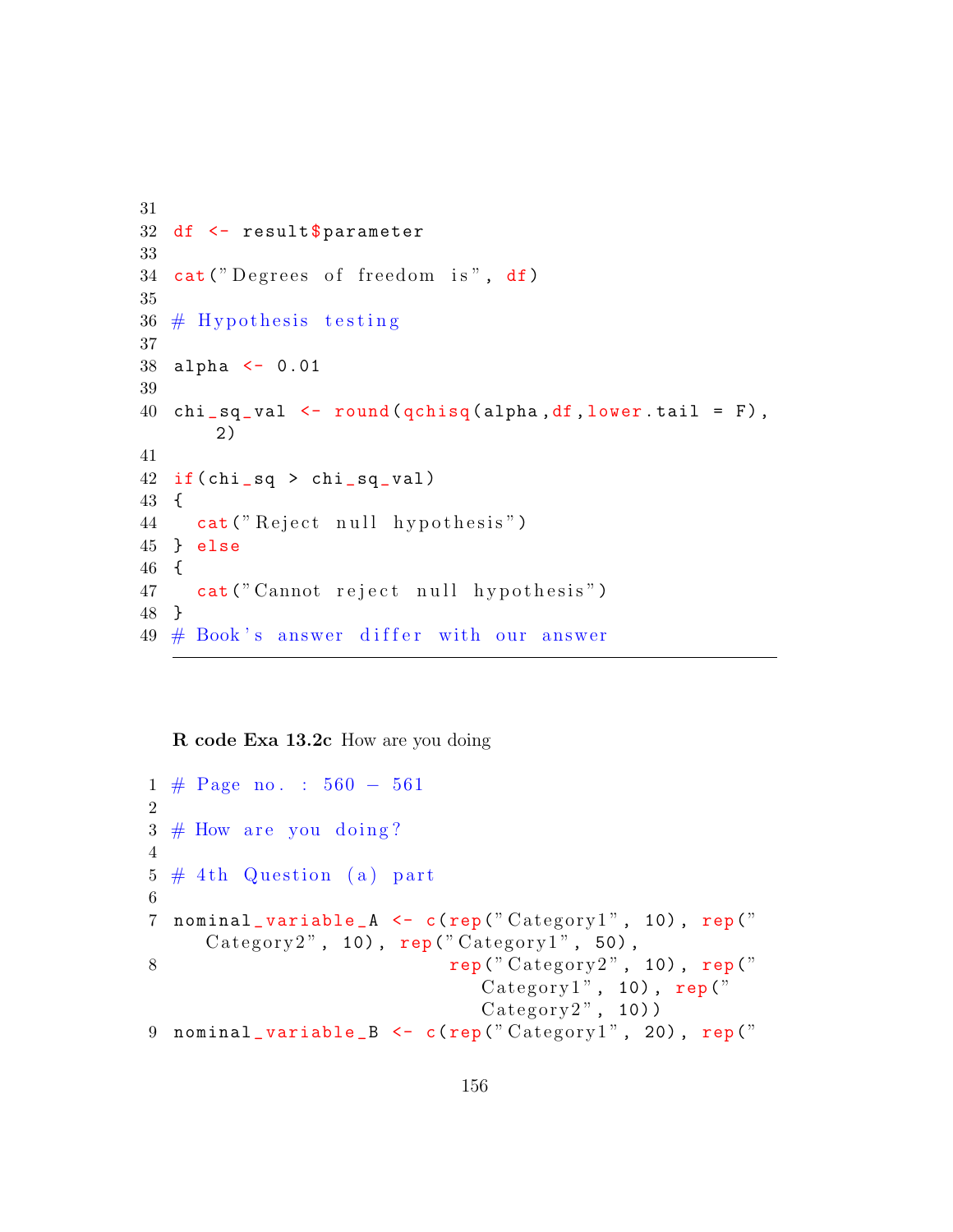```
Category2", 60), rep("Category3", 20)10
11 c_t <- table (nominal_variable_B, nominal_variable_A)
12
13 c_t
14
15 \# Direct method
16
17 result \leftarrow chisq.test(c_t)
18 result
19
20 \# Expected values
21
22 expected \le round (result $ expected, 2)
23 expected
24
25 \# Figuring chi – square
26
27 chi_sq <- round (result $ statistic, 2)
28
29 cat (" Chi-square value is", chi_sq)
30
31 \# Degrees of freedom
32
33 df \leq result $ parameter
34
35 cat("Degrees of freedom is", df)36
37 \# Hypothesis testing
38
39 alpha <- 0.10
40
41 chi_sq_val \leftarrow round (qchisq (alpha, df, lower.tail = F),
       2)
42
43 if \left(\text{chi\_sq} > \text{chi\_sq\_val}\right)44 {
45 cat ("Reject null hypothesis")
```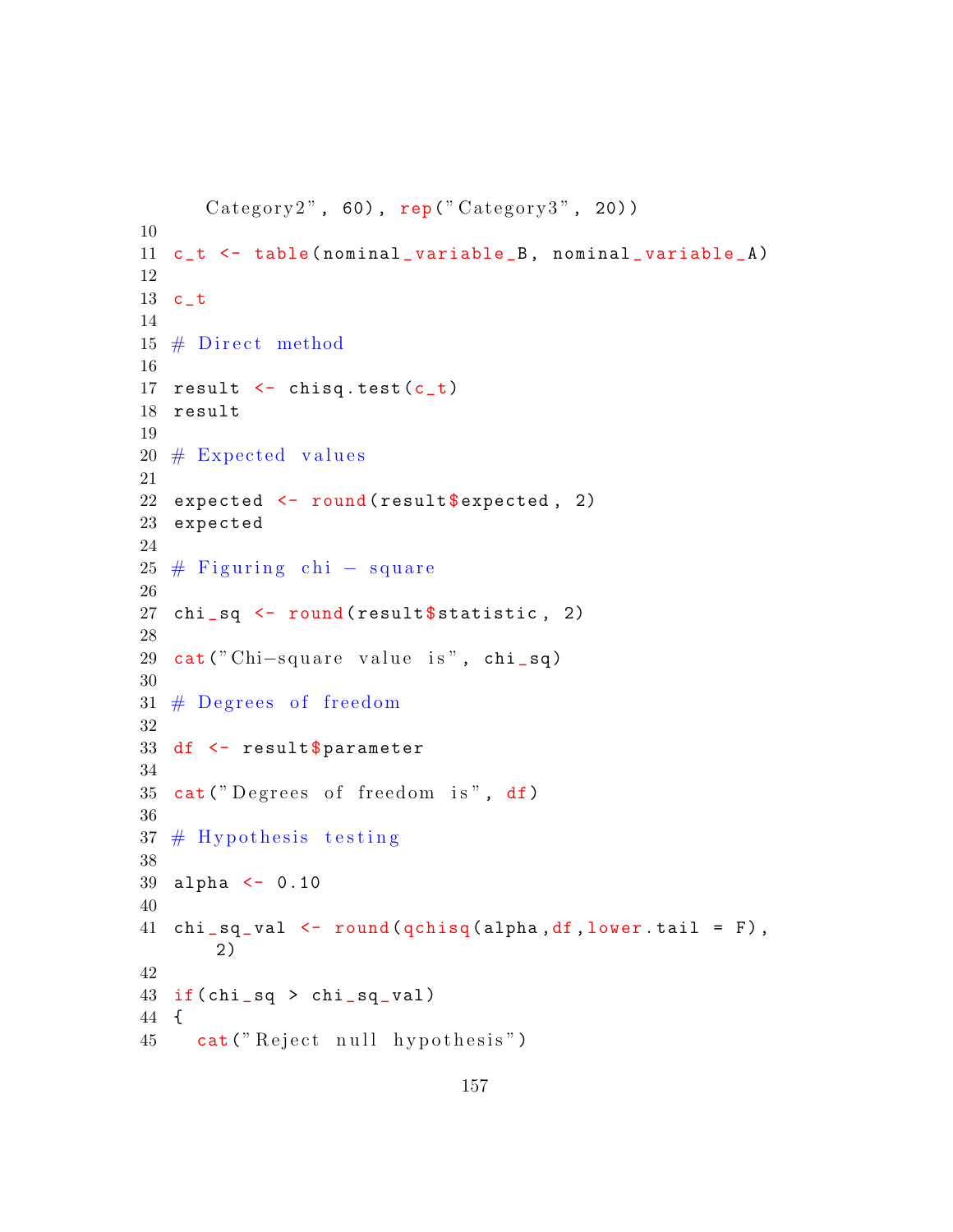```
46 } else
47 {
48 cat (" Cannot reject null hypothesis")
49 }
```
R code Exa 13.3a Effect Size for Chi Square Tests for Independence

```
1 # Page no . : 562 − 563
2
3 # Effect Size for Chi-Square Tests for Independence
4
5 chi _sq <- 6.73
6 N < -20457
8 phi_coeff \le round (sqrt (chi_sq / N), 2)
9
10 cat ("Phi coefficient is", phi_coeff)
11
12
13 chi _sq <- 12.70
14 N <- 100
15 df smaller <-116
17 c_phi_coeff <- round (sqrt (chi_sq / (N * df_smaller))
      , 2)
18
19 cat ("Cramer's phi coefficient is", c_phi_coeff) \#Book's answer is wrong
```
R code Exa 13.3b How are you doing

1 # Page no . : 565 − 566  $\mathcal{D}_{\mathcal{L}}$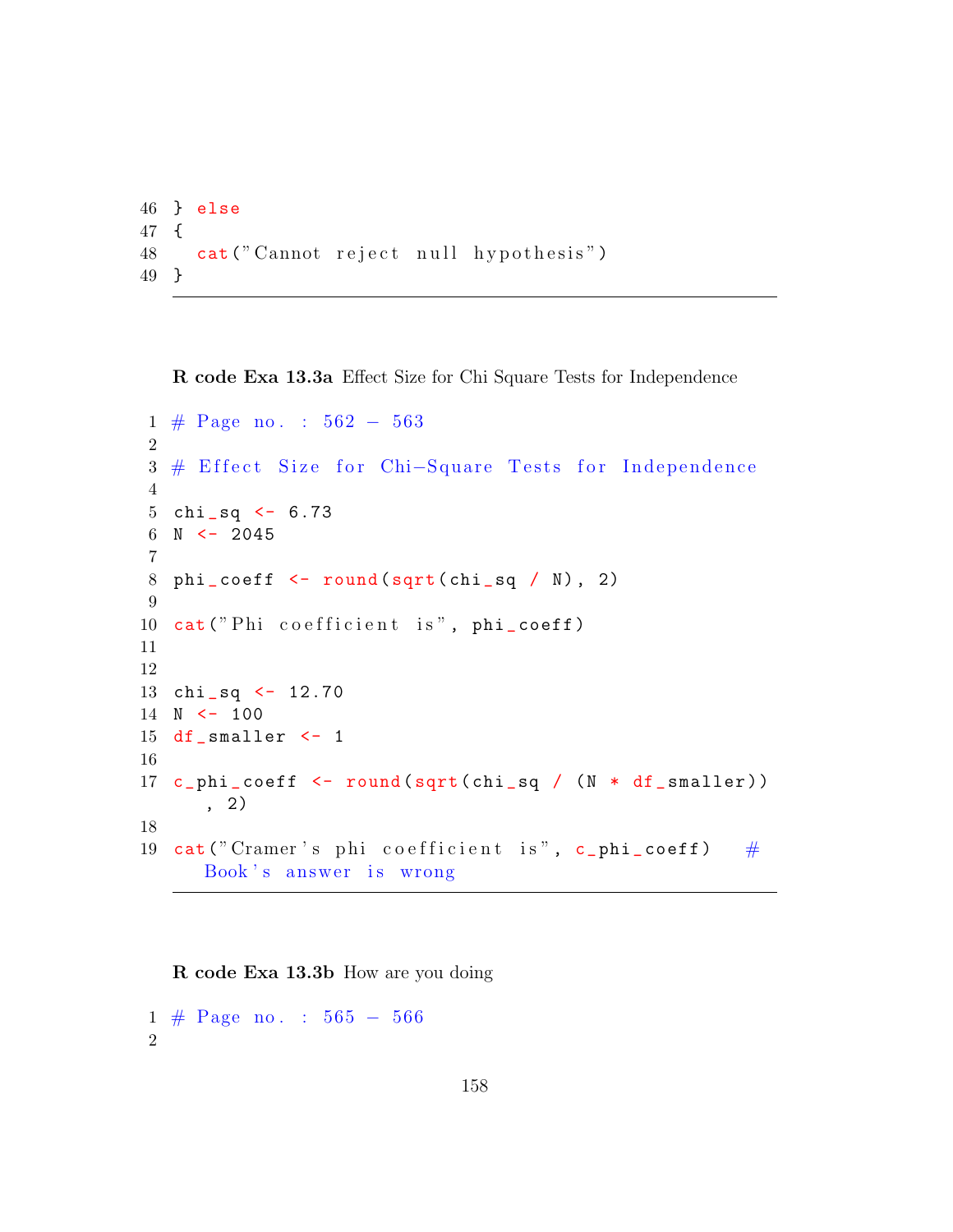```
3 \# How are you doing?
4
5 \# 2nd Question (d) part
6
7 chi sq <-128 N < - 1009
10 phi\_coeff <- round (sqrt (chi_sq / N), 2)
11
12 cat ("Phi coefficient is", phi_coeff)
13
14 \# 3rd Question (d) part
15
16 chi _sq <- 20
17 N < -20018 df smaller \leftarrow 4 - 1
19
20 c_phi_coeff <- round (sqrt (chi_sq / (N * df_smaller))
      , 2)
21
22 cat ("Cramer's phi coefficient is", c_phi_coeff)
```
R code Exa 13.4a Worked out examples 1

```
1 # Page no . : 569 − 570
2
3 \# Worked out examples 1
4
5 grade <- LETTERS [1:5]
6 observed \leq c(10, 34, 140, 10, 6)7 expected <- c(5, 28, 134, 28, 5)
8
9 DF <- data.frame (grade, observed, expected)
10 View (DF)
11
```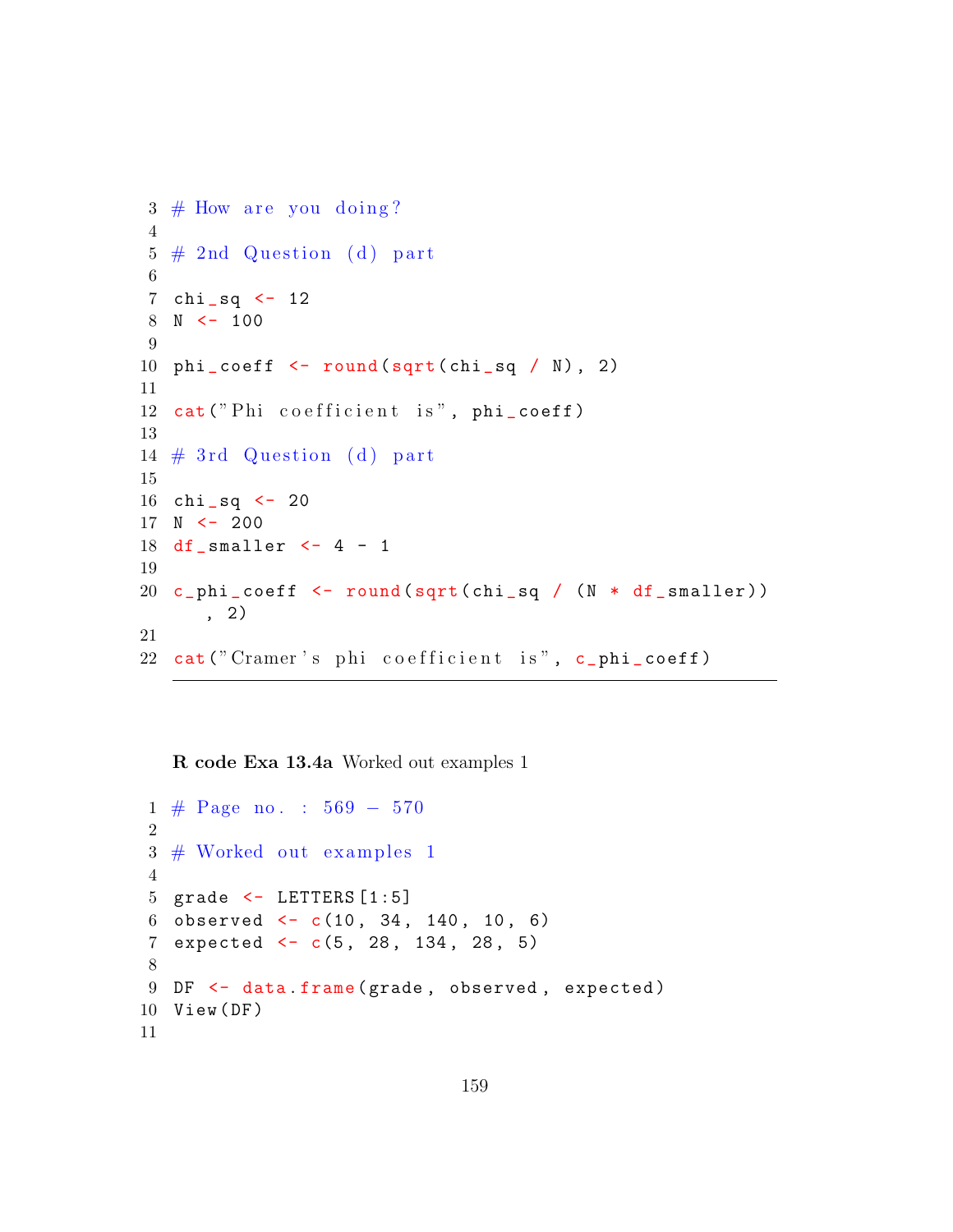```
12 alpha <- 0.01
13 df \leq nrow (DF) - 1
14
15 chi sq_val <- round (qchisq (alpha, df, lower. tail = F),
       2)
16
17 diff <- DF$ observed - DF$ expected
18 diff _sq <- diff ** 2
19 ans \le round (diff sq / DF$ expected, 2)
20
21 chi_sq \leq sum(ans)
22
23 cat ("Value of chi-square is", chi_sq)
24
25 if \left(\text{chi\_sq} > \text{chi\_sq\_val}\right)26 {
27 cat ("Reject null hypothesis")
28 } else
29 {
30 cat (" Cannot reject null hypothesis")
31 }
```
R code Exa 13.4b Worked out examples 2

```
1 # Page no . : 571 − 572
2
3 \# Worked out examples 2
4
5 \# Contingency Table
6
7 participant_gender <- c(rep("Men", 29), rep("Women",
      17) , rep ("Men" , 4) , rep("Women" , 14) ,
\texttt{rep("Men", 26)}, \texttt{rep("Women",}28) )
9 comparision \leq c(rep("Same sex", 46), rep("Opposite
```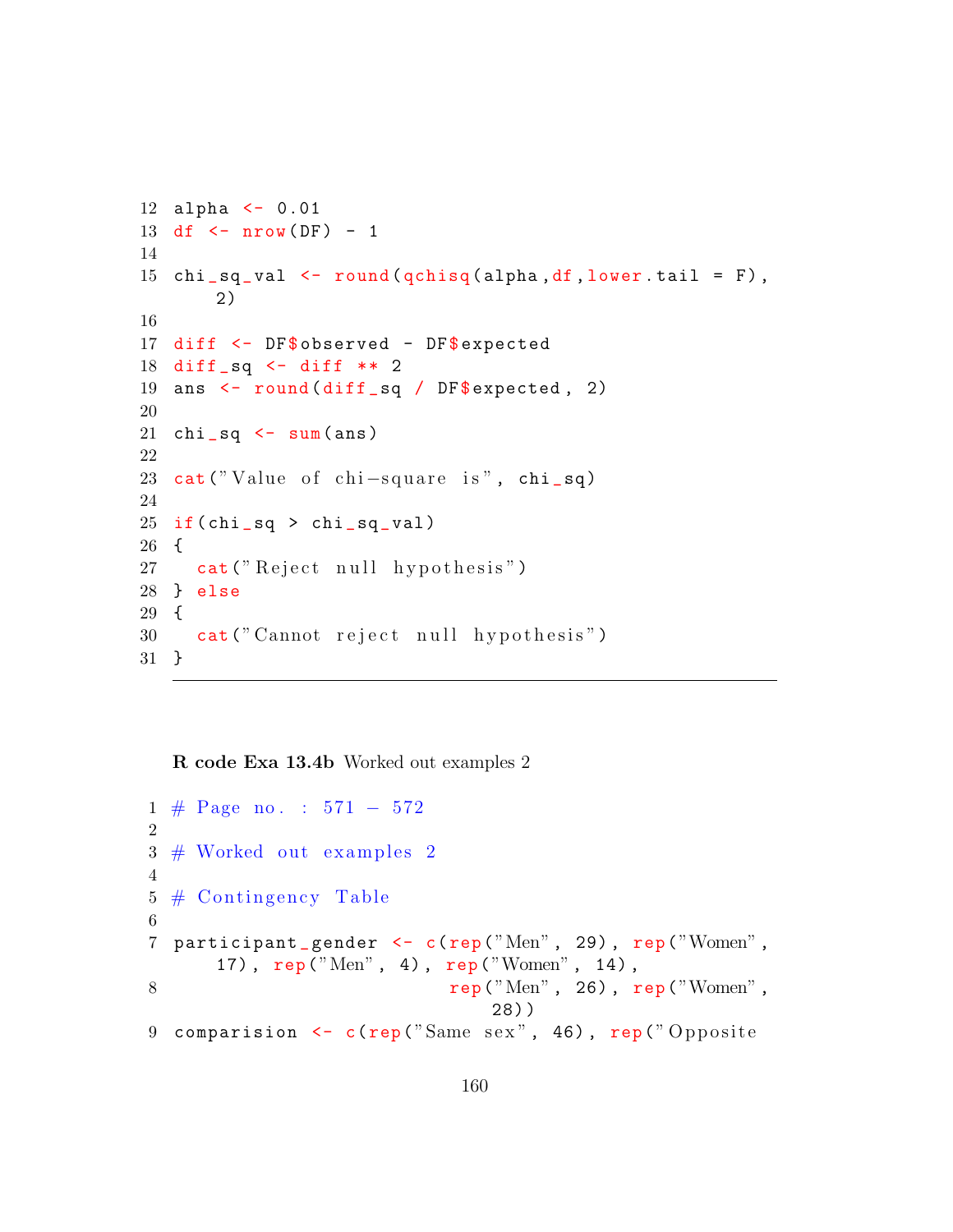```
sex", 18), rep ("Both sexes", 54))
10
11 c_t <- table (comparision, participant_gender)
12
13 c_t
14
15 \# Direct method
16
17 result \leftarrow chisq.test(c_t)
18 result
19
20 \# Expected values
21
22 expected \le round (result $ expected, 2)
23 expected
24
25 \# Figuring chi – square
26
27 chi_sq <- round (result $ statistic, 2)
28
29 cat (" Chi-square value is", chi_sq)
30
31 \# Degrees of freedom
32
33 df \leq result $ parameter
34
35 cat("Degrees of freedom is", df)36
37 \# Hypothesis testing
38
39 alpha <- 0.05
40
41 chi_sq_val \leq round (qchisq (alpha, df, lower.tail = F),
       2)
42
43 if \left(\text{chi\_sq} > \text{chi\_sq\_val}\right)44 {
45 cat ("Reject null hypothesis")
```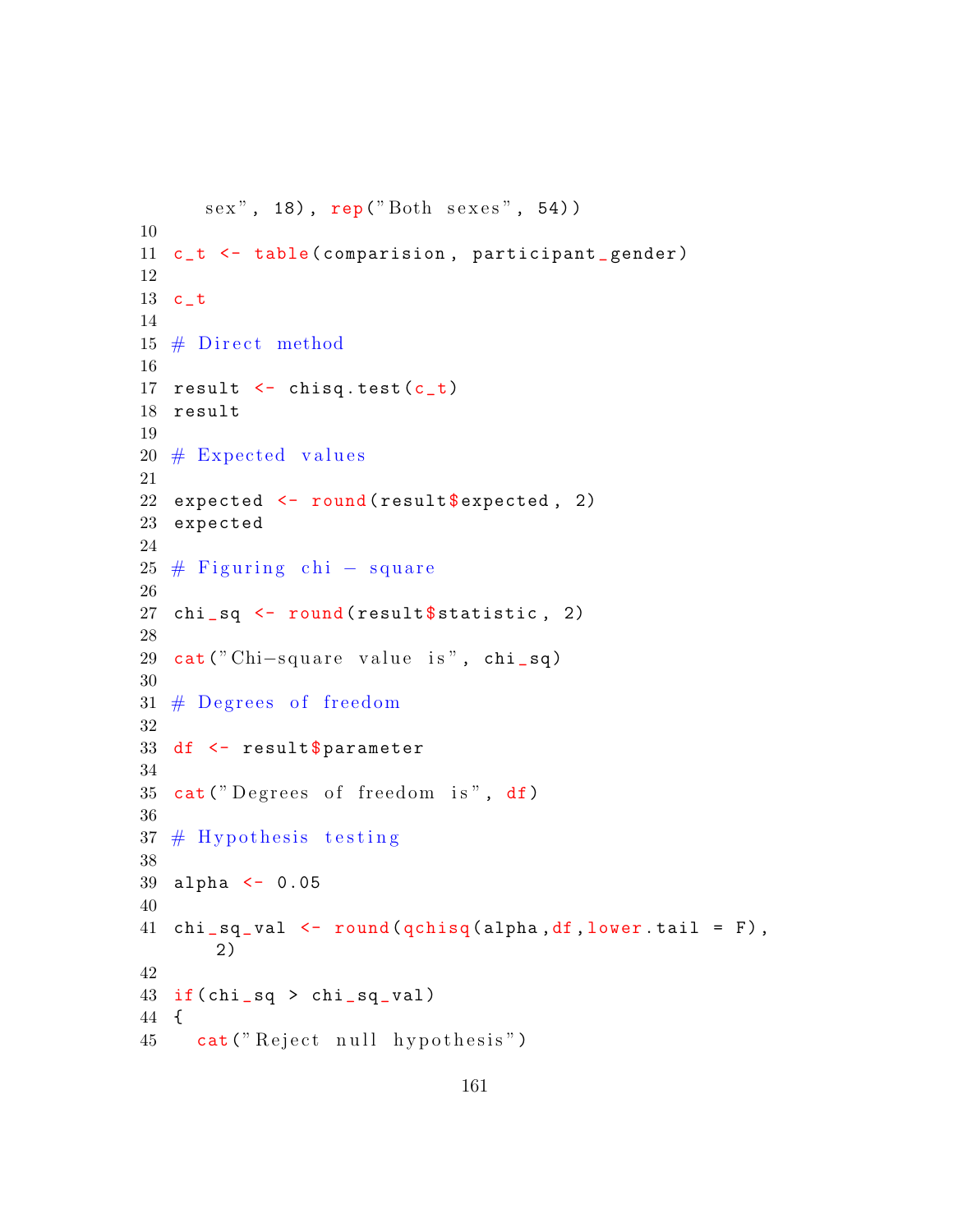```
46 } else
47 {
48 cat (" Cannot reject null hypothesis")
49 }
```
R code Exa 13.4c Worked out examples 3 and 4

```
\# \text{ Page no. :}572
2
3 \# Worked out examples 3 and 4
4
5 chi_sq <- 14.41 \# Chi-square value
6 N \leq 85 # No. of people
 7
8 phi_coeff \le round (sqrt (chi_sq / N), 2) # Phi
     c o e f f i c i e n t
9
10 cat ("Phi coefficient is", phi_coeff)
11
12 chi_sq <- 8.78 # Chi-square value
13 N \leftarrow 118 \# No. of people
14 df_smaller \leftarrow 2 - 1 # Degree of freedom on smaller
       side (2 x 2 containingency table)15
16 c phi coeff \le round (sqrt (chi sq / (N * df _ smaller))
      , 2) \# Cramer's phi coefficient
17
18 cat ("Cramer's phi coefficient is", c_phi_coeff) \#Book's answer is wrong
```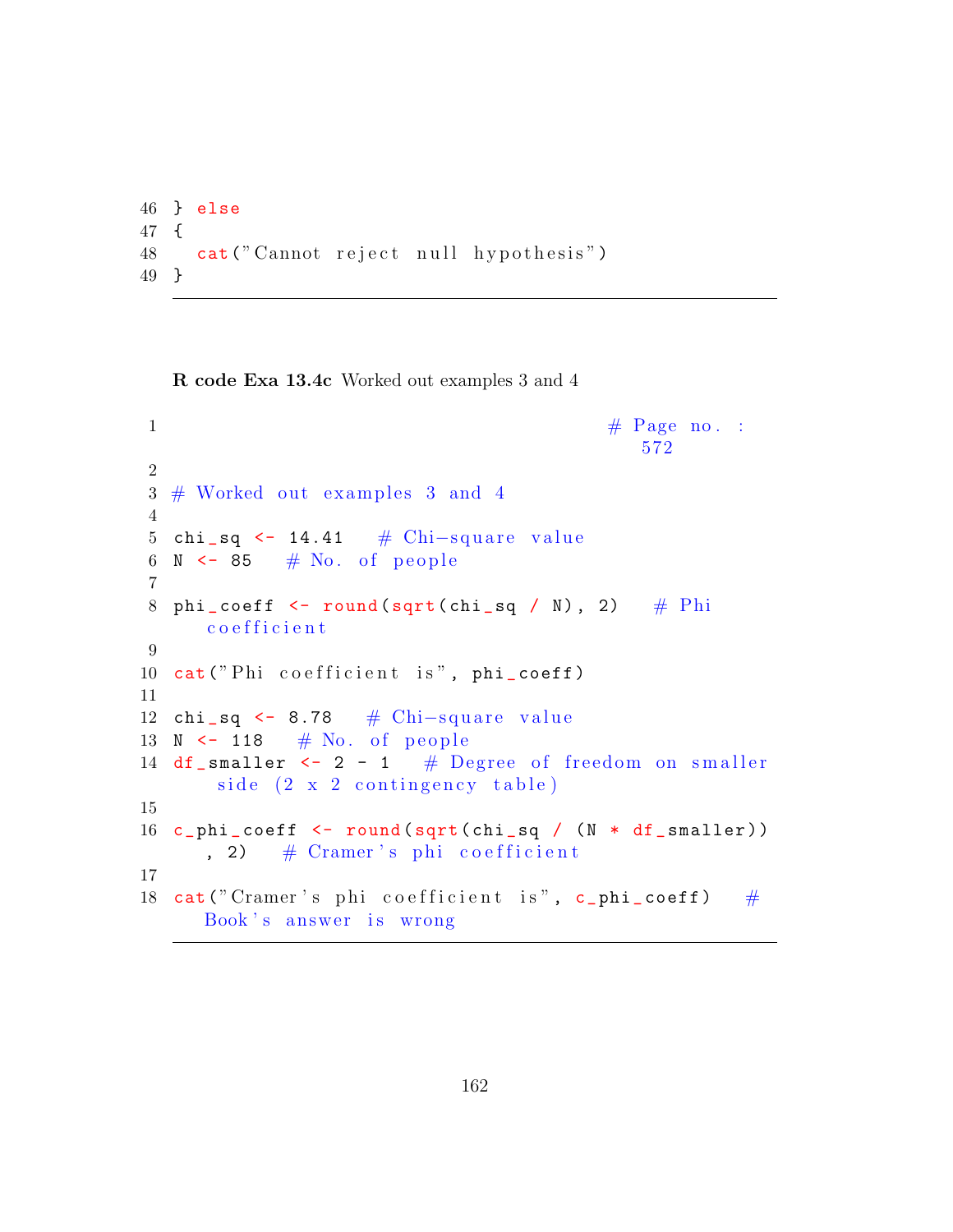## Chapter 14

## Strategies When Population Distributions Are Not Normal

R code Exa 14.1a An example of a data transformation

```
1 # Page no . : 592 − 593
2
3 \# An example of a data transformation
4
5 highly_sensitive_no \leftarrow c(0, 3, 10, 22)
6 highly _ sensitive _yes <- c(17 , 36 , 45 , 75)
7
8 m1 \leftarrow mean (highly_sensitive_no)
9 var1 <- round (var (highly_sensitive_no), 2)
10
11 m2 <- mean (highly_sensitive_yes)
12 var2 <- round (var (highly_sensitive_yes), 2)
13
14 sq_root1 <- round (sqrt (highly_sensitive_no), 2)
15 sq_root2 <- round (sqrt (highly_sensitive_yes), 2)
16
17 DF <- data.frame(highly_sensitive_no, sq_root1,
      highly_sensitive_yes, sq_root2)
18 View (DF)
```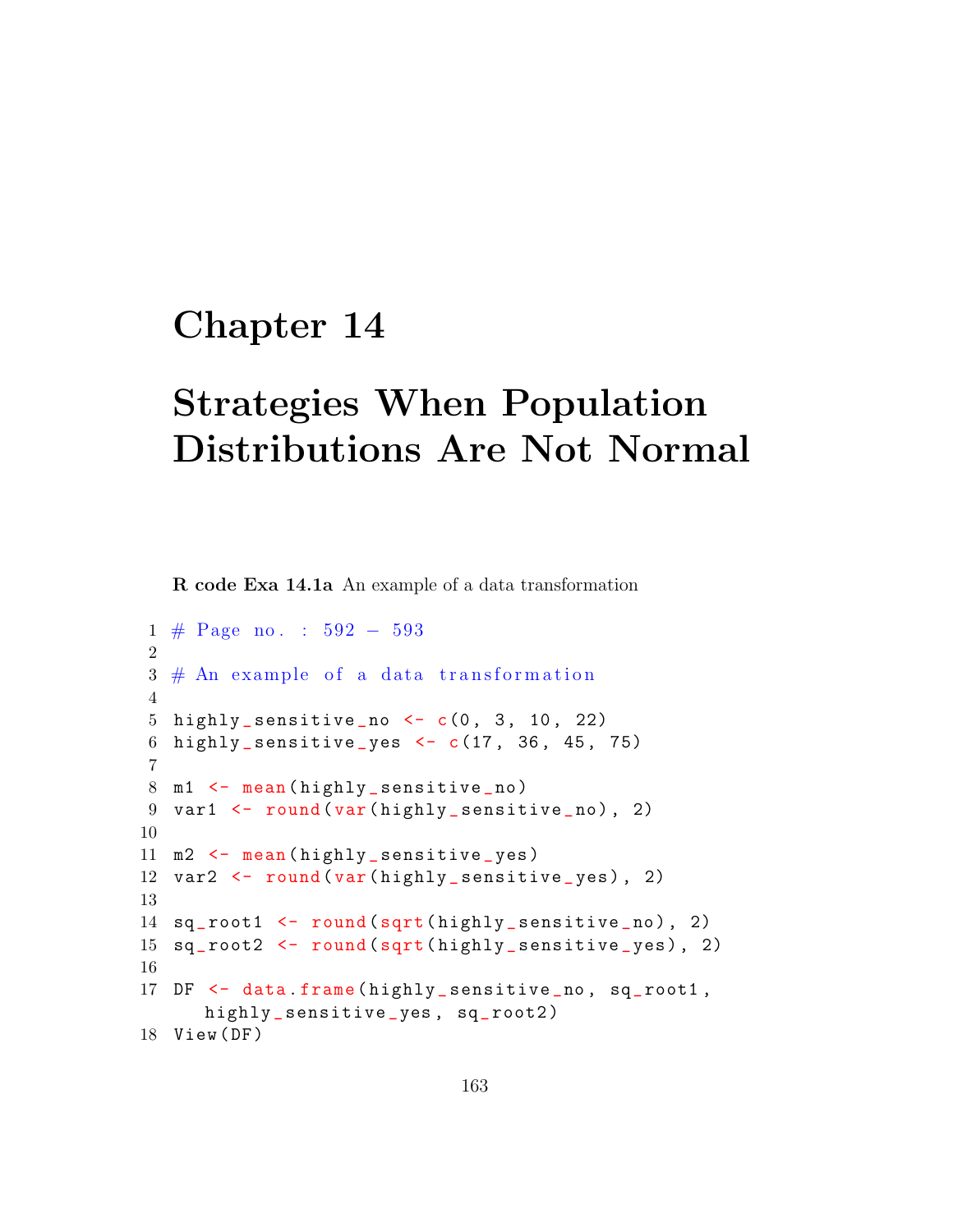```
19
20 alpha <- 0.05
21
22 df1 \leftarrow length (highly_sensitive_no) - 1
23 df2 <- length ( highly _ sensitive _yes ) - 1
24
25 df_total \leftarrow df1 + df2
26
27 \# One - tailed28
29 tval \leq round (qt (alpha, df _total, lower.tail = T),
       2)
30
31 result \leq-t.test (DF\sq_root1, DF\sq_root2)
32 result
33
34 mean1 \leq round (result $ estimate [1], 2)
35 \text{ var}_1 < -\text{round}(\text{var}(\text{DF}\$ \text{sq}_\text{root1}), 2)36
37 mean2 \le round (result \text{S} estimate [2], 2)
38 \text{ var } 2 \leq round (var (DF\sq_root2), 2)
39
40 p_var <- round(((df1 / df_{total}) * var_1) + ((df2 / f_{total}) * var_2)df_{total}) * var_{2}), 2)
41
42 cat ("Pooled variance is", p_var)
43
44 t \leftarrow round (result $statistic [[1]], 2) # t value
45
46 cat ("t value is", t)
47
48 if (t \lt t \text{val})49 {
50 cat ("Reject null hypothesis")
51 } else
52 {
53 cat (" Cannot reject null hypothesis")
54 }
```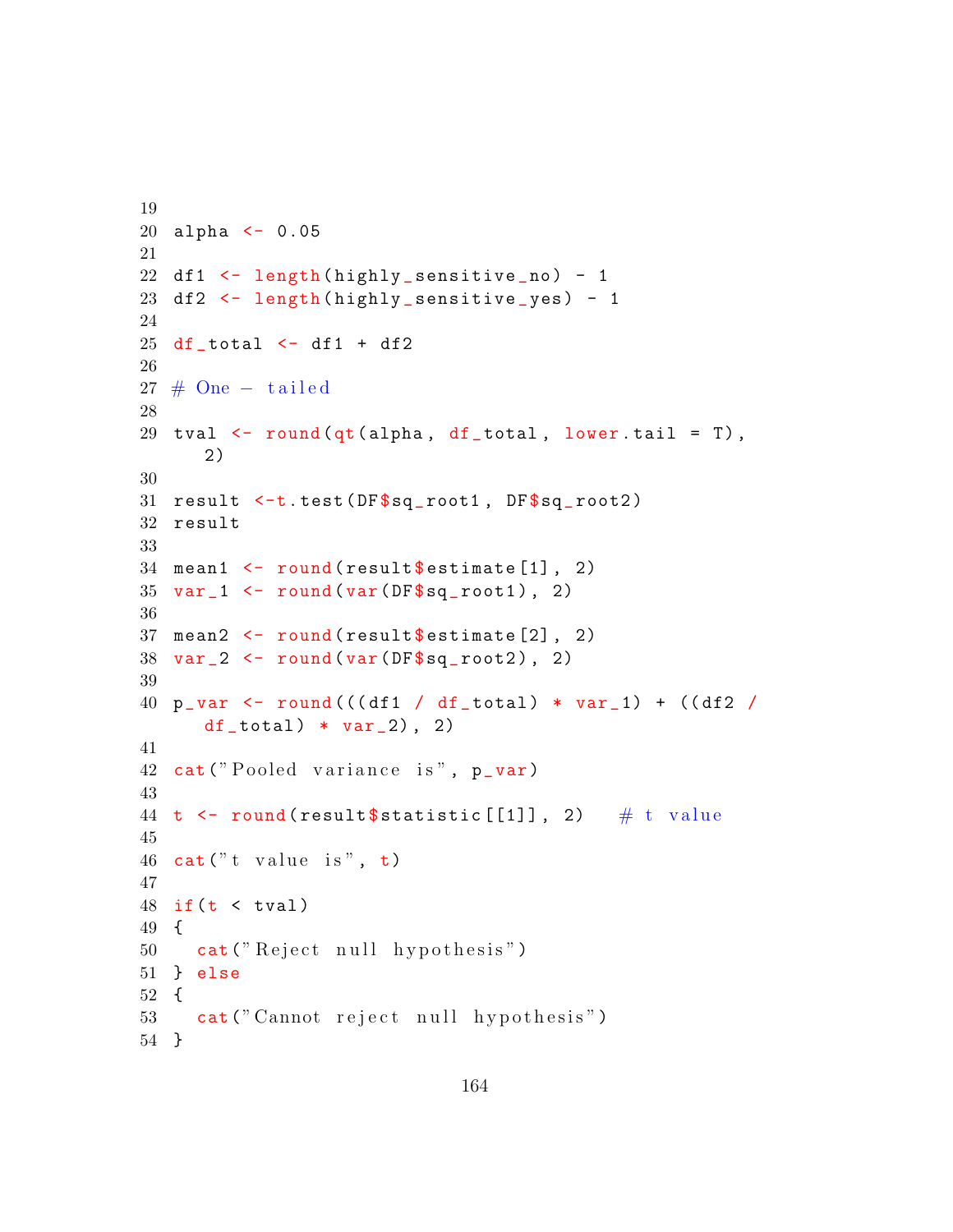R code Exa 14.2a An example of a rank order test

```
\#\text{ Page no. :}595 − 596
2
3 \# An example of a rank – order test
4
5 highly_sensitive_no \leftarrow c(0, 3, 10, 22)6 highly_sensitive_yes \leq c(17, 36, 45, 75)
7
8 DF \leq data frame (highly_sensitive = rep (c ("No", "
     Yes"), each = 4),
9 Values = c(highly_sensitive_no,
                       highly _ sensitive _yes )
10 )
11
12 Rank \leq rank (DF$ Values)
13 DF \leq cbind (DF, Rank)
14
15 View (DF)
16
17 alpha \leq 0.05 \# 5% significance level
18
19 result <- wilcox.test(highly_sensitive_no, highly_
     sensitive yes, paired = T)
20
21 result
22
23 p_value \leq result$p.value
24
25 if (p_value > alpha)26 {
27 cat ("Reject null hypothesis")
28 } else
```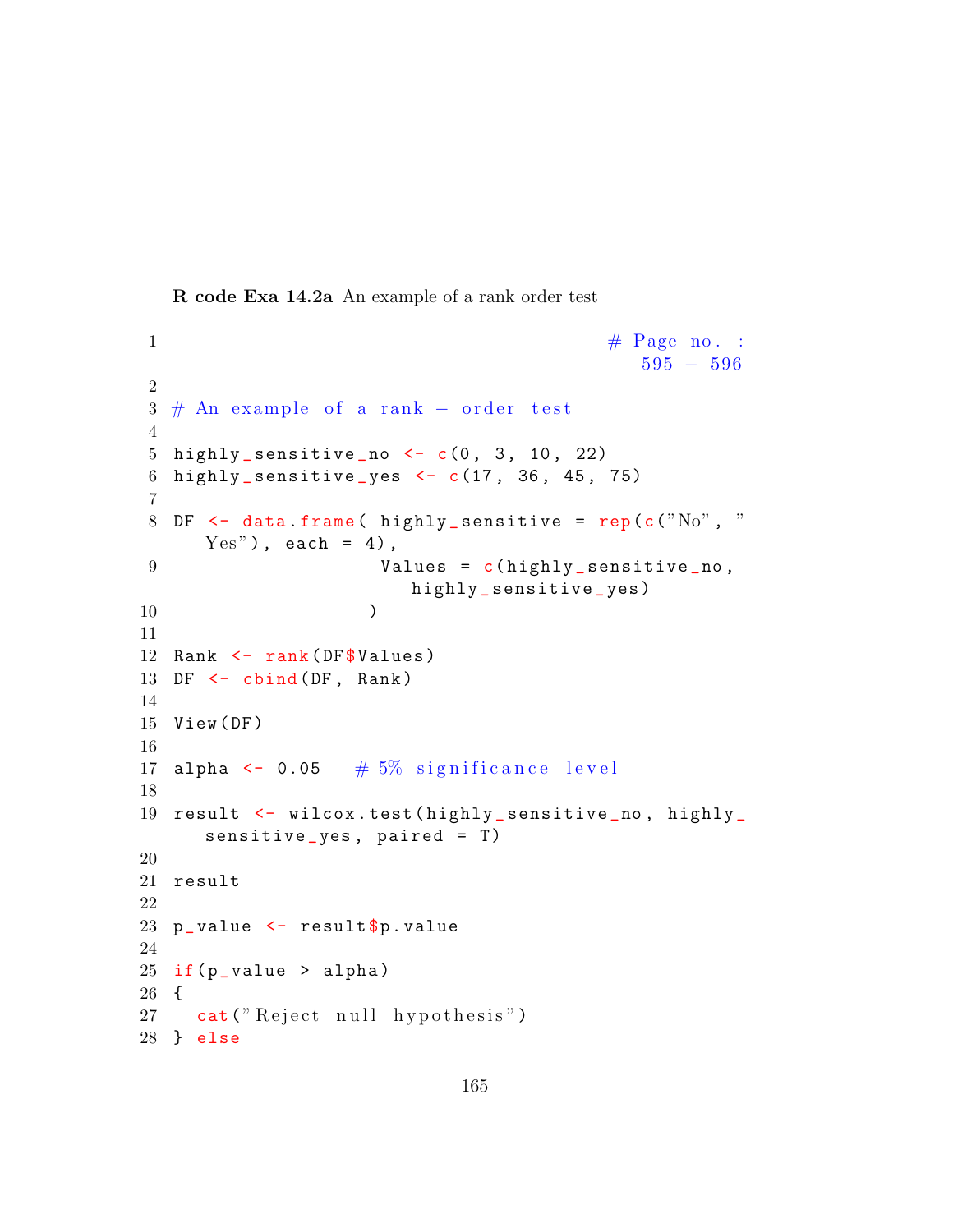```
29 {
30 cat (" Cannot reject null hypothesis")
31 }
```
R code Exa 14.2b Using parametric tests with rank transformed data

```
1 # Page no . : 596 − 597
2
3 # Using parametric tests with rank – transformed
      da ta
4
5 highly_sensitive_no \leftarrow c(1, 2, 3, 5)
6 highly_sensitive_yes <-c(4, 6, 7, 8)7
8 m1 \leftarrow mean (highly_sensitive_no)
9 var1 <- round (var (highly_sensitive_no), 2)
10
11 m2 \leftarrow mean (highly_sensitive_yes)
12 var2 <- round (var (highly_sensitive_yes), 2)
13
14 df1 <- length (highly_sensitive_no) - 1
15 df2 <- length (highly_sensitive_yes) - 1
16 df_total \leftarrow df1 + df2
17 \# One – tailed
18
19 alpha \leq 0.05 \# 5% significance level
20
21 tval \leq round (qt (alpha, df _total, lower . tail = T),
      2)
22
23 p_var <- round(((df1 / df_{total}) * var1) + ((df2 /df_total) * var2), 2) # Pooled variance
24
25 cat("Pooled variance is", p_var)26
```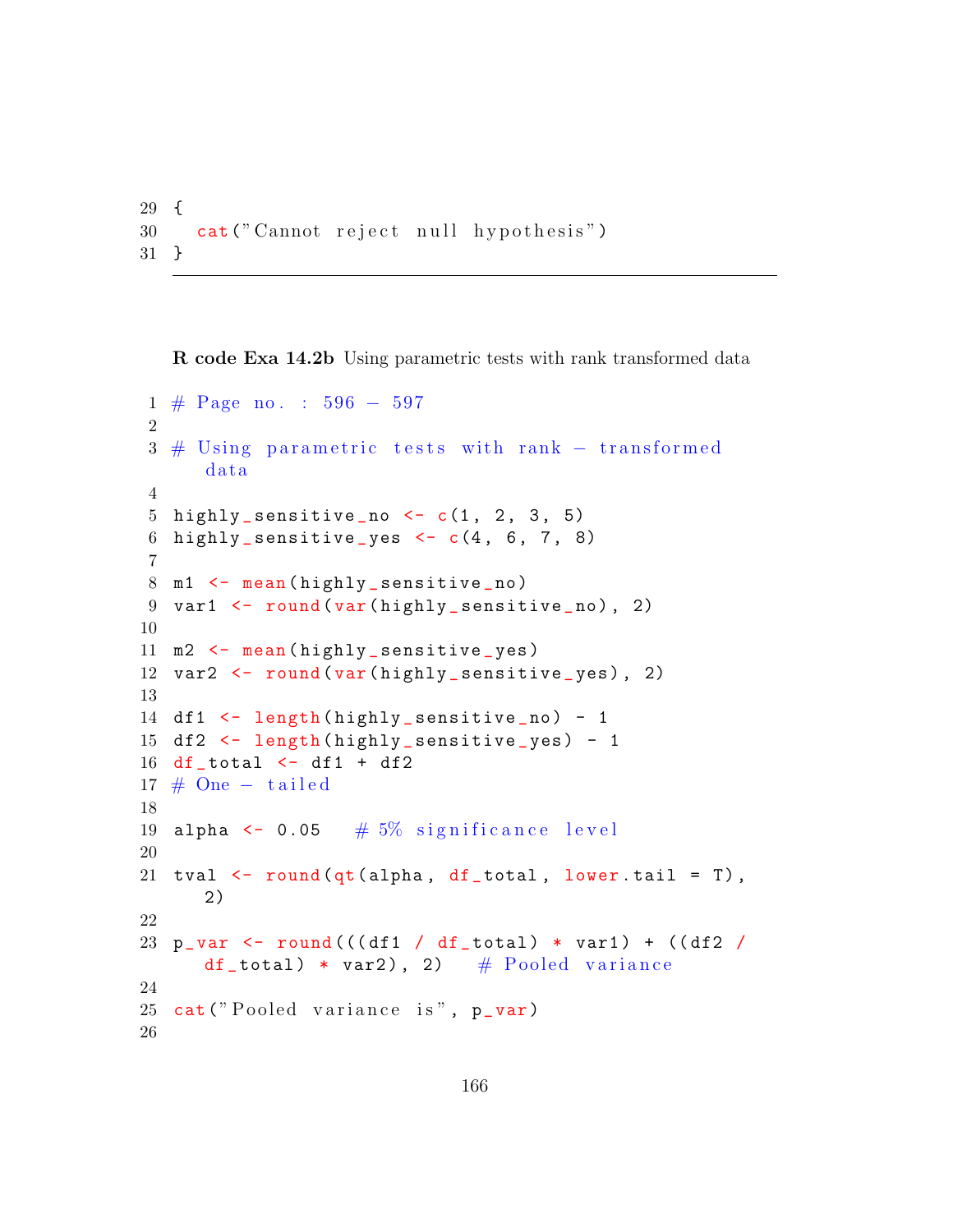```
27 result <-t.test(highly_sensitive_no, highly_
      sensitive _ yes )
28 result
29
30 t \leq round (result $statistic [[1]], 2) # t value
31
32 \text{ cat}("t value is", t)33
34 if (t \lt t \text{val})35 {
36 cat ("Reject null hypothesis")
37 } else
38 {
39 cat (" Cannot reject null hypothesis")
40 }
```
R code Exa 14.2c How are you doing

```
1 # Page no . : 598 − 599
2
3 \# How are you doing?
4
5 \# 2nd Question
6
7 scores <- c(5, 18, 3, 9, 2)
8
9 rank \leq rank (scores)
10
11 DF \leq data frame (scores, rank)
12
13 View (DF)
```
R code Exa 14.3a Worked out examples 1 and 2